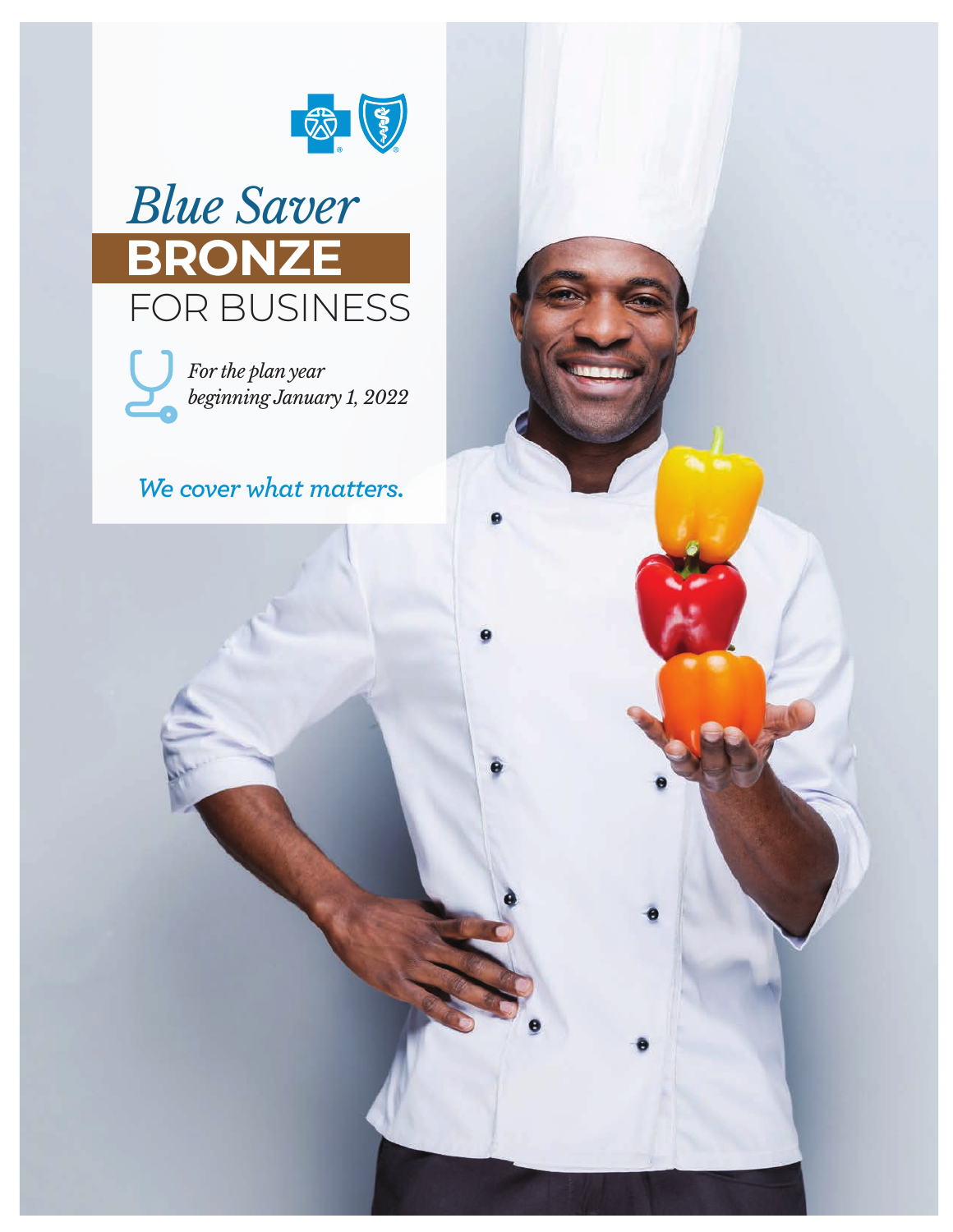# **Blue Saver Bronze for Business Table of Contents**

| Relationship Between Blue Cross and/or Blue Shield Plans and the Blue Cross and Blue |  |
|--------------------------------------------------------------------------------------|--|
|                                                                                      |  |
|                                                                                      |  |
|                                                                                      |  |
|                                                                                      |  |
|                                                                                      |  |
|                                                                                      |  |
|                                                                                      |  |
|                                                                                      |  |
|                                                                                      |  |
|                                                                                      |  |
|                                                                                      |  |
|                                                                                      |  |
|                                                                                      |  |
|                                                                                      |  |
|                                                                                      |  |
|                                                                                      |  |
|                                                                                      |  |
|                                                                                      |  |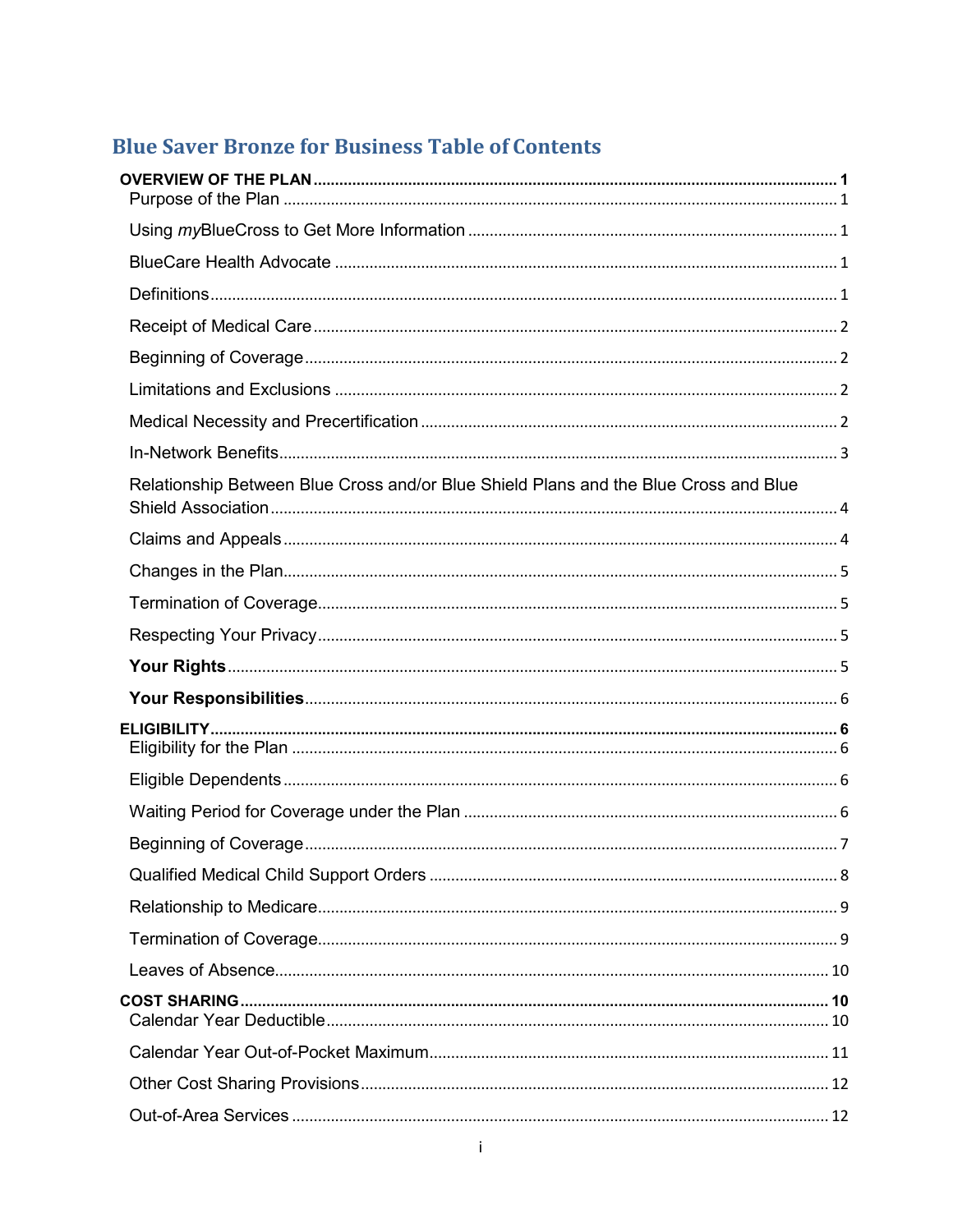| Outpatient Hospital Benefits, Physician Benefits, Other Covered Services 15 |  |
|-----------------------------------------------------------------------------|--|
|                                                                             |  |
|                                                                             |  |
|                                                                             |  |
|                                                                             |  |
|                                                                             |  |
|                                                                             |  |
|                                                                             |  |
|                                                                             |  |
|                                                                             |  |
|                                                                             |  |
|                                                                             |  |
|                                                                             |  |
|                                                                             |  |
|                                                                             |  |
|                                                                             |  |
|                                                                             |  |
|                                                                             |  |
|                                                                             |  |
|                                                                             |  |
|                                                                             |  |
|                                                                             |  |
|                                                                             |  |
|                                                                             |  |
|                                                                             |  |
|                                                                             |  |
|                                                                             |  |
|                                                                             |  |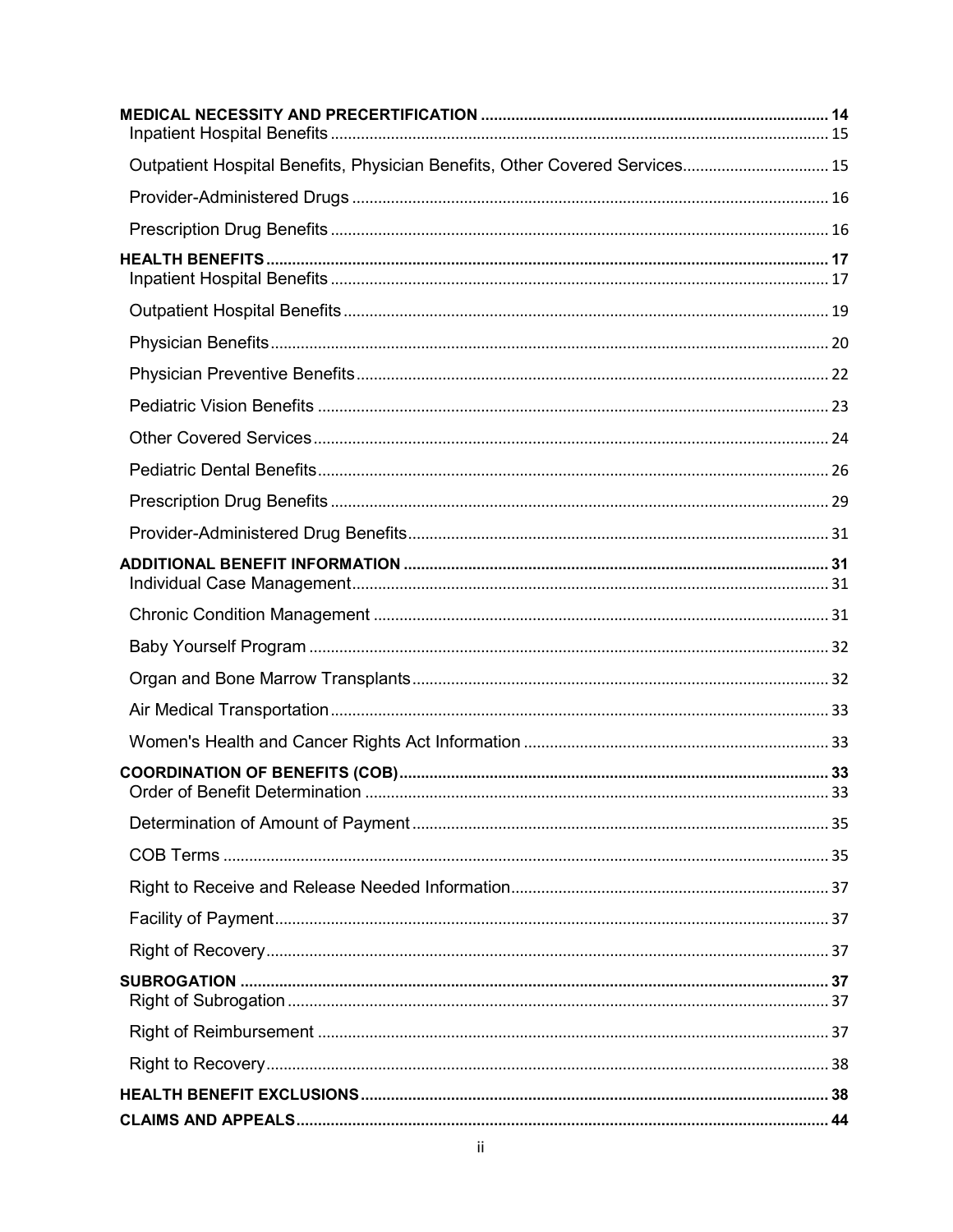| Alabama Insurance Fraud Investigation Unit and Criminal Prevention Act 56 |  |
|---------------------------------------------------------------------------|--|
|                                                                           |  |
|                                                                           |  |
|                                                                           |  |
|                                                                           |  |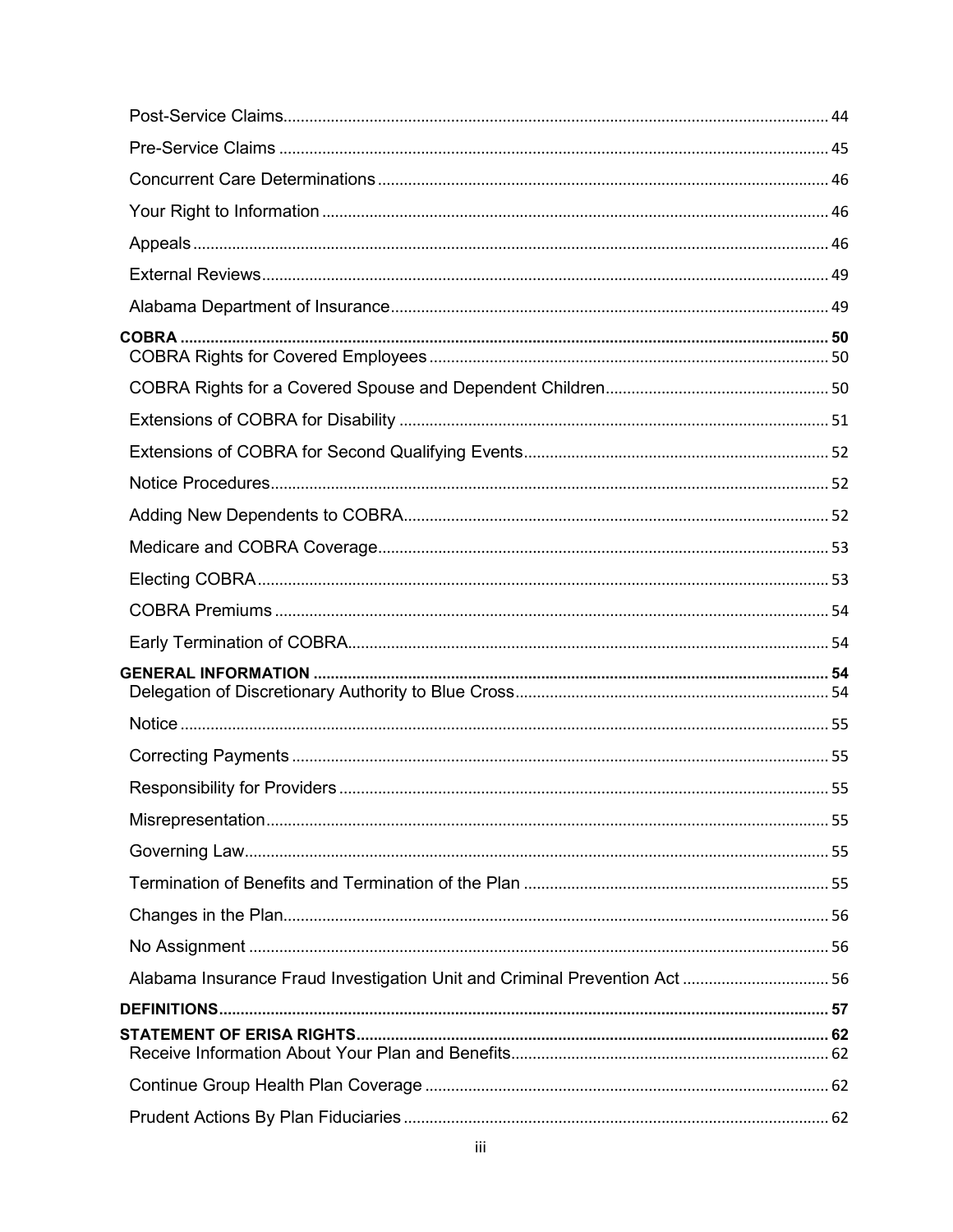<span id="page-4-0"></span>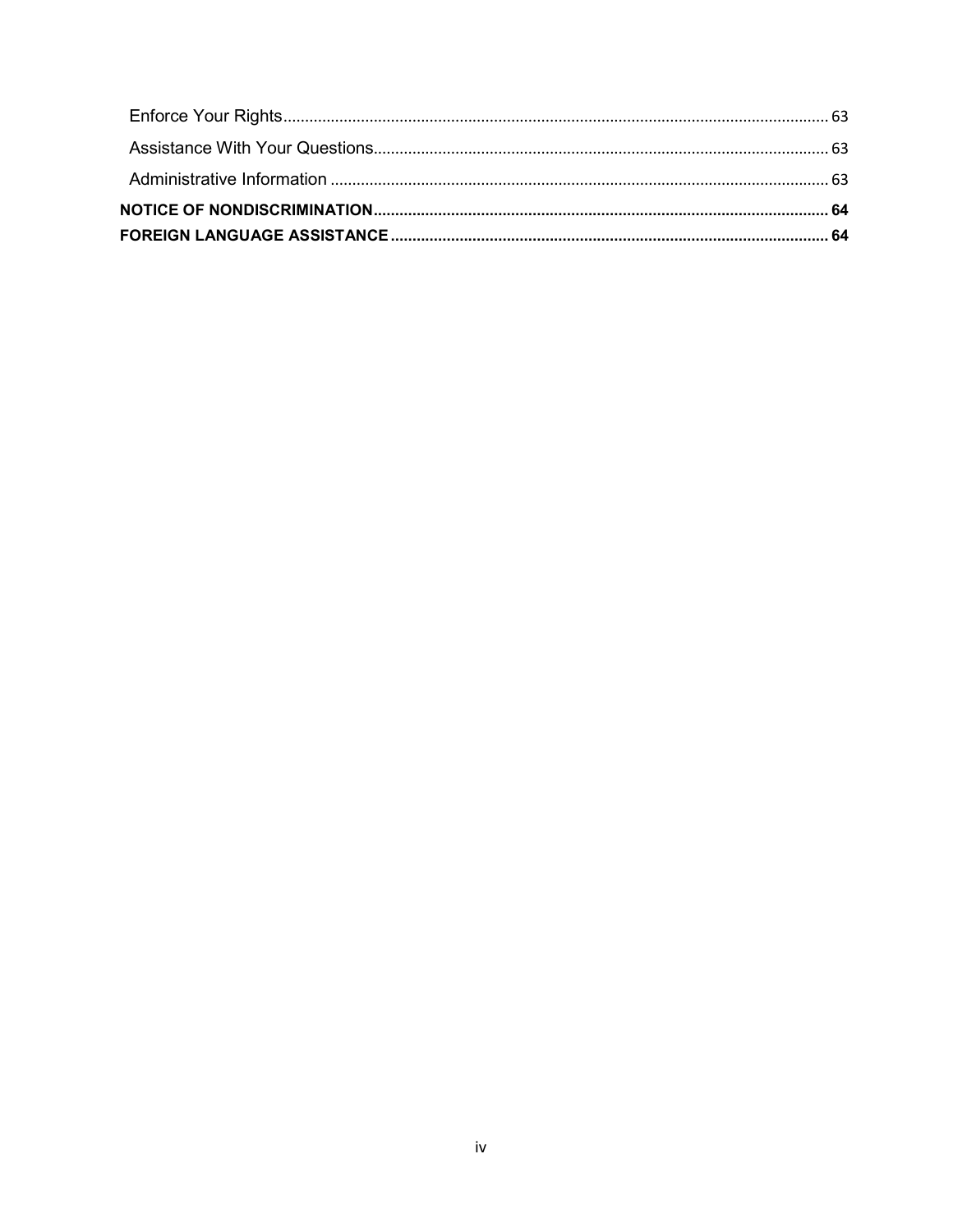# <span id="page-5-0"></span>**OVERVIEW OF THE PLAN**

The following provisions of this booklet contain a summary in English of your rights and benefits under the plan. If you have questions about your benefits, please contact our Customer Service Department at 1-800-292-8868. If needed, simply request a translator and one will be provided to assist you in understanding your benefits.

#### *Atención por favor*

*Las siguientes disposiciones de este folleto contienen un resumen en inglés de sus derechos y beneficios bajo el plan. Si usted tiene preguntas sobre sus beneficios, por favor póngase en contacto con nuestro Departamento de Servicio al Cliente al 1-800-292- 8868. Si es necesario, solicite traduccion al español y se le proporcionará para ayudarle a entender sus beneficios.*

## <span id="page-5-1"></span>**Purpose of the Plan**

The plan is intended to help you and your covered dependents pay for the costs of healthcare. The plan does not pay for all of your healthcare. For example, you may be required to contribute through payroll deduction before you obtain coverage under the plan. You may also be required to pay deductibles, copayments, and coinsurance.

## <span id="page-5-2"></span>**Using** *my***[BlueCross](https://www.bcbsal.org/webapps/customeraccess/custsecurity/cust_login.jsp?targetUrl=%2Fwebapps%2Fcustomeraccess%2FDispatch%3Fapplication%3Dorg.bcbsal.inet.customermgmt.CustomerAppListApplication) to Get More Information**

By being a member of the plan, you get exclusive access to *my*BlueCross – an online service only for members. Use it to easily manage your healthcare coverage. All you have to do is register at [AlabamaBlue.com/Register.](https://www.bcbsal.org/webapps/customeraccess/Dispatch?application=org.bcbsal.inet.customermgmt.CustomerSelfRegistrationApplication) With *my*BlueCross, you have 24 hour access to personalized healthcare information, PLUS easy-to-use online tools that can help you save time and efficiently manage your healthcare:

- Download and print your benefit booklet or Summary of Benefits and Coverage.
- Request replacement or additional ID cards.
- View all your claim reports in one convenient place.
- Find a doctor.
- Track your health progress.
- Take a health assessment quiz.
- Get fitness, nutrition and wellness tips.
- Get prescription drug information.

## <span id="page-5-3"></span>**BlueCare Health Advocate**

By being a member of the plan, you have access to a BlueCare Health Advocate who serves as a personal coach and advisor. Your BlueCare Health Advocate can explain your benefits, help you to locate a doctor or specialist and help you make an appointment, research and resolve hospital and doctor billing issues, assist you in finding support groups and community services available to you, and much more. To find out more or to contact your BlueCare Health Advocate, call our Customer Service Department at the number on the back of your ID card.

## <span id="page-5-4"></span>**Definitions**

Near the end of this booklet you will find a section called **Definitions**, which identifies words and phrases that have specialized or particular meanings. In order to make this booklet more readable, we generally do not use initial capitalized letters to denote defined terms. Please take the time to familiarize yourself with these definitions so that you will understand your benefits.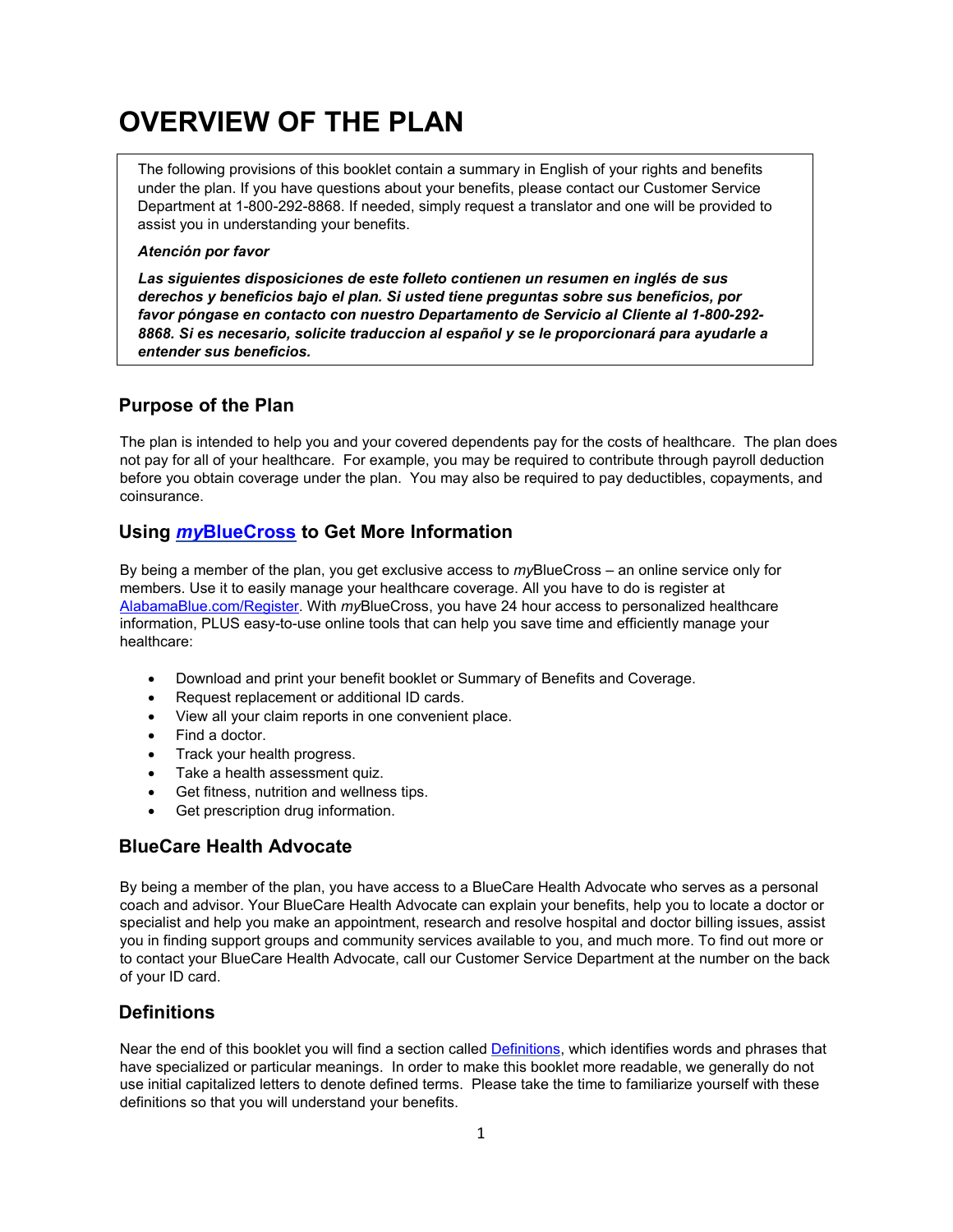## <span id="page-6-0"></span>**Receipt of Medical Care**

Even if the plan does not cover benefits, you and your provider may decide that care and treatment are necessary. You and your provider are responsible for making this decision.

Generally, after-hours care is provided by your physician. They may have a variety of ways of addressing your needs. You should call your physician for instructions on how to receive medical care after the physician's normal business hours, on weekends and holidays, or to receive non-emergency care for a condition that is not life threatening but requires medical attention.

If you are in severe pain or your condition is endangering your life, you may obtain emergency care by calling 911 or visiting an emergency room.

Having a primary care physician is a good decision:

Although you are not required to have a primary care physician, it is a good idea to establish a relationship with one. Having a primary care physician has many benefits, including:

- Seeing a physician who knows you and understands your medical history.
- Having someone you can count on as a key resource for your healthcare questions.
- Help when you need to coordinate care with specialists and other providers.

Typically, primary care physicians specialize in family medicine, internal medicine or pediatrics. Find a physician in your area by visiting [AlabamaBlue.com/FindADoctor.](https://www.bcbsal.org/web/provider-finder)

Seeing a specialist or behavioral health provider is easy:

If you need to see a specialist or behavioral health provider, you can contact their office directly to make an appointment. If you choose to see a specialist or behavioral health provider in our BlueCard PPO or Blue Choice Behavioral Health networks, you will have in-network benefits for services covered under the plan. If you choose to see an out-of-network specialist or behavioral health provider, your benefits could be lower.

## <span id="page-6-1"></span>**Beginning of Coverage**

The section of this booklet called [Eligibility](#page-10-1) will tell you what is required for you and your dependents to be covered under the plan and when coverage begins.

### <span id="page-6-2"></span>**Limitations and Exclusions**

In order to maintain the cost of the plan at an overall level that is reasonable for all plan members, the plan contains a number of provisions that limit benefits. There are also exclusions that you need to pay particular attention to as well. These provisions are found throughout the remainder of this booklet. You need to be aware of the limits and exclusions to determine if the plan will meet your healthcare needs.

### <span id="page-6-3"></span>**Medical Necessity and Precertification**

The plan will only pay for care that is medically necessary and not investigational, as determined by us. We develop medical necessity standards to aid us when we make medical necessity determinations. We publish many of these standards at [AlabamaBlue.com. T](http://www.bcbsal.com/)he definitions of medical necessity and investigational are found in the [Definitions](#page-61-0) section of this booklet.

In some cases, the plan requires that you or your treating provider precertify the medical necessity of your care. Please note that precertification relates only to the medical necessity of care; it does not mean that your care will be covered under the plan. Precertification also does not mean that we have been paid all monies necessary for coverage to be in force on the date that services or supplies are rendered. The section called [Medical Necessity and Precertification](#page-18-0) later in this booklet tells you when precertification is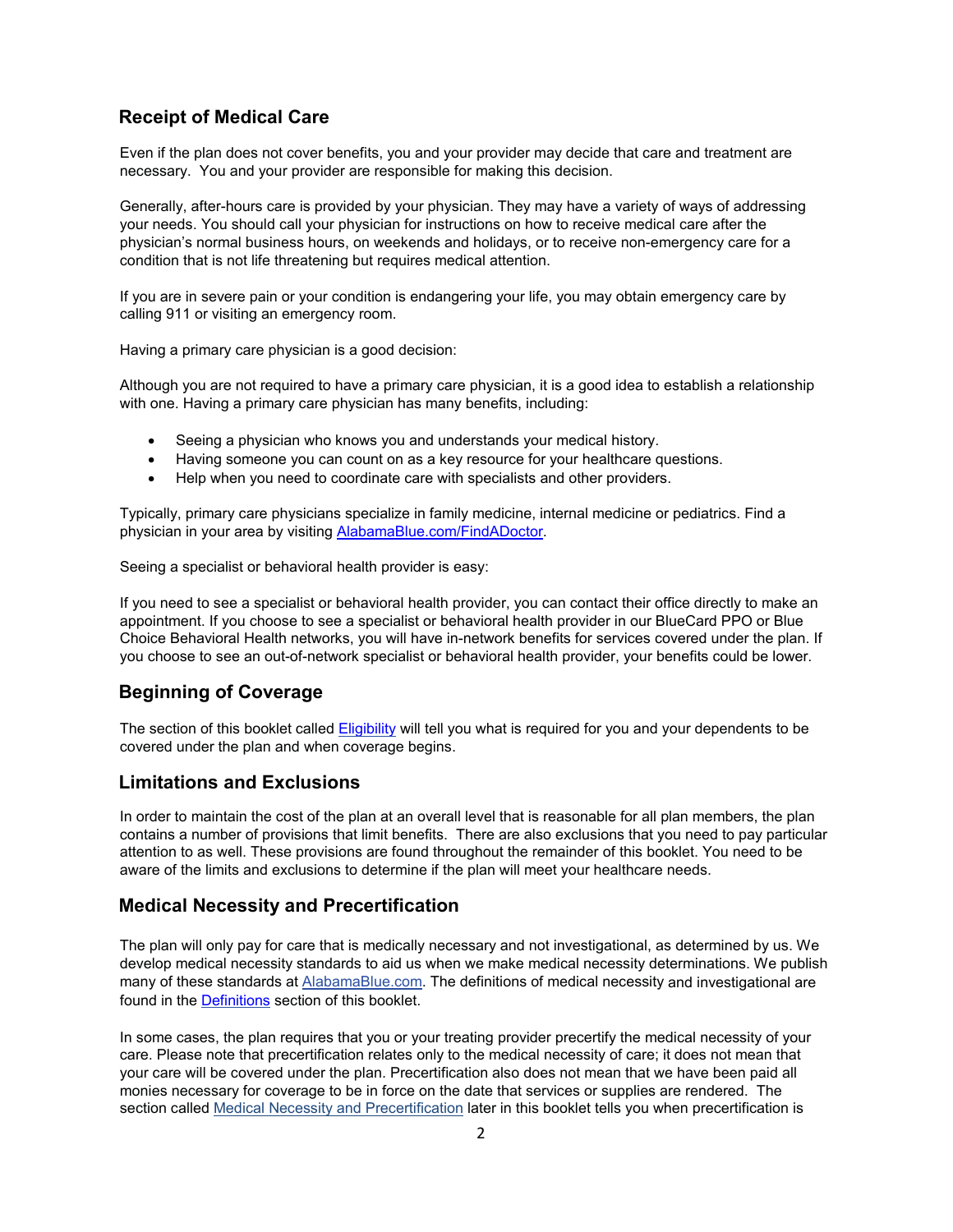<span id="page-7-0"></span>required and how to obtain precertification.

### **In-Network Benefits**

One way in which the plan tries to manage your costs is through negotiated discounts with in-network providers. As you read the remainder of this booklet, you should pay attention to the type of provider that is treating you. If you receive covered services from an in-network provider, you will normally only be responsible for out-of-pocket costs such as deductibles, copayments, and coinsurance. If you receive services from an out-of-network provider, these services may not be covered at all under the plan. In that case, you will be responsible for all charges billed to you by the out-of-network provider. If the out-of-network services are covered, in most cases, you will have to pay significantly more than what you would pay an innetwork provider because of lower benefit levels and higher cost sharing. As one example, out-of-network facility claims will often include very expensive ancillary charges (such as implantable devices) for which no extra reimbursement is available as these charges are not separately considered under the plan. Additionally, out-of-network providers have not contracted with us or any Blue Cross and/or Blue Shield plan for negotiated discounts and can bill you for amounts in excess of the allowed amounts under the plan.

Examples of the plan's Alabama in-network providers are:

- BlueCard PPO
- Participating Hospitals
- Preferred Outpatient Facilities
- Participating Ambulatory Surgical **Centers**
- Participating Renal Dialysis Providers
- Preferred Medical Doctors (PMD)
- Preferred Medical Laboratories
- Blue Choice Behavioral Health Network
- Oncology Select Network
- Participating Chiropractors
- Participating Nurse Practitioners
- Participating Physician Assistants
- Preferred Home Health Network
- Preferred Home Infusion Network
- Preferred Occupational Therapists
- Preferred Physical Therapists
- Preferred Speech Therapists
- Blue Achievement- Knees and Hips Network
- Participating CRNA
- Participating Ground Ambulance
- Participating Licensed Registered Dietitian Network
- Pharmacy Vaccine Network
- Pharmacy Select Network
- ValueONE Network
- Preferred Dentist (in Alabama)
- National Dental Network (DenteMax) (outside Alabama)

To locate Alabama in-network providers, go to [AlabamaBlue.com/FindADoctor.](https://www.bcbsal.org/web/provider-finder)

- 1. Enter a search location by using the zip code or city and state for the area you would like to search.
- 2. In the search box, you can select the category you would like to search (doctor, hospital dentist, pharmacy, etc.) or keep on "All Categories" to search all. Type in the provider's name to search or leave blank to see all results.
- 3. In the "Network or Plan" section, use the drop down menu to select a specific provider network (as noted above).

Search tip: If your search returns zero results, try expanding the number in the "Distance" drop down.

A special feature of your plan gives you access to the national network of providers called BlueCard PPO. Each local Blue Cross and/or Blue Shield plan designates which of its providers are PPO providers. In order to locate a PPO provider in your area you should call the BlueCard PPO toll-free access line at 1-800-810-BLUE (2583) or visit [AlabamaBlue.com/FindADoctor and log into](https://www.bcbsal.org/web/provider-finder) *my*BlueCross. Search for a specific provider by typing [their name in the Search Term box or click Search to see all in-network](https://www.bcbsal.org/web/provider-finder)  [providers for your plan.](https://www.bcbsal.org/web/provider-finder) To receive in-network PPO benefits for lab services, the laboratory must contract with the Blue Cross and/or Blue Shield plan located in the same state as your physician. When you or your physician orders durable medical equipment (DME) or supplies, the service provider must participate with the Blue Cross and/or Blue Shield plan where the supplies are shipped. If you purchase DME supplies directly from a retail store, they must contract with the Blue Cross and/or Blue Shield plan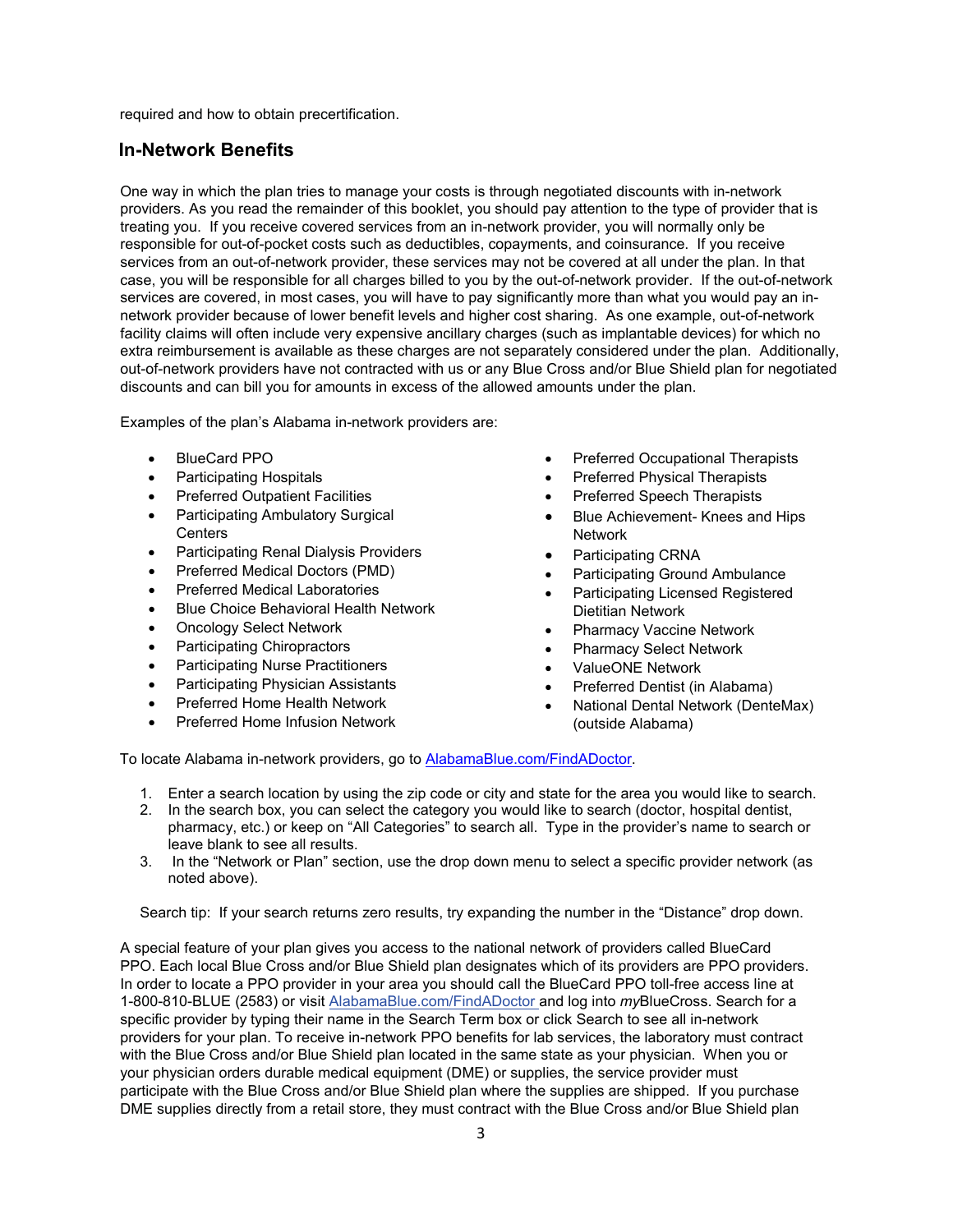in the state or service area where the store is located. PPO providers will file claims on your behalf with the local Blue Cross and/or Blue Shield plan where services are rendered. The local Blue Cross and/or Blue Shield plan will then forward the claims to us for verification of eligibility and determination of benefits.

Sometimes a network provider may furnish a service to you that is either not covered under the plan or is not covered under the contract between the provider and Blue Cross and Blue Shield of Alabama or the local Blue Cross and/or Blue Shield plan where services are rendered. When this happens, benefits may be denied or may be covered under some other portion of the plan, such as [Other Covered Services.](#page-27-1)

If a network provider is terminated *without* cause from our network while you are undergoing an active course of treatment or you are a continuing care patient, you may request to continue treatment until the treatment is complete or for 90 days, whichever is shorter, at in-network cost-sharing rates under the plan. After the provider's contract is terminated, the provider cannot bill you for amounts in excess of the in-network allowed amounts under the plan. For this purpose of requesting this continuity of care, an active course of treatment or a continuing care patient is defined as:

- An ongoing course of treatment for a life-threatening condition that is a disease or condition for which likelihood of death is probable unless the course of the disease or condition is interrupted;
- An ongoing course of treatment for a serious acute condition that is a disease or condition requiring complex ongoing care which you are currently receiving, such as chemotherapy, radiation therapy, or post-operative visits;
- Pregnancy, through the postpartum period;
- An ongoing course of treatment for a health condition for which your treating provider attests that discontinuing care by provider would worsen the condition or interfere with anticipated outcomes.
- A course of institutional or inpatient care; or
- A scheduled non-elective surgery, including receipt of post-operative care, with respect to such a surgery.

An active course of treatment includes an ongoing course of treatment for mental health and substance abuse disorders that fall within the above definition of active course of treatment.

If you have successfully transitioned to another in-network provider, if you have met or exceeded benefit limitations of the plan, or if care is not medically necessary, you will no longer be eligible for this continuity of care. If we deny your request for continuity of care, you may file an appeal following the procedures described in the [Claims and Appeals](#page-48-0) section of this booklet.

## <span id="page-8-0"></span>**Relationship Between Blue Cross and/or Blue Shield Plans and the Blue Cross and Blue Shield Association**

Blue Cross and Blue Shield of Alabama is an independent corporation operating under a license from the Blue Cross and Blue Shield Association, an association of independent Blue Cross and Blue Shield plans. The Blue Cross and Blue Shield Association permits us to use the Blue Cross and Blue Shield service marks in the state of Alabama. Blue Cross and Blue Shield of Alabama is not acting as an agent of the Blue Cross and Blue Shield Association. No representation is made that any organization other than Blue Cross and Blue Shield of Alabama and your employer will be responsible for honoring this contract. The purpose of this paragraph is for legal clarification; it does not add additional obligations on the part of Blue Cross and Blue Shield of Alabama not created under the original agreement.

## <span id="page-8-1"></span>**Claims and Appeals**

When you receive services from an in-network provider, your provider will generally file claims for you. In other cases, you may be required to pay the provider and then file a claim with us for reimbursement under the terms of the plan. If we deny a claim in whole or in part, you may file an appeal with us. We will give you a full and fair review. Thereafter, you may have the right to an external review by an independent, external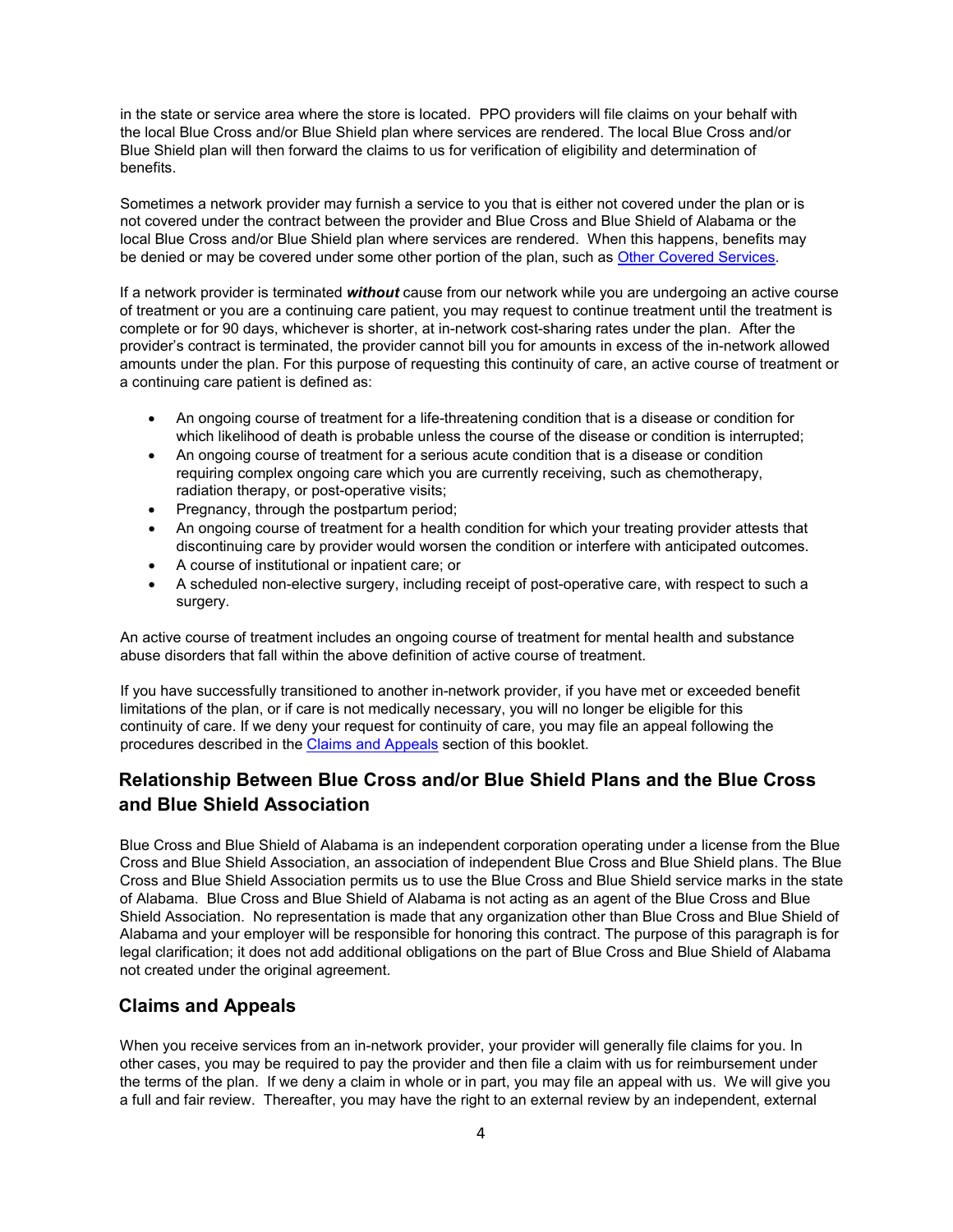reviewer. The provisions of the plan dealing with claims, appeals and external reviews are found further on in this booklet.

## <span id="page-9-0"></span>**Changes in the Plan**

From time to time it may be necessary for us to change the terms of the plan. The rules we follow for changing the terms of the plan are described later in the section called [Changes in the Plan.](#page-60-0)

## <span id="page-9-1"></span>**Termination of Coverage**

The section below calle[d Eligibility](#page-10-1) tells you when coverage will terminate under the plan. If coverage terminates, no benefits will be provided thereafter, even if for a condition that began before the plan or your coverage termination. In some cases you will have the opportunity to buy COBRA coverage after your group coverage terminates. COBRA coverage is explained in detail later in this booklet.

## <span id="page-9-2"></span>**Respecting Your Privacy**

To administer this plan we need your medical information from physicians, hospitals and others. To decide if your claim should be paid or denied or whether other parties are legally responsible for some or all of your expenses, we need records from healthcare providers and other plan administrators. By applying for coverage and participating in this plan, you agree that we may obtain, use and release all records about you and your minor dependents that we need in order to administer this plan or to perform any function authorized or permitted by law. You further direct all other persons to release all records to us about your minor dependents that we need to administer this plan. If you or any provider refuses to provide records, information or evidence we request within reason, we may deny your benefit payments. You also agree that we may call you at any telephone number provided to us by you, your employer, or any healthcare provider in accordance with applicable law. Additionally, we may use or disclose your personal health information for treatment, payment or healthcare operations, or as permitted or authorized by law pursuant to the privacy regulations under the Health Insurance Portability and Accountability Act of 1996 (HIPAA). We have prepared a privacy notice that explains our obligations and your rights under the HIPAA privacy regulations. To request a copy of our notice or to receive more information about our privacy practices or your rights, please contact us at the following:

Blue Cross and Blue Shield of Alabama Privacy Office P.O. Box 2643 Birmingham, Alabama 35202-2643

You may also go to [AlabamaBlue.com](http://www.bcbsal.com/) for a copy of our privacy notice.

## <span id="page-9-3"></span>**Your Rights**

As a member of the plan, you have the right to:

- Receive information about us, our services, in-network providers and your rights and responsibilities.
- Be treated with respect and recognition of your dignity and your right to privacy.
- Participate with providers in making decisions about your healthcare.
- A candid discussion of appropriate or medically necessary treatment options for your conditions, regardless of cost or benefit coverage.
- Voice complaints or appeals about us, or the healthcare the plan provides.
- Make recommendations regarding our member rights and responsibilities policy.

If you would like to voice a complaint, please call the Customer Service Department number on the back of your ID card.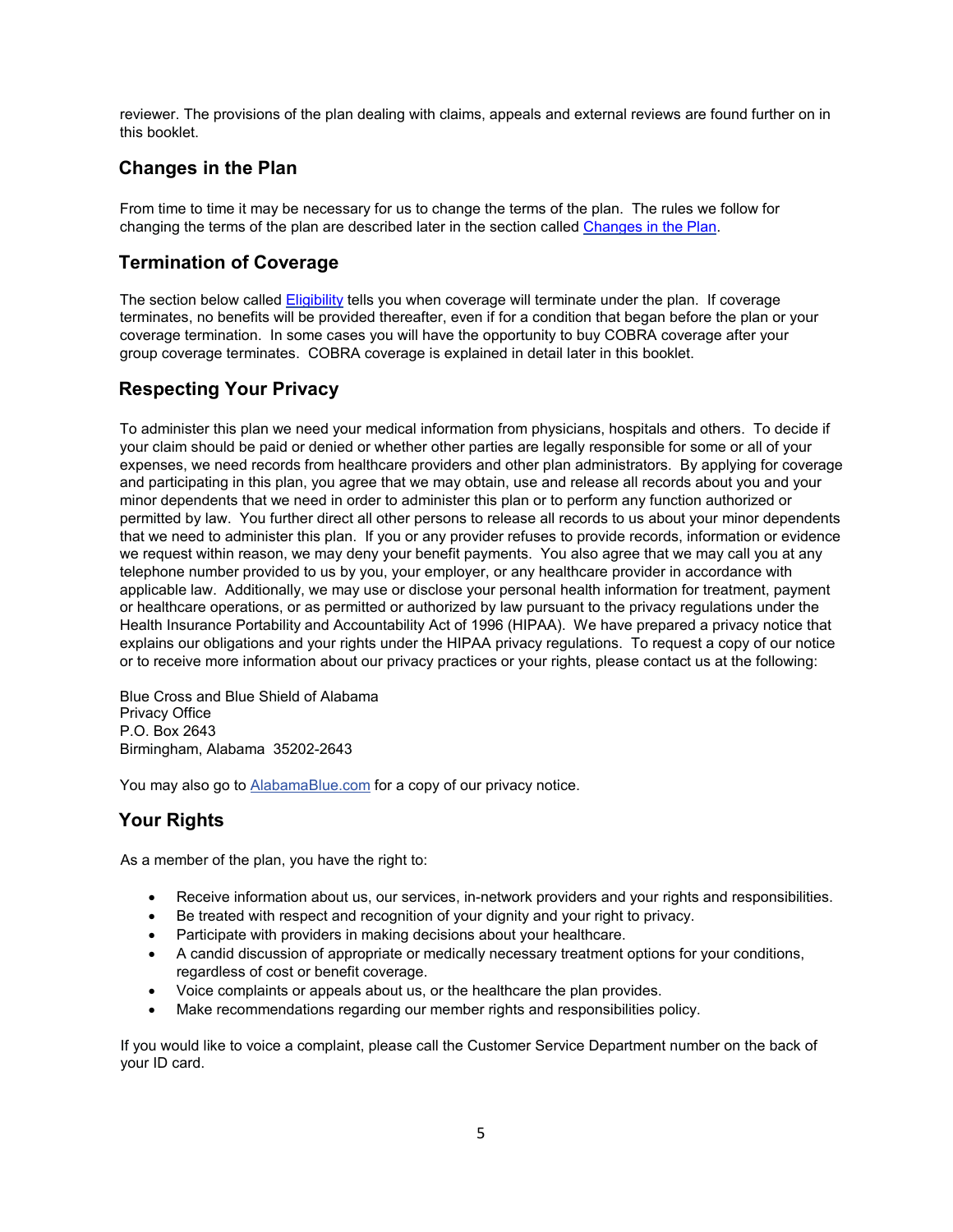## <span id="page-10-0"></span>**Your Responsibilities**

As a member of the plan, you have the responsibility to:

- Supply information (to the extent possible) that we need for payment of your care and your providers need in order to provide care.
- Follow plans and instructions for care that you have agreed to with your providers and verify through the benefit booklet provided to you the coverage or lack thereof under your plan.
- Understand your health problems and participate in developing mutually agreed-upon treatment goals, to the degree possible.

# <span id="page-10-1"></span>**ELIGIBILITY**

## <span id="page-10-2"></span>**Eligibility for the Plan**

You are eligible to enroll in this plan if all of the following requirements are satisfied:

- You are an employee and are treated as such by your group. Examples of persons who are not employees include independent contractors, board members, and consultants;
- Your group has determined that you work on average 30 or more hours per week (including vacation and certain leaves of absence that are discussed in the section dealing with termination of coverage) in accordance with the Affordable Care Act;
- You are in a category or classification of employees that is covered by the plan;
- You meet any additional eligibility or participation rules established by your group; and,
- You satisfy any applicable waiting period, as explained below.

You must continue to meet these eligibility conditions for the duration of your participation in the plan.

## <span id="page-10-3"></span>**Eligible Dependents**

Your eligible dependents are:

- Your spouse;
- Your married or unmarried child up to age 26; and,
- An unmarried, incapacitated child who (1) is age 26 and over; (2) is not able to support himself; and (3) depends on you for support, if the incapacity occurred before age 26.

The child may be the employee's natural child; stepchild; legally adopted child; child placed for adoption; or, eligible foster child. An eligible foster child is a child that is placed with you by an authorized placement agency or by court order.

You may cover your grandchild only if you are eligible to claim your grandchild as a dependent on your federal income tax return.

## <span id="page-10-4"></span>**Waiting Period for Coverage under the Plan**

There may be a waiting period for coverage under the plan, as determined by your group. You should contact your group to determine if this is the case. The length of any applicable waiting period will not be any longer than 90 days. Coverage will begin on the date specified below under [Beginning of](#page-11-0) Coverage but in no event later than the 91<sup>st</sup> day in which you first meet the eligibility rules established by your group (other than any applicable waiting period).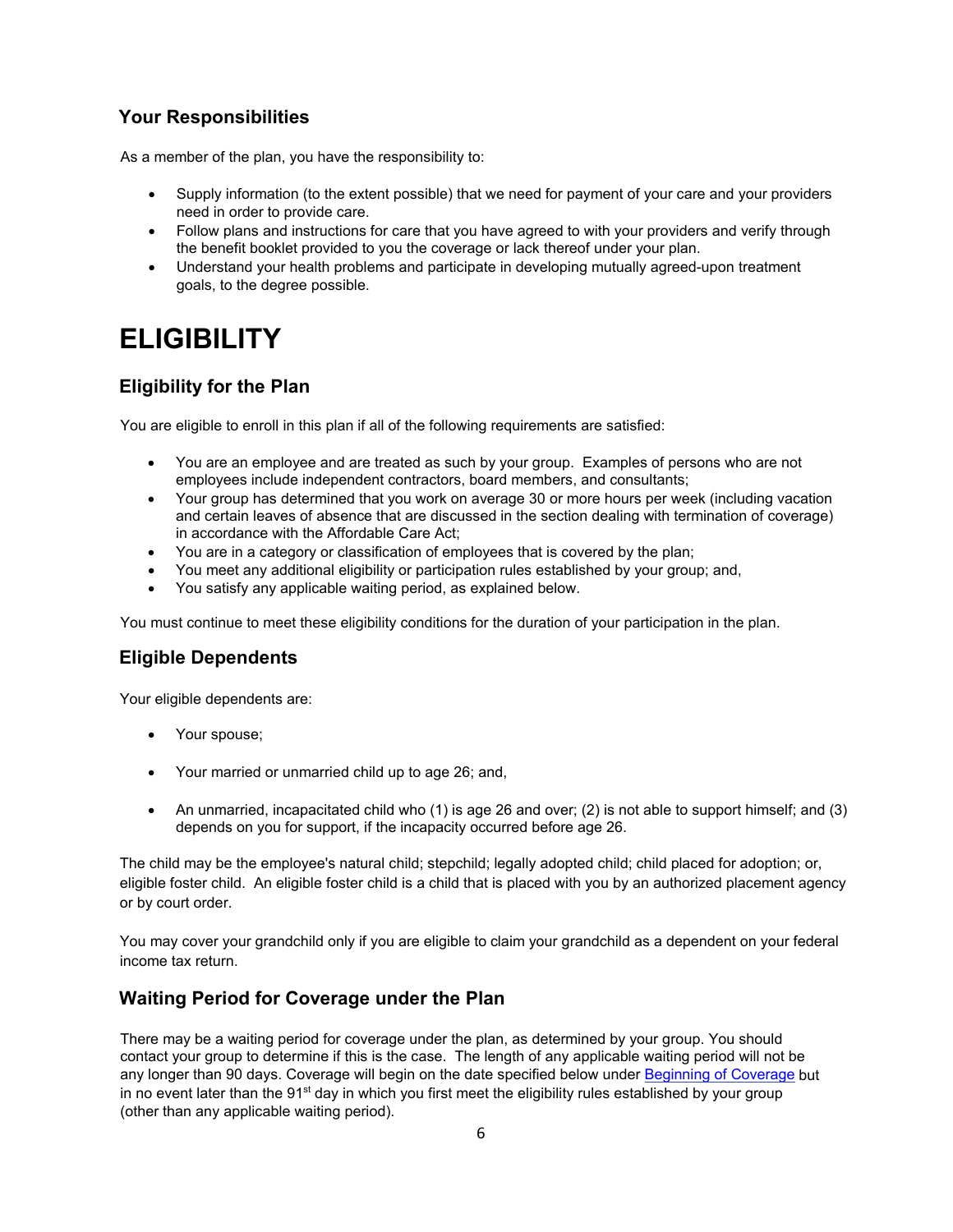## <span id="page-11-0"></span>**Beginning of Coverage**

#### *Annual Open Enrollment Period*

If you do not enroll during a regular enrollment period or a special enrollment period described below, you may enroll only during your group's annual open enrollment period (generally, 30 days before the beginning of each plan year). Your coverage will begin on the first day of the plan year following such annual open enrollment period in which you enroll.

#### *Regular Enrollment Period*

If you apply within 30 days after the date on which you first meet the plan's eligibility requirements, your coverage will begin as of the date thereafter specified by your group but in no event later than the 91st day in which you first meet the eligibility rules established by your group (other than any applicable waiting period).

#### *Special Enrollment Period for Individuals Losing Other Minimum Essential Coverage*

An employee or dependent (1) who does not enroll during the first 30 days of eligibility because the employee or dependent has other coverage, (2) whose other coverage was either COBRA coverage that was exhausted or minimum essential coverage by other health plans which ended due to "loss of eligibility" (as described below) or failure of the employer to pay toward that coverage, and (3) who requests enrollment within 30 days of the exhaustion or termination of coverage, may enroll in the plan. Coverage will be effective no later than the first day of the first calendar month beginning after the date the request for special enrollment is received.

Loss of eligibility with respect to a special enrollment period includes loss of coverage as a result of legal separation, divorce, cessation of dependent status, death, termination of employment, reduction in the number of hours of employment, failure of your employer to offer minimum essential coverage to you, and any loss of eligibility that is measured by reference to any of these events, but does not include loss of coverage due to failure to timely pay premiums or termination of coverage for fraud or intentional misrepresentation of a material fact.

An employee or dependent whose other coverage has a non-calendar year plan year or policy year may also enroll in the plan at the end of the other coverage's plan year if coverage is requested within 30 days of the end of the other coverage's plan year. Coverage will be effective no later than the first day of the first calendar month beginning after the date the request for special enrollment is received.

#### *Special Enrollment Period for Newly Acquired Dependents*

If you have a new dependent as a result of marriage, birth, placement for adoption, adoption, or placement as an eligible foster child, you may enroll yourself and/or your spouse and your new dependent as special enrollees provided that you request enrollment within 30 days of the event. The effective date of coverage will be the date of birth, placement for adoption, adoption, or placement as an eligible foster child. In the case of a dependent acquired through marriage, the effective date will be no later than the first day of the first calendar month beginning after the date the request for special enrollment is received.

#### *Special Enrollment Period related to Medicaid and SCHIP*

An employee or dependent who loses coverage under Medicaid or a State Children's Health Insurance Plan (SCHIP) because of loss of eligibility for coverage may enroll in the plan provided that the employee or dependent requests enrollment within 60 days of the termination of coverage. An employee or dependent who becomes eligible for premium assistance under Medicaid or SCHIP for coverage under the plan may also enroll in the plan provided that the employee or dependent requests enrollment within 60 days of becoming eligible for such premium assistance. Coverage will be effective no later than the first day of the first calendar month beginning after the date the request for special enrollment is received.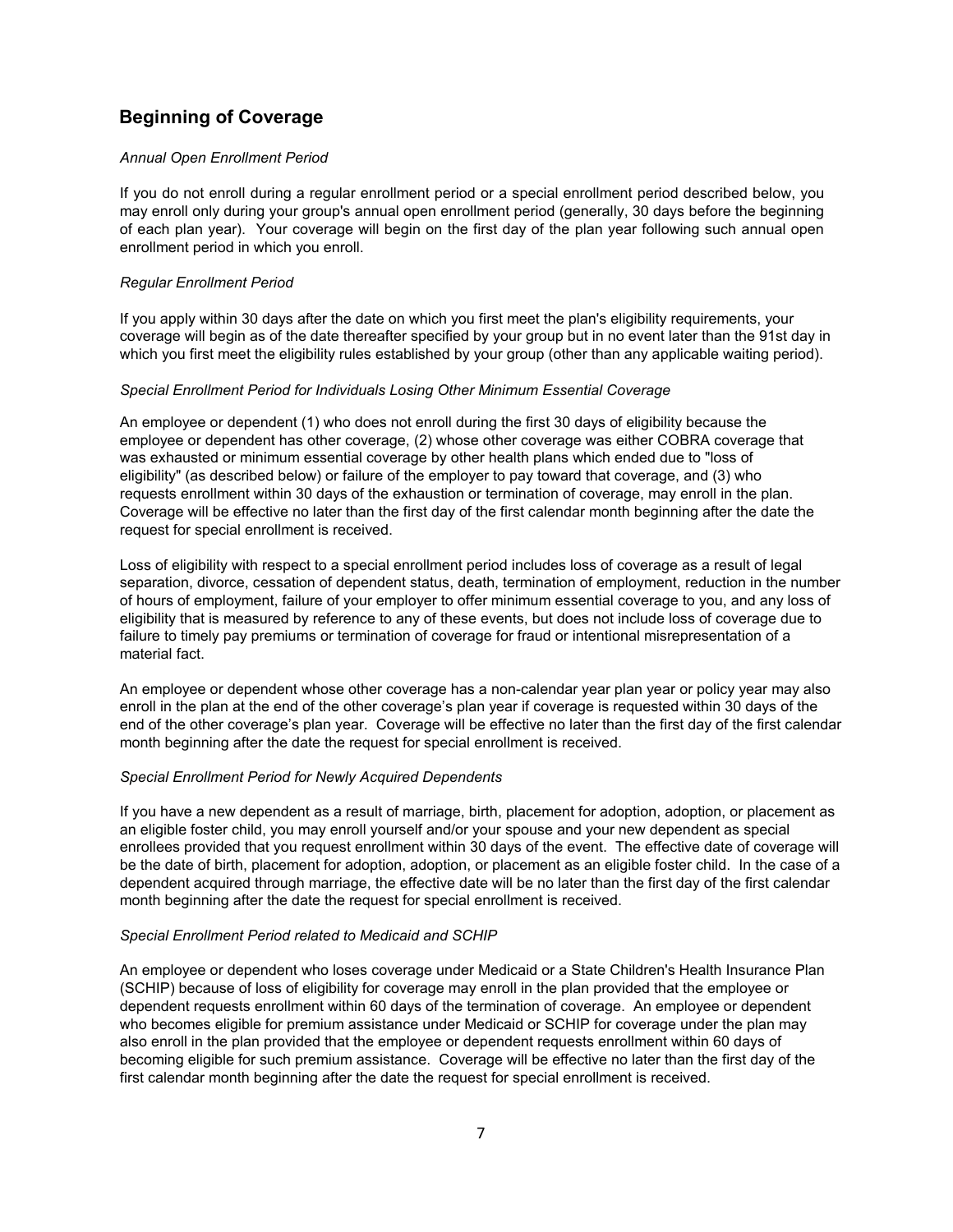#### *Other Special Enrollment Periods*

An employee or dependent who is an Indian (as defined by section 4 of the Indian Health Care Improvement Act) may enroll in the plan at any time (but no more than once per calendar month). If the request for special enrollment is received between the first and the fifteenth day of the month, coverage will be effective no later than the first day of the following calendar month. If the request for special enrollment is received between the sixteenth and the last day of the month, coverage will be effective no later than the first day of the second following month.

An employee or dependent who becomes eligible for the plan because of a permanent move into the state of Alabama may enroll in the plan provided that the employee or dependent requests special enrollment within 30 days. If the request for special enrollment is received between the first and the fifteenth day of the month, coverage will be effective no later than the first day of the following calendar month. If the request for special enrollment is received between the sixteenth and the last day of the month, coverage will be effective no later than the first day of the second following month.

An employee or dependent who the health insurance marketplace determines is eligible for a special enrollment period because of (1) unintentional, inadvertent or erroneous enrollment in another plan; (2) another plan under which the employee or dependent was enrolled substantially violated a material provision of that plan; or (3) other exceptional circumstances may also enroll in the plan provided that the employee or dependent requests special enrollment within 30 days. If the request for special enrollment is received between the first and the fifteenth day of the month, coverage will be effective no later than the first day of the following calendar month. If the request for special enrollment is received between the sixteenth and the last day of the month, coverage will be effective no later than the first day of the second following month.

## <span id="page-12-0"></span>**Qualified Medical Child Support Orders**

If the group (the plan administrator) receives an order from a court or administrative agency directing the plan to cover a child, the group will determine whether the order is a Qualified Medical Child Support Order (QMCSO). A QMCSO is a qualified order from a court or administrative agency directing the plan to cover the employee's child regardless of whether the employee has enrolled the child for coverage. The group has adopted procedures for determining whether such an order is a QMCSO. You have a right to obtain a copy of those procedures free of charge by contacting your group.

The plan will cover an employee's child if required to do so by a QMCSO. If the group determines that an order is a QMCSO, the child will be enrolled for coverage effective as of a date specified by the group, but not earlier than the later of the following:

- If the plan receives a copy of the order within 30 days of the date on which it was entered, along with instructions from the group to enroll the child pursuant to the terms of the order, coverage will begin as of the date on which the order was entered.
- If the plan receives a copy of the order later than 30 days after the date on which it was entered, along with instructions from the group to enroll the child pursuant to the terms of the order, coverage will begin as of the date on which the plan receives the order. The plan will not provide retroactive coverage in this instance.

Coverage may continue for the period specified in the order up to the time the child ceases to satisfy the definition of an eligible dependent. If the employee is required to pay extra to cover the child, the group may increase the employee's payroll deductions. During the period the child is covered under the plan as a result of a QMCSO, all plan provisions and limits remain in effect with respect to the child's coverage except as otherwise required by federal law.

While the QMCSO is in effect we will make benefit payments – other than payments to providers – to the parent or legal guardian who has been awarded custody of the child. We will also provide sufficient information and forms to the child's custodial parent or legal guardian to allow the child to enroll in the plan. We will also send claim reports directly to the child's custodial parent or legal guardian.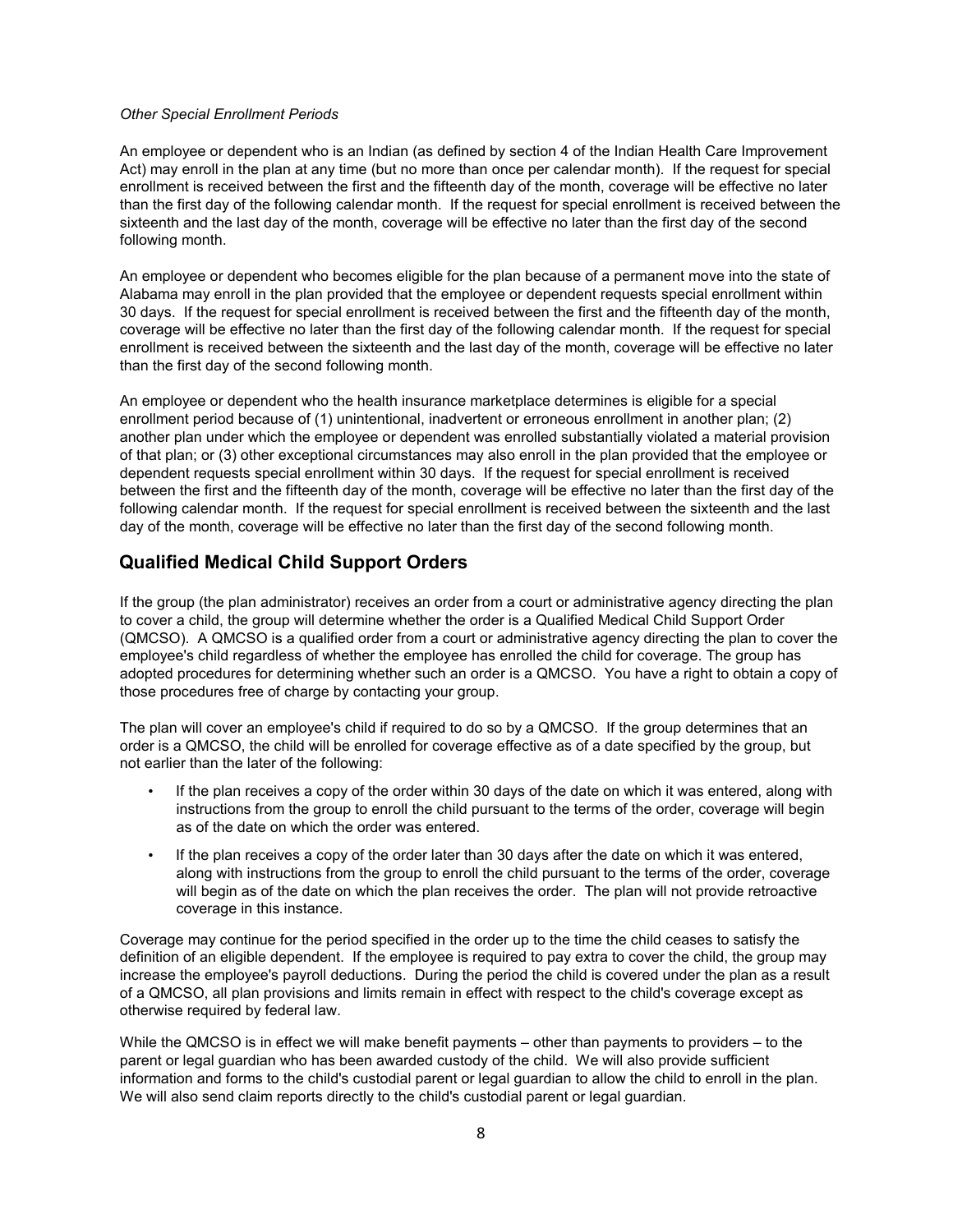## <span id="page-13-0"></span>**Relationship to Medicare**

You must notify your group when you or any of your dependents become eligible for Medicare. Except where otherwise required by federal law (as explained below), the plan will pay benefits on a secondary basis to Medicare. In determining the size of your group for purposes of the following provisions, certain related corporations (parent/subsidiary and brother/sister corporations) must be treated as one employer. Special rules may also apply if your group participates in an association plan.

#### *Individuals Age 65 and Older*

If you continue to be actively employed when you are age 65 or older, you and your dependents will continue to be covered for the same benefits available to employees under age 65. If your group employs less than 20 employees and you are enrolled in Medicare, the plan will pay all eligible expenses secondary to Medicare. If your group employs 20 or more employees and you are enrolled in Medicare, the plan will pay all eligible expenses primary to Medicare.

If both you and your spouse are over age 65, you may elect to enroll in Original Medicare or a Medicare Advantage plan and/or a Medicare prescription drug plan and disenroll completely from the plan. This means that you will have no benefits under the plan. If you enroll in Original Medicare you may also purchase a Medicare Supplement contract. If your group employs 20 or more employees, your group is prohibited by law from purchasing your Medicare Supplement contract for you or reimbursing you for any portion of the cost of the contract. If you enroll in a Medicare Advantage plan, you may not purchase a Medicare Supplement contract.

If you are age 65 or older, considering retirement or have another qualifying event under COBRA, and think you may need to buy COBRA coverage after such qualifying event, you should read the section below dealing with the COBRA coverage – particularly the discussion under the heading Medicare and COBRA [Coverage.](#page-57-0)

#### *Disabled Individuals under Age 65*

If you or a dependent is eligible for Medicare due to disability and is also covered under the plan by virtue of your current employment status with the group, Medicare will be considered the primary payer (and the plan will be secondary). If your group employs 100 or more employees this plan will be primary (and Medicare will be secondary).

#### *End-Stage Renal Disease*

If you or a dependent are eligible for Medicare as a result of End-Stage Renal Disease (permanent kidney failure), the plan will generally be primary and Medicare will be secondary for the first 30 months of Medicare eligibility. Thereafter, Medicare will be primary and the plan will be secondary.

#### *Medicare Part D Prescription Drug Coverage*

If the plan does not provide "creditable" prescription drug benefits – that is, the plan's prescription drug benefits are not at least as good as standard Medicare Part D prescription drug coverage, you should enroll in Part D of Medicare when you become eligible for Medicare. Your group will tell you whether the plan's prescription drug benefits are at least as good as Medicare Part D.

If you have any questions about coordination of your coverage with Medicare, please contact your group for further information. You may also find additional information about Medicare at [www.medicare.gov.](http://www.medicare.gov/) 

## <span id="page-13-1"></span>**Termination of Coverage**

Plan coverage ends as a result of the first to occur of the following (generally, coverage will continue to the end of the month in which the event occurs):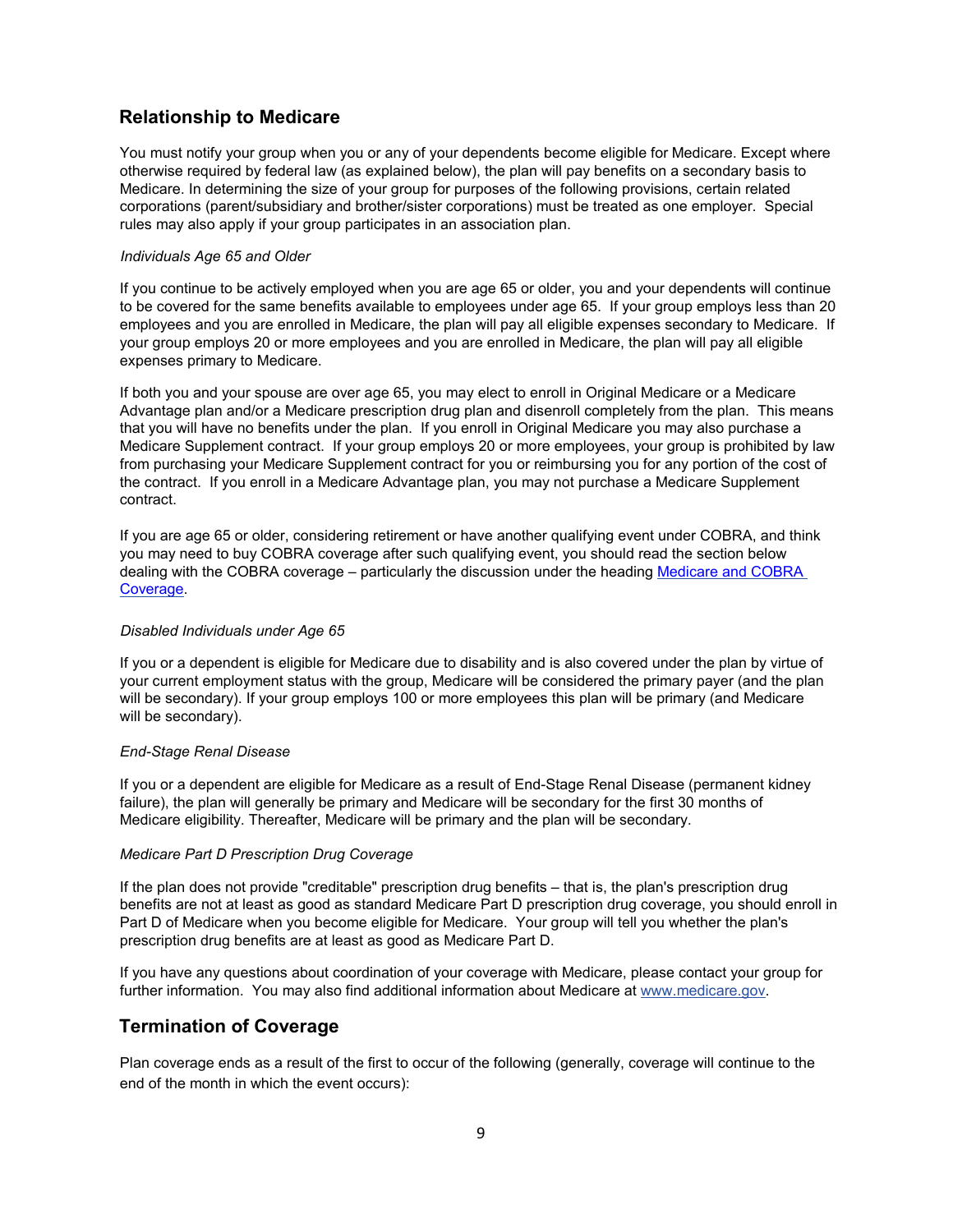- The date on which the employee fails to satisfy the conditions for eligibility to participate in the plan, such as termination of employment or reduction in hours (except during vacation or as otherwise provided in the Leaves of Absence rules below);
- For spouses, the date of divorce or other termination of marriage;
- For children, the date a child ceases to be a dependent;
- For the employee and his or her dependents, the date of the employee's death;
- Your group fails to pay us the amount due within 30 days after the day due;
- Upon discovery of fraud or intentional misrepresentation of a material fact by you or your group;
- When none of your group's members still live, reside or work in Alabama; or,
- On 30-days advance written notice from your group to us.

All the dates of termination assume that payment for coverage for you and all other employees in the proper amount has been made to that date. If it has not, termination will occur back to the date for which coverage was last paid.

## <span id="page-14-0"></span>**Leaves of Absence**

If your group is covered by the Family and Medical Leave Act of 1993 (FMLA), you may retain your coverage under the plan during an FMLA leave, provided that you continue to pay your premiums. In general, the FMLA applies to employers who employ 50 or more employees. You should contact your group to determine whether a leave qualifies as FMLA leave.

You may also continue your coverage under the plan for up to 30 days during an employer-approved leave of absence, including sick leave. Contact your group to determine whether such leaves of absence are offered. If your leave of absence also qualifies as FMLA leave, your 30-day leave time runs concurrently with your FMLA leave. This means that you will not be permitted to continue coverage during your 30-day leave time in addition to your FMLA leave.

<span id="page-14-1"></span>If you are on military leave covered by the Uniformed Services Employment and Reemployment Rights Act of 1994, you should see your group for information about your rights to continue coverage under the plan.

# **COST SHARING**

|                                                                                                                  | <b>IN-NETWORK</b>                       | <b>OUT-OF-NETWORK</b>             |
|------------------------------------------------------------------------------------------------------------------|-----------------------------------------|-----------------------------------|
| <b>Calendar Year Deductible</b>                                                                                  | \$7,850 individual                      | \$15,700 individual               |
| The in-network and out-of-network<br>calendar year deductibles are<br>separate and do not apply to each<br>other | (\$15,700 family)                       | (\$31,400 family)                 |
| <b>Calendar Year Out-of-Pocket</b><br><b>Maximum</b> (including the in-network<br>calendar year deductible)      | \$7.850 individual<br>(\$15,700 family) | There is no out-of-pocket maximum |

## <span id="page-14-2"></span>**Calendar Year Deductible**

The calendar year deductible is specified in the table above. Other portions of this booklet will tell you when your receipt of benefits are subject to the calendar year deductible. The calendar year deductible is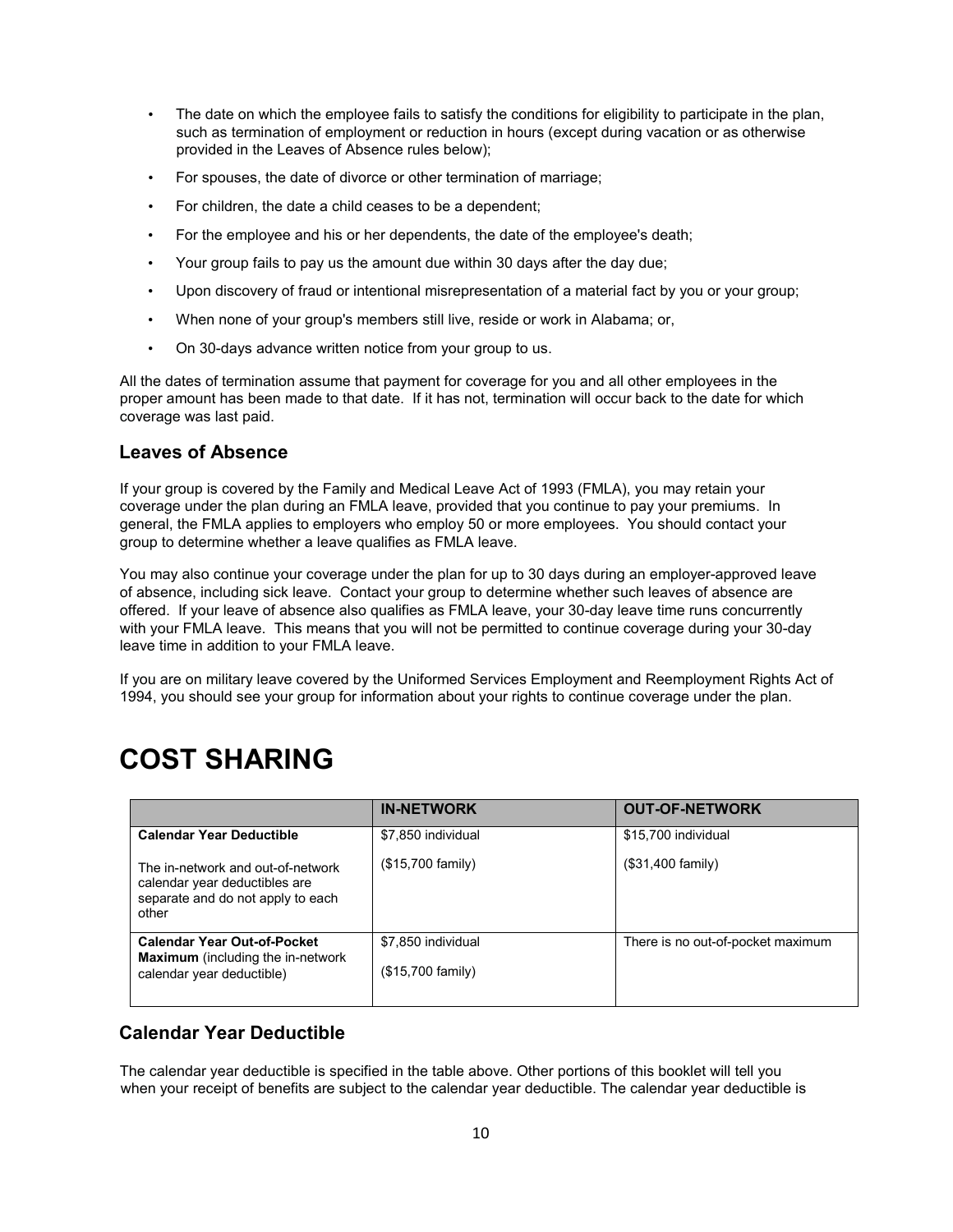the amount you or your family must pay for medical expenses covered by the plan before your healthcare benefits begin.

- The individual calendar year deductible must be satisfied on a per member per calendar year basis, subject to the family calendar year deductible maximum.
- The family calendar year deductible is an aggregate dollar amount. This means that all amounts applied toward the individual calendar year deductible will count toward the family calendar year deductible amount. Once the family calendar year deductible is met, no further family members must satisfy the individual calendar year deductible.

The calendar year deductibles for in-network and out-of-network providers apply independently of each other. This means that amounts applied towards the in-network calendar year deductible do not count towards your out-of-network calendar year deductible; nor do amounts applied towards your out-ofnetwork calendar year deductible count towards your in-network calendar year deductible. Thus, if you receive care, services, or supplies during the course of the calendar year from both in-network and out-ofnetwork providers, it may be necessary for you to satisfy both the in-network and out-of-network calendar year deductibles. In certain circumstances as and when required by Federal law, the cost-sharing amounts (deductibles, copayments and coinsurance) that you are required to pay for out-of-network services will apply to the in-network calendar year deductible. Those services include:

- Medical or Accident emergency
- Air Ambulance
- Certain non-emergency services performed by out-of-network providers at certain in-network facilities

In all cases, the deductible will be applied to claims in the order in which they are processed regardless of the order in which they are received.

## <span id="page-15-0"></span>**Calendar Year Out-of-Pocket Maximum**

The calendar year out-of-pocket maximum is specified in the table above. All cost sharing amounts (deductibles, copayments, and coinsurance) for covered in-network services and out-of-network mental health disorders and substance abuse services for medical emergencies that you or your family are required to pay under the plan apply to the calendar year out-of-pocket maximum. In certain circumstances as and when required by Federal law, the cost-sharing amounts (deductibles, copayments and coinsurance) that you are required to pay for out-of-network services will apply to the in-network calendar year out-of-pocket maximum. Those services include:

- Medical or Accident emergency
- Air Ambulance
- Certain non-emergency services performed by out-of-network providers at certain in-network facilities

Once the calendar year out-of-pocket maximum has been reached, you will no longer be subject to cost sharing for covered expenses of the type that count toward the calendar year out-of-pocket maximum for the remainder of the calendar year.

There may be many expenses you are required to pay under the plan that **do not** count toward the calendar year out-of-pocket maximum and that you must continue to pay even after you have met the calendar year out-of-pocket maximum. The following are some examples:

- Most cost sharing amounts (deductibles, copayments, and coinsurance) paid for any out-of-network services or supplies that may be covered under the plan (except for covered out-of-network mental health disorders and substance abuse services for medical emergencies);
- Amounts paid for non-covered services or supplies;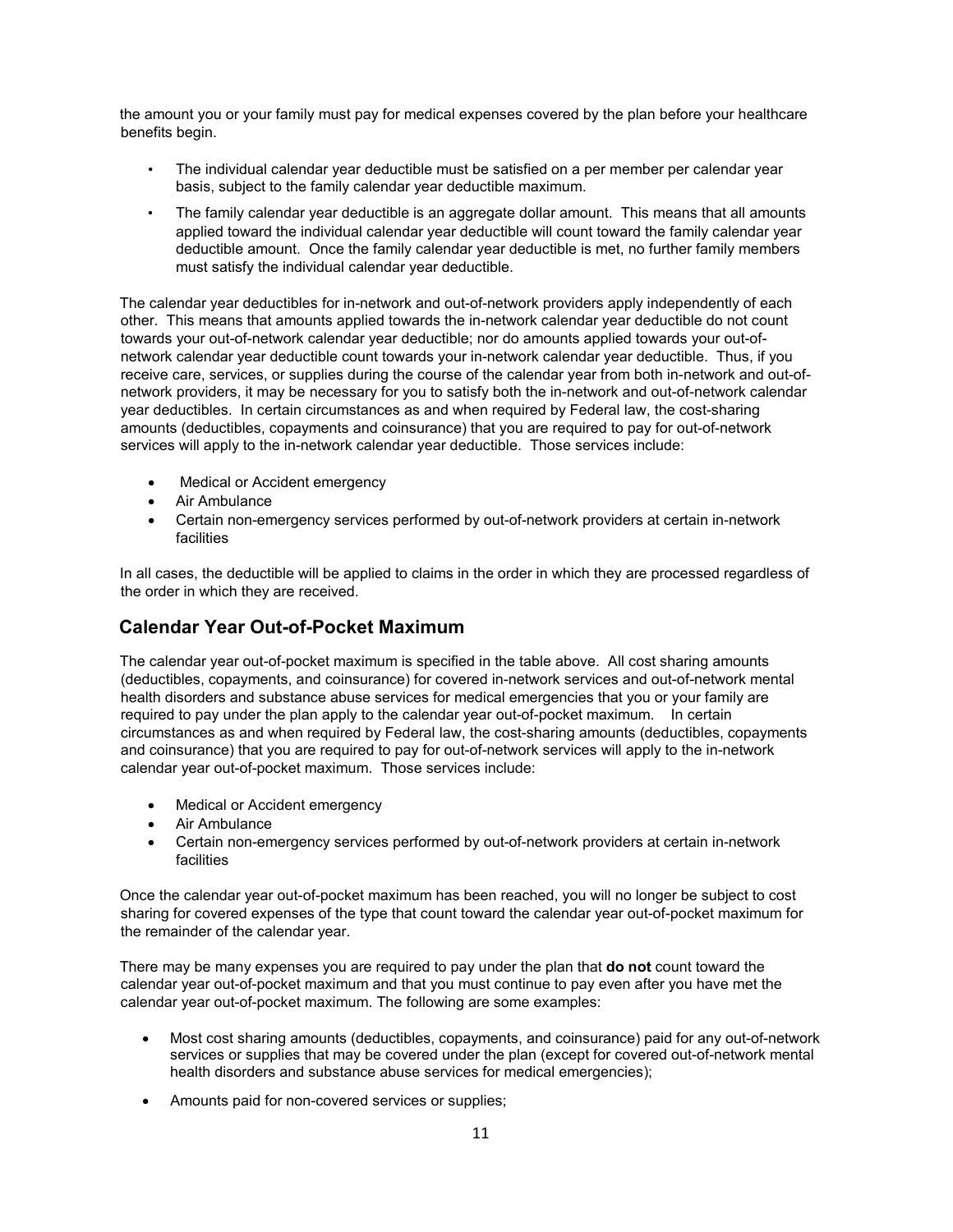- Amounts paid for services or supplies in excess of the allowed amount (for example, an out-of-network provider requires you to pay the difference between the allowed amount and the provider's total charges);
- Amounts paid for services or supplies in excess of any plan limits (for example, a limit on the number of covered services for a particular type of service); and,
- Amounts paid as a penalty (for example, failure to precertify).

The calendar year out-of-pocket maximum applies on a per member per calendar year basis, subject to the family calendar year out-of-pocket maximum amount. Once a member meets its individual calendar year out-of-pocket maximum, affected benefits for that member will pay at 100% of the allowed amount for the remainder of the calendar year.

The family calendar year out-of-pocket maximum is an aggregate dollar amount. This means that all amounts that count towards the individual calendar year out-of-pocket maximum will count towards the family calendar year out-of-pocket maximum amount. Once the family calendar year out-of-pocket maximum is met, affected benefits for all covered family members will pay at 100% of the allowed amount for the remainder of the calendar year.

## <span id="page-16-0"></span>**Other Cost Sharing Provisions**

The plan may also impose other types of cost sharing requirements, such as the following:

- 1. **Copayments.** A copayment is a fixed dollar amount you must pay on receipt of care. The most common example is a copayment that must be paid when you go to a doctor's office.
- 2. **Coinsurance.** Coinsurance is the amount that you must pay as a percent of the allowed amount.
- 3. **Amounts in excess of the allowed amount.** As a general rule, the allowed amount may often be significantly less than the provider's actual charges. You should be aware that when using out-ofnetwork providers you can incur significant out-of-pocket expenses as the provider has not contracted with us or their local Blue Cross and/or Blue Shield plan for a negotiated rate and they can bill you for amounts in excess of the allowed amount. As one example, certain out-of-network facility claims may include very expensive ancillary charges (such as implantable devices) for which no extra reimbursement is available as these charges are not separately considered under the plan. This means you could be responsible for these charges if you use an out-of-network provider.

## <span id="page-16-1"></span>**Out-of-Area Services**

We have a variety of relationships with other Blue Cross and/or Blue Shield Licensees. Generally, these relationships are called "Inter-Plan Arrangements." These Inter-Plan Arrangements work based on rules and procedures issued by the Blue Cross Blue Shield Association ("Association"). Whenever you access healthcare services outside the geographic area we serve, the claim for those services may be processed through one of these Inter-Plan Arrangements. The Inter-Plan Arrangements are described below.

When you receive care outside of our service area, you will receive it from one of two kinds of providers. Most providers ("participating providers") contract with the local Blue Cross and/or Blue Shield /Plan in that geographic area ("Host Blue"). Some providers ("nonparticipating providers") don't contract with the Host Blue. We explain below how we pay both kinds of providers.

### **A. BlueCard® Program**

Under the BlueCard® Program, when you receive covered healthcare services within the geographic area served by a Host Blue, we will remain responsible for doing what we agreed to in the contract. However, the Host Blue is responsible for contracting with and generally handling all interactions with its participating providers.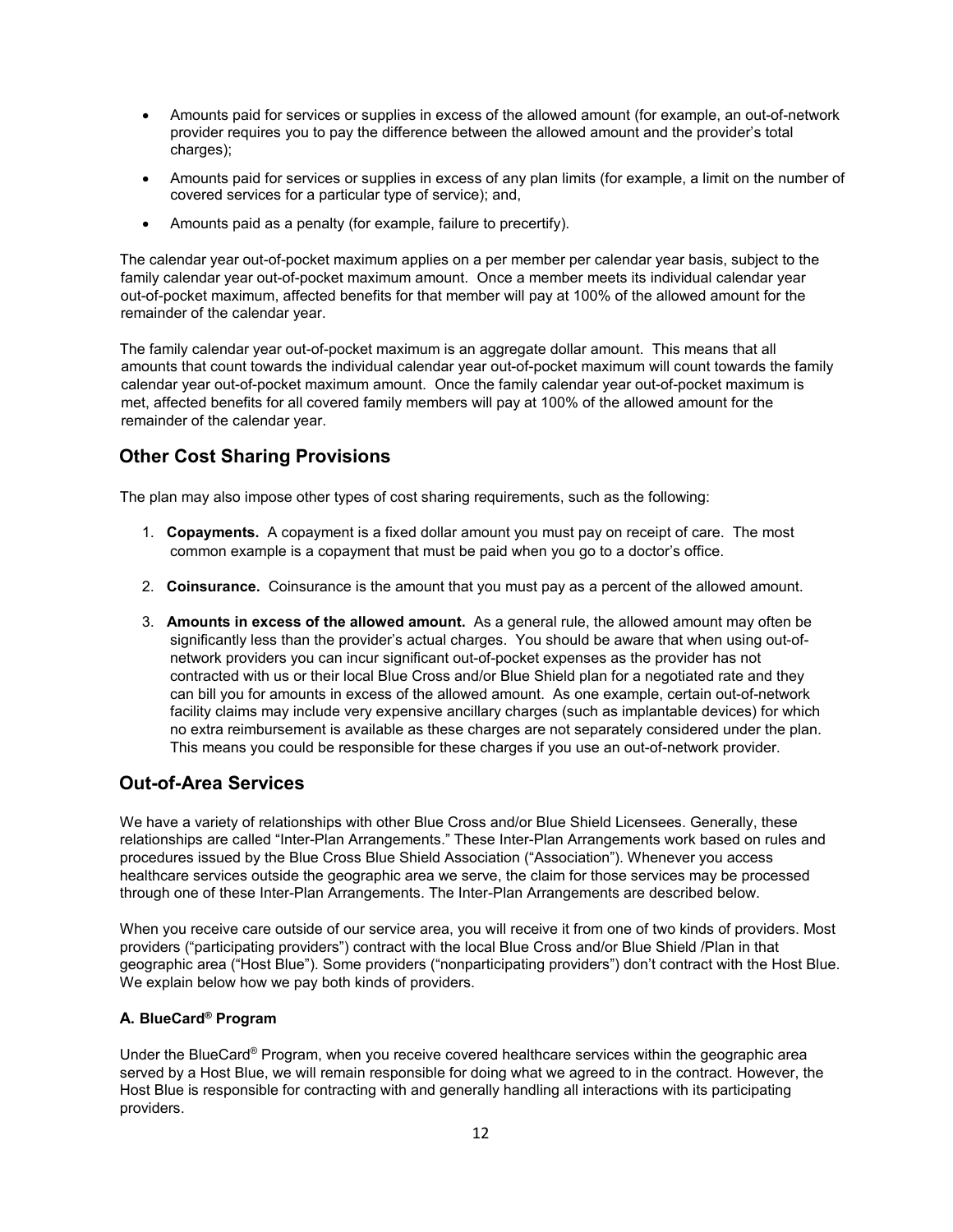When you receive covered healthcare services outside our service area and the claim is processed through the BlueCard Program, the amount you pay for covered healthcare services is calculated based on the lower of:

- The billed covered charges for your covered services; or
- The negotiated price that the Host Blue makes available to us.

Often, this "negotiated price" will be a simple discount that reflects an actual price that the Host Blue pays to your healthcare provider. Sometimes, it is an estimated price that takes into account special arrangements with your healthcare provider or provider group that may include types of settlements, incentive payments and/or other credits or charges. Occasionally, it may be an average price, based on a discount that results in expected average savings for similar types of healthcare providers after taking into account the same types of transactions as with an estimated price.

Estimated pricing and average pricing also take into account adjustments to correct for over- or underestimation of past pricing of claims, as noted above. However, such adjustments will not affect the price we have used for your claim because they will not be applied after a claim has already been paid.

#### **B. Negotiated (non–BlueCard Program) Arrangements**

With respect to one or more Host Blues, instead of using the BlueCard Program, we may process your claims for covered healthcare services through Negotiated Arrangements for National Accounts.

The amount you pay for covered healthcare services under this arrangement will be calculated based on the lower of either billed covered charges or negotiated price (refer to the description of negotiated price under Section A, BlueCard Program) made available to us by the Host Blue.

#### **C. Special Cases: Value-Based Programs**

#### **BlueCard Program**

We have included a factor for bulk distributions from Host Blues in your premium for Value-Based Programs when applicable under this agreement.

#### **Negotiated Arrangements**

If we have entered into a Negotiated Arrangement with a Host Blue to provide Value-Based Programs to your members, we will follow the same procedures for valued-Based Programs as noted above for the BlueCard Program.

#### **D. Inter-Plan Programs: Federal/State Taxes/Surcharges/Fees**

Federal or state laws or regulations may require a surcharge, tax or other fee that applies to self-funded plans. If applicable, we will include any such surcharge, tax or other fee as part of the claim charge passed on to you.

#### **E. Nonparticipating Providers Outside the Blue Cross and Blue Shield of Alabama Service Area**

#### **1. Member Liability Calculation**

When covered healthcare services are provided outside of our service area by nonparticipating providers, the amount you pay for such services will normally be based on either the Host Blue's nonparticipating provider local payment or the pricing arrangements required by applicable state law. In these situations, you may be responsible for the difference between the amount that the nonparticipating provider bills and the payment we will make for the covered healthcare services as set forth in this paragraph. Federal or state law, as applicable, will govern payments for out-of-network emergency services.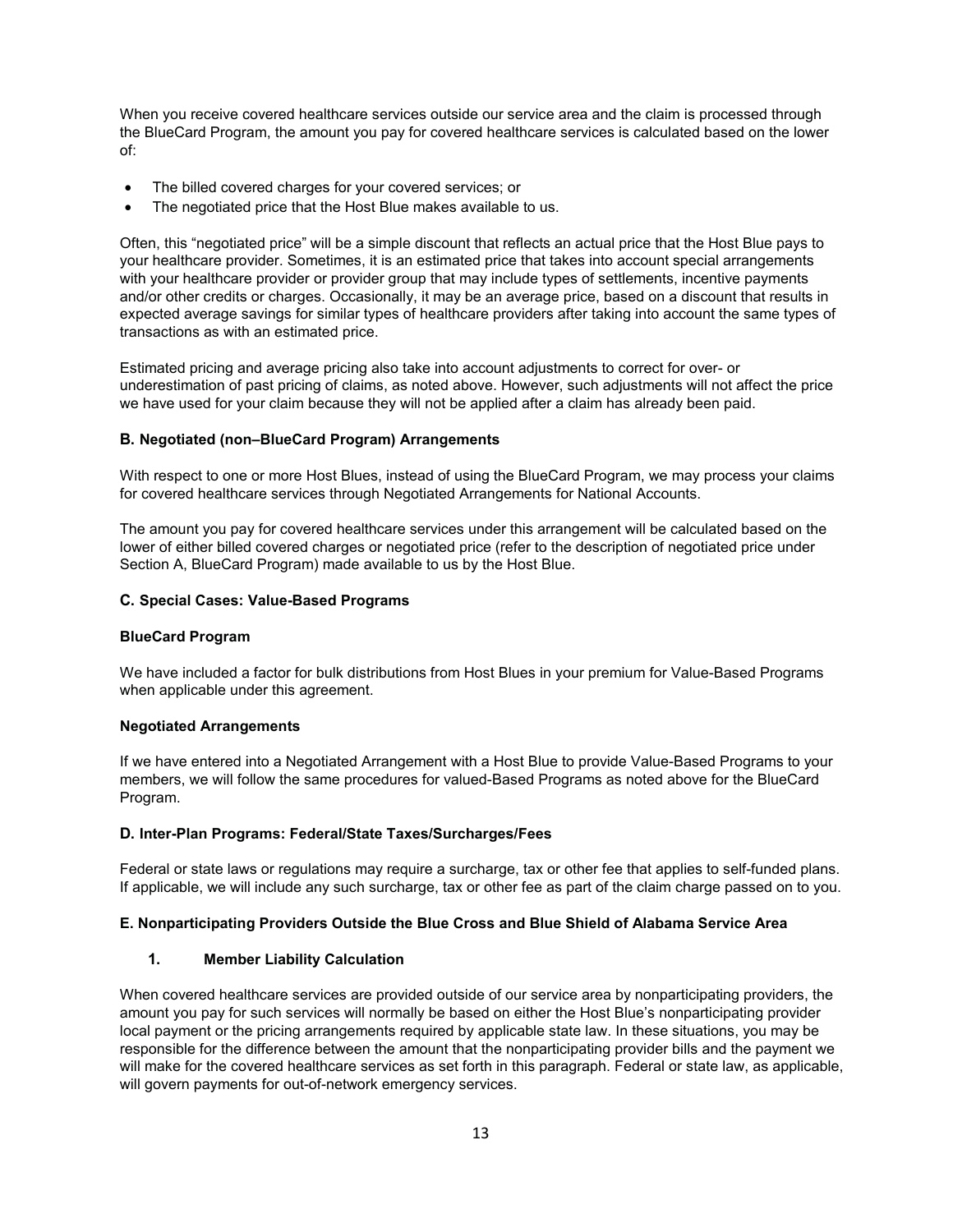#### **2. Exceptions**

In certain situations, we may use other payment methods, such as billed covered charges, the payment we would make if the healthcare services had been obtained within our service area, or a special negotiated payment to determine the amount we will pay for services provided by nonparticipating providers. In these situations, you may be liable for the difference between the amount that the nonparticipating provider bills and the payment we will make for the covered healthcare services as set forth in this paragraph.

#### **F. Blue Cross Blue Shield Global® Core**

If you are outside the United States (hereinafter "BlueCard service area"), you may be able to take advantage of Blue Cross Blue Shield Global Core when accessing covered healthcare services. Blue Cross Blue Shield Global Core is not served by a Host Blue.

If you need medical assistance services (including locating a doctor or hospital) outside the BlueCard service area, you should call the Blue Cross Blue Shield Global Core service center at 1-800-810-BLUE (2583) or call collect at 1-804-673-1177, 24 hours a day, seven days a week. An assistance coordinator, working with a medical professional, can arrange a physician appointment or hospitalization, if necessary.

#### • **Inpatient Services**

In most cases, if you contact the service center for assistance, hospitals will not require you to pay for covered inpatient services, except for your cost-share amounts. In such cases, the hospital will submit your claims to the service center to begin claims processing. However, if you paid in full at the time of service, you must submit a claim to receive reimbursement for covered healthcare services.

#### • **Outpatient Services**

Physicians, urgent care centers and other outpatient providers located outside the BlueCard service area will typically require you to pay in full at the time of service. You must submit a claim to obtain reimbursement for covered healthcare services.

#### • **Submitting a Blue Cross Blue Shield Global® Core Claim**

When you pay for covered healthcare services outside the BlueCard service area, you must submit a claim to obtain reimbursement. For institutional and professional claims, you should complete a Blue Cross Blue Shield Global Core claim form and send the claim form with the provider's itemized bill(s) to the service center (the address is on the form) to initiate claims processing. Following the instructions on the claim form will help ensure timely processing of your claim. The claim form is available from us, the service center or online at [www.bcbsglobalcore.com.](http://www.bluecardworldwide.com) If you need assistance with your claim submission, you should call the service center at 1-800-810-BLUE (2583) or call collect at 1-804-673-1177, 24 hours a day, seven days a week.

# <span id="page-18-0"></span>**MEDICAL NECESSITY AND PRECERTIFICATION**

The plan will only pay for care that is medically necessary and not investigational, as determined by us. The definitions of medical necessity and investigational are found in the **Definitions** section of this booklet.

In some cases described below, the plan requires that you or your treating provider precertify the medical necessity of your care. Please note that precertification relates only to the medical necessity of care; it does not mean that your care will be covered under the plan. Precertification also does not mean that we have been paid all monies necessary for coverage to be in force on the date that services or supplies are rendered. In some cases, your provider will initiate the precertification process for you. You should be sure to check with your provider to confirm whether precertification has been obtained. It is your responsibility to ensure that you or your provider obtains precertification.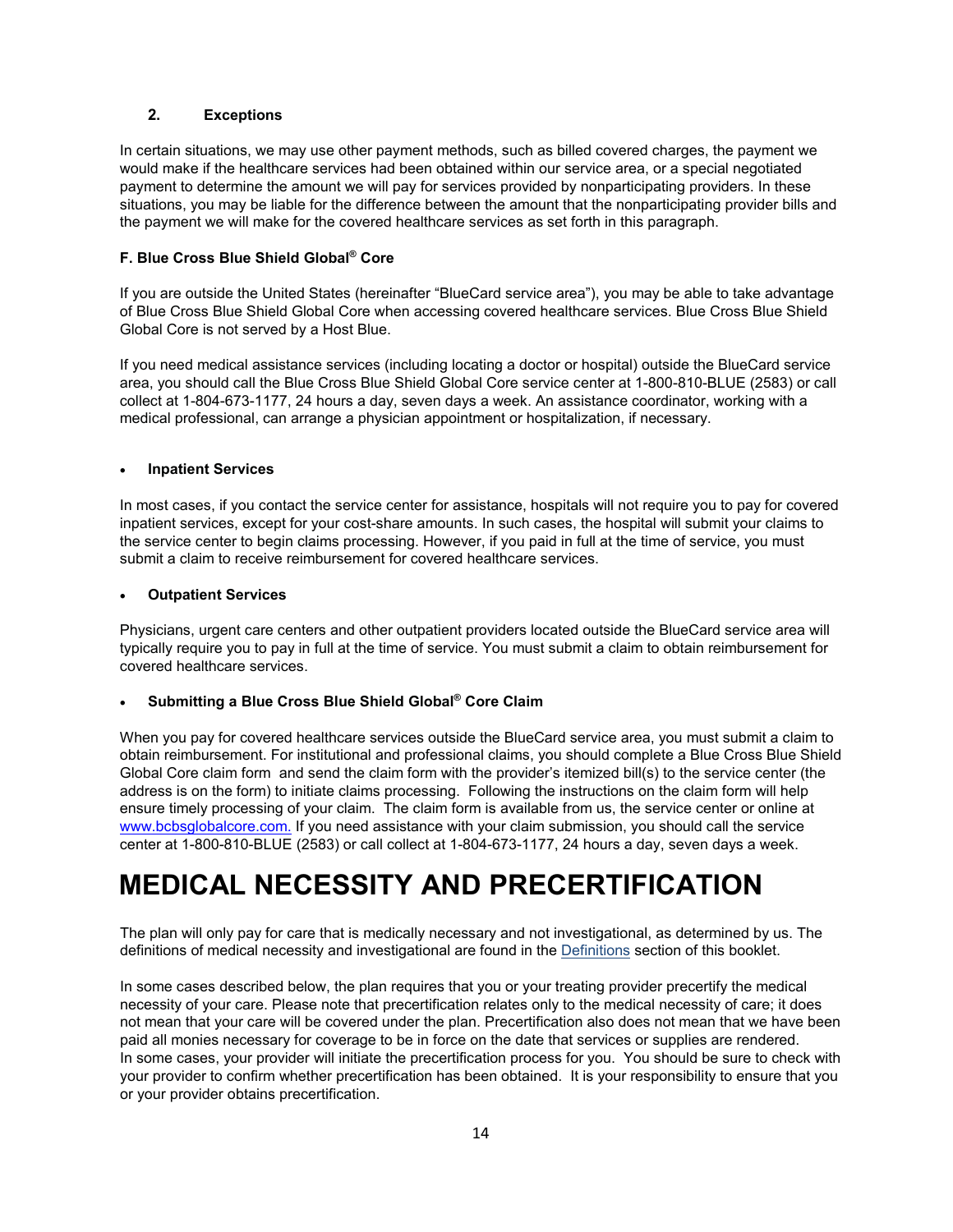## <span id="page-19-0"></span>**Inpatient Hospital Benefits**

Precertification is required for all hospital admissions (general hospitals and psychiatric specialty hospitals) except for medical emergency services and maternity admissions.

For medical emergency services, we must receive notification within 48 hours of the admission.

If a newborn child remains hospitalized after the mother is discharged, we will treat this as a new admission for the newborn. However, newborns require precertification only in the following instances:

- The baby is transferred to another facility from the original facility; or,
- The baby is discharged and then readmitted.

For precertification call 1-800-248-2342 (toll-free).

#### **Generally, if precertification is not obtained, no benefits will be payable for the hospital admission or the services of the admitting physician.**

There is only one exception to this: If an in-network provider's contract with the local Blue Cross/Shield plan permits reimbursement despite the failure to obtain precertification, benefits will be payable for covered services only if the in-network hospital admission and related services are determined to be medically necessary on retrospective review by the plan.

## <span id="page-19-1"></span>**Outpatient Hospital Benefits, Physician Benefits, Other Covered Services**

Precertification is required for the following outpatient hospital benefits, physician benefits and other covered services. You can find more information about the specific services that require precertification at [AlabamaBlue.com/Precert.](https://www.bcbsal.org/web/precertification.html) This list will be updated no more than twice a calendar year. You should check this list prior to obtaining any outpatient hospital services, physician services and other covered services.

The general categories or descriptions of outpatient hospital benefits, physician benefits and other covered services that require precertification at the time of the filing of this booklet include:

• Certain advanced imaging (such as, for example, MRA, MRI, CT, CTA and PET);

For precertification, call 1-866-803-8002 (toll free).

Intensive outpatient services and partial hospitalization;

For precertification, call 1-800-548-9859 (toll free).

• Certain select procedures (such as, for example, implantable bone conduction hearing aids, knee arthroplasty, lumbar spinal fusion, and surgery for obstructive sleep apnea);

For precertification, call 1-800-248-2342 (toll free).

• Certain reconstructive procedures (such as, for example, reduction mammoplasty, rhinoplasty, and surgery for varicose veins);

For precertification, call 1-800-248-2342 (toll free)

• Certain durable medical equipment (such as, for example, motorized/power wheelchair)

For precertification, call 1-800-248-2342 (toll free)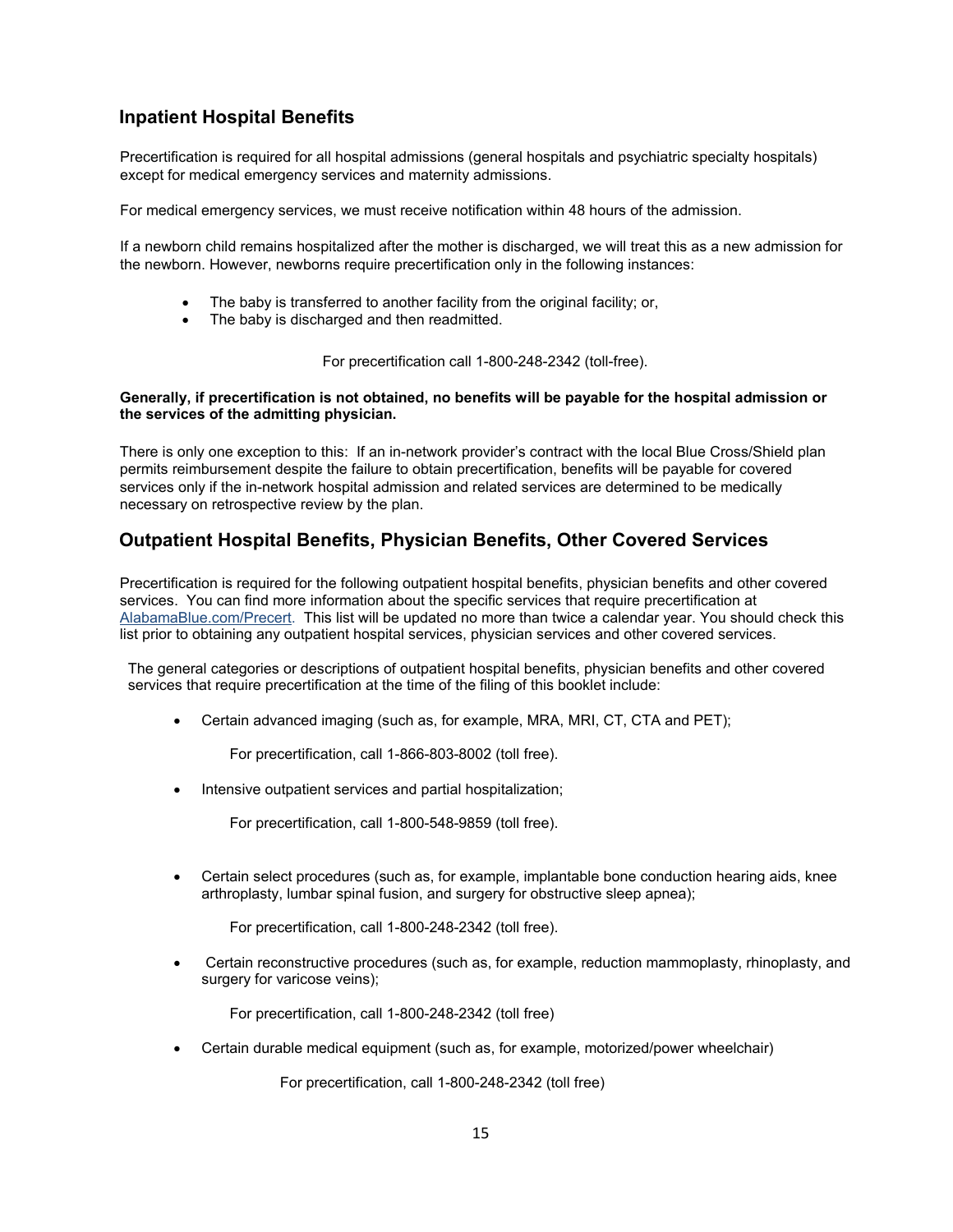• Home health and hospice when services are rendered outside the state of Alabama.

For precertification, call 1-800-821-7231 (toll free).

• Certain radiation therapy management services (such as, for example, proton beam therapy, cyberknife and stereotactic radiosurgery); and

For precertification, call 1-866-803-8002 (toll free)

• Certain genetic laboratory testing (such as, for example, breast cancer (BRCA) testing and genetic carrier screening).

For precertification, call 1-866-803-8002 (toll free).

<span id="page-20-0"></span>**If precertification is not obtained, no benefits will be payable under the plan for the services.** 

## **Provider-Administered Drugs**

Precertification (also sometimes referred to as prior authorization) is required for certain provider-administered drugs. You can find a list of the provider-administered drugs that require precertification at [AlabamaBlue.com/ProviderAdministeredPrecertificationDrugList.](https://www.alabamablue.com/ProviderAdministeredPrecertificationDrugList) This list will be updated monthly.

Provider-administered drugs are drugs that must typically be administered or directly supervised by a provider generally on an outpatient basis in a hospital, other medical facility, physician's office or home healthcare setting. Provider-administered drugs also include gene therapy and cellular immunotherapy. Provideradministered drugs do not include medications that are typically available by prescription order or refill at a pharmacy.

For precertification, call the Customer Service Department number on the back of your ID card.

#### **If precertification is not obtained, no benefits will be payable under the plan for the provideradministered drug.**

## <span id="page-20-1"></span>**Prescription Drug Benefits**

Precertification (also sometimes referred to as prior authorization) is required for certain prescription drugs. You can find a list of the prescription drugs that require precertification at [AlabamaBlue.com/2022SourcePlusRx1DrugList.](http://www.alabamablue.com/2022SourcePlusRx1DrugList) This list will be updated monthly.

For precertification, call the Customer Service Department number on the back of your ID card.

#### **If precertification is not obtained, no benefits will be payable under the plan for the prescription drug.**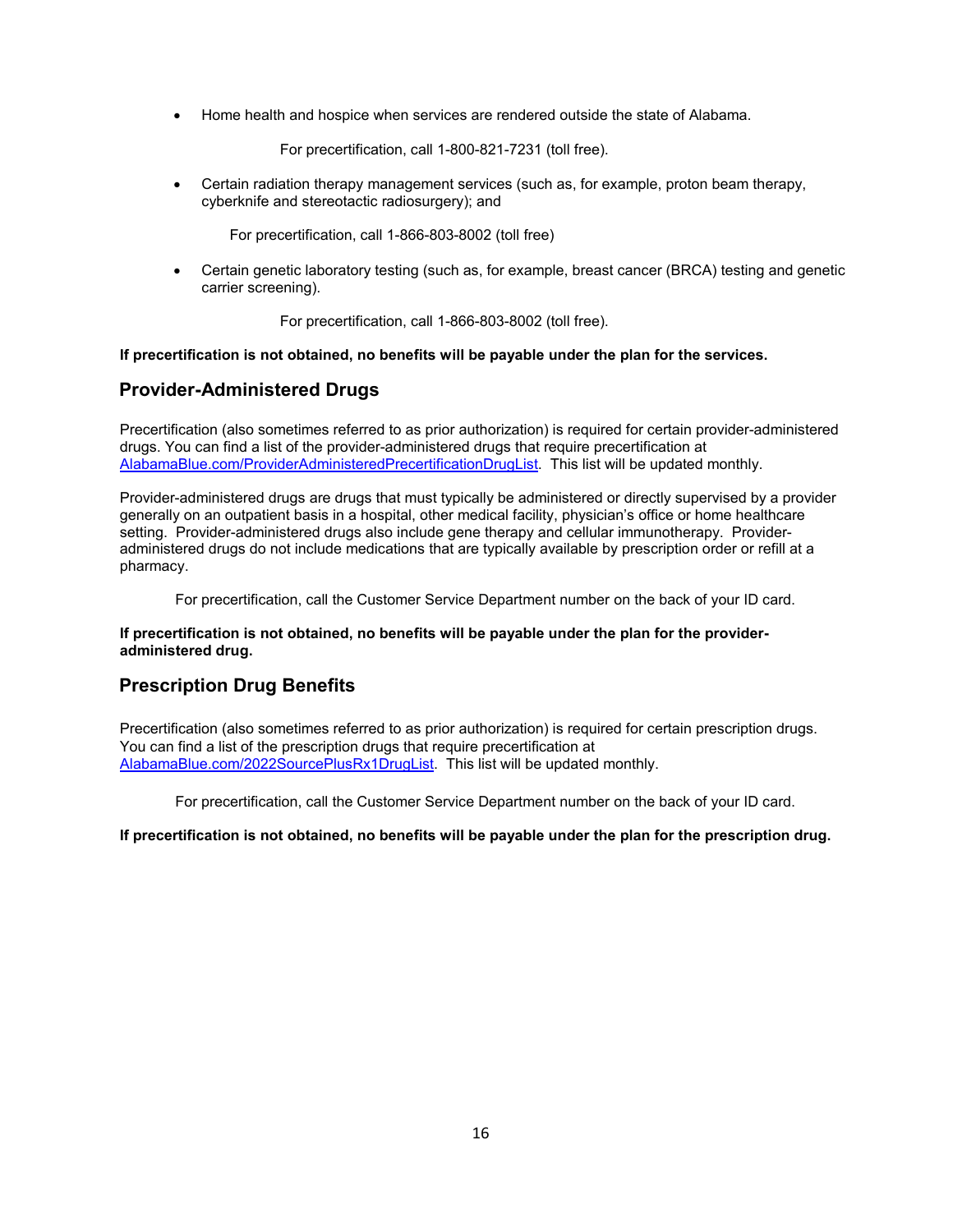# <span id="page-21-0"></span>**HEALTH BENEFITS**

**Attention:** Benefits levels for most mental health disorders and substance abuse are not separately stated. Please refer to the appropriate subsections below that relate to the services or supplies you receive, such as **[Inpatient Hospital Benefits,](#page-21-1) [Outpatient](#page-23-0)  Hospital [Benefits](#page-23-0)**, etc.

**Attention:** If you receive out-of-network physician benefits (such as out-of-network laboratory services) for a medical emergency or accidental injury in the emergency room of a hospital, those services will also be paid at the applicable in-network coinsurance amounts for such benefits described in the matrices below, and subject to the in-network calendar year deductible. The allowed amount for such out-of- network physician benefits will be determined in accordance with the requirements of the applicable Federal law.

**Attention:** If you receive non-emergency services performed by an out-of-network provider at certain participating facilities, those services will be paid at the applicable innetwork coinsurance and/or copayment amounts for such benefits described in the matrices below, and subject to the in-network calendar year deductible, provided the out-of-network provider has not satisfied the applicable notice and consent requirements. The allowed amount for such non-emergency services performed by an out-of-network provider at certain participating facilities will be determined in accordance with the requirements of the applicable Federal law.

## <span id="page-21-1"></span>**Inpatient Hospital Benefits**

**Attention:** Precertification is required for all hospital admissions except for medical emergency, maternity admissions, and as required by Federal law. You can find more information about this in the [Medical Necessity and Precertification](#page-18-0) section of this booklet.

| <b>SERVICE OR SUPPLY</b>                                                                                                                        | <b>IN-NETWORK</b><br><b>PLAN PAYS</b>                                  | <b>OUT-OF-NETWORK</b><br><b>PLAN PAYS</b>                             |
|-------------------------------------------------------------------------------------------------------------------------------------------------|------------------------------------------------------------------------|-----------------------------------------------------------------------|
| Inpatient<br>First 365 days of care during each<br>confinement in a general hospital or<br>psychiatric specialty hospital                       | 100% of the allowed amount, subject<br>to the calendar year deductible | 50% of the allowed amount, subject<br>to the calendar year deductible |
| Inpatient<br>Days of confinement in a general<br>hospital or psychiatric specialty<br>hospital extending beyond the 365-<br>day benefit maximum | 100% of the allowed amount, subject<br>to the calendar year deductible | 50% of the allowed amount, subject<br>to the calendar year deductible |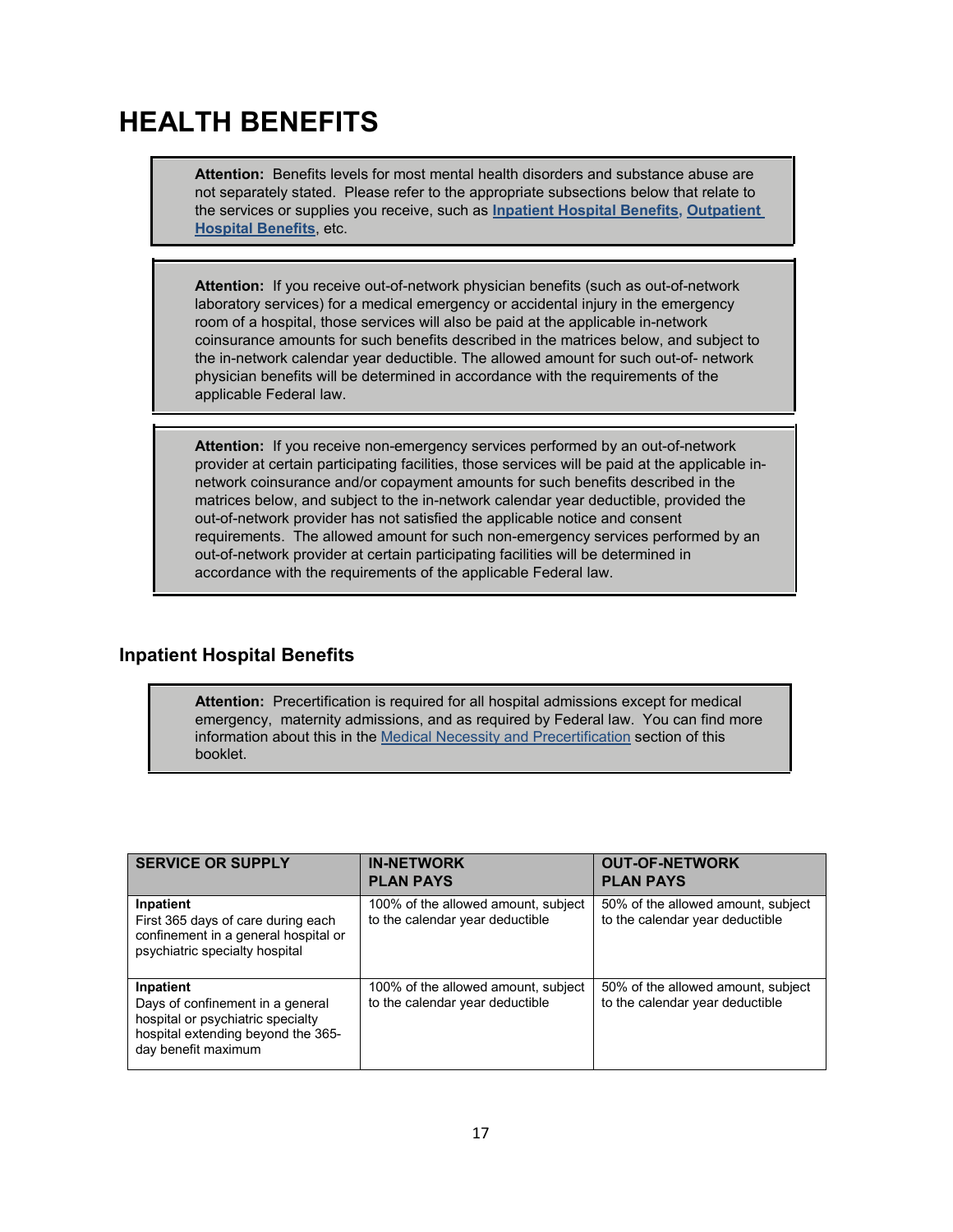**Attention:** If you receive inpatient hospital services in an out-of-network hospital in the Alabama service area, no benefits are payable under the plan unless services are to treat an accidental injury or medical emergency.

Inpatient hospital benefits consist of the following if provided during a hospital stay:

- Bed and board and general nursing care in a semiprivate room;
- Use of special hospital units such as intensive care or burn care and the hospital nurses who staff them;
- Use of operating, delivery, recovery, and treatment rooms and the equipment in them;
- Administration of anesthetics by hospital employees and all necessary equipment and supplies;
- Casts, splints, surgical dressings, treatment and dressing trays;
- Diagnostic tests, including laboratory exams, metabolism tests, cardiographic exams, encephalographic exams, and X-rays;
- Physical therapy, hydrotherapy, radiation therapy, and chemotherapy;
- Oxygen and equipment to administer it;
- All drugs and medicines used by you if administered in the hospital;
- Regular nursery care and diaper service for a newborn baby while its mother has coverage; and,
- Blood transfusions administered by a hospital employee.

If you are discharged from and readmitted to a hospital within 90 days, the days of each stay will apply toward any applicable maximum number of inpatient days.

We may reclassify services or supplies provided to a hospital patient to a level of care determined by us to be medically appropriate given the patient's condition, the services rendered, and the setting in which they were rendered. This means that we may, at times, reclassify an inpatient hospital admission as outpatient services. There may also be times in which we deny benefits altogether based upon our determination that services or supplies were furnished at an inappropriate level of care.

Group health plans and health insurance issuers offering group health insurance coverage generally may not, under federal law, restrict benefits for any hospital length of stay in connection with childbirth for the mother or newborn child to less than 48 hours following a vaginal delivery, or less than 96 hours following a Cesarean section. However, federal law generally does not prohibit the mother's or newborn's attending provider, after consulting with the mother, from discharging the mother or her newborn earlier than 48 hours (or 96 hours as applicable). In any case, plans and issuers may not, under federal law, require that a provider obtain authorization from the plan or insurance issuer for prescribing a length of stay not in excess of 48 hours (or 96 hours).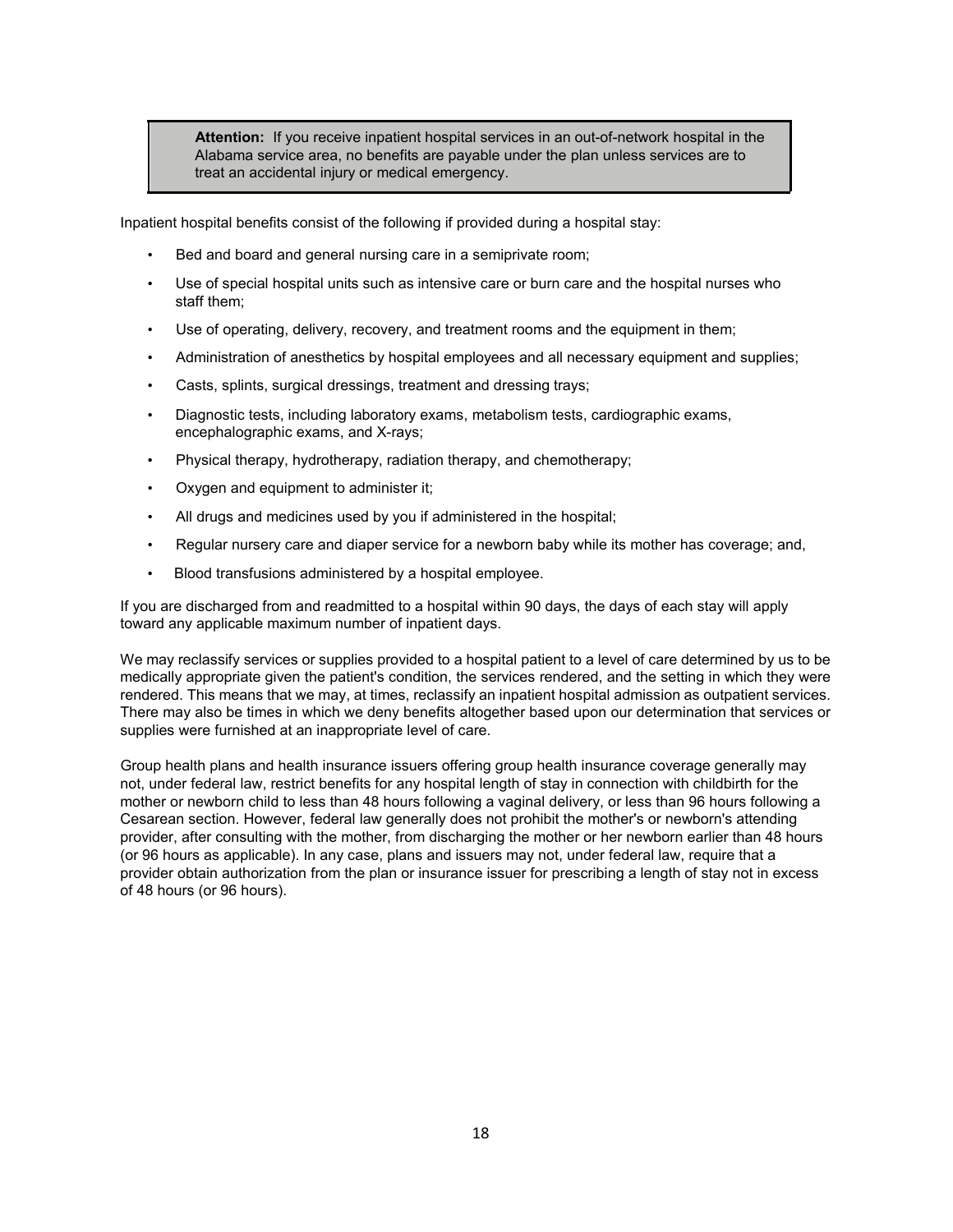## <span id="page-23-0"></span>**Outpatient Hospital Benefits**

**Attention:** Precertification is required for certain outpatient hospital benefits. You can find more information about this in the [Medical Necessity and Precertification](#page-18-0) section of this booklet.

| <b>SERVICE OR SUPPLY</b>                                                                                                                                                                                                                                                | <b>IN-NETWORK</b><br><b>PLAN PAYS</b>                                  | <b>OUT-OF-NETWORK</b><br><b>PLAN PAYS</b>                                                                                                                                                                                                                                                                                                        |
|-------------------------------------------------------------------------------------------------------------------------------------------------------------------------------------------------------------------------------------------------------------------------|------------------------------------------------------------------------|--------------------------------------------------------------------------------------------------------------------------------------------------------------------------------------------------------------------------------------------------------------------------------------------------------------------------------------------------|
| <b>Outpatient surgery (including</b><br>ambulatory surgical centers)                                                                                                                                                                                                    | 100% of the allowed amount, subject<br>to the calendar year deductible | In Alabama: Not covered<br><b>Outside Alabama: 50% of the</b><br>allowed amount, subject to the<br>calendar year deductible                                                                                                                                                                                                                      |
| Emergency room - medical<br>emergency                                                                                                                                                                                                                                   | 100% of the allowed amount, subject<br>to the calendar year deductible | 100% of the allowed amount, subject<br>to the calendar year deductible                                                                                                                                                                                                                                                                           |
| Emergency room - accident<br>If you have a medical emergency as<br>defined by the plan after 72 hours of<br>an accident, refer to Emergency<br>room - medical emergency above                                                                                           | 100% of the allowed amount, subject<br>to the calendar year deductible | 100% of the allowed amount, subject<br>to the calendar year deductible when<br>services are rendered within 72<br>hours of the accident<br>50% of the allowed amount, subject<br>to the calendar year deductible when<br>services are rendered more than 72<br>hours after the accident and not a<br>medical emergency as defined by<br>the plan |
| Outpatient diagnostic lab, X-ray,<br>and pathology                                                                                                                                                                                                                      | 100% of the allowed amount, subject<br>to the calendar year deductible | In Alabama: Not covered<br><b>Outside Alabama: 50% of the</b><br>allowed amount, subject to the<br>calendar year deductible                                                                                                                                                                                                                      |
| Outpatient dialysis, IV therapy,<br>chemotherapy, and radiation<br>therapy                                                                                                                                                                                              | 100% of the allowed amount, subject<br>to the calendar year deductible | In Alabama: Not covered<br><b>Outside Alabama: 50% of the</b><br>allowed amount, subject to the<br>calendar year deductible                                                                                                                                                                                                                      |
| Intensive outpatient services and<br>partial hospitalization for mental<br>health disorders and substance<br>abuse                                                                                                                                                      | 100% of the allowed amount, subject<br>to the calendar year deductible | In Alabama: Not covered<br><b>Outside Alabama: 50% of the</b><br>allowed amount, subject to the<br>calendar year deductible                                                                                                                                                                                                                      |
| Services billed by the facility for an<br>emergency room visit when the<br>patient's condition does not meet the<br>definition of a medical emergency<br>(including any lab and X-ray exams<br>and other diagnostic tests<br>associated with the emergency room<br>fee) | 100% of the allowed amount, subject<br>to the calendar year deductible | In Alabama: Not covered<br><b>Outside Alabama: 50% of the</b><br>allowed amount, subject to the<br>calendar year deductible                                                                                                                                                                                                                      |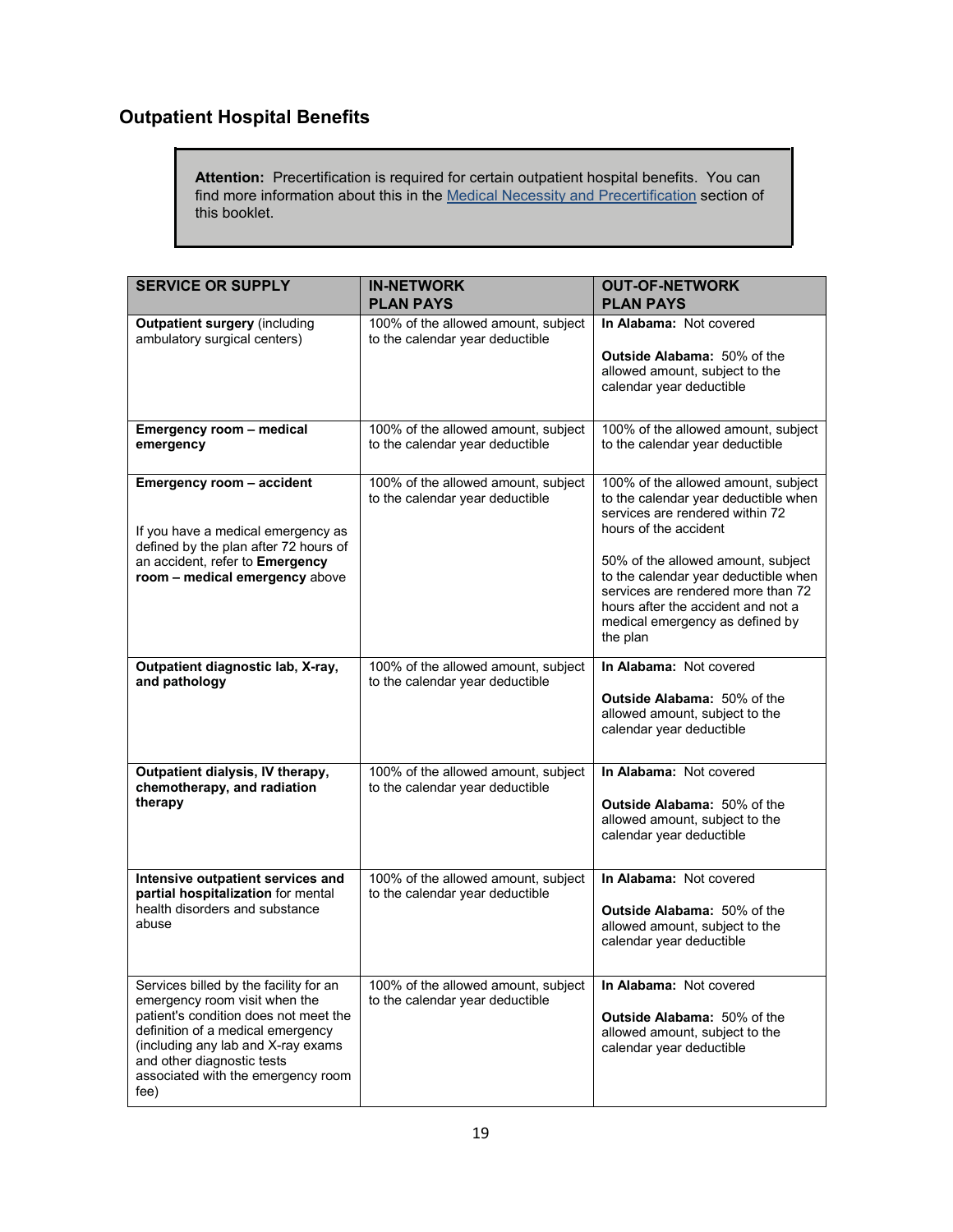| Covered outpatient hospital services<br>or supplies not listed above and not | 100% of the allowed amount, subject   In Alabama: Not covered<br>to the calendar year deductible |                                                                                                  |
|------------------------------------------------------------------------------|--------------------------------------------------------------------------------------------------|--------------------------------------------------------------------------------------------------|
| listed in the section of the booklet<br>called Other Covered Services        |                                                                                                  | <b>Outside Alabama:</b> 50% of the<br>allowed amount, subject to the<br>calendar year deductible |

**Attention:** If you receive outpatient hospital services in an out-of-network hospital in the Alabama service area, no benefits are payable under the plan unless services are to treat an accidental injury or medical emergency.

Outpatient hospital benefits include provider-administered drugs. You can find more information about provider-administered drugs in the [Medical Necessity and Precertification](#page-18-0) section of this booklet.

We may reclassify services or supplies provided to a hospital patient to a level of care determined by us to be medically appropriate given the patient's condition, the services rendered, and the setting in which they were rendered. This means that we may, at times, reclassify an outpatient hospital service as an inpatient admission. There may also be times in which we deny benefits altogether based upon our determination that services or supplies were furnished at an inappropriate level of care.

#### <span id="page-24-0"></span>**Physician Benefits**

**Attention:** Precertification is required for certain physician benefits. You can find more information about this in the [Medical Necessity and](#page-18-0) Precertification section of this booklet.

The benefits listed below apply only to the physician's charges for the services indicated. Claims for outpatient facility charges associated with any of these services will be processed under your outpatient hospital benefits and subject to any applicable outpatient facility cost sharing. Examples may include 1) laboratory testing performed in the physician's office, but sent to an outpatient hospital facility for processing; 2) operating room and related services for surgical procedures performed in the outpatient hospital facility.

| <b>SERVICE OR SUPPLY</b>                                                       | <b>IN-NETWORK</b><br><b>PLAN PAYS</b>                                                                                                                                                                                           | <b>OUT-OF-NETWORK</b><br><b>PLAN PAYS</b>                             |
|--------------------------------------------------------------------------------|---------------------------------------------------------------------------------------------------------------------------------------------------------------------------------------------------------------------------------|-----------------------------------------------------------------------|
| Office visits, consultations,<br>second surgical opinion, and<br>psychotherapy | First three illness related office visits<br>per member: 100% of the allowed<br>amount, subject to a \$40 physician<br>visit copayment<br>Thereafter: 100% of the allowed<br>amount, subject to the calendar year<br>deductible | 50% of the allowed amount, subject<br>to the calendar year deductible |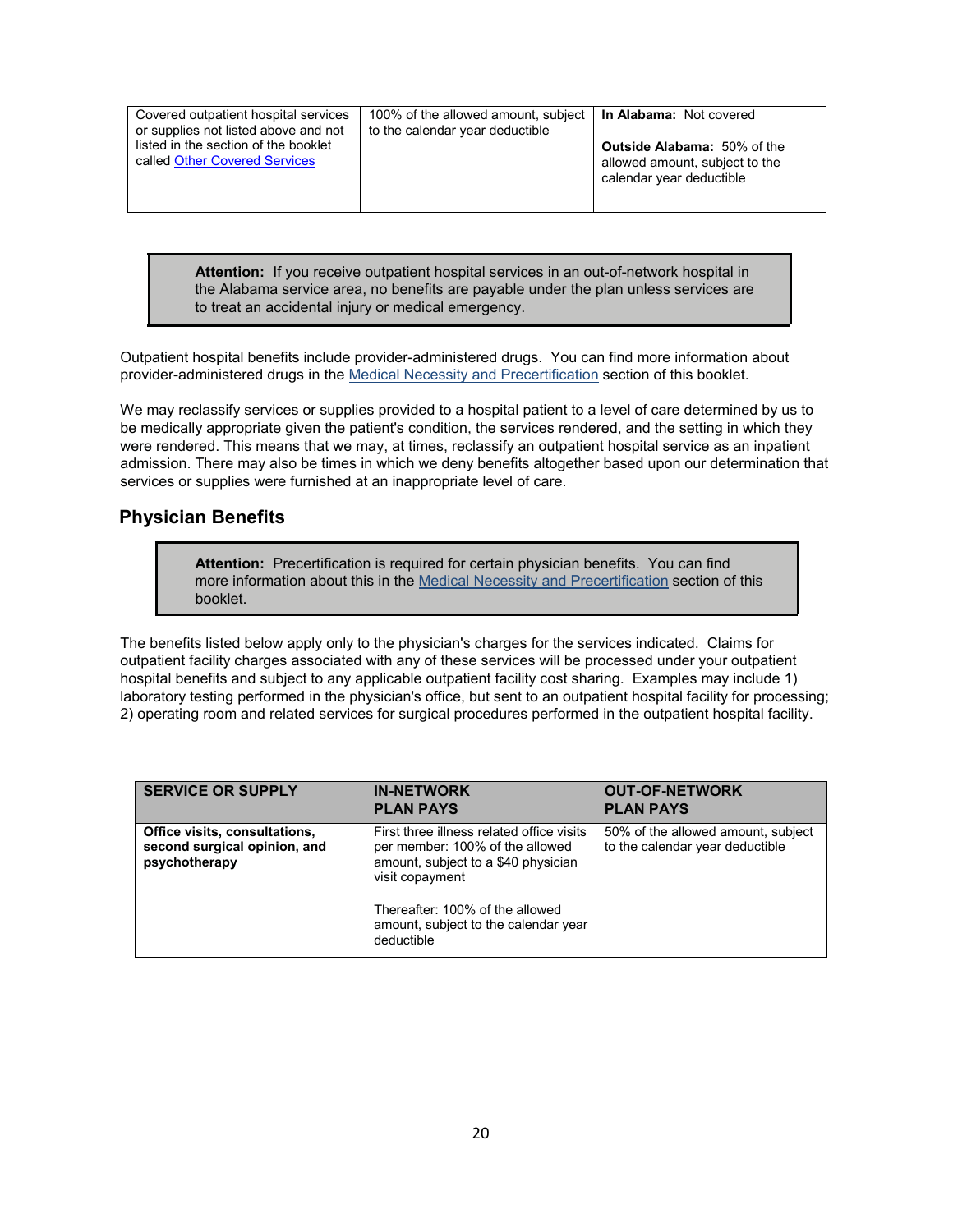| Telephone and online video<br>consultations program<br>To enroll in the telephone and online<br>video consultations program, go to<br>Teladoc.com/Alabama or call 1-855-<br>477-4549.<br>Telephone and online video<br>consultations are available through<br>Teladoc to diagnose, treat and<br>prescribe medication (when<br>necessary) for certain medical<br>issues. Telephone consultations<br>are available 24 hours a day, 7 days<br>a week. Online video consultations<br>(where available) are offered 7 days<br>a week, 7 a.m. to 9 p.m. | 100% of the allowed amount,<br>subject to a \$45 payment per<br>consultation | Not covered                                                               |
|---------------------------------------------------------------------------------------------------------------------------------------------------------------------------------------------------------------------------------------------------------------------------------------------------------------------------------------------------------------------------------------------------------------------------------------------------------------------------------------------------------------------------------------------------|------------------------------------------------------------------------------|---------------------------------------------------------------------------|
| Emergency room physician                                                                                                                                                                                                                                                                                                                                                                                                                                                                                                                          | 100% of the allowed amount,<br>subject to the calendar year<br>deductible    | 100% of the allowed amount,<br>subject to the calendar year<br>deductible |
| Surgery and anesthesia for a<br>covered service                                                                                                                                                                                                                                                                                                                                                                                                                                                                                                   | 100% of the allowed amount,<br>subject to the calendar year<br>deductible    | 50% of the allowed amount, subject<br>to the calendar year deductible     |
| <b>Maternity care</b>                                                                                                                                                                                                                                                                                                                                                                                                                                                                                                                             | 100% of the allowed amount,<br>subject to the calendar year<br>deductible    | 50% of the allowed amount, subject<br>to the calendar year deductible     |
| Inpatient visits and inpatient<br>consultations                                                                                                                                                                                                                                                                                                                                                                                                                                                                                                   | 100% of the allowed amount.<br>subject to the calendar year<br>deductible    | 50% of the allowed amount, subject<br>to the calendar year deductible     |
| Diagnostic lab, x-rays, pathology,<br>dialysis, and IV therapy                                                                                                                                                                                                                                                                                                                                                                                                                                                                                    | 100% of the allowed amount,<br>subject to the calendar year<br>deductible    | 50% of the allowed amount, subject<br>to the calendar year deductible     |
| <b>Chemotherapy and radiation</b><br>therapy                                                                                                                                                                                                                                                                                                                                                                                                                                                                                                      | 100% of the allowed amount,<br>subject to the calendar year<br>deductible    | 50% of the allowed amount, subject<br>to the calendar year deductible     |
| <b>Psychological testing</b>                                                                                                                                                                                                                                                                                                                                                                                                                                                                                                                      | 100% of the allowed amount.<br>subject to the calendar year<br>deductible    | 50% of the allowed amount, subject<br>to the calendar year deductible     |
| Allergy testing and treatment                                                                                                                                                                                                                                                                                                                                                                                                                                                                                                                     | 100% of the allowed amount,<br>subject to the calendar year<br>deductible    | 50% of the allowed amount, subject<br>to the calendar year deductible     |

The following terms and conditions apply to physician benefits:

- Surgical care includes inpatient and outpatient preoperative and postoperative care, reduction of fractures, endoscopic procedures, and heart catheterization.
- Maternity care includes obstetrical care for pregnancy, childbirth, and the usual care before and after those services.
- Inpatient hospital visits related to a hospital admission for surgery, obstetrical care, or radiation therapy are normally covered under the allowed amount for that surgery, obstetrical care, or radiation therapy. Hospital visits unrelated to the above services are covered separately, if at all.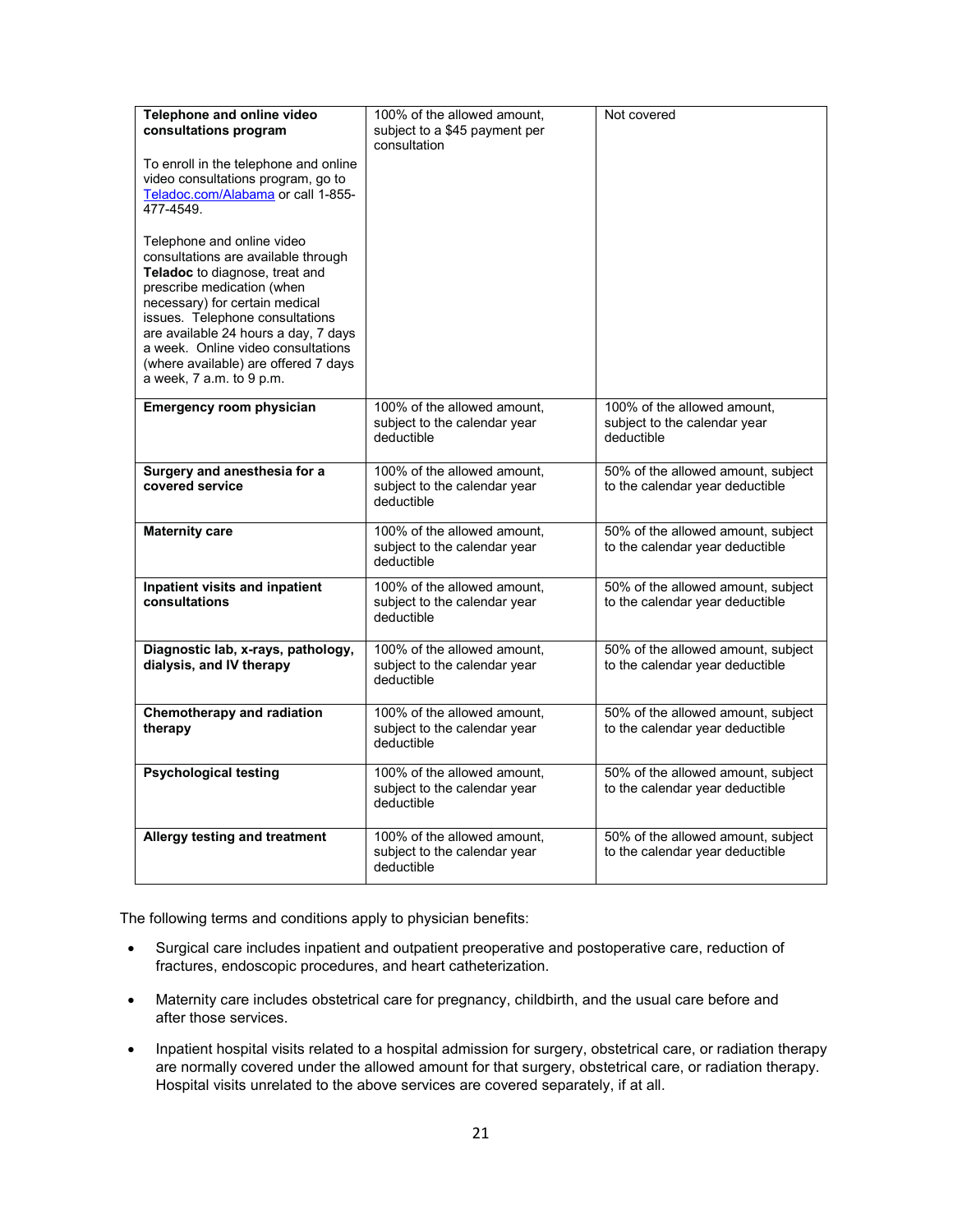• Physician benefits include provider-administered drugs. You can find more information about provideradministered drugs in the [Medical Necessity and Precertification](#page-18-0) section of this booklet.

## <span id="page-26-0"></span>**Physician Preventive Benefits**

**Attention:** In some cases, routine immunizations and routine preventive services may be billed separately from your office visit or other facility visit. In that case, the applicable office visit or outpatient facility cost sharing amounts under your physician benefits or outpatient hospital benefits may apply. In any case, applicable office visit or facility cost sharing amounts may still apply when the primary purpose for your visit is not routine preventive services and/or routine immunizations.

Some immunizations may be covered in-network not only when provided in an in-network physician's office, but also when provided by an in-network pharmacy that participates in the **Pharmacy Vaccine Network**. Pharmacy Vaccine Network pharmacies have a contract with Blue Cross and Blue Shield of Alabama or its pharmacy benefit manager(s) to provide and administer certain immunizations.

To find a pharmacy that participates in the Pharmacy Vaccine Network:

- 1. Go to [AlabamaBlue.com/ValueONEVaccinePharmacyLocator](https://www.alabamablue.com/ValueONEVaccinePharmacyLocator)
- 2. Enter a search location by using the zip code or city and state for the area you would like to search.
- 3. Click the Search button to find a pharmacy in the Vaccine Network for ValueONE Network

A list of the eligible vaccines these pharmacies may provide can be found at [AlabamaBlue.com/VaccineNetworkDrugList.](http://www.alabamablue.com/VaccineNetworkDrugList)

Under the Affordable Care Act, non-grandfathered plans are required to provide in-network coverage for all of the following without cost-sharing:

- Evidence-based items or services that have in effect a rating of A or B in the current recommendations of the U.S. Preventive Services Task Force;
- Immunizations for routine use in children, adolescents, and adults that have in effect a recommendation from the Advisory Committee to Immunization Practices of the Centers for Disease Control and Prevention;
- With respect to infants, children, and adolescents, evidence-informed preventive care and screenings provided for in comprehensive guidelines supported by the Health Resources and Services Administration; and,
- With respect to women, preventive care and screenings as provided in the binding, comprehensive health plan coverage guidelines supported by the Health Resources and Services Administration, including (but not limited to) all Food and Drug Administration (FDA)-approved contraceptive methods for women, sterilization procedures, and patient education and counseling for all women (including dependent daughters) with reproductive capacity.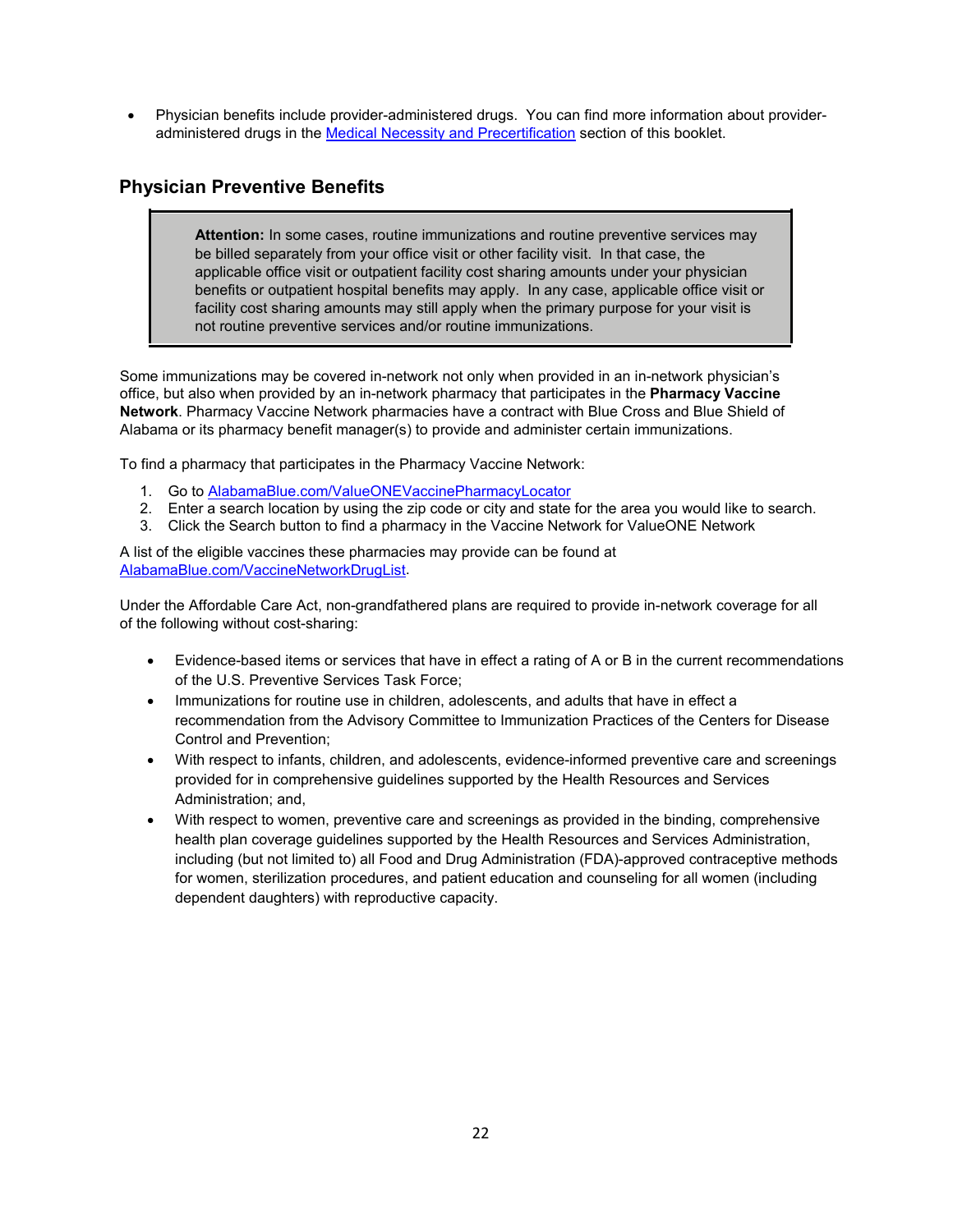| <b>SERVICE OR SUPPLY</b>                                                                                                                                                                                                                                                                                              | <b>IN-NETWORK</b><br><b>PLAN PAYS</b>                     | <b>OUT-OF-NETWORK</b><br><b>PLAN PAYS</b> |
|-----------------------------------------------------------------------------------------------------------------------------------------------------------------------------------------------------------------------------------------------------------------------------------------------------------------------|-----------------------------------------------------------|-------------------------------------------|
| Routine preventive services and<br><i>immunizations</i><br>See<br>AlabamaBlue.com/PreventiveServices<br>and<br>AlabamaBlue.com/StandardACAPreven<br>tiveDrugList for a listing of the specific<br>drugs, immunizations and preventive<br>services or call our Customer Service<br>Department for a paper copy of this | 100% of the allowed amount, no<br>deductible or copayment | Not covered                               |

## <span id="page-27-0"></span>**Pediatric Vision Benefits**

**Attention:** The plan provides vision benefits only for members up to the end of the month in which the member turns 19. No benefits are available thereafter even if treatment for the member began before this time period.

<span id="page-27-1"></span>

| <b>SERVICE OR SUPPLY</b>                                                                                                                                                                                                                                                                                                 | <b>IN-NETWORK</b><br><b>PLAN PAYS</b>                                  | <b>OUT-OF-NETWORK</b><br><b>PLAN PAYS</b>                              |
|--------------------------------------------------------------------------------------------------------------------------------------------------------------------------------------------------------------------------------------------------------------------------------------------------------------------------|------------------------------------------------------------------------|------------------------------------------------------------------------|
| Pediatric eye exam (including<br>refraction)                                                                                                                                                                                                                                                                             | 100% of the allowed amount, subject<br>to the calendar year deductible | Not covered                                                            |
| Limited to one exam per member<br>each calendar year up to the end of<br>the month in which the member<br>turns 19; includes dilation if<br>medically necessary                                                                                                                                                          |                                                                        |                                                                        |
| Pediatric glasses or contact<br>lenses                                                                                                                                                                                                                                                                                   | 100% of the allowed amount, subject<br>to the calendar year deductible | 100% of the allowed amount, subject<br>to the calendar year deductible |
| Prescription glasses (lenses and<br>frames) are limited to one pair per<br>member each calendar year, up to<br>the end of the month in which the<br>member turns 19; contact lenses are<br>limited to one 12 month supply each<br>calendar year per member up to the<br>end of the month in which the<br>member turns 19 |                                                                        |                                                                        |
| Member may choose glass,<br>polycarbonate or plastic lenses; all<br>lens powers (single vision, bifocal,<br>trifocal, lenticular), fashion and<br>gradient tinting, oversized and glass-<br>grey #3 prescription sunglass lenses<br>and low vision items are covered                                                     |                                                                        |                                                                        |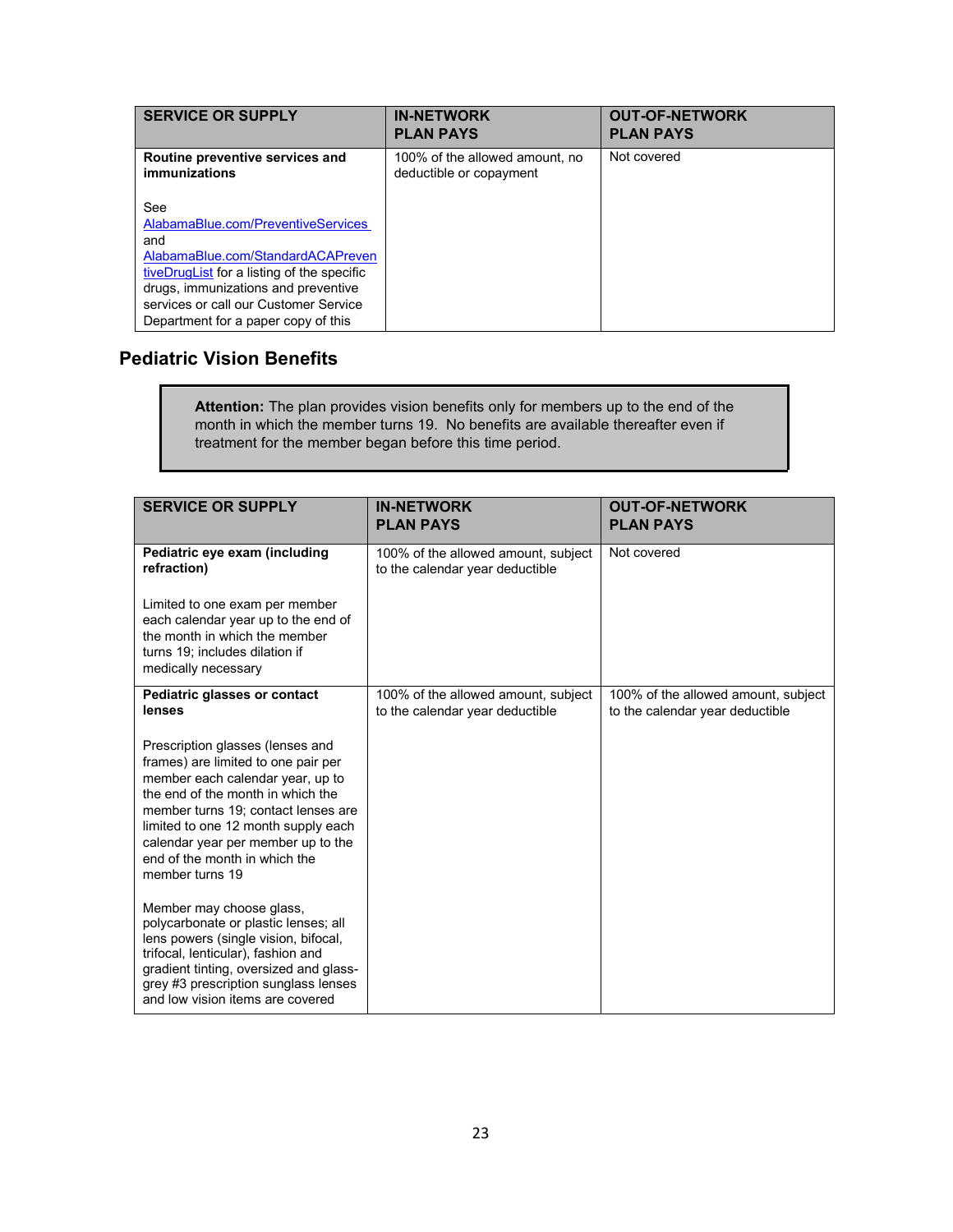## <span id="page-28-0"></span>**Other Covered Services**

**Attention:** Precertification is required for certain other covered services. You can find more information about this in the [Medical Necessity and Precertification](#page-18-0) section of this booklet.

| <b>SERVICE OR SUPPLY</b>                                                                                                                                                                                                                                                                                                                                                                                                                                                                                         | <b>IN-NETWORK</b><br><b>PLAN PAYS</b>                                  | <b>OUT-OF-NETWORK</b><br><b>PLAN PAYS</b>                              |
|------------------------------------------------------------------------------------------------------------------------------------------------------------------------------------------------------------------------------------------------------------------------------------------------------------------------------------------------------------------------------------------------------------------------------------------------------------------------------------------------------------------|------------------------------------------------------------------------|------------------------------------------------------------------------|
| Accident-related dental services,<br>which consist of treatment of natural<br>teeth injured by force outside your<br>mouth or body if initial services are<br>received within 90 days of the injury;<br>if initial services are received within<br>90 days of the injury subsequent<br>treatment is allowed for up to 180<br>days from the date of injury without<br>pre-authorization; subsequent<br>treatment beyond 180 days must be<br>pre-authorized and is limited to 18<br>months from the date of injury | 100% of the allowed amount, subject<br>to the calendar year deductible | 50% of the allowed amount, subject<br>to the calendar year deductible  |
| <b>Ambulance services</b>                                                                                                                                                                                                                                                                                                                                                                                                                                                                                        | 100% of the allowed amount, subject<br>to the calendar year deductible | 100% of the allowed amount, subject<br>to the calendar year deductible |
| <b>Chiropractic services</b>                                                                                                                                                                                                                                                                                                                                                                                                                                                                                     | 100% of the allowed amount, subject<br>to the calendar year deductible | 50% of the allowed amount, subject<br>to the calendar year deductible  |
| Limited to 15 visits per member per<br>calendar year (combined in-network<br>and out-of-network)                                                                                                                                                                                                                                                                                                                                                                                                                 |                                                                        | Note: In Alabama, not covered                                          |
| Dialysis services at a renal<br>dialysis facility                                                                                                                                                                                                                                                                                                                                                                                                                                                                | 100% of the allowed amount, subject<br>to the calendar year deductible | 50% of the allowed amount, subject<br>to the calendar year deductible  |
|                                                                                                                                                                                                                                                                                                                                                                                                                                                                                                                  |                                                                        | Note: In Alabama, not covered                                          |
| <b>DME:</b> Durable medical equipment<br>and supplies, which consist of the<br>following: (1) artificial arms and other<br>prosthetics, leg braces, and other<br>orthopedic devices; and (2) medical<br>supplies such as oxygen, crutches,<br>casts, catheters, colostomy bags<br>and supplies, and splints                                                                                                                                                                                                      | 100% of the allowed amount, subject<br>to the calendar year deductible | 50% of the allowed amount, subject<br>to the calendar year deductible  |
| (For DME the allowed amount will<br>generally be the smaller of the rental<br>or purchase price)                                                                                                                                                                                                                                                                                                                                                                                                                 |                                                                        |                                                                        |
| <b>Eyeglasses or contact lenses</b>                                                                                                                                                                                                                                                                                                                                                                                                                                                                              | 100% of the allowed amount, subject<br>to the calendar year deductible | 50% of the allowed amount, subject<br>to the calendar year deductible  |
| One pair will be covered if medically<br>necessary to replace the human lens<br>function as a result of eye surgery or<br>eye injury or defect                                                                                                                                                                                                                                                                                                                                                                   |                                                                        |                                                                        |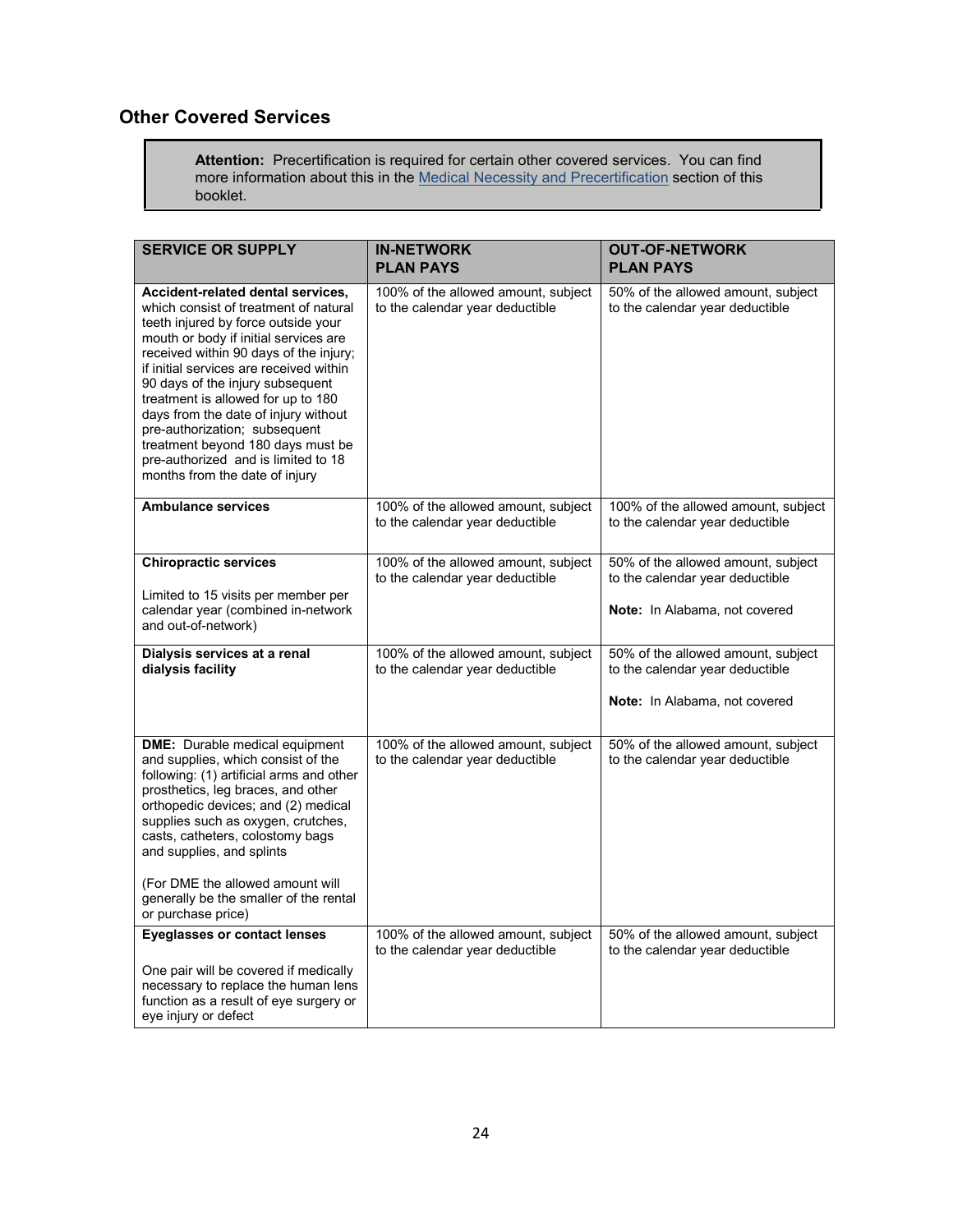| Home health and hospice care<br>In-network home healthcare benefits<br>consist of intermittent home nursing<br>visits and home phototherapy for<br>newborns ordered by your attending<br>physician<br>In-network hospice benefits consist<br>of physician home visits, medical<br>social services, physical therapy,<br>inpatient respite care, home health<br>aide visits from one to four hours,<br>durable medical equipment and<br>symptom management provided to a<br>member certified by his physician to<br>have less than six months to live | 100% of the allowed amount, subject<br>to the calendar year deductible | 50% of the allowed amount, subject<br>to the calendar year deductible<br>Note: In Alabama, not covered |
|------------------------------------------------------------------------------------------------------------------------------------------------------------------------------------------------------------------------------------------------------------------------------------------------------------------------------------------------------------------------------------------------------------------------------------------------------------------------------------------------------------------------------------------------------|------------------------------------------------------------------------|--------------------------------------------------------------------------------------------------------|
| <b>Home infusion</b><br>Home infusion benefits include<br>coverage of certain provider-<br>administered drugs ordered by your<br>attending physician and<br>administered by a home infusion<br>service provider in the home or in an<br>infusion suite associated with the<br>home infusion service provider. In-<br>network benefits include coverage of<br>the provider-administered drug and<br>drug infusion related administration<br>services<br>See Provider-Administered Drugs<br>paragraph under the Medical                                | 100% of the allowed amount, subject<br>to the calendar year deductible | 50% of the allowed amount, subject<br>to the calendar year deductible<br>Note: In Alabama, not covered |
| <b>Necessity and Precertification</b><br>section of this booklet for<br>precertification requirement of these<br>drugs<br><b>Medical Nutrition Therapy</b>                                                                                                                                                                                                                                                                                                                                                                                           | 100% of the allowed amount, subject                                    | 50% of the allowed amount, subject                                                                     |
| Services for adults and children<br>6 hours each calendar year                                                                                                                                                                                                                                                                                                                                                                                                                                                                                       | to the calendar year deductible                                        | to the calendar year deductible                                                                        |
| Rehabilitative occupational,<br>physical, and speech therapy<br>Limited to a combined occupational,<br>physical, and speech therapy<br>maximum of 30 visits per member<br>per calendar year (combined in-<br>network and out-of-network)                                                                                                                                                                                                                                                                                                             | 100% of the allowed amount, subject<br>to the calendar year deductible | 50% of the allowed amount, subject<br>to the calendar year deductible                                  |
| Habilitative occupational,<br>physical, and speech therapy<br>Limited to a combined occupational,<br>physical, and speech therapy<br>maximum of 30 visits per member<br>per calendar year (combined in-<br>network and out-of-network)                                                                                                                                                                                                                                                                                                               | 100% of the allowed amount, subject<br>to the calendar year deductible | 50% of the allowed amount, subject<br>to the calendar year deductible                                  |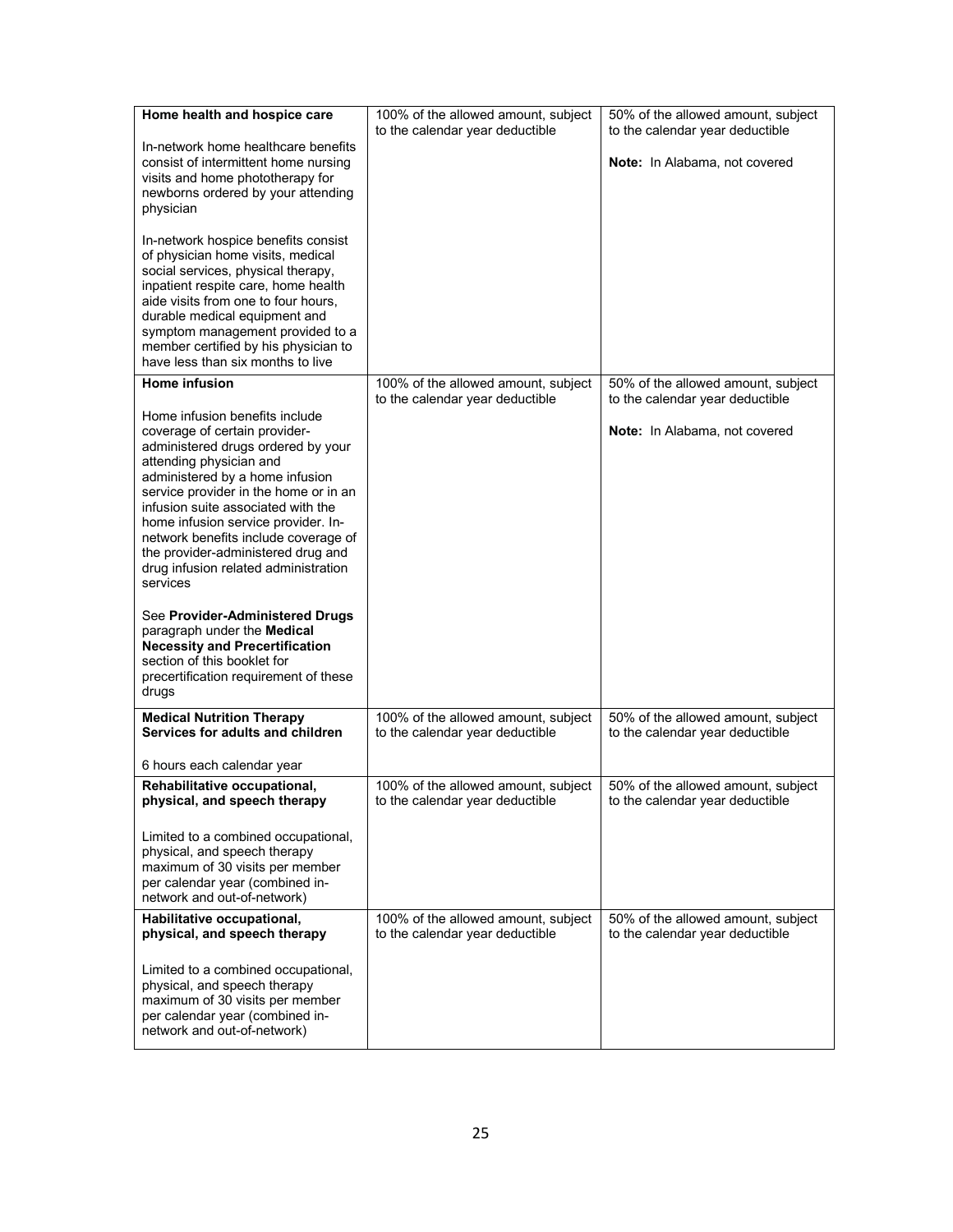| Autism-related rehabilitative and<br>habilitative occupational therapy<br>and speech therapy for children<br>ages 0-18                                                         | 100% of the allowed amount, subject<br>to the calendar year deductible | 50% of the allowed amount, subject<br>to the calendar year deductible |
|--------------------------------------------------------------------------------------------------------------------------------------------------------------------------------|------------------------------------------------------------------------|-----------------------------------------------------------------------|
| <b>Note:</b> These benefits are in addition<br>to other occupational and speech<br>therapy benefits covered by the plan<br>and are not subject to maximum visit<br>limitations |                                                                        |                                                                       |

## <span id="page-30-0"></span>**Pediatric Dental Benefits**

**Attention:** The plan provides dental benefits only for members up to the end of the month in which the member turns 19. No benefits are available thereafter even if treatment for the member began before this time period.

The plan's in-network dental networks are **Preferred Dentist** in Alabama and **National Dental Network (DenteMax)** outside Alabama.

The plan does not provide benefits for replacement of any appliances (such as dentures or orthodontia) that have been lost, misplaced or stolen; or for repair of damaged orthodontic appliances.

When there are two ways to treat you and both would otherwise be plan benefits, we'll pay toward the less expensive one. If you change dentists while being treated, or if two or more dentists do one procedure, we will pay no more than if one dentist did all the work.

### *Pediatric Diagnostic and Preventive Dental Services*

| <b>SERVICE OR SUPPLY</b>                                                           | <b>IN-NETWORK</b><br><b>PLAN PAYS</b> | <b>OUT-OF-NETWORK</b><br><b>PLAN PAYS</b> |
|------------------------------------------------------------------------------------|---------------------------------------|-------------------------------------------|
| Diagnostic and preventive                                                          | 100% of the allowed amount, no        | Not covered                               |
| services                                                                           | deductible or copayment               |                                           |
| (Limited to members up to the end of<br>the month in which the member<br>turns 19) |                                       |                                           |

Pediatric diagnostic and preventive dental services consist of the following:

- Dental exams, up to twice per calendar year.
- Dental X-rays:
	- Full mouth X-rays, one set during any 60 months in a row.
	- Bitewing X-rays, up to twice per calendar year.
	- Intraoral complete series X-rays, once per 60 months.
	- Panoramic film or cone beam image, twice every 3 years.
	- Other dental X-rays, used to diagnose a specific condition.
- Tooth sealants on unrestored permanent molars, limited to one application per tooth each 36 months.
- Fluoride treatment, twice per 12 months.
- Topical fluoride varnish, twice per 12 months.
- Routine cleanings, twice per calendar year.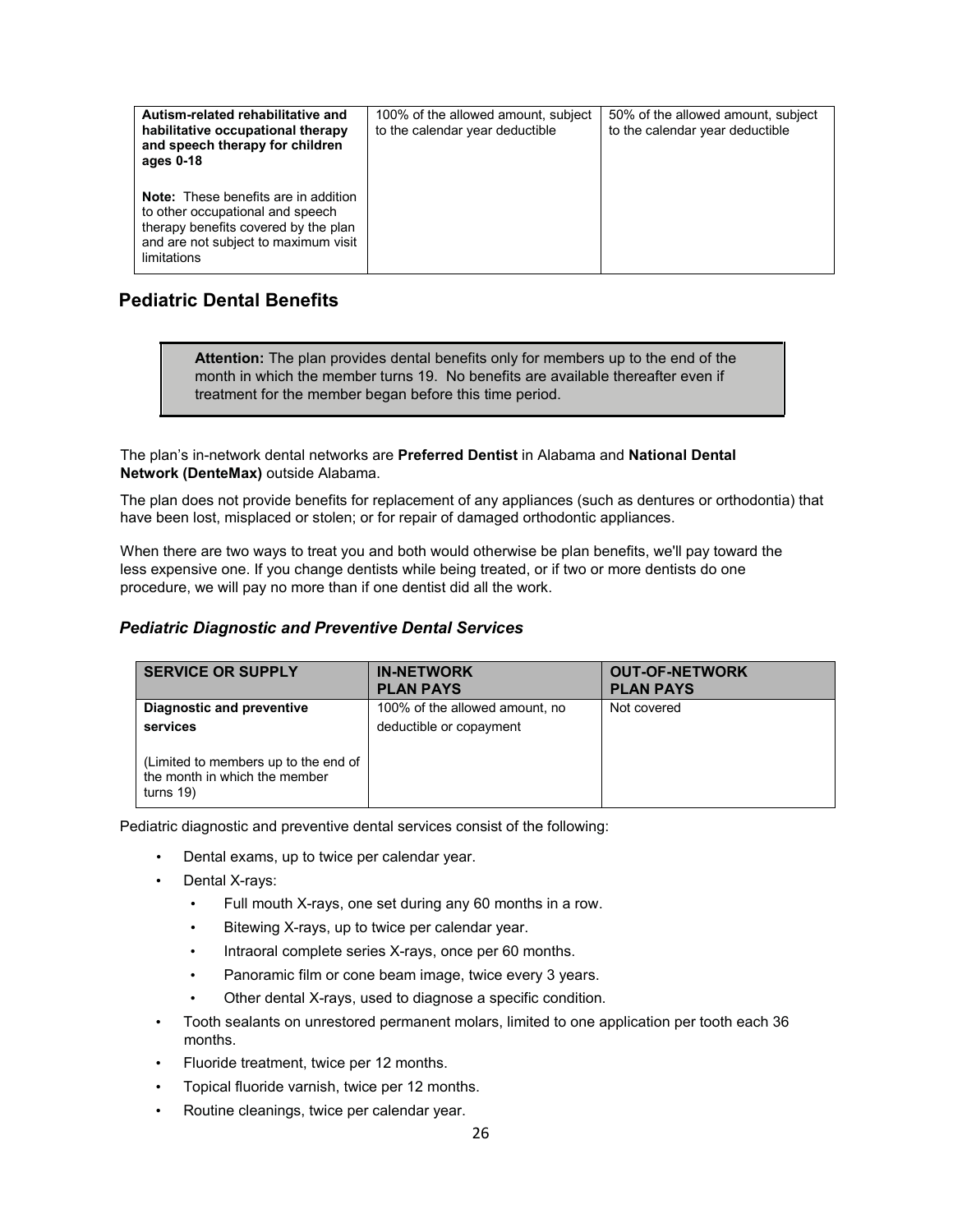- Space maintainers (not made of precious metals) that replace prematurely lost teeth.
- Diagnostic models.

#### *Pediatric Basic Dental Services*

| <b>SERVICE OR SUPPLY</b>                                                              | <b>IN-NETWORK</b>              | <b>OUT-OF-NETWORK</b> |
|---------------------------------------------------------------------------------------|--------------------------------|-----------------------|
|                                                                                       | <b>PLAN PAYS</b>               | <b>PLAN PAYS</b>      |
| <b>Basic services</b>                                                                 | 100% of the allowed amount, no | Not covered           |
|                                                                                       | deductible or copayment        |                       |
| (Limited to members up to the end of<br>the month in which the member<br>turns $19$ ) |                                |                       |

Pediatric basic dental services consist of the following:

- Fillings made of silver amalgam and tooth color materials.
- Simple tooth extractions.
- Direct pulp capping, removal of pulp, and root canal treatment (excluding surgical treatment and/or removal of the root tip of the tooth).
- Endodontic therapy on primary teeth, once per tooth per lifetime.
- Pulpotomy.
- Repairs and re-cementation to crowns, inlays, onlays, veneers, fixed partial dentures and removable dentures.
- Re-cementation of space maintainers.
- Pin retention, per tooth, in addition to restoration.
- Prefabricated post and core (excluding crown), once per tooth per 60 months.
- Resin infiltration/smooth surface, once per tooth per 36 months.
- Replacement of missing or broken teeth.
- Addition of tooth or clasp to existing partial denture.
- Consultation including oral exam requested by another practitioner.
- Emergency treatment for pain.

#### *Pediatric Major Dental Services*

| <b>SERVICE OR SUPPLY</b>                                                              | <b>IN-NETWORK</b><br><b>PLAN PAYS</b>                                  | <b>OUT-OF-NETWORK</b><br><b>PLAN PAYS</b> |
|---------------------------------------------------------------------------------------|------------------------------------------------------------------------|-------------------------------------------|
| <b>Major services</b>                                                                 | 100% of the allowed amount, subject<br>to the calendar year deductible | Not covered                               |
| (Limited to members up to the end of<br>the month in which the member<br>turns $19$ ) |                                                                        |                                           |

Pediatric major dental services consist of the following:

- Oral surgery, i.e., to diagnose and treat mouth cysts and abscesses and for tooth extractions and impacted teeth.
- General anesthesia when given for oral or dental surgery. This means drugs injected or inhaled to relax you or lessen the pain, or make you unconscious, but not analgesics, drugs given by local infiltration, or nitrous oxide.
- Therapeutic drug injections.
- Surgical treatment, removal of the root tip of the tooth, and/or post-surgical complications.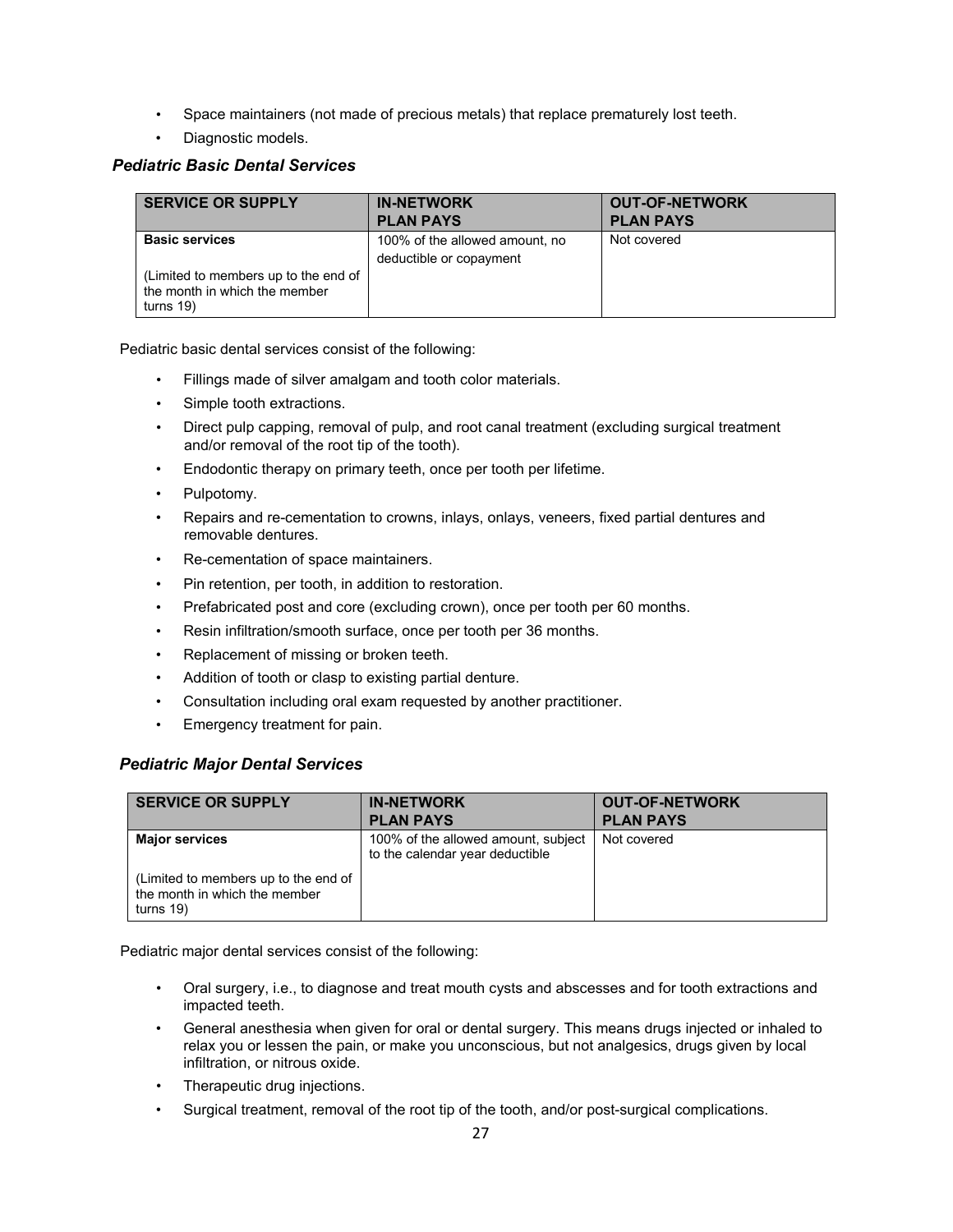- Pulpal regeneration.
- Inlays.
- Crowns, onlays, core buildup (including pins), post and core (in addition to crowns), once per tooth per 60 months.
- Dentures, implants, and bridges, once per 60 months.
- Fixed partial denture retainers inlays/onlays, once per 60 months.
- Implant supported complete and partial denture.
- Adjustments to dentures.
- Rebase and reline of dentures, once per 36 months, beginning 6 months after initial placement.
- Tissue conditioning.
- Occlusal guards, once per 12 months, age 13 and over.
- Periodontic exams, twice per 12 months.
- Periodontic scaling, once per 24 months.
- Periodontic maintenance, four per 12 months.
- Removal of diseased gum tissue and reconstructing gums (four or more teeth), once per 36 months.
- Removal of diseased bone.
- Reconstruction of gums and mucous membranes by surgery.
- Full mouth debridement, once per lifetime.
- Removing plaque and calculus below the gum line for periodontal disease.

### *Pediatric Orthodontic Services*

| <b>SERVICE OR SUPPLY</b>                                                                                                                                                                                                                 | <b>IN-NETWORK</b><br><b>PLAN PAYS</b>                                  | <b>OUT-OF-NETWORK</b><br><b>PLAN PAYS</b> |
|------------------------------------------------------------------------------------------------------------------------------------------------------------------------------------------------------------------------------------------|------------------------------------------------------------------------|-------------------------------------------|
| Medically necessary orthodontic<br>services for congenital or hereditary<br>conditions requiring medical<br>treatment and/or corrective surgery<br>(Limited to members up to the end of<br>the month in which the member<br>turns $19$ ) | 100% of the allowed amount, subject<br>to the calendar year deductible | Not covered                               |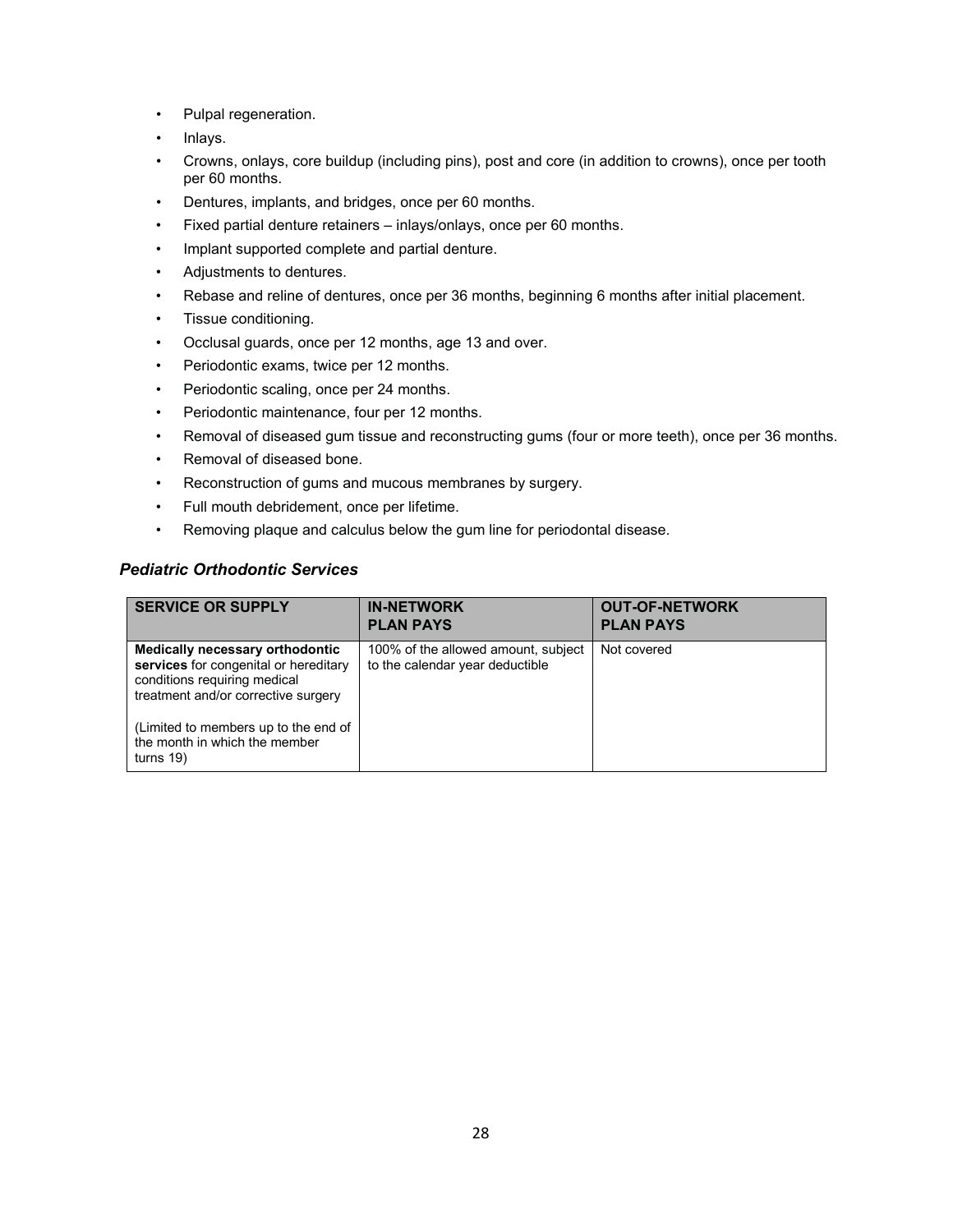## <span id="page-33-0"></span>**Prescription Drug Benefits**

**Attention:** Precertification (sometimes referred to as prior authorization) is required for certain prescription drugs. You can find more information about this in the Medical **[Necessity and Precertification](#page-18-0)** section of this booklet

| <b>PLAN PAYS</b>                                                                       | <b>PLAN PAYS</b>                                            |
|----------------------------------------------------------------------------------------|-------------------------------------------------------------|
| <b>Tier 1 druas</b><br>100% of the allowed amount, subject<br>to a \$20 copayment      | Not covered                                                 |
| Tier 2 drugs<br>100% of the allowed amount, subject<br>to a \$35 copayment             |                                                             |
| Tier 3 drugs<br>100% of the allowed amount, subject<br>to the calendar year deductible |                                                             |
| 100% of the allowed amount, subject<br>to the calendar year deductible                 |                                                             |
| 100% of the allowed amount, subject<br>to the calendar year deductible                 |                                                             |
| Tier 6 (non-preferred specialty)                                                       |                                                             |
| 100% of the allowed amount, subject<br>to the calendar year deductible                 |                                                             |
| Covered Insulin Products: \$99<br>maximum cost share per 30-day<br>supply              |                                                             |
|                                                                                        |                                                             |
|                                                                                        |                                                             |
|                                                                                        |                                                             |
|                                                                                        |                                                             |
|                                                                                        | Tier 4 drugs<br>Tier 5 (preferred specialty) drugs<br>drugs |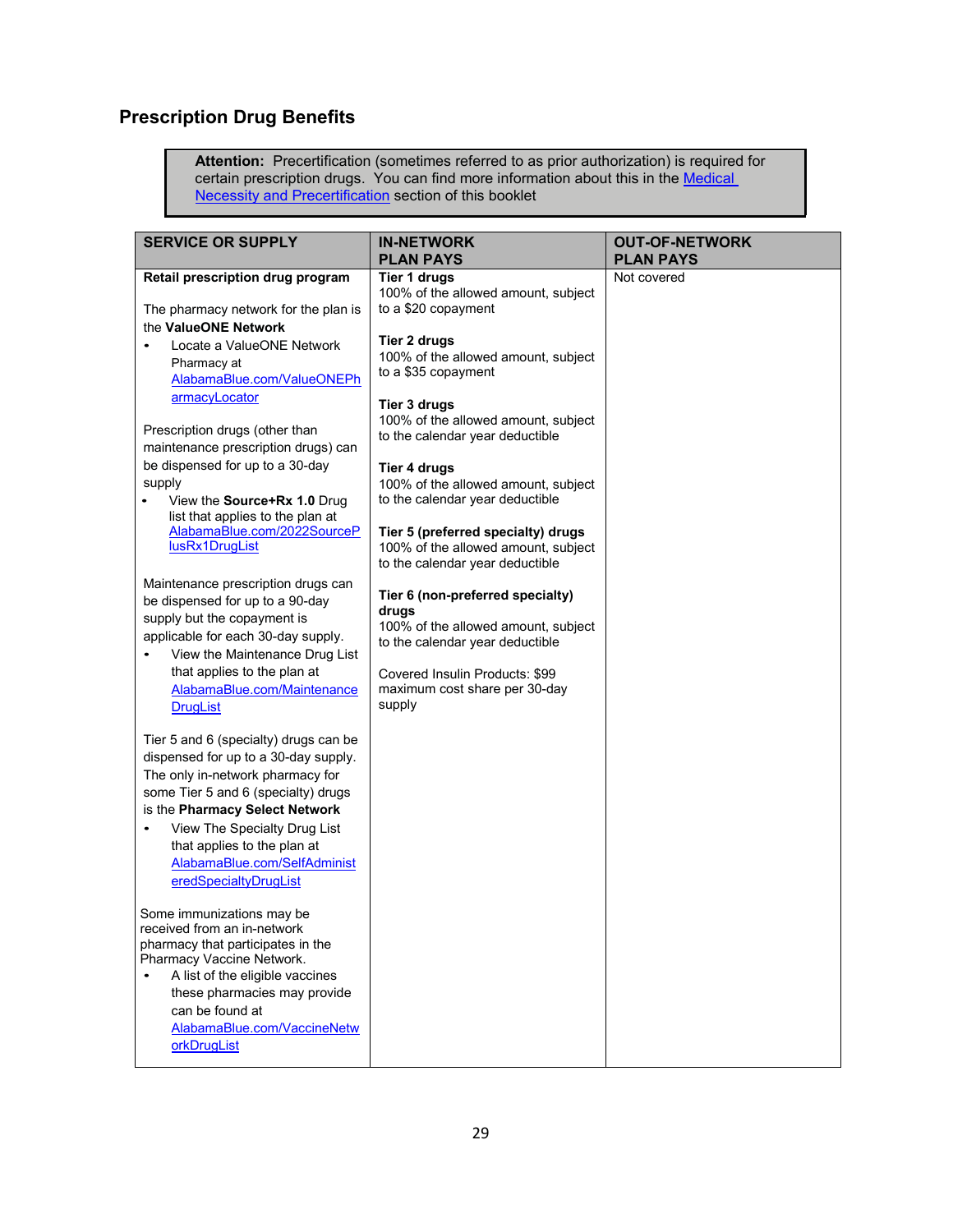Prescription drug benefits are subject to the following terms and conditions:

- To be eligible for benefits, drugs must be FDA approved legend drugs prescribed by a physician and dispensed by a licensed pharmacist. Legend drugs are medicines which must by law be labeled, "Caution: Federal law prohibits dispensing without a prescription."
- Drugs are classified in tiers generally by their cost to the plan with Tier 1 drugs having the lowest cost to the plan and Tier 6 having the highest cost to the plan. To determine the Tier in which a drug is classified by your plan, log into myBlueCross at [AlabamaBlue.com.](https://www.bcbsal.org/web/index.html) Once there, you can search for your drug by clicking the "Find Drug Pricing" link located in the Manage My Prescriptions section of our website. The Tier drug classifications are updated periodically.
- Prescription drug coverage is subject to [Drug Coverage Guidelines](https://www.bcbsal.org/web/pharmacy/guidelines.html) developed and modified over time based upon daily or monthly limits as recommended by the Food and Drug Administration, the manufacturer of the drug, and/or peer-reviewed medical literature. These guidelines can be found in the pharmacy section of our website. Even though your physician has written a prescription for a drug, the drug may not be covered under the plan or clinical edit(s) may apply (i.e. prior authorization, step therapy, quantity limitation) in accordance with the guidelines. A drug may not be covered under the plan because, for example, there are safety and/or efficacy concerns or there are over-the-counter equivalent drugs available. The guidelines in some instances also require you to obtain prior authorization as to the medical necessity of the drug. You may call the Customer Service Department number on the back of your ID card for more information.
- Prescription drug benefits are provided only if dispensed by an in-network pharmacy. Except for certain Tiers 5 and 6 (specialty) drugs, in-network pharmacies are pharmacies that have a contract with Blue Cross and Blue Shield of Alabama or its pharmacy benefit manager(s) to dispense prescription drugs under the plan. For certain Tiers 5 and 6 (specialty) drugs, in-network pharmacies must have a contract with Blue Cross and Blue Shield of Alabama or its pharmacy benefit manager(s) to dispense these Tiers 5 and 6 (specialty) drugs.
- Tiers 5 and 6 (specialty) drugs are high-cost drugs that may be used to treat certain complex and rare medical conditions and are often self-injected or self-administered. Tiers 5 and 6 (specialty) drugs often grow out of biotech research and may require refrigeration or special handling.
- Compounded drugs are defined as a drug product made or modified to have characteristics that are specifically prescribed for an individual patient when commercial drug products are not available or appropriate. To be eligible for coverage, compounded drugs must contain at least one FDA-approved prescription ingredient and must not be a copy of a commercially available product. All compounded drugs are subject to review and may require prior authorization. Drugs used in compounded drugs may be subject to additional coverage criteria and utilization management edits. Compounds are covered only when medically necessary. Compound drugs are always classified as Tier 3 drugs.

**Attention:** Just because a drug is classified by the plan as Tier 1 or any other classification on our website does not mean the drug is safe or effective for you. Only you and your prescribing physician can make that determination.

- Refills of prescriptions are allowed only after 75% of the allowed amount of the previous prescription has been used (e.g., 23 days into a 30 day supply). Your pharmacist may be able to synchronize the refill date for your prescriptions. Ask your pharmacist if prescription drug medication synchronization is available for drugs.
- Insulin, needles, and syringes purchased on the same day will have one copayment; otherwise, each has a separate copayment. Blood glucose strips and lancets purchased on the same day will have one copayment. Otherwise, each has a separate copayment. These are the only diabetic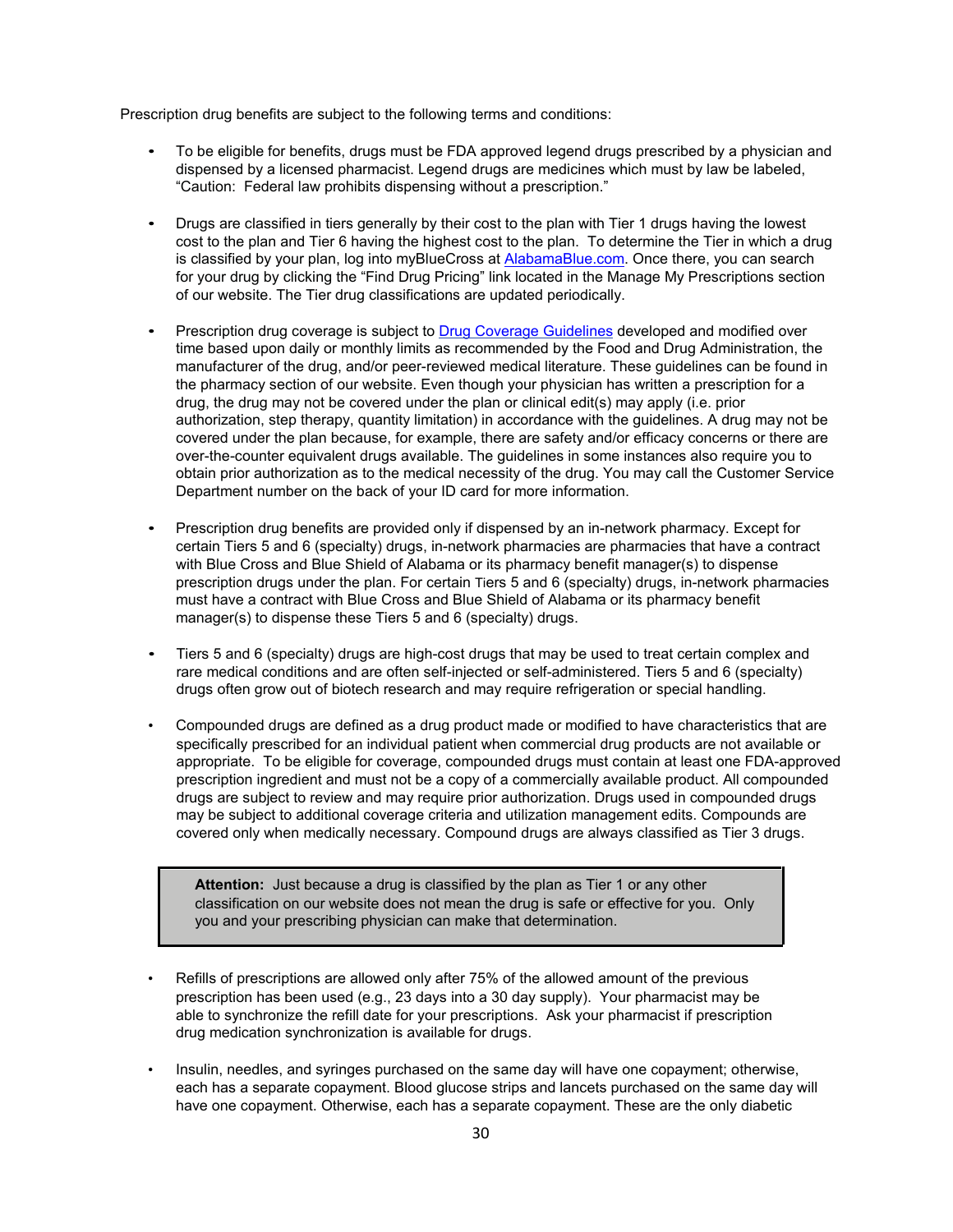supplies available as prescription drug benefits under the plan. Glucose monitors always have a separate copayment.

• If your drug is not covered and you think it should be, you may ask us to make an exception to the drug coverage rules by calling the Customer Service Department number on the back of your ID card. Your doctor or other prescriber must give us a statement that explains the medical reasons for requesting an exception. We will give you a response within 72 hours (24 hours for expedited exception requests) of receiving all information we need to make a decision. If we deny your request, you may request an internal appeal and an external, independent review of our decision as described in th[e Claims and Appeals](#page-48-0) section of this booklet.

## <span id="page-35-0"></span>**Provider-Administered Drug Benefits**

**Attention:** Precertification (sometimes referred to as prior authorization) is required for certain provider-administered drugs. You can find more information about this in the [Medical Necessity and Precertification](#page-18-0) section of this booklet.

Provider-administered drugs are drugs that must typically be administered or directly supervised by a provider generally on an outpatient basis in a hospital, other medical facility, physician's office or home healthcare setting. Provider-administered drugs do not include medications that are typically available by prescription order or refill at a pharmacy.

Provider-administered drugs also include gene therapy and cellular immunotherapy. Gene therapy is generally a therapy designed to introduce genetic material into cells to compensate for abnormal genes or to make a beneficial protein. Cellular immunotherapy is generally the artificial stimulation of the immune system to treat cancer, such as cytokines, cancer vaccines oncolytic virus therapy, T-cell therapy and some monoclonal antibodies.

Provider-administered drug coverage is subject to [Drug Coverage Guidelines](https://www.bcbsal.org/web/pharmacy/guidelines.html) and medical necessity policies found in the pharmacy section of our website. A drug may not be covered under the plan because, for example, there are safety and/or efficacy concerns. The guidelines in some instances also require you to obtain prior authorization as to the medical necessity of the drug. The guidelines in some instances also require the drug be administered by a provider and/or facility approved by the drug manufacturer.

# <span id="page-35-1"></span>**ADDITIONAL BENEFIT INFORMATION**

### <span id="page-35-2"></span>**Individual Case Management**

Unfortunately, some people suffer from catastrophic, long-term or chronic illness or injury. If you suffer due to one of these conditions, a Blue Cross Registered Nurse may work with you, your physician, and other healthcare professionals to design a benefit plan to best meet your healthcare needs. In order to implement the plan, you, your physician, and Blue Cross must agree to the terms of the plan. The program is voluntary to Blue Cross, you, and your physician. Under no circumstances are you required to work with a Blue Cross case management nurse. Benefits provided to you through individual case management are subject to your plan benefit maximums. If you think you may benefit from individual case management, please call our Health Management Department at 1-205-733-7067 or 1-800-821-7231 (toll-free).

## <span id="page-35-3"></span>**Chronic Condition Management**

You may also qualify to participate in the chronic condition management program. The chronic condition management program is available for members with heart failure, coronary artery disease, diabetes, chronic obstructive pulmonary disease (COPD), asthma and other specialized conditions. This program offers personalized care designed to meet your lifestyle and health concerns. Our staff of healthcare professionals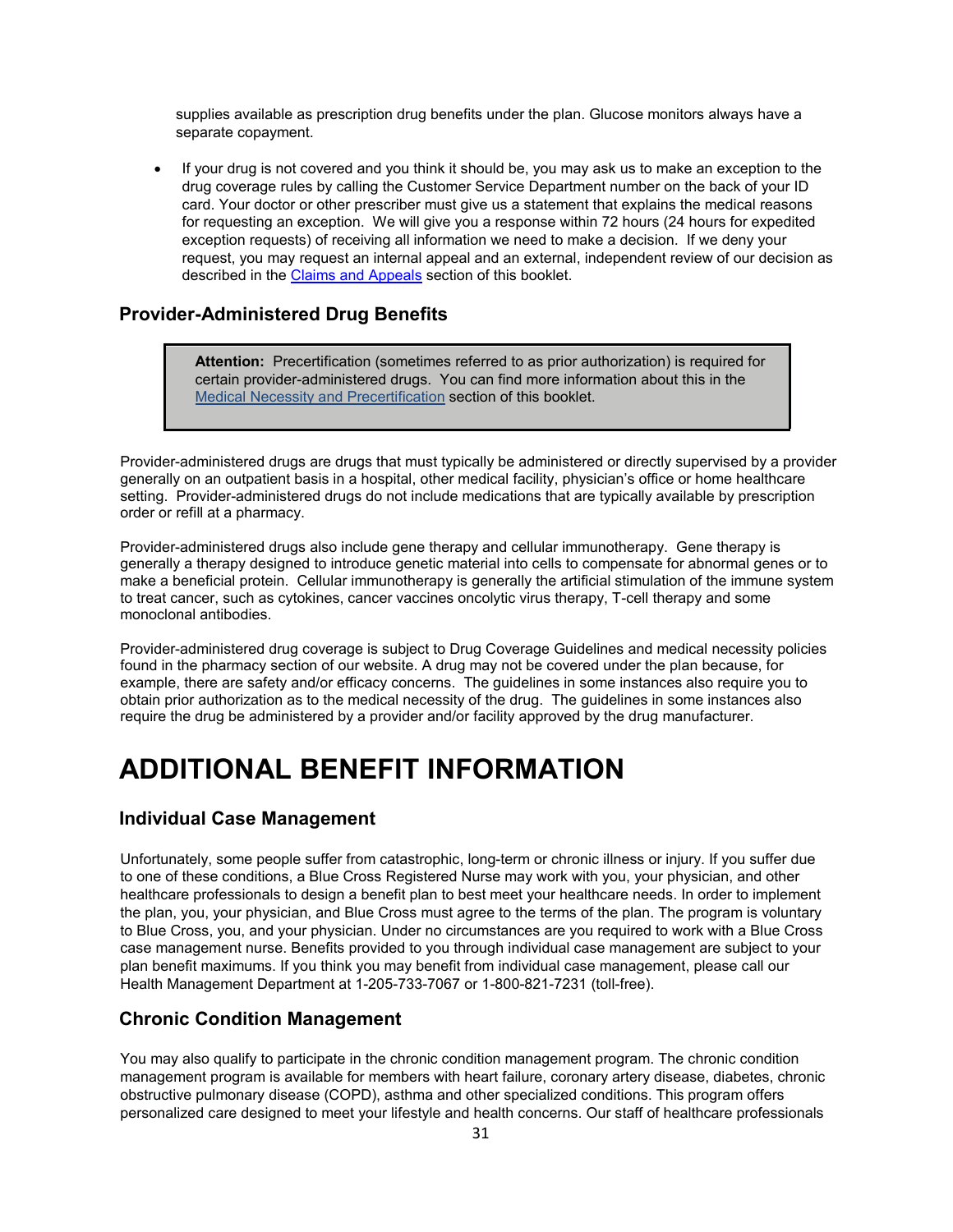will help you cope with your illness and serve as a source of information and education. Participation in the program is completely voluntary. If you would like to enroll in the program or obtain more information, call 1- 888-841-5741 (Monday – Friday, 8 a.m. to 4:45 p.m. CST), or e-mail [membermanagement@bcbsal.org.](mailto:membermanagement@bcbsal.org)

## <span id="page-36-0"></span>**Baby Yourself Program**

Baby Yourself offers individual care by a registered nurse. Please call our nurses at 1-800-222-4379 (or 1-205 733-7065 in Birmingham) or visi[t AlabamaBlue.com/BabyYourself](https://www.bcbsal.org/web/health/baby.html) as soon as you find out you are pregnant. Begin care for you and your baby as early as possible and continue throughout your pregnancy. Your baby has the best chance for a healthy start by early, thorough care while you are pregnant.

If you fall into one of the following risk categories, please tell your doctor and your Baby Yourself nurse: age 35 or older; high blood pressure; diabetes; history of previous premature births; multiple births (twins, triplets, etc.).

## <span id="page-36-1"></span>**Organ and Bone Marrow Transplants**

The organs for which there are benefits are: (1) heart; (2) liver; (3) lungs; (4) pancreas/islet cell; (5) kidney; and (6) intestinal/multivisceral. Bone marrow transplants, which include stem cells and marrow to restore or make stronger the bone marrow function, are also included. All organ and bone marrow transplants (excluding kidney) must be performed in a hospital or other facility on our list of approved facilities for that type of transplant and it must have our advance written approval. When we approve a facility for transplant services it is limited to the specific types of transplants stated. Covered transplant benefits for the recipient include any medically necessary hospital, medical-surgical and other services related to the transplant, including blood and blood plasma.

Transplant benefits for cadaveric donor organ costs are limited to search, removal, storage and the transporting of the organ and removal team.

Transplant benefits for living donor expenses are limited to:

- solid organs: testing for related and unrelated donors as pre-approved by us
- bone marrow: related-donor testing and unrelated-donor search fees and procurement if billed through the National Marrow Donor Program or other recognized marrow registry
- prediagnostic testing expenses of the actual donor for the approved transplant
- hospital and surgical expenses for removal of the donor organ, and all such services provided to the donor during the admission
- transportation of the donated organ
- post-operative hospital, medical, laboratory and other services for the donor related to the organ transplant limited to up to 90 days of follow-up care after date of donation.

All organ and bone marrow transplant benefits for covered recipient and donor expenses are and will be treated as benefits paid or provided on behalf of the member and will be subject to all terms and conditions of the plan applicable to the member, such as deductibles, copayments, coinsurance and other plan limitations. For example, if the member's coverage terminates, transplant benefits also will not be available for any donor expenses after the effective date of termination.

There are no transplant benefits for: (1) any investigational/experimental artificial or mechanical devices; (2) organ or bone marrow transplants from animals; (3) donor costs available through other group coverage; (4) if any government funding is provided; (5) the recipient if not covered by this plan; (6) donor costs if the recipient is not covered by this plan; (7) recipient or donor lodging, food, or transportation costs, unless otherwise specifically stated in the plan; (8) a condition or disease for which a transplant is considered investigational; (9) transplants (excluding kidney) performed in a facility not on our approved list for that type or for which we have not given written approval in advance.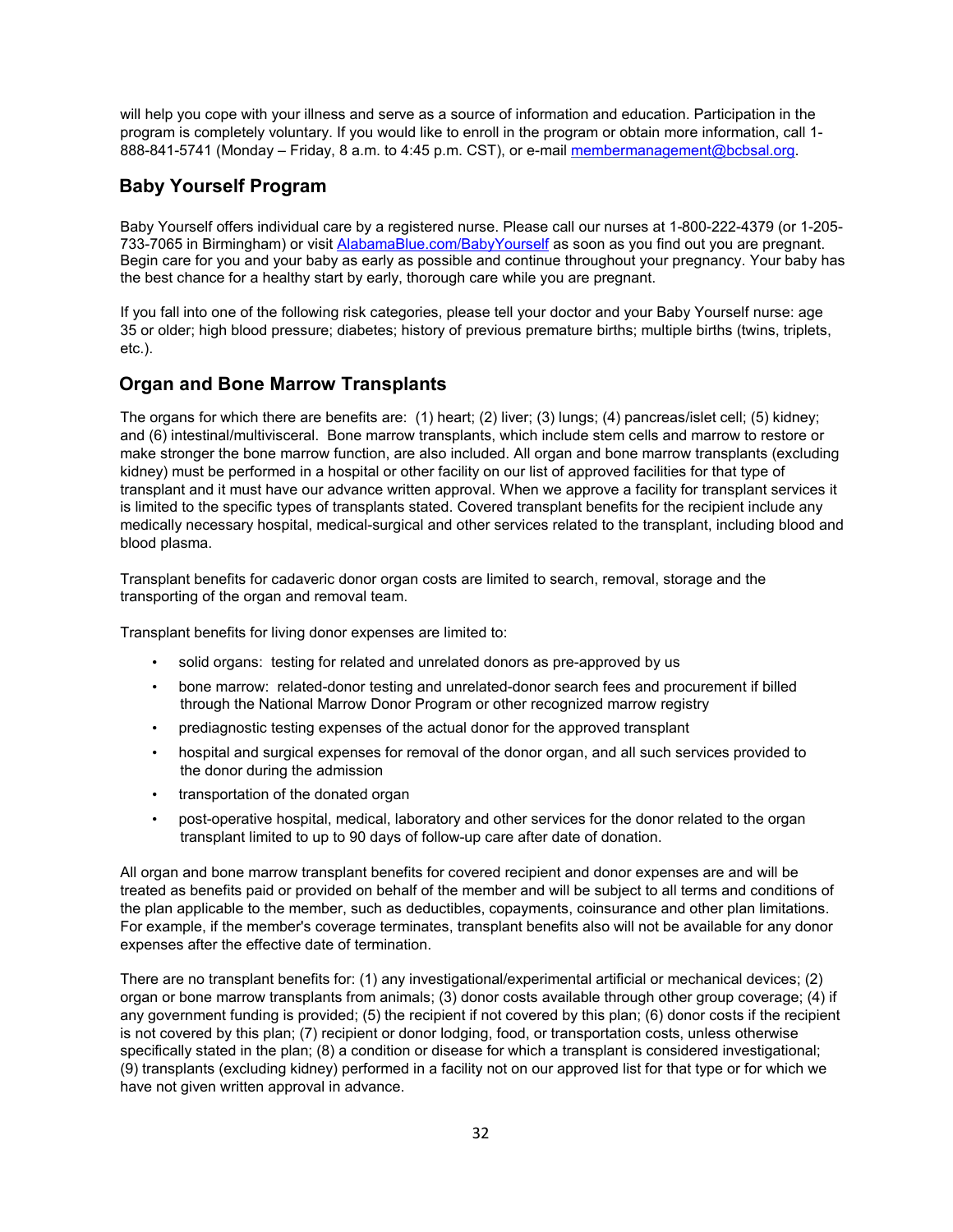Tissue, cell and any other transplants not listed above are not included in this organ and bone marrow transplant benefit but may be covered under other applicable provisions of the plan when determined to be medically necessary and not investigational. These transplants include but are not limited to: heart valves, tendon, ligaments, meniscus, cornea, cartilage, skin, bone, veins, etc.

## <span id="page-37-0"></span>**Air Medical Transportation**

If a member is hospitalized while traveling more than 150 miles from home (calculated as a straight-line distance, not road miles) air ambulance transportation is available to transport the member to a network hospital of their choice near their home. Ground ambulance transportation is provided from the hospital to the aircraft and then from the aircraft to the receiving hospital.

Air ambulance transportation is also available in some cases when a member needs specialized hospital services in a hospital located more than 150 miles from their primary residence so long as the hospital is located within the country of residence (United States or Canada only), the member is unable to travel by commercial means without a medical escort, and the transport is approved by us. This includes transport of transplant recipients.

There are no deductibles, copayments or coinsurance applicable and there are no claim forms to file for this service. Members call a toll free hotline 1-877-872-8624 (available 24 hours a day, 7 days a week) to request air transport services. There are no restrictions on the number of travel days within the United States but services are available only twice per calendar year per member and are not available to members travelling outside the United States for more than 90 consecutive days. Services are also not available for (1) any location where the US State Department has issued travel restrictions or declared to be high risk areas; (2) any member with tuberculosis or other chronic airborne pathogens; (3) in most instances a member beyond the second trimester of pregnancy; (4) members with simple injuries or mild illnesses which do not require hospitalization.

### <span id="page-37-1"></span>**Women's Health and Cancer Rights Act Information**

A member who is receiving benefits in connection with a mastectomy will also receive coverage for reconstruction of the breast on which a mastectomy was performed and reconstruction of the other breast to produce a symmetrical appearance; prostheses; and treatment of physical complications at all stages of the mastectomy, including lymphedema. Benefits for this treatment will be subject to the same calendar year deductible and coinsurance provisions that apply for other medical and surgical benefits.

# <span id="page-37-2"></span>**COORDINATION OF BENEFITS (COB)**

COB is a provision designed to help manage the cost of healthcare by avoiding duplication of benefits when a person is covered by two or more benefit plans. COB provisions determine which plan is primary and which is secondary. A primary plan is one whose benefits for a person's healthcare coverage must be determined first without taking the existence of any other plan into consideration. A secondary plan is one which takes into consideration the benefits of the primary plan before determining benefits available under its plan. Some COB terms have defined meanings. These terms are set forth at the end of this COB section.

### <span id="page-37-3"></span>**Order of Benefit Determination**

Which plan is primary is decided by the first rule below that applies:

**Noncompliant Plan:** If the other plan is a noncompliant plan, then the other plan shall be primary and this plan shall be secondary unless the COB terms of both plans provide that this plan is primary.

**Employee/Dependent:** The plan covering a patient as an employee, member, subscriber, or contract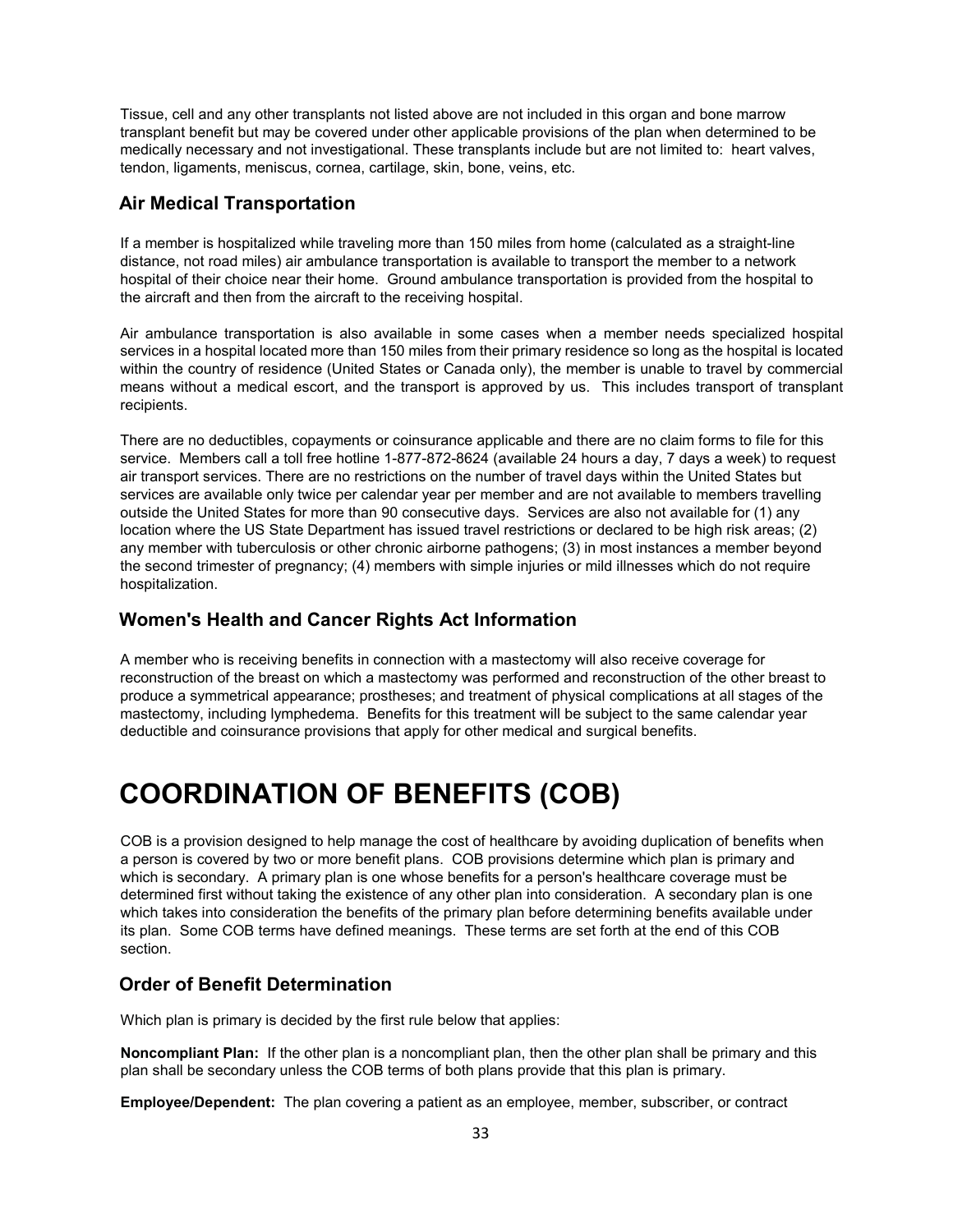holder (that is, other than as a dependent) is primary over the plan covering the patient as a dependent. In some cases, depending upon the size of the group, Medicare secondary payer rules may require us to reverse this order of payment. This can occur when the patient is covered as an inactive or retired employee, is also covered as a dependent of an active employee, and is also covered by Medicare. In this case, the order of benefit determination will be as follows: first, the plan covering the patient as a dependent; second, Medicare; and third, the plan covering the patient as an inactive or retired employee.

**Dependent Child – Parents Not Separated or Divorced:** If both plans cover the patient as a dependent child of parents who are married or living together (regardless of whether they have ever been married), the plan of the parent whose birthday falls earlier in the year will be primary. If the parents have the same birthday, the plan covering the patient longer is primary.

**Dependent Child – Separated or Divorced Parents:** If two or more plans cover the patient as a dependent child of parents who are divorced, separated, or no longer living together (regardless of whether they have ever been married), benefits are determined in this order:

- 1. If there is no court decree allocating responsibility for the child's healthcare expenses or healthcare coverage, the order of benefits for the child are as follows:
	- a. first, the plan of the custodial parent;
	- b. second, the plan covering the custodial parent's spouse;
	- c. third, the plan covering the non-custodial parent; and,
	- d. last, the plan covering the non-custodial parent's spouse.
- 2. If a court decree states that a parent is responsible for the dependent child's healthcare expenses or healthcare coverage and the plan of that parent has actual knowledge of those terms, the plan of the courtordered parent is primary.

If the court-ordered parent has no healthcare coverage for the dependent child, benefits will be determined in the following order:

- a. first, the plan of the spouse of the court-ordered parent;
- b. second, the plan of the non-court-ordered parent; and,
- c. third, the plan of the spouse of the non-court-ordered parent.

If a court decree states that both parents are responsible for the dependent child's healthcare expenses or healthcare coverage, the provisions of "Dependent Child – Parents Not Separated or Divorced" (the "birthday rule") above shall determine the order of benefits.

If a court decree states that the parents have joint custody without specifying that one parent has responsibility for the healthcare expenses or healthcare coverage of the dependent child, the provisions of the "birthday rule" shall determine the order of benefits.

3. For a dependent child covered under more than one plan of individuals who are not the parents of the child, the order of benefits shall be determined, as applicable, under the "birthday rule" as if those individuals were parents of the child.

#### **Active Employee or Retired or Laid-Off Employee:**

- 1. The plan that covers a person as an active employee (that is, an employee who is neither laid off nor retired) or as a dependent of an active employee is the primary plan. The plan covering that same person as a retired or laid-off employee or as a dependent of a retired or laid-off employee is the secondary plan.
- 2. If the other plan does not have this rule, and as a result, the plans do not agree on the order of benefits, this rule is ignored.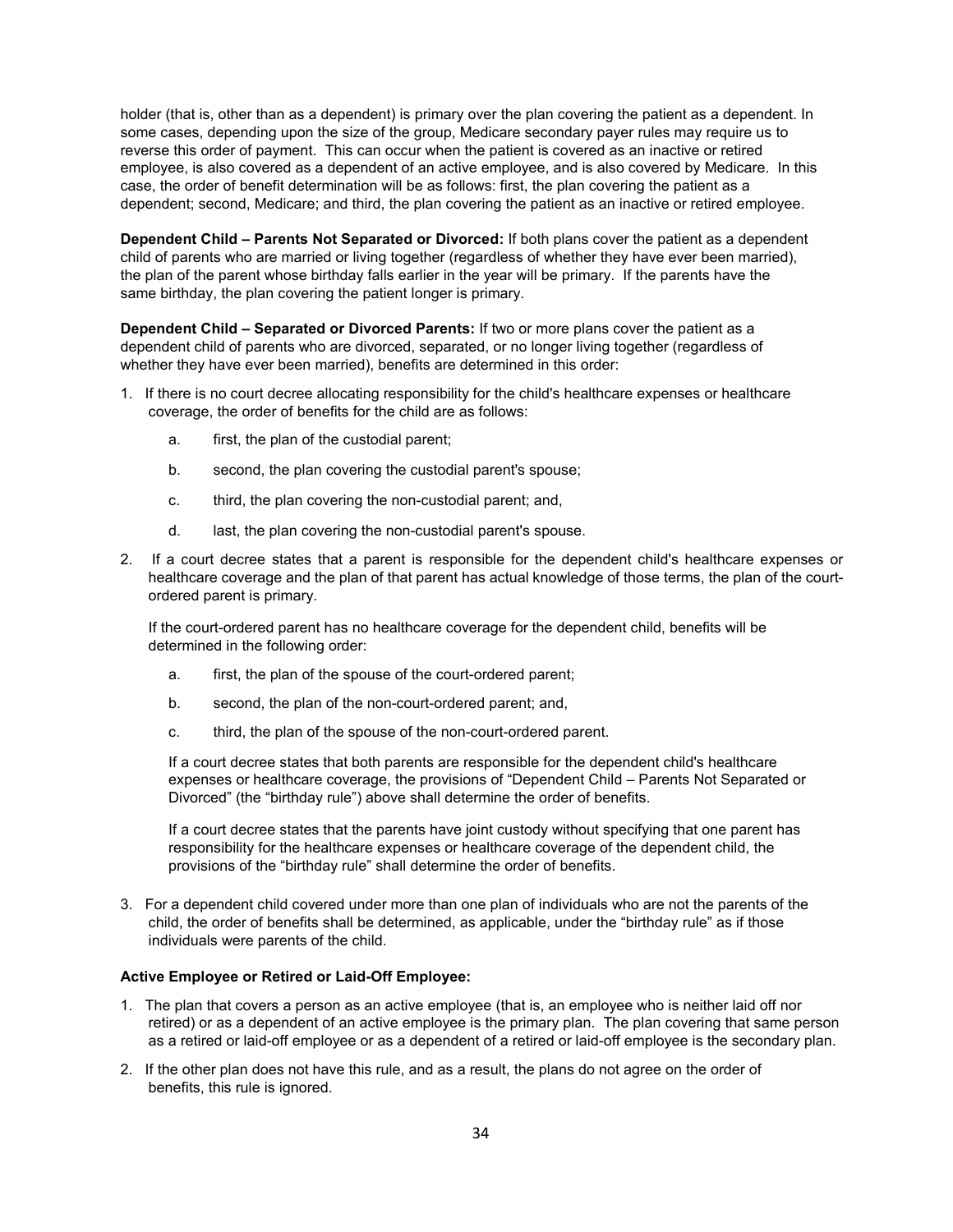3. This rule does not apply if the rule in the paragraph "Employee/Dependent" above can determine the order of benefits. For example, if a retired employee is covered under his or her own plan as a retiree and is also covered as a dependent under an active spouse's plan, the retiree plan will be primary and the spouse's active plan will be secondary.

#### **COBRA or State Continuation Coverage:**

- 1. If a person whose coverage is provided pursuant to COBRA or under a right of continuation pursuant to state or other federal law is covered under another plan, the plan covering the person as an employee, member, subscriber or retiree or covering the person as a dependent of an employee, member, subscriber or retiree is the primary plan and the plan covering that same person pursuant to COBRA or under a right of continuation pursuant to state or other federal law is the secondary plan.
- 2. If the other plan does not have this rule, and if, as a result, the plans do not agree on the order of benefits, this rule is ignored.
- 3. This rule does not apply if the rule in the paragraph "Employee/Dependent" above can determine the order of benefits. For example, if a former employee is receiving COBRA benefits under his former employer's plan (the "COBRA plan") and is also covered as a dependent under an active spouse's plan, the COBRA plan will be primary and the spouse's active plan will be secondary. Similarly, if a divorced spouse is receiving COBRA benefits under his or her former spouse's plan (the "COBRA plan") and is also covered as a dependent under a new spouse's plan, the COBRA plan will be primary and the new spouse's plan will be secondary.

**Longer/Shorter Length of Coverage:** If the preceding rules do not determine the order of benefits, the plan that covered the person for the longer period of time is the primary plan and the plan that covered the person for the shorter period of time is the secondary plan.

**Equal Division:** If the plans cannot agree on the order of benefits within thirty (30) calendar days after the plans have received all of the information needed to pay the claim, the plans shall immediately pay the claim in equal shares and determine their relative liabilities following payment, except that no plan shall be required to pay more than it would have paid had it been the primary plan.

### <span id="page-39-0"></span>**Determination of Amount of Payment**

- 1. If this plan is primary, it shall pay benefits as if the secondary plan did not exist.
- 2. If our records indicate this plan is secondary, we will not process your claims until you have filed them with the primary plan and the primary plan has made its benefit determination.

If this plan is a secondary plan on a claim, should it wish to coordinate benefits (that is, pay benefits as a secondary plan rather than as a primary plan with respect to that claim), this plan shall calculate the benefits it would have paid on the claim in the absence of other healthcare coverage and apply that calculated amount to any allowable expense under its plan that is unpaid by the primary plan. When paying secondary, this plan may reduce its payment by the amount so that, when combined with the amount paid by the primary plan, the total benefits paid or provided by all plans for the claim do not exceed 100 percent of the total allowable expense for that claim. In addition, the secondary plan shall credit to its plan deductible any amounts it would have credited to its deductible in the absence of other healthcare coverage. In some instances, when this plan is a secondary plan, it may be more cost effective for the plan to pay on a claim as if it were the primary plan. If the plan elects to pay a claim as if it were primary, it shall calculate and pay benefits as if no other coverage were involved.

### <span id="page-39-1"></span>**COB Terms**

**Allowable Expense:** Except as set forth below or where a statute requires a different definition, the term "allowable expense" means any healthcare expense, including coinsurance, copayments, and any applicable deductible that is covered in full or in part by any of the plans covering the person.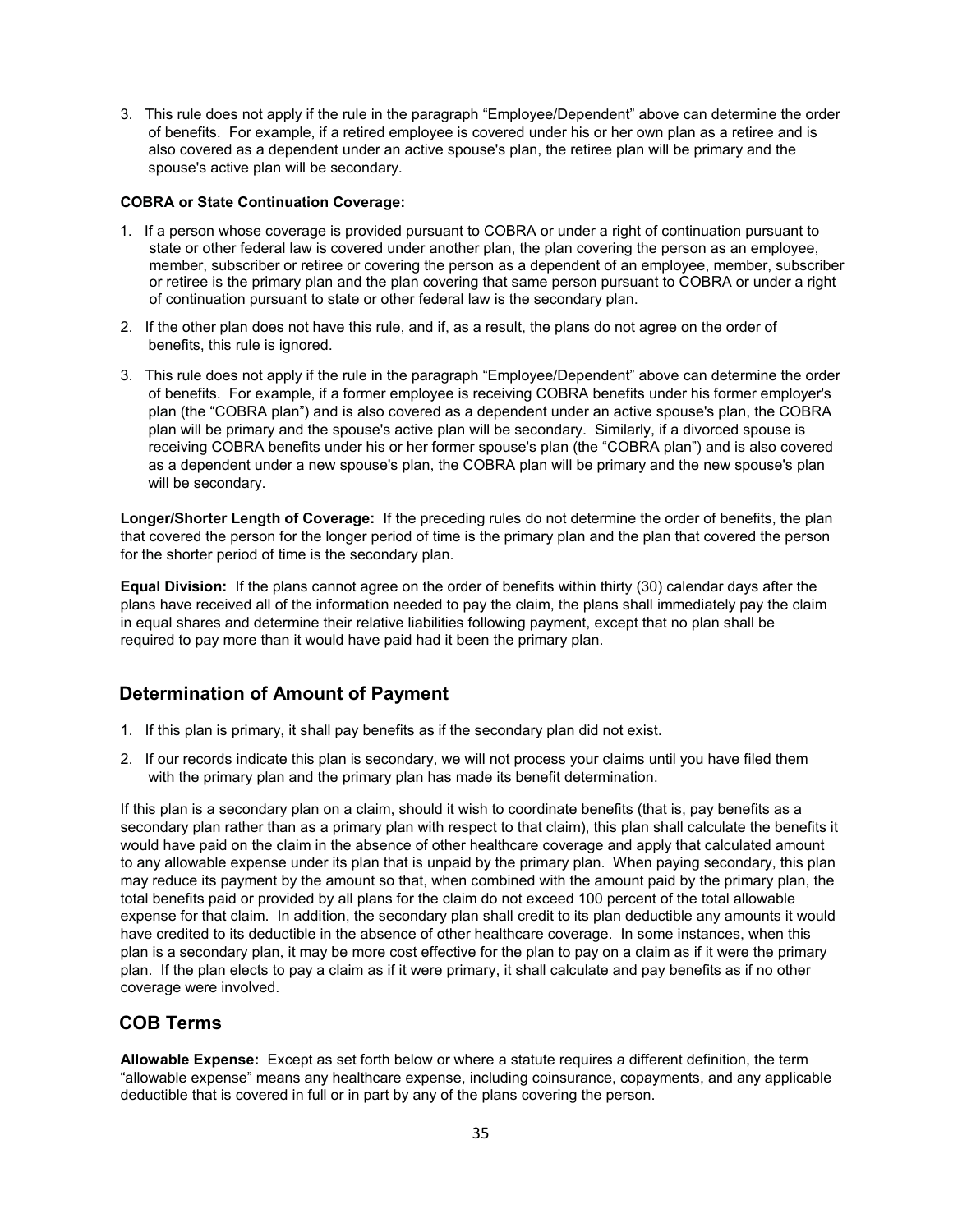The term "allowable expense" does not include the following:

- An expense or a portion of an expense that is not covered by any of the plans.
- Any expense that a provider by law or in accordance with a contractual agreement is prohibited from charging a covered person.
- Any type of coverage or benefit not provided under this plan. For example, if this plan does not provide benefits for mental health disorders and substance abuse, dental services and supplies, vision care, prescriptions drugs, or hearing aids, or other similar type of coverage or benefit, then it will have no secondary liability with respect to such coverage or benefit. In addition, the term "allowable expense" does not include the amount of any reduction in benefits under a primary plan because (a) the covered person failed to comply with the primary plan's provisions concerning second surgical opinions or precertification of admissions or services, or (b), the covered person had a lower benefit because he or she did not use a preferred provider.

**Birthday:** The term "birthday" refers only to month and day in a calendar year and does not include the year in which the individual is born.

**Custodial Parent:** The term "custodial parent" means:

- A parent awarded custody of a child by a court decree; or,
- In the absence of a court decree, the parent with whom the child resides for more than one half of the calendar year without regard to any temporary visitation.

**Group-Type Contract:** The term "group-type contract" means a contract that is not available to the general public and is obtained and maintained only because of membership in or a connection with a particular organization or group, including blanket coverage. The term does not include an individually underwritten and issued guaranteed renewable policy even if the policy is purchased through payroll deduction at a premium savings to the insured since the insured would have the right to maintain or renew the policy independently of continued employment with the employer.

**Hospital Indemnity Benefits:** The term "hospital indemnity benefits" means benefits not related to expenses incurred. The term does not include reimbursement-type benefits even if they are designed or administered to give the insured the right to elect indemnity-type benefits at the time of claim.

**Noncompliant Plan:** The term "noncompliant plan" means a plan with COB rules that are inconsistent in substance with the order of benefit determination rules of this plan. Examples of noncompliant plans are those that state their benefits are "excess" or "always secondary."

**Plan:** The term "plan" includes group insurance contracts, health maintenance organization (HMO) contracts, closed panel plans or other forms of group or group-type coverage (whether insured or uninsured); medical care components of long-term care contracts, such as skilled nursing care; medical benefits under group or individual automobile contracts; and Medicare or any other federal governmental plan, as permitted by law.

The term "plan" does not include non-group or individual health or medical reimbursement insurance contracts. The term "plan" also does not include hospital indemnity coverage or other fixed indemnity coverage; accident-only coverage; specified disease or specified accident coverage; limited benefit health coverage, as defined by state law; school accident type coverage; benefits for non-medical components of long-term care policies; Medicare supplement policies; Medicaid policies; or coverage under other federal governmental plans, unless permitted by law.

**Primary Plan:** The term "primary plan" means a plan whose benefits for a person's healthcare coverage must be determined without taking the existence of any other plan into consideration. A plan is a primary plan if:

- The plan either has no order of benefit determination rules, or its rules differ from those permitted by this regulation; or,
- All plans that cover the person use the order of benefit determination rules required by this regulation, and under those rules the plan determines its benefits first.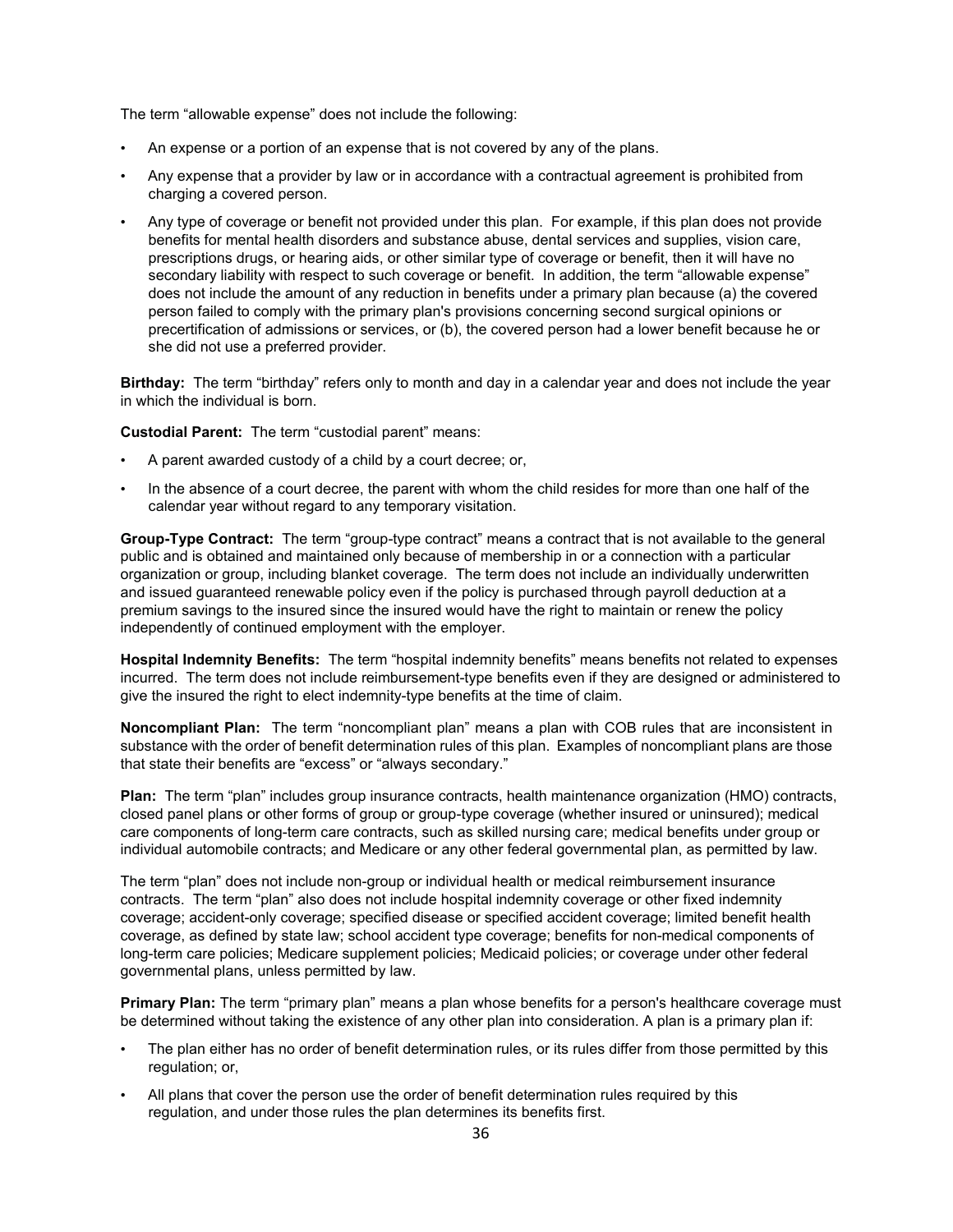<span id="page-41-0"></span>**Secondary Plan:** The term "secondary plan" means a plan that is not a primary plan.

## **Right to Receive and Release Needed Information**

Certain facts about healthcare coverage and services are needed to apply these COB rules and to determine benefits payable under this plan and other plans. We may get the facts we need from or give them to other organizations or persons for the purpose of applying these rules and determining benefits payable under this plan and other plans covering the person claiming benefits. We are not required to tell or get the consent of any person to do this. Each person claiming benefits under this plan must give us any facts we need to apply these COB rules and to determine benefits payable as a result of these rules.

## <span id="page-41-1"></span>**Facility of Payment**

A payment made under another plan may include an amount that should have been paid under this plan. If it does, we may pay that amount to the organization that made that payment. That amount will then be treated as though it were a benefit paid under this plan. We will not have to pay that amount again. The term "payment made" includes providing benefits in the form of services, in which case "payment made" means the reasonable cash value of the benefits provided in the form of services.

## <span id="page-41-2"></span>**Right of Recovery**

If the amount of the payments made by us is more than we should have paid under this COB provision, we may recover the excess from one or more of the persons it has paid to or for whom it has paid; or any other person or organization that may be responsible for the benefits or services provided for the covered person. The "amount of the payments made" includes the reasonable cash value of any benefits provided in the form of services.

# <span id="page-41-3"></span>**SUBROGATION**

## <span id="page-41-4"></span>**Right of Subrogation**

If we pay or provide any benefits for you under this plan, we are subrogated to all rights of recovery which you have in contract, tort, or otherwise against any person or organization for the amount of benefits we have paid or provided. That means that we may use your right to recover money from that other person or organization.

## <span id="page-41-5"></span>**Right of Reimbursement**

Besides the right of subrogation, we have a separate right to be reimbursed or repaid from any money you; including your family members, recover for an injury or condition for which we have paid plan benefits. This means that you promise to repay us from any money you recover the amount we have paid or provided in plan benefits. It also means that if you recover money as a result of a claim or a lawsuit, whether by settlement or otherwise, you must repay us. And, if you are paid by any person or company besides us, including the person who injured you, that person's insurer, or your own insurer, you must repay us. In these and all other cases, you must repay us.

We have the right to be reimbursed or repaid first from any money you recover, even if you are not paid for all of your claim for damages and you are not made whole for your loss. This means that you promise to repay us first even if the money you recover is for (or said to be for) a loss besides plan benefits, such as pain and suffering. It also means that you promise to repay us first even if another person or company has paid for part of your loss. And it means that you promise to repay us first even if the person who recovers the money is a minor. In these and all other cases, we still have the right to first reimbursement or repayment out of any recovery you receive from any source.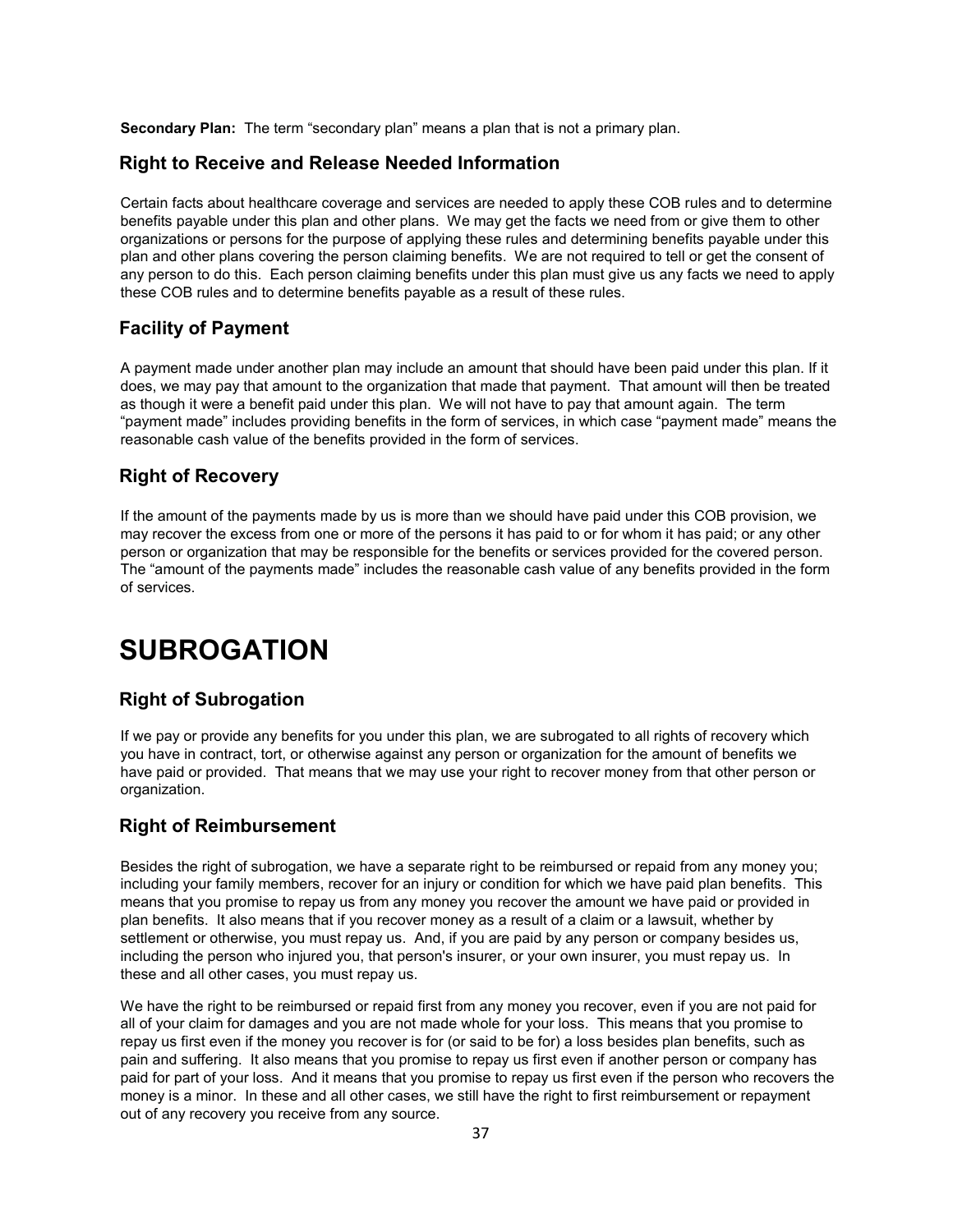## <span id="page-42-0"></span>**Right to Recovery**

You agree to furnish us promptly all information which you have concerning your rights of recovery or recoveries from other persons or organizations and to fully assist and cooperate with us in protecting and obtaining our reimbursement and subrogation rights in accordance with this section.

You or your attorney will notify us before filing any suit or settling any claim so as to enable us to participate in the suit or settlement to protect and enforce this plan's rights under this section. If you do notify us so that we are able to and do recover the amount of our benefit payments for you, we will share proportionately with you in any attorney's fees charged to you by your attorney for obtaining the recovery. If you do not give us that notice, or we retain our own attorney to appear in any court (including bankruptcy court) our reimbursement or subrogation recovery under this section will not be decreased by any attorney's fee for your attorney or under the common fund theory.

You further agree not to allow our reimbursement and subrogation rights under this plan to be limited or harmed by any other acts or failures to act on your part. It is understood and agreed that if you do, we may suspend or terminate payment or provision of any further benefits for you under the plan.

# <span id="page-42-2"></span><span id="page-42-1"></span>**HEALTH BENEFIT EXCLUSIONS**

In addition to other exclusions set forth in this booklet, we **will not** provide benefits under any portion of this booklet for the following:

## A

Services, expenses or supplies for **abortion** (except in cases of rape or incest, or when the life of the woman would be endangered).

Services or expenses for **acupuncture**, biofeedback, behavioral modification and other forms of self-care or self-help training.

**Anesthesia** services or supplies or both by local infiltration.

Unless otherwise covered under the [Pediatric Dental Benefits](#page-30-0) section of this booklet**, appliances** (including orthodontia) or restorations to alter vertical dimensions from its present state or restoring or maintaining the occlusion. Such procedures include but are not limited to equilibration, periodontal splinting, full mouth rehabilitation, restoration of tooth structure lost from the grinding of teeth or the wearing down of the teeth, fabrication of mouth guard, and restoration from the misalignment of teeth.

Services or expenses for or related to **Assisted Reproductive Technology (ART)**. ART is any process of taking human eggs or sperm or both and putting them into a medium or the body to try to cause reproduction. Examples of ART are in vitro fertilization and gamete intrafallopian transfer.

## B

**Bone** grafts when done in connection with extractions, apicoectomies or non-covered implants.

## $\bigcap$

Dental services or expenses for intraoral delivery of or treatment by **chemotherapeutic** agents.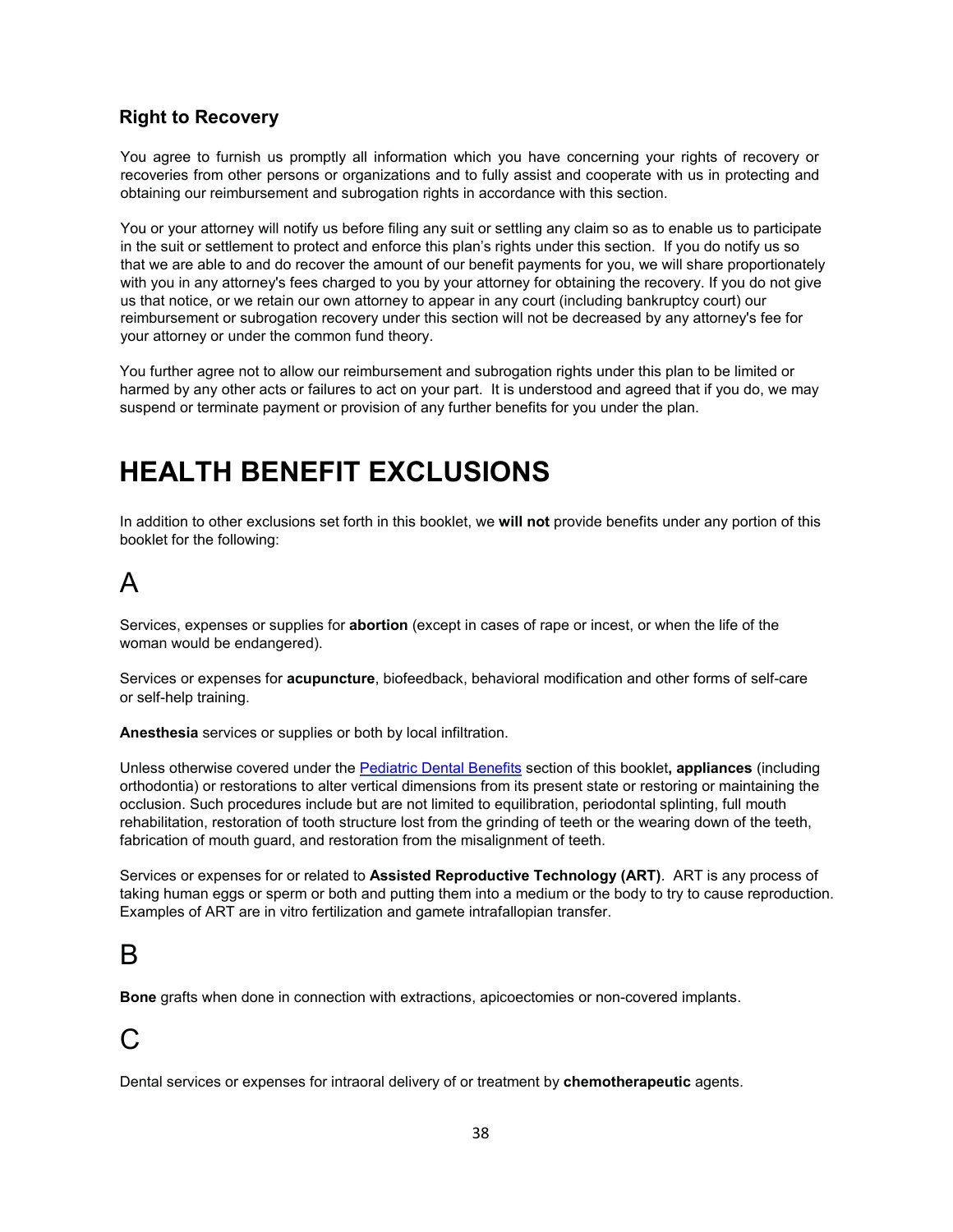Services or expenses for which a **claim** is not properly submitted to Blue Cross.

Services or expenses for a **claim we have not received within 24 months** after services were rendered or expenses incurred.

Services or expenses for personal hygiene, **comfort or convenience** items such as: air-conditioners, humidifiers, whirlpool baths, and physical fitness or exercise apparel. Exercise equipment is also excluded. Some examples of exercise equipment are shoes, weights, exercise bicycles or tracks, weights or variable resistance machinery, and equipment producing isolated muscle evaluations and strengthening. Treatment programs, the use of equipment to strengthen muscles according to preset rules, and related services performed during the same therapy session are also excluded.

Services or expenses for sanitarium care, **convalescent care**, or rest care, including care in a nursing home.

Services or expenses for cosmetic surgery and other cosmetic services or supplies. **Cosmetic surgery** is any surgery done primarily to improve or change the way one appears. "Reconstructive surgery" is any surgery done primarily to restore or improve the way the body works or correct deformities that result from disease, trauma or birth defects. Reconstructive surgery is a covered benefit; cosmetic surgery is not. Complications or later surgery related in any way to cosmetic surgery is not covered, even if medically necessary, if caused by an accident, or if done for mental or emotional relief.

- You must contact us prior to surgery to find out whether a procedure will be reconstructive or cosmetic. You and your physician must prove to our satisfaction that surgery is reconstructive and not cosmetic. You must show us history and physical exams, visual field measures, photographs and medical records before and after surgery. We may not be able to determine prior to your surgery whether or not the proposed procedure will be considered cosmetic.
- Some surgery is always cosmetic such as ear piercing, neck tucks, face lifts, buttock and thigh lifts, implants to small but normal breasts (except as provided by the Women's Health and Cancer Rights Act), hair implants for male-pattern baldness and correction of frown lines on the forehead. In other surgery, such as blepharoplasty (eyelids), rhinoplasty (nose), chemical peel and chin implants, it depends on why that procedure was done. For example, a person with a deviated septum may have trouble breathing and may have many sinus infections. To correct this they have septoplasty. During surgery the physician may remove a hump or shorten the nose (rhinoplasty). The septoplasty would be reconstructive surgery while the rhinoplasty would be denied as cosmetic surgery. Surgery to remove excess skin from the eyelids (blepharoplasty) would be cosmetic if done to improve your appearance, but reconstructive if done because your eyelids kept you from seeing very well.

Services or expenses for treatment of injury sustained in the commission of a **crime** (except for injury resulting from a medical condition or domestic violence) or for treatment while confined in a prison, jail, or other penal institution.

Services or expenses for **custodial care**. Care is "custodial" when its primary purpose is to provide room and board, routine nursing care, training in personal hygiene, and other forms of self-care or supervisory care by a physician for a person who is mentally or physically disabled.

## D

Unless otherwise covered under the [Pediatric Dental Benefits](#page-30-0) section of this booklet, **dental** implants into, across, or just above the bone and related appliances. Services or expenses to prepare the mouth for dental implants such as those to increase the upper and lower jaws or their borders, sinus lift process, guided tissue regrowth or any other surgery, bone grafts, hydroxyapatite and similar materials. These services, supplies or expenses are not covered even if they are needed to treat conditions existing at birth, while growing, or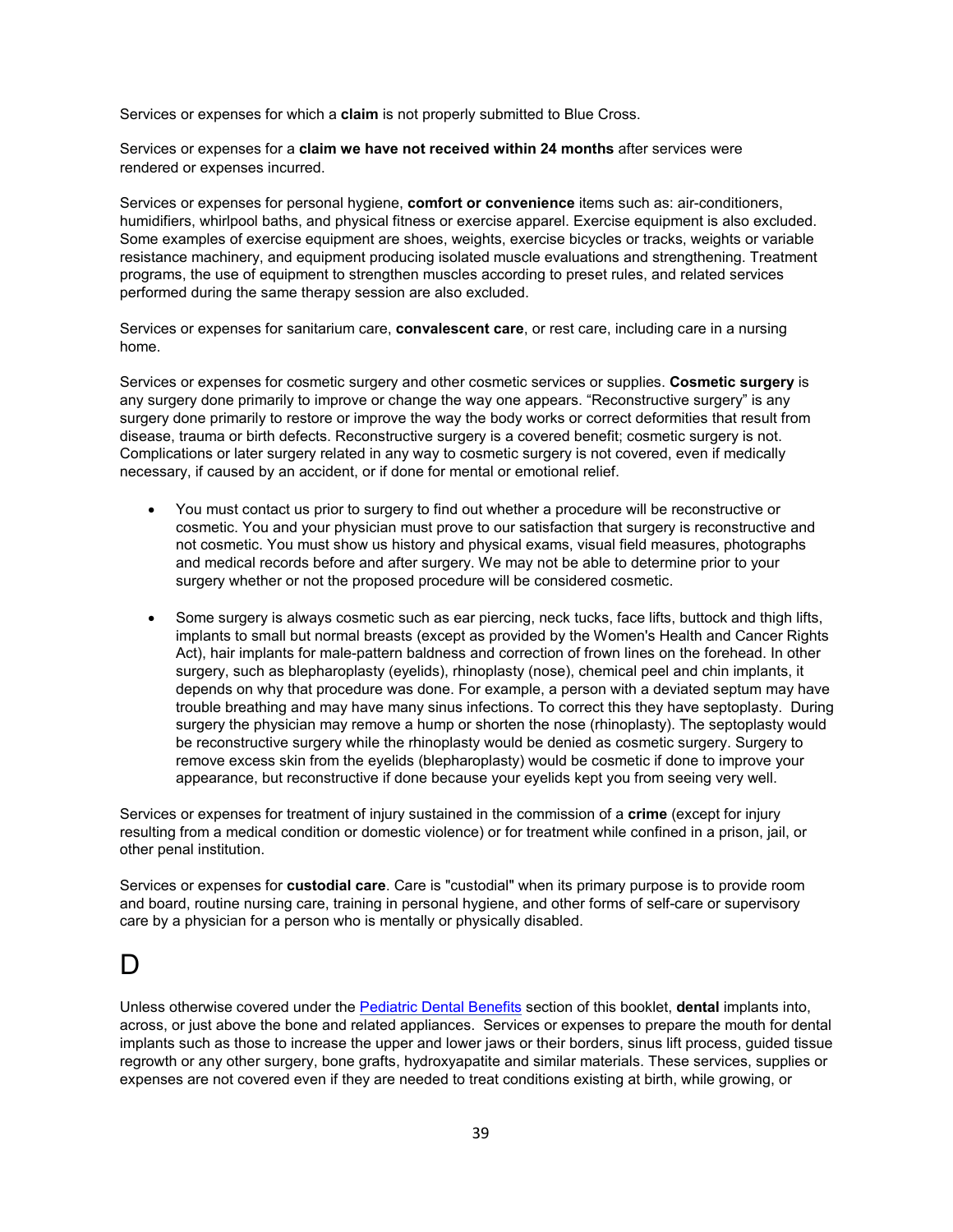resulting from an accident. These services, supplies or expenses are excluded even if they are medically or dentally necessary.

Services or expenses we determine are not **dentally necessary** or for which do not meet generally accepted standards of dental practice. This includes, but is not limited to dental procedures that are considered strictly cosmetic in nature including charges for personalization or characterization of prosthetic appliances, precision attachments, precious metal bases and other specialized techniques.

Except as may be otherwise expressly covered in this booklet, **dietary** instructions.

## E

Dental services you receive from a dental or medical department maintained by or on behalf of an **employer**, a mutual benefit association, a labor union, trustee or similar person or group.

Services, care, or treatment you receive after the **ending date of your coverage.** This means, for example, that if you are in the hospital when your coverage ends, we will not pay for any more hospital days. We do not insure against any condition such as pregnancy or injury. We provide benefits only for services and expenses furnished while this plan is in effect.

**Eyeglasses** or contact lenses or related examinations or fittings, except under the limited circumstances set forth in the section of this booklet called [Other Covered Services](#page-27-1) and Pediatric [Vision Benefits.](#page-27-0)

Unless otherwise covered under the Pediatric [Vision Benefits](#page-27-0) section of this booklet, services or expenses for **eye** exercises, eye refractions, visual training orthoptics, shaping the cornea with contact lenses, or any surgery on the eye to improve vision including radial keratotomy, except under the limited circumstances.

## F

Charges for your **failure** to keep a scheduled visit with any healthcare provider.

Services or expenses in any **federal hospital or facility** except as required by federal law.

Services or expenses for routine **foot care** such as removal of corns or calluses or the trimming of nails (except mycotic nails).

## G

**Gold** foil restorations.

Unless otherwise required by applicable law, services or expenses covered in whole or in part under the laws of the United States, any state, county, city, town or other **governmental** agency that provides or pays for care, through insurance or any other means.

## H

**Hearing aids** or examinations or fittings for them.

## I

**Implantable devices** (and services, supplies, equipment and accessories ancillary to implantation of same), unless provided by an in-network provider or in-network third party vendor and covered by the terms of the applicable in-network contract.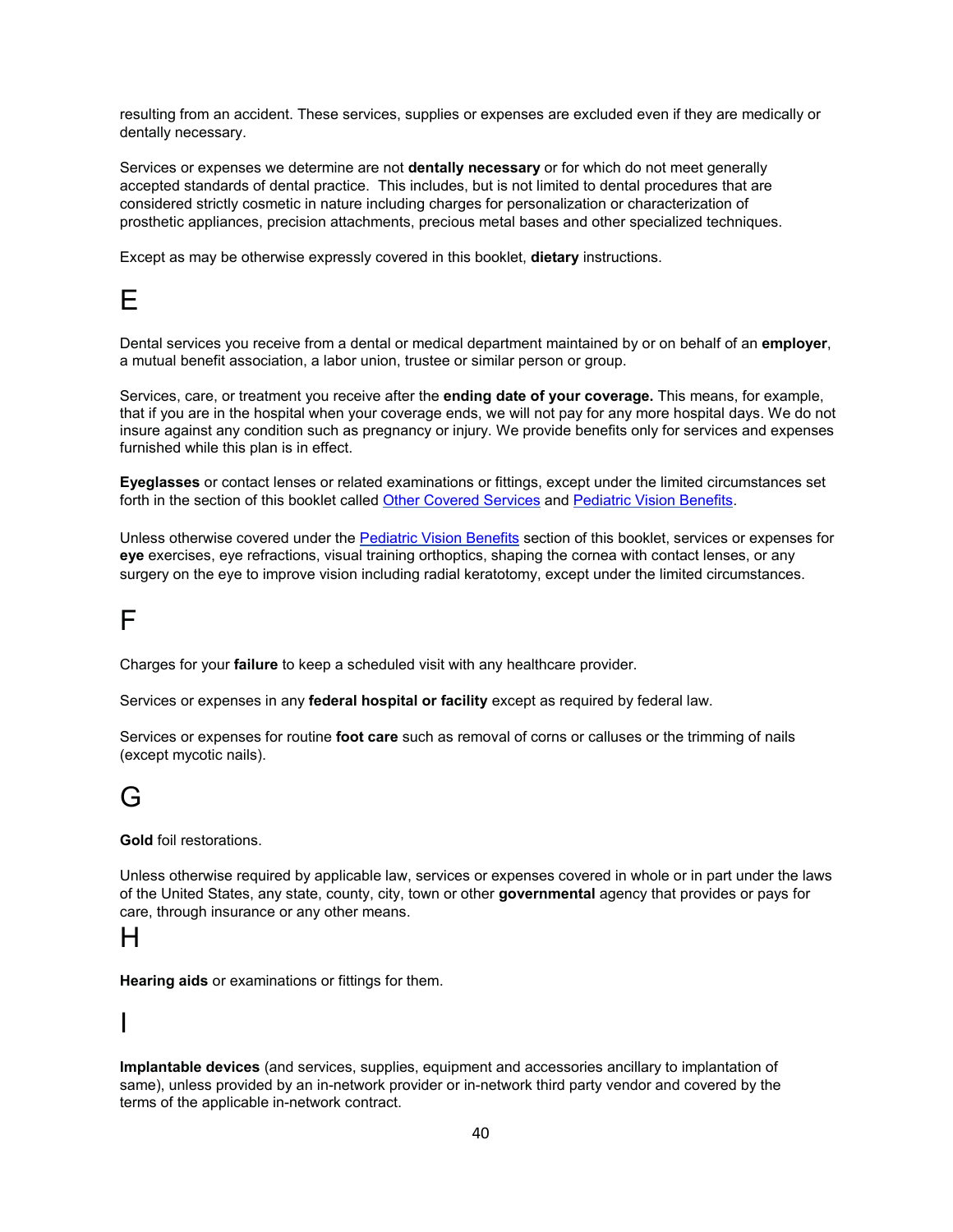Charges by a healthcare provider related to **infection** control of the healthcare setting.

**Investigational** treatment, procedures, facilities, drugs, drug usage, equipment, or supplies, including investigational services that are part of a clinical trial. Under federal law, the plan cannot deny a member participation in an approved clinical trial, is prohibited from dropping coverage because member chooses to participate in an approved clinical trial, and from denying coverage for routine care that the plan would otherwise provide just because a member is enrolled in an approved clinical trial. This applies to all approved clinical trials that treat cancer or other life-threatening diseases.

# L

Services or expenses that you are not **legally obligated to pay**, or for which no charge would be made if you had no health coverage.

Services or expenses for treatment which does not require a **licensed provider**, given the level of simplicity and the patient's condition, will not further restore or improve the patient's bodily functions, or is not reasonable as to number, frequency, or duration.

## M

Services or expenses we determine are not **medically necessary**.

Services or supplies to the extent that a member is entitled to reimbursement under **Medicare**, regardless of whether the member submitted claims to Medicare, except as otherwise required by federal law.

Services or expenses for or related to the diagnosis or treatment of **mental retardation**.

## N

Services or expenses for or related to **nicotine addiction** except as provided under the section of this booklet called [Physician Preventive Benefits.](#page-26-0)

Services, care or treatment you receive during any period of time with respect to which we have **not been paid for your coverage** and that **nonpayment** results in termination.

## O

Except as may be otherwise expressly covered in this booklet, services or expenses for treatment of any condition including, but not limited to, **obesity**, diabetes, or heart disease, which is based upon weight reduction or dietary control or services or expenses of any kind to treat obesity, weight reduction or dietary control. This exclusion includes bariatric surgery and gastric restrictive procedures and any complications arising from bariatric surgery and gastric restrictive procedures. (This exclusion does not apply to cardiac or pulmonary rehabilitation, diabetes self-management programs or plan-approved programs for pediatric obesity.)

Charges for **oral** hygiene (including a plaque control program).

## P

Hot and cold **packs**, including circulating devices and pumps.

#### **Private duty nursing**.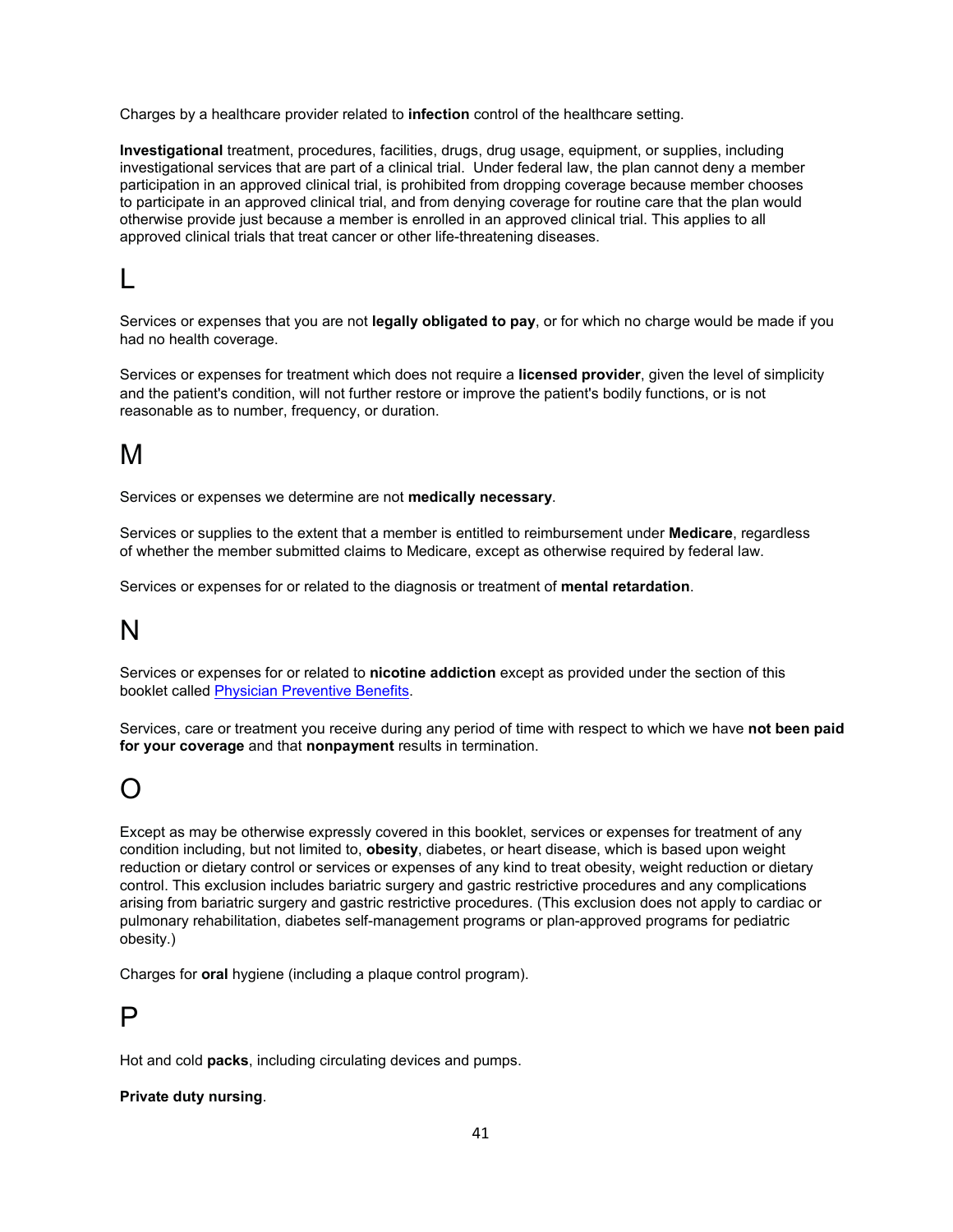# R

Services or expenses for **recreational** or educational therapy (except for plan-approved diabetic selfmanagement programs, pulmonary rehabilitation programs, or Phase 1 or 2 cardiac rehabilitation programs.).

Hospital admissions in whole or in part when the patient primarily receives services to **rehabilitate** such as physical therapy, speech therapy, or occupational therapy unless the admission is determined to be medically necessary for acute inpatient rehabilitation.

Services or expenses for learning or vocational **rehabilitation**.

Services or expenses any provider rendered to a member who is **related** to the provider by blood or marriage or who regularly resides in the provider's household.

**Replacement or upgrade** of existing properly functioning durable medical equipment (including prosthetics), even if the warranty has expired.

Services or supplies furnished by a facility that is solely classified as a **residential treatment center.** This does not exclude covered substance abuse services or supplies furnished by a general hospital, psychiatric specialty hospital or substance abuse facility.

#### **Residential treatment.**

**Room and board** for hospital admissions in whole or in part when the patient primarily receives services that could have been provided on an outpatient basis based upon the patient's condition and the services provided.

**Routine well child care** and routine immunizations except for the services described at [AlabamaBlue.com/PreventiveServices.](http://www.bcbsal.com/preventiveservices)

**Routine physical examinations** except for the services described at [AlabamaBlue.com/PreventiveServices.](http://www.bcbsal.com/preventiveservices)

## S

Services or expenses for, or related to, **sex therapy** programs or treatment for **sex offenders**.

Services or expenses for, or related to, **sexual dysfunctions** or inadequacies not related to organic disease (unless the injury results from an act of domestic violence or a medical condition).

Services or supplies furnished by a **skilled nursing facility**.

Services or expenses of any kind for or related to reverse **sterilizations**.

Services, **supplies,** equipment, accessories or other items which can be purchased at retail establishments or otherwise over-the-counter without a doctor's prescription that are not otherwise covered services under another section of this booklet, including but not limited to:

- Hot and cold packs;
- Standard batteries used to power medical or durable medical equipment;
- Solutions used to clean or prepare skin or minor wounds including alcohol solution or wipes, povidone-iodine solution or wipes, hydrogen peroxide, and adhesive remover;
- Standard dressing supplies and bandages used to protect minor wounds such as band aids, 4 x 4 gauze pads, tape, compression bandages, eye patches;
- Elimination and incontinence supplies such as urinals, diapers, and bed pans; and,
- Blood pressure cuffs, sphygmometers, stethoscopes and thermometers.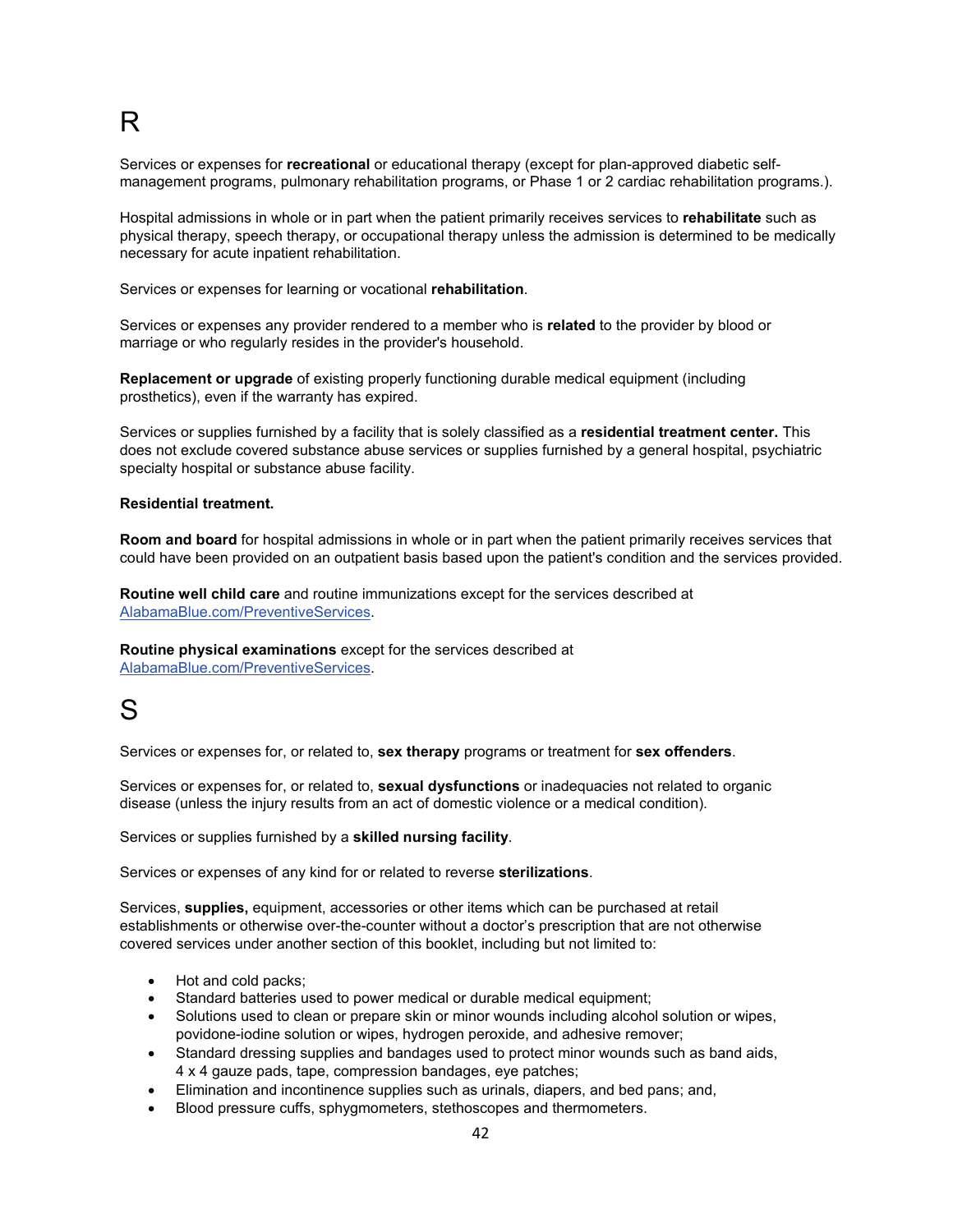# T

Unless otherwise covered under the [Pediatric Dental Benefits](#page-30-0) section of this booklet, services or expenses to care for, treat, fill, extract, remove or replace **teeth** or to increase the periodontium. The periodontium includes the gums, the membrane surrounding the root of a tooth, the layer of bone covering the root of a tooth and the upper and lower jaws and their borders, which contain the sockets for the teeth. Care to treat the periodontium, dental pulp or "dead" teeth, irregularities in the position of the teeth, artificial dental structures such as crowns, bridges or dentures, or any other type of dental procedure is excluded. Hydroxyapatite or any other material to make the gums rigid is excluded. It does not matter whether their purpose is to improve conditions inside or outside the mouth (oral cavity). These services, supplies or expenses are not covered even if they are used to prepare a patient for services or procedures that are plan benefits. For example, braces on the teeth are excluded for any purpose, even to prepare a person with a cleft palate for surgery on the bones of the jaw or because of injury of natural teeth. This exclusion does not apply, except as indicated above for braces or other orthodontic appliances, to those services by a physician to treat or replace natural teeth which are harmed by accidental injury covered under Other Covered [Services.](#page-27-1)

Unless otherwise covered under the [Pediatric Dental Benefits](#page-30-0) section of this booklet, treatment for or related to **Phase II temporomandibular joint (TMJ) disorders** according to the guidelines approved by the Academy of Craniomandibular Disorders. These treatments permanently alter the teeth or the way they meet and include such services as balancing the teeth, shaping the teeth, reshaping the teeth, restorative treatment, treatment involving artificial dental structures such as crowns, bridges or dentures, full mouth rehabilitation, dental implants, treatment for irregularities in the position of the teeth (such as braces or other orthodontic appliances) or a combination of these treatments.

Services, supplies, implantable devices, equipment and accessories billed by any out-of-network **third party vendor** that are used in surgery or any operative setting. This exclusion does not apply to services and supplies provided to a member for use in their home pursuant to a physician's prescription.

#### **Topical medicament center**.

**Transcutaneous Electrical Nerve Stimulation (TENS)** equipment and all related supplies including TENS units, Conductive Garments, application of electrodes, leads, electrodes, batteries and skin preparation solutions.

Services or expenses for or related to organ, tissue or cell **transplants** except specifically as allowed by this plan.

**Travel**, even if prescribed by your physician (not including ambulance services otherwise covered under the plan).

## W

Services or expenses for an accident or illness resulting from active participation in **war**, or any act of war, declared or undeclared, or from active participation in riot or civil commotion.

Services or expenses rendered for any disease, injury or condition arising out of and in the course of employment for which benefits and/or compensation is available in whole or in part under the provisions of any **workers' compensation** or employers' liability laws, state or federal. This applies whether you fail to file a claim under that law. It applies whether the law is enforced against or assumed by the group. It applies whether the law provides for hospital or medical services as such. It applies whether the provider of those services was authorized as required by the law. Finally, it applies whether your group has insurance coverage for benefits under the law.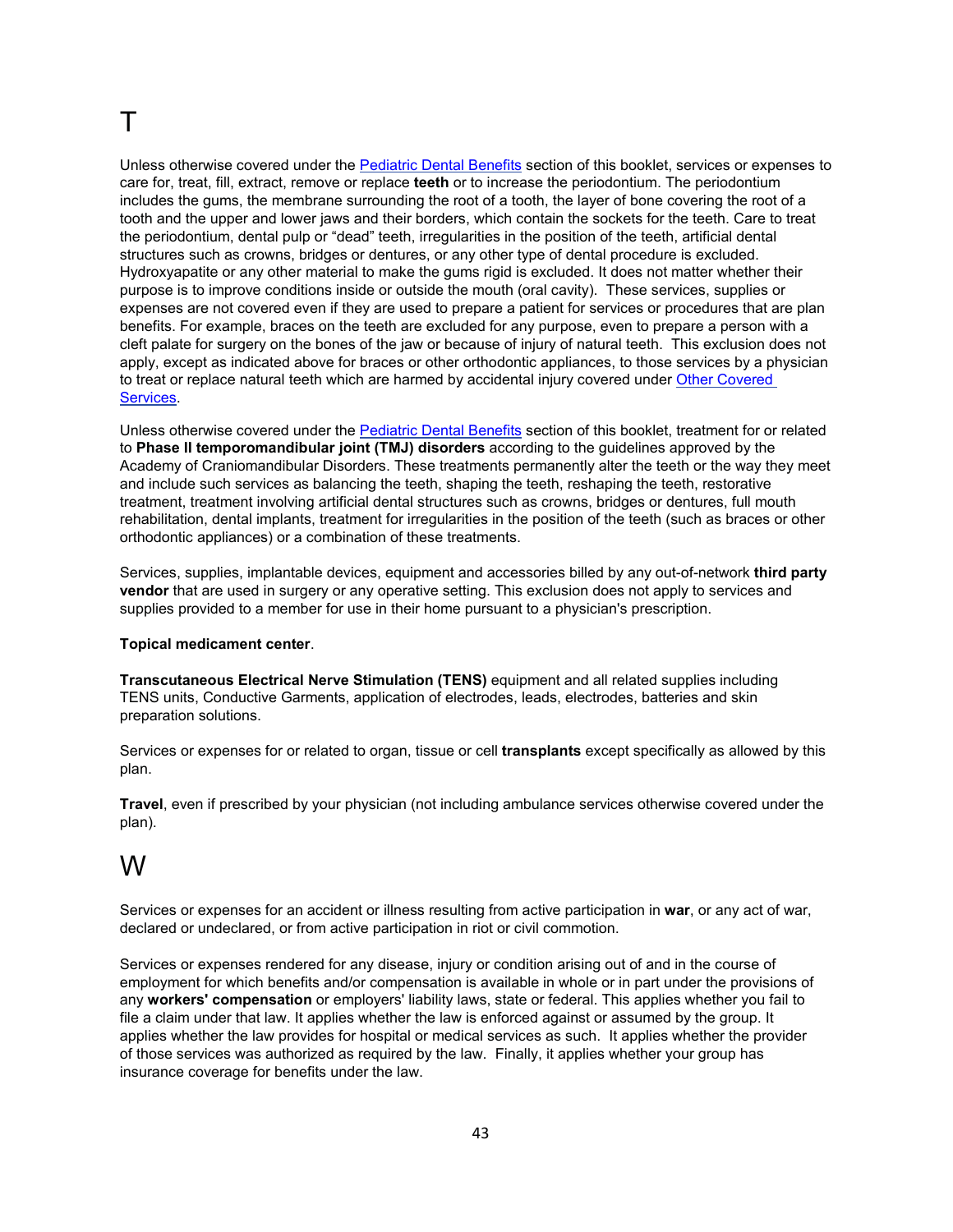# <span id="page-48-0"></span>**CLAIMS AND APPEALS**

Remember that you may always call our Customer Service Department for help if you have a question or problem that you would like us to handle without an appeal. The phone number to reach our Customer Service Department is on the back of your ID card.

Claims for benefits under the plan can be post-service, pre-service, or concurrent. This section of your booklet explains how we process these different types of claims and how you can appeal a partial or complete denial of a claim.

You must act on your own behalf or through an authorized representative if you wish to exercise your rights under this section of your booklet. An authorized representative is someone you designate in writing to act on your behalf. We have developed a form that you must use if you wish to designate an authorized representative. You can obtain the form by calling our Customer Service Department. You can also go to [AlabamaBlue.com](http://www.bcbsal.com/) and ask us to mail you a copy of the form. If a person is not properly designated as your authorized representative, we will not be able to deal with him or her in connection with the exercise of your rights under this section of your booklet.

For urgent pre-service claims, we will presume that your provider is your authorized representative unless you tell us otherwise in writing.

## <span id="page-48-1"></span>**Post-Service Claims**

**What Constitutes a Claim:** For you to obtain benefits after medical services have been rendered or supplies purchased (a post-service claim), we must receive a properly completed and filed claim from you or your provider.

In order for us to treat a submission by you or your provider as a post-service claim, it must be submitted on a properly completed standardized claim form or, in the case of electronically filed claims, must provide us with the data elements that we specify in advance. Most providers are aware of our claim filing requirements and will file claims for you. If your provider does not file your claim for you, you should call our Customer Service Department and ask for a claim form. Tell us the type of service or supply for which you wish to file a claim (for example, hospital, physician, or pharmacy), and we will send you the proper type of claim form. When you receive the form, complete it, attach an itemized bill, and send it to us at 450 Riverchase Parkway East, Birmingham, Alabama 35244-2858. Claims must be submitted and received by us within 24 months after the service takes place to be eligible for benefits.

If we receive a submission that does not qualify as a claim, we will notify you or your provider of the additional information we need. Once we receive that information, we will process the submission as a claim.

**Processing of Claims:** Even if we have received all of the information that we need in order to treat a submission as a claim, from time to time we might need additional information in order to determine whether the claim is payable. If we need additional information, we will ask you to furnish it to us, and we will suspend further processing of your claim until the information is received. You will have 90 days to provide the information to us. In order to expedite our receipt of the information, we may request it directly from your provider. If we do this, we will send you a copy of our request. However, you will remain responsible for seeing that we get the information on time.

Ordinarily, we will notify you of our decision within 30 days of the date on which your claim is filed. If it is necessary for us to ask for additional information, we will notify you of our decision within 15 days after we receive the requested information. If we do not receive the information, your claim will be considered denied at the expiration of the 90-day period we gave you for furnishing the information to us.

In some cases, we may ask for additional time to process your claim. If you do not wish to give us additional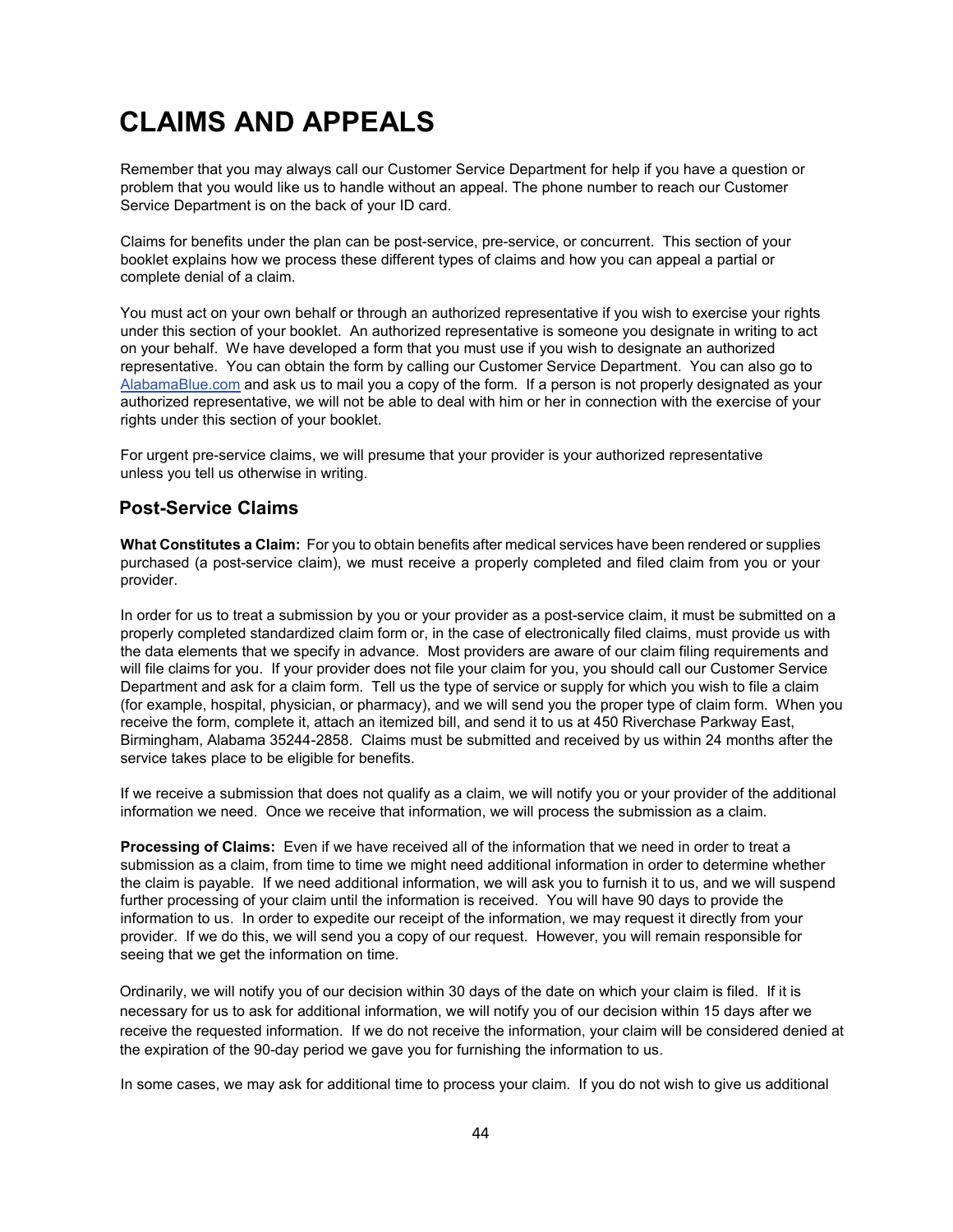time, we will go ahead and process your claim based on the information we have. This may result in a denial of your claim.

## <span id="page-49-0"></span>**Pre-Service Claims**

A pre-service claim is one in which you are required to obtain approval from us before services or supplies are rendered. For example, you may be required to obtain preadmission certification of inpatient hospital benefits. Or you may be required to obtain a pre-procedure review of other medical services or supplies in order to obtain coverage under the plan.

In order to file a pre-service claim you or your provider must call our Health Management Department at 1-205- 988-2245 or 1-800-248-2342 (toll-free). You must tell us your contract number, the name of the facility in which you are being admitted (if applicable), the name of a person we can call back, and a phone number to reach that person. You may also, if you wish, submit pre-service claims in writing. Written pre-service claims should be sent to us at 450 Riverchase Parkway East, Birmingham, Alabama 35244-2858.

Non-urgent pre-service claims (for example, those relating to elective services and supplies) must be submitted to us during our regular business hours. Urgent pre-service claims can be submitted at any time. Emergency admissions to a hospital do not require you to file a pre-service claim so long as you provide notice to us within 48 hours of the admission and we certify the admission as both medically necessary and as an emergency admission. You are not required to precertify an inpatient hospital admission if you are admitted to a Concurrent Utilization Review Program (CURP) hospital by a Preferred Medical Doctor (PMD). CURP is a program implemented by us and in-network hospitals in the Alabama service area to simplify the administration of preadmission certifications and concurrent utilization reviews. If your plan provides chiropractic, physical therapy, or occupational therapy benefits and you receive covered treatment from an innetwork chiropractor, in-network physical therapist, or in-network occupational therapist, your provider is responsible for initiating the precertification process for you. For home healthcare and hospice benefits (if covered by your plan), see the previous sections of this booklet for instructions on how to precertify treatment.

If you attempt to file a pre-service claim but fail to follow our procedures for doing so, we will notify you of the failure within 24 hours (for urgent pre-service claims) or five days (for non-urgent pre-service claims). Our notification may be oral, unless you ask for it in writing. We will provide this notification to you only if (1) your attempt to submit a pre-service claim was received by a person or organizational unit of our company that is customarily responsible for handling benefit matters, and (2), your submission contains the name of a member, a specific medical condition or symptom, and a specific treatment or service for which approval is being requested.

**Urgent Pre-Service Claims:** We will treat your claim as urgent if a delay in processing your claim could seriously jeopardize your life, health, or ability to regain maximum function or, in the opinion of your treating physician, a delay would subject you to severe pain that cannot be managed without the care or treatment that is the subject of your claim. If your treating physician tells us that your claim is urgent, we will treat it as such.

If your claim is urgent, we will notify you of our decision within 72 hours. If we need more information, we will let you know within 24 hours of your claim. We will tell you what further information we need. You will then have 48 hours to provide this information to us. We will notify you of our decision within 48 hours after we receive the requested information. Our response may be oral; if it is, we will follow it up in writing. If we do not receive the information, your claim will be considered denied at the expiration of the 48-hour period we gave you for furnishing information to us.

**Non-Urgent Pre-Service Claims:** If your claim is not urgent, we will notify you of our decision within 15 days. If we need more information, we will let you know before the 15-day period expires. We will tell you what further information we need. You will then have 90 days to provide this information to us. In order to expedite our receipt of the information, we may request it directly from your provider. If we do this, we will send you a copy of our request. However, you will remain responsible for seeing that we get the information on time. We will notify you of our decision within 15 days after we receive the requested information. If we do not receive the information, your claim will be considered denied at the expiration of the 90-day period we gave you for furnishing the information to us.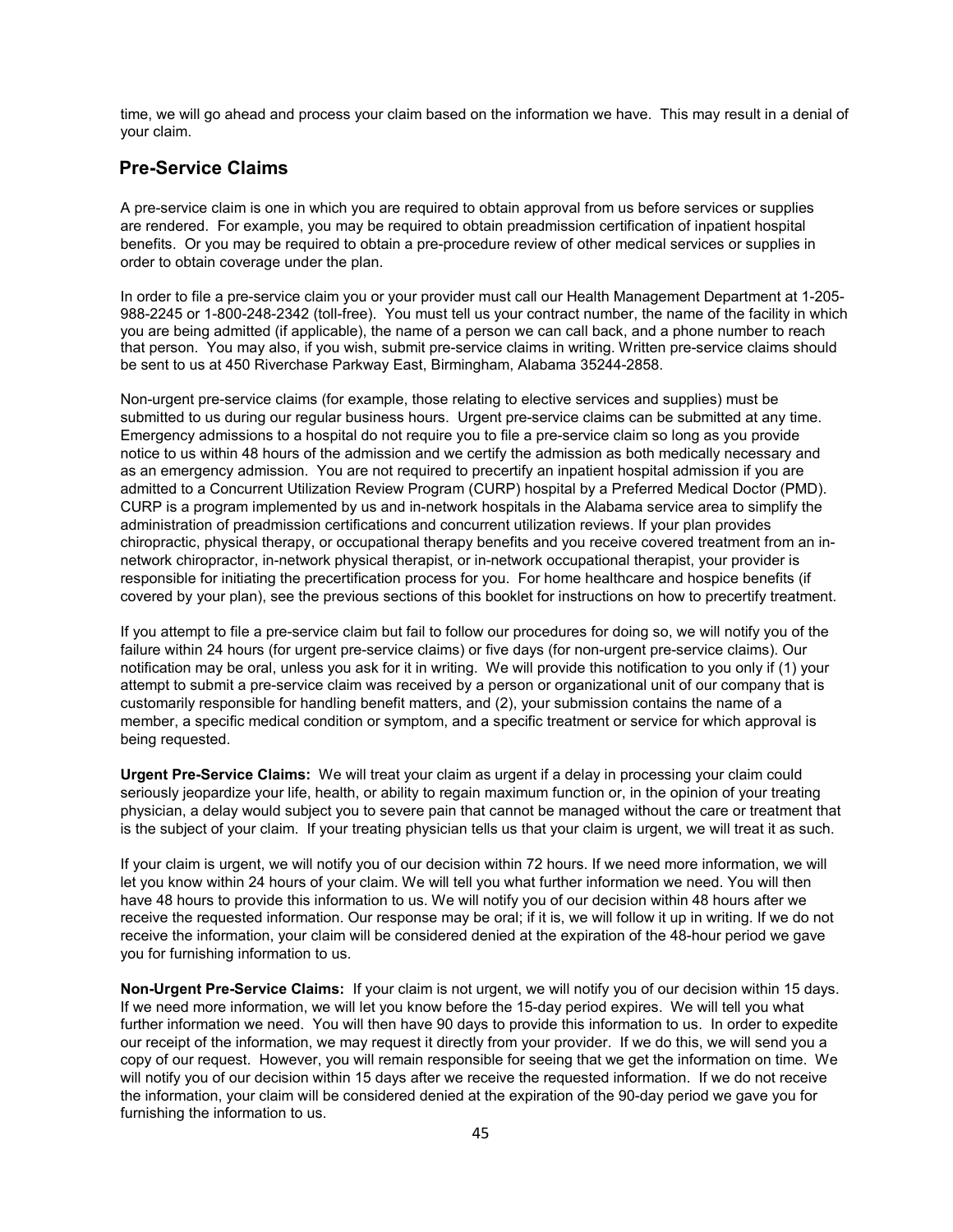**Courtesy Pre-Determinations:** For some procedures we encourage, but do not require, you to contact us before you have the procedure. For example, if you or your physician thinks a procedure might be excluded as cosmetic, you can ask us to determine beforehand whether the procedure is cosmetic or reconstructive. We call this type of review a courtesy pre-determination. If you ask for a courtesy pre-determination, we will do our best to provide you with a timely response. If we decide that we cannot provide you with a courtesy pre-determination (for example, we cannot get the information we need to make an informed decision), we will let you know. In either case, courtesy pre-determinations are not pre-service claims under the plan. When we process requests for courtesy pre-determinations, we are not bound by the time frames and standards that apply to pre-service claims. In order to request a courtesy pre-determination, you or your provider should call our Customer Service Department.

## <span id="page-50-0"></span>**Concurrent Care Determinations**

**Determinations by Us to Limit or Reduce Previously Approved Care:** If we have previously approved a hospital stay or course of treatment to be provided over a period of time or number of treatments, and we later decide to limit or reduce the previously approved stay or course of treatment, we will give you enough advance written notice to permit you to initiate an appeal and obtain a decision before the date on which care or treatments are no longer approved. You must follow any reasonable rules we establish for the filing of your appeal, such as time limits within which the appeal must be filed.

**Requests by You to Extend Previously Approved Care:** If a previously approved hospital stay or course of treatment is about to expire, you may submit a request to extend your approved care. You may make this request in writing or orally either directly to us or through your treating physician or a hospital representative. The phone numbers to call in order to request an extension of care are as follows:

- For inpatient hospital care, call 1-205-988-2245 or 1-800-248-2342 (toll-free).
- For in-network chiropractic services, physical therapy, speech therapy, or occupational therapy, call 1-205-220-7202.

If your request for additional care is urgent, and if you submit it no later than 24 hours before the end of your pre-approved stay or course of treatment, we will give you our decision within 24 hours of when your request is submitted. If your request is not made before this 24-hour time frame, and your request is urgent, we will give you our determination within 72 hours. If your request is not urgent, we will treat it as a new claim for benefits, and will make a determination on your claim within the pre-service or post-service time frames discussed above.

## <span id="page-50-1"></span>**Your Right to Information**

You have the right, upon request, to receive copies of any documents that we relied on in reaching our decision and any documents that were submitted, considered, or generated by us in the course of reaching our decision. You also have the right to receive copies of any internal rules, guidelines, or protocols that we may have relied upon in reaching our decision. If our decision was based on a medical or scientific determination (such as medical necessity), you may also request that we provide you with a statement explaining our application of those medical and scientific principles to you. If we obtained advice from a healthcare professional (regardless of whether we relied on that advice), you may request that we give you the name of that person. Any request that you make for information under this paragraph must be in writing. We will not charge you for any information that you request under this paragraph.

## <span id="page-50-2"></span>**Appeals**

The rules in this section of this booklet allow you or your authorized representative to appeal any adverse benefit determination. An adverse benefit determination includes any one or more of the following:

• Any determination we make with respect to a post-service claim that results in your owing any money to your provider other than copayments you make, or are required to make, to your provider;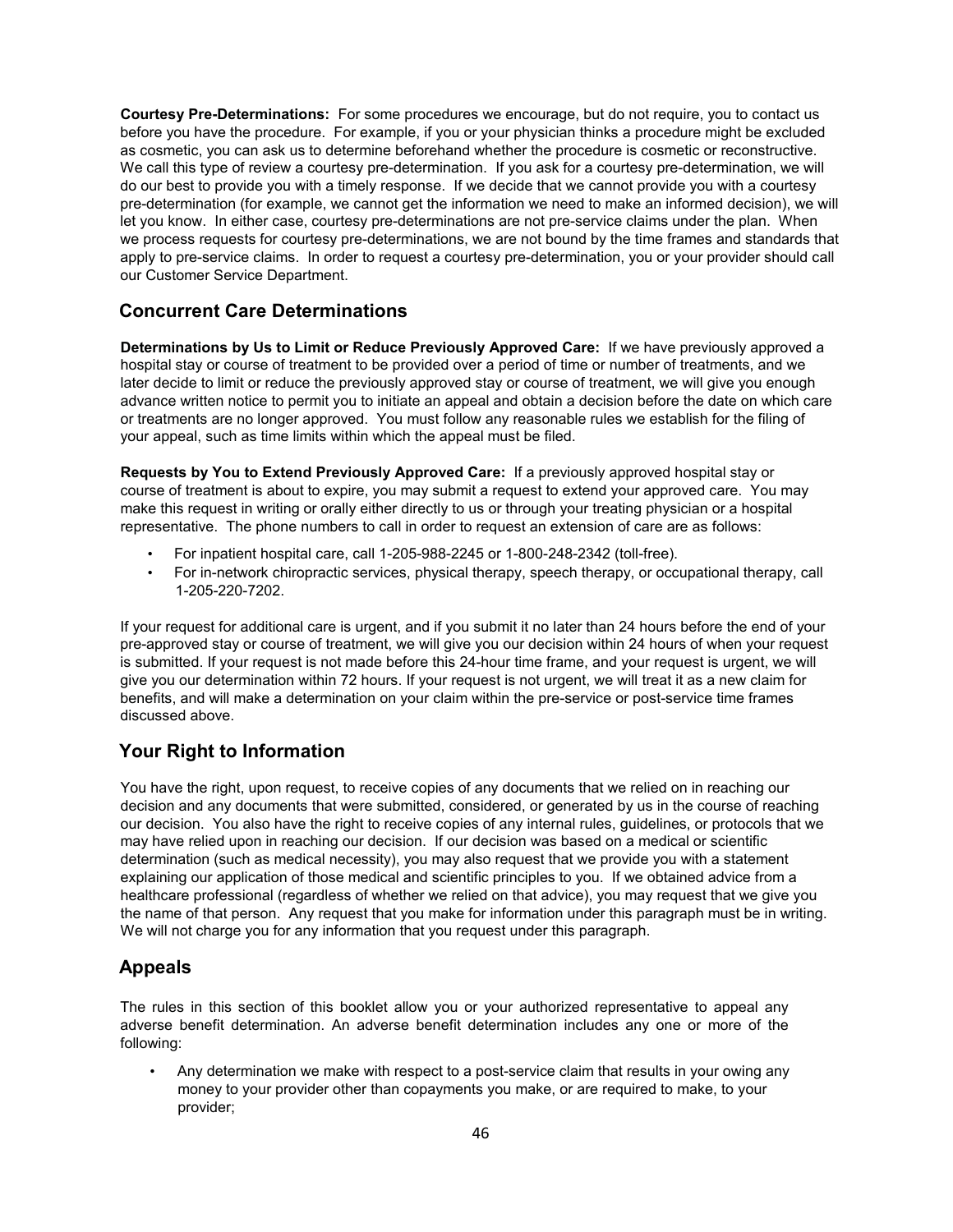- Our denial of a pre-service claim;
- An adverse concurrent care determination (for example, we deny your request to extend previously approved care); or,
- Your group's denial of your or your dependents' initial eligibility for coverage under the plan or your group's retroactive rescission of your or your dependents' coverage for fraud or intentional misrepresentation of a material fact.

In all cases other than determinations by us to limit or reduce previously approved care and determinations by your group regarding initial eligibility or retroactive rescission, you have 180 days following our adverse benefit determination within which to submit an appeal.

**How to Appeal Your Group's Adverse Eligibility and Rescission Determinations:** If you wish to file an appeal of your group's adverse determination relating to initial eligibility for coverage or retroactive rescission of coverage, you should check with your group regarding your group's appeal procedures.

**How to Appeal Post-Service Adverse Benefit Determinations:** If you wish to file an appeal of an adverse benefit determination relating to a post-service claim we recommend that you use a form that we have developed for this purpose. The form will help you provide us with the information that we need to consider your appeal. To get the form, you may call our Customer Service Department. You may also go to **AlabamaBlue.com.** Once there, you may request a copy of the form.

If you choose not to use our appeal form, you may send us a letter. Your letter must contain at least the following information:

- The patient's name;
- The patient's contract number;
- Sufficient information to reasonably identify the claim or claims being appealed, such as date of service, provider name, procedure (if known), and claim number (if available). (The best way to satisfy this requirement is to include a copy of your claim report with your appeal.); and,
- A statement that you are filing an appeal. You must send your appeal to the following address:

Blue Cross and Blue Shield of Alabama Attention: Customer Service Department – Appeals P.O. Box 12185 Birmingham, Alabama 35202-2185

Please note that if you call or write us without following the rules just described for filing an appeal, we will not treat your inquiry as an appeal. We will, of course, do everything we can to resolve your questions or concerns.

**How to Appeal Pre-Service Adverse Benefit Determinations:** You may appeal an adverse benefit determination relating to a pre-service claim in writing or over the phone.

If over the phone, you should call the appropriate phone number listed below:

- For inpatient hospital care and admissions, call 1-205-988-2245 or 1-800-248-2342 (toll-free).
- For in-network chiropractic services, physical therapy, speech therapy, or occupational therapy, call 1-205-220-7202.

If in writing, you should send your letter to the appropriate address listed below:

• For inpatient hospital care and admissions: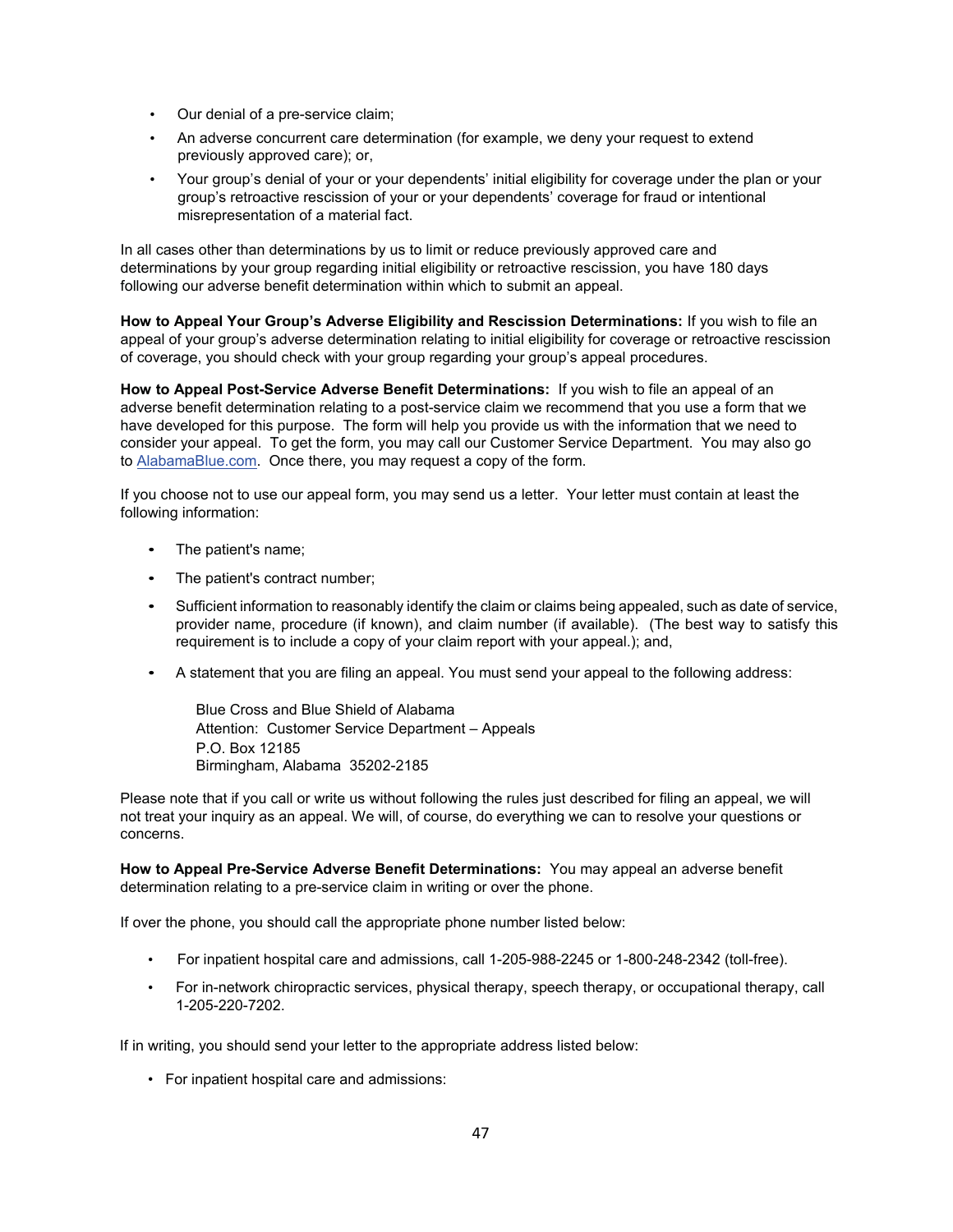Blue Cross and Blue Shield of Alabama Attention: Health Management Department – Appeals P.O. Box 2504 Birmingham, Alabama 35201-2504

or,

• For in-network chiropractic services, physical therapy, speech therapy or occupational therapy:

Blue Cross and Blue Shield of Alabama Attention: Health Management Department – Appeals P.O. Box 362025 Birmingham, Alabama 35236

Your written appeal should provide us with your name, contract number, the name of the facility or provider involved, and the date or dates of service.

Please note that if you call or write us without following the rules just described for filing an appeal, we will not treat your inquiry as an appeal. We will, of course, do everything we can to resolve your questions or concerns.

**Conduct of the Appeal:** We will assign your appeal to one or more persons within our organization who are neither the persons who made the initial determination nor subordinates of those persons. If resolution of your appeal requires us to make a medical judgment (such as whether services or supplies are medically necessary), we will consult a healthcare professional who has appropriate expertise. If we consulted a healthcare professional during our initial decision, we will not consult that same person or a subordinate of that person during our consideration of your appeal.

If we need more information, we will ask you to provide it to us. In some cases we may ask your provider to furnish that information directly to us. If we do this, we will send you a copy of our request. However, you will remain responsible for seeing that we get the information. If we do not get the information, it may be necessary for us to deny your appeal.

**Time Limits for Our Consideration of Your Appeal:** If your appeal arises from our denial of a postservice claim, we will notify you of our decision within 60 days of the date on which you filed your appeal.

If your appeal arises from our denial of a pre-service claim, and if your claim is urgent, we will consider your appeal and notify you of our decision within 72 hours. If your pre-service claim is not urgent, we will give you a response within 30 days.

If your appeal arises out of a determination by us to limit or reduce a hospital stay or course of treatment that we previously approved for a period of time or number of treatments, (see [Concurrent Care](#page-50-0) Determinations above), we will make a decision on your appeal as soon as possible, but in any event before we impose the limit or reduction.

If your appeal relates to our decision not to extend a previously approved length of stay or course of treatment (see [Concurrent Care Determinations](#page-50-0) above), we will make a decision on your appeal within 72 hours (in urgent pre-service cases), 30 days (in non-urgent pre-service cases), or 60 days (in post-service cases).

In some cases, we may ask for additional time to process your appeal. If you do not wish to give us additional time, we will go ahead and decide your appeal based on the information we have. This may result in a denial of your appeal.

**If You Are Dissatisfied After Exhausting Your Mandatory Plan Administrative Remedies:** If you have filed an appeal and are dissatisfied with our response, you may do one or more of the following:

• You may ask our Customer Service Department for further help;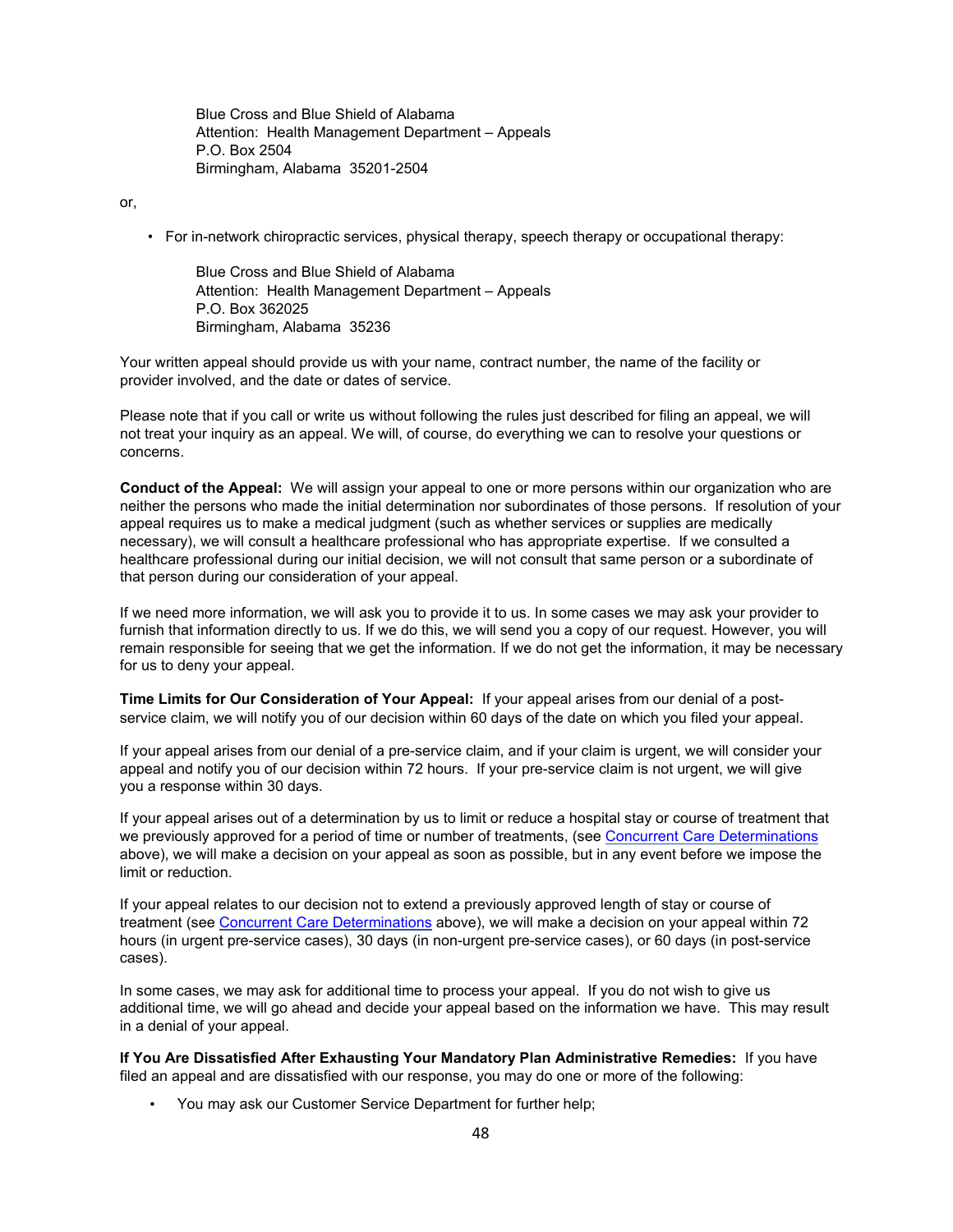- You may file a voluntary appeal (discussed below)
- You may file a claim for external review for a claim involving medical judgment or rescission of your plan coverage (discussed below); or,
- You may file a lawsuit in federal court under Section 502(a) of ERISA or in the forum specified in your plan if your claim is not a claim for benefits under Section 502(a) of ERISA.

**Voluntary Appeals:** If we have given you our appeal decision and you are still dissatisfied, you may file a second appeal (called a voluntary appeal). If your voluntary appeal relates to a pre-service adverse benefit determination, you may file your appeal in writing or over the phone. If over the phone, you should call the phone number you called to submit your first appeal. If in writing, you should send your letter to the same address you used when you submitted your first appeal.

Your written appeal must state that you are filing a voluntary appeal.

If you file a voluntary appeal (whether oral or written), we will not assert in court a failure to exhaust administrative remedies if you fail to exhaust the voluntary appeal. We will also agree that any defense based upon timeliness or statutes of limitations will be tolled during the time that your voluntary appeal is pending. In addition, we will not impose any fees or costs on you as part of your voluntary appeal.

You may ask us to provide you with more information about voluntary appeals. This additional information will allow you to make an informed judgment about whether to request a voluntary appeal.

## <span id="page-53-0"></span>**External Reviews**

For claims involving medical judgment and/or rescissions of coverage, you may also file a request with us for an independent, external review of our decision. You must request this external review within 4 months of the date of your receipt of our adverse benefit determination or final adverse appeal determination. Your request for an external review must be in writing, must state you are filing a request for external review, and must be submitted to the following address: Blue Cross and Blue Shield of Alabama, Attention: Customer Service Department – Appeals, P.O. Box 10744, Birmingham, AL 35202-0744. If you request an external review, an independent organization will review our decision. You may submit additional written comments to the review organization. Once your external review is initiated, you will receive instructions about how to do this. If you give the review organization additional information, the review organization will give us copies of this additional information to give us an opportunity to reconsider our denial. Both of us will be notified in writing of the review organization's decision. The decision of the review organization will be final and binding, subject to arbitration as explained in the section dealing with arbitration below.

**Expedited External Reviews for Urgent Pre-Service Claims:** If your pre-service claim meets the definition of urgent under law, the external review of your claim will be conducted as expeditiously as possible. Generally, an urgent situation is one in which your health may be in serious jeopardy or, in the opinion of your physician, you may experience pain that cannot be adequately controlled while you wait for a decision on the external review of your claim. If you believe that your pre-service claim is urgent you may request an external review by calling us at 1-800-248-2342 (toll-free) or by faxing your request to 1-205-220-0833 or 1-877-506-3110 (tollfree).

### <span id="page-53-1"></span>**Alabama Department of Insurance**

If you have general insurance questions or if you are dissatisfied with an appeal decision from Blue Cross and Blue Shield of Alabama, you have the right to contact the Alabama Department of Insurance. For health insurance questions, contact the DOI by phone at 1-334-241-4141. The mailing address is P.O. Box 303351, Montgomery, Alabama 36130-3351. The website is [www.aldoi.gov.](http://www.aldoi.gov/)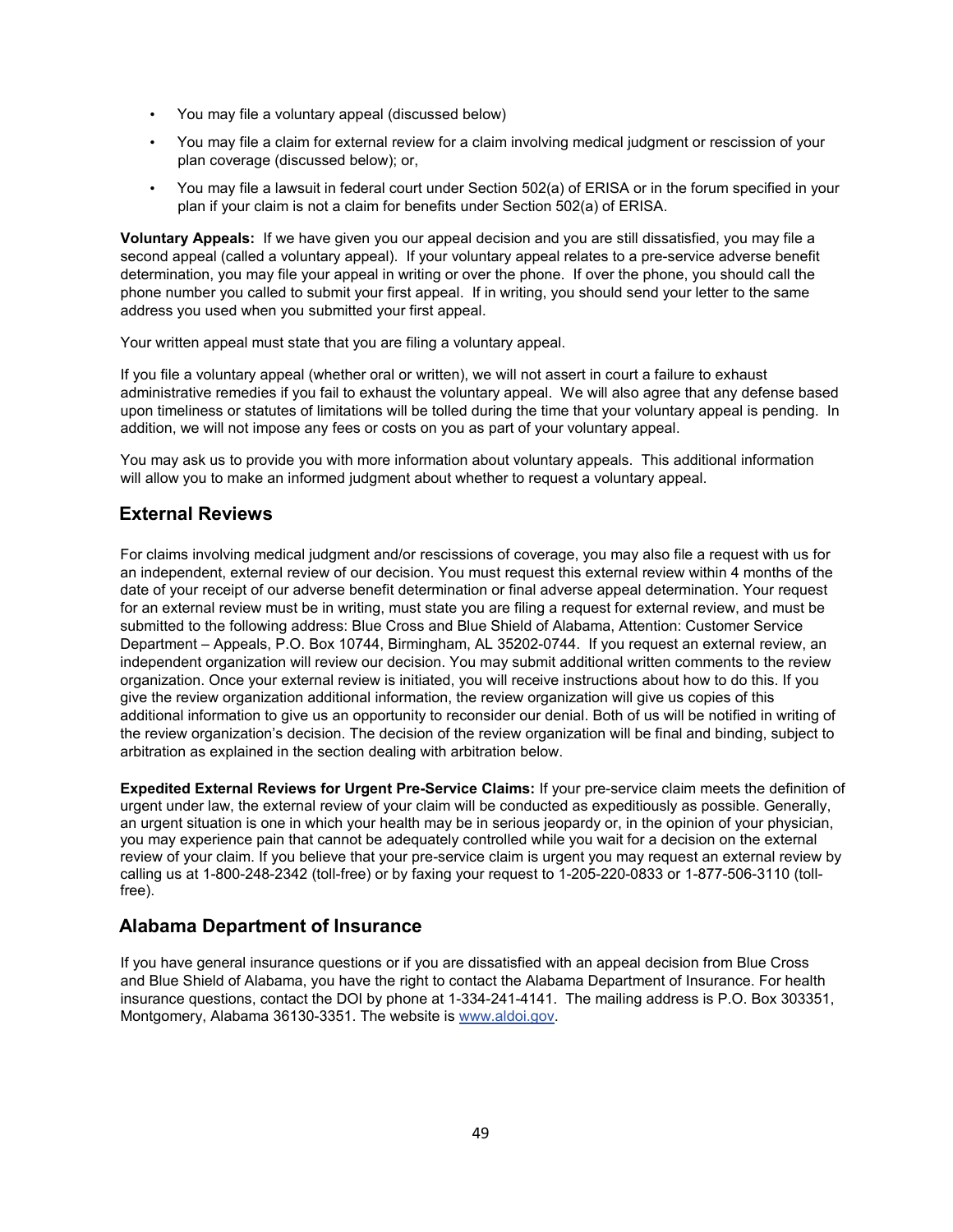# <span id="page-54-0"></span>**COBRA**

COBRA is the Consolidated Omnibus Budget Reconciliation Act of 1985 (Public Law 99-272, Title X). If COBRA applies, you may be able to temporarily continue coverage under the plan beyond the point at which coverage would otherwise end because of a life event known as a "qualifying event." After a qualifying event, COBRA coverage may be offered to each person who is a "qualified beneficiary." You, your spouse, and your dependent children could become qualified beneficiaries if coverage under the plan is lost because of a qualifying event. You are not entitled to buy COBRA coverage if you are employed as a nonresident alien who received no U.S. source income, nor may your family members buy COBRA.

Not all group health plans are covered by COBRA. As a general rule, COBRA applies to all employer sponsored group health plans (other than church plans) if the employer employed 20 or more full or part-time employees on at least 50% of its typical business days during the preceding calendar year. In determining the number of employees of an employer for purposes of COBRA, certain related corporations (parent/subsidiary and brother/sister corporations) must be treated as one employer. Special rules may also apply if the employer participates in an association plan. You must contact your plan administrator (normally your group) to determine whether this plan is covered by COBRA.

By law, COBRA benefits are required to be the same as those made available to similarly situated active employees. If the group changes the plan coverage, coverage will also change for you. You will have to pay for COBRA coverage. Your cost will equal the full cost of the coverage plus a two percent administrative fee. Your cost may change over time, as the cost of benefits under the plan changes.

If the group stops providing healthcare through Blue Cross, Blue Cross will stop administering your COBRA benefits. You should contact your group to determine if you have further rights under COBRA.

## <span id="page-54-1"></span>**COBRA Rights for Covered Employees**

If you are a covered employee, you will become a qualified beneficiary if you lose coverage under the plan because either one of the following qualifying events happens:

- Your hours of employment are reduced; or,
- Your employment ends for any reason other than your gross misconduct.

COBRA coverage will continue for up to a total of 18 months from the date of your termination of employment or reduction in hours, assuming you pay your premiums on time. If, apart from COBRA, your group continues to provide coverage to you after your termination of employment or reduction in hours (regardless of whether such extended coverage is permitted under the terms of the plan), the extended coverage you receive will ordinarily reduce the time period over which you may buy COBRA benefits.

If you are on a leave of absence covered by the Family and Medical Leave Act of 1993 (FMLA), and you do not return to work, you will be given the opportunity to buy COBRA coverage. The period of your COBRA coverage will begin when you fail to return to work following the expiration of your FMLA leave or you inform your group that you do not intend to return to work, whichever occurs first.

## <span id="page-54-2"></span>**COBRA Rights for a Covered Spouse and Dependent Children**

If you are covered under the plan as a spouse or a dependent child of a covered employee, you will become a qualified beneficiary if you would otherwise lose coverage under the plan as a result of any of the following events:

- The covered employee dies;
- The covered employee's hours of employment are reduced;
- The covered employee's employment ends for any reason other than his or her gross misconduct;
- The covered employee becomes enrolled in Medicare;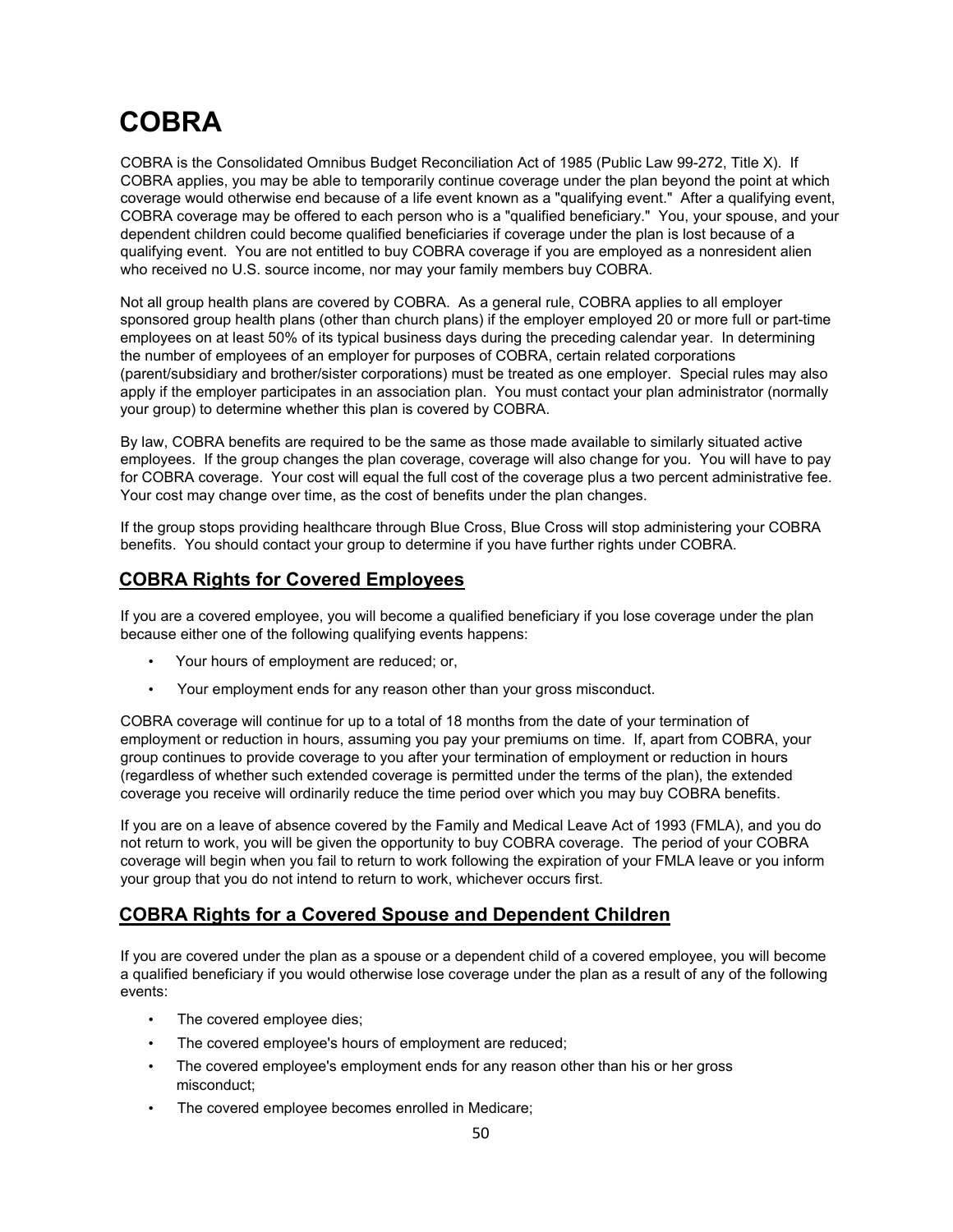- Divorce of the covered employee and spouse; or,
- For a dependent child, the dependent child loses dependent child status under the plan.

When the qualifying event is a divorce or a child losing dependent status under the plan, you must timely notify the plan administrator of the qualifying event. You must provide this notice within 60 days of the event or within 60 days of the date on which coverage would be lost because of the event, whichever is later. See the section called [Notice Procedures](#page-56-1) for more information about the notice procedures you must use to give this notice.

If you are a covered spouse or dependent child, the period of COBRA coverage will generally last up to a total of 18 months in the case of a termination of employment or reduction in hours and up to a total of 36 months in the case of other qualifying events, provided that premiums are paid on time. If, however, the covered employee became enrolled in Medicare before the end of his or her employment or reduction in hours, COBRA coverage for the covered spouse and dependent children will continue for up to 36 months from the date of Medicare enrollment or 18 months from the date of termination of employment or reduction in hours, whichever period ends last.

If you are a child of the covered employee or former employee and you are receiving benefits under the plan pursuant to a qualified medical child support order, you are entitled to the same rights under COBRA as a dependent child of the covered employee.

If your coverage is canceled in anticipation of divorce and a divorce later occurs, the divorce may be a qualifying event even though you actually lost coverage under the plan earlier. If you timely notify the plan administrator of your divorce and can establish that your coverage was canceled in anticipation of divorce, COBRA coverage may be available to you beginning on the date of your divorce (but not for the period between the date your coverage ended and the date of the divorce).

### <span id="page-55-0"></span>**Extensions of COBRA for Disability**

If you or a covered member of your family is or becomes disabled under Title II (OASDI) or Title XVI (SSI) of the Social Security Act and you timely notify the plan administrator, the 18-month period of COBRA coverage for the disabled person may be extended to up to 11 additional months (for a total of up to 29 months) or the date the disabled person becomes covered by Medicare, whichever occurs sooner. This 29 month period also applies to any non-disabled family members who are receiving COBRA coverage, regardless of whether the disabled individual elects the 29-month period for him or herself. The 29-month period will run from the date of the termination of employment or reduction in hours. For this disability extension to apply, the disability must have started at some time before the 60th day of COBRA coverage and must last at least until the end of the 18-month period of COBRA coverage.

The cost for COBRA coverage after the 18th month will be 150% of the full cost of coverage under the plan, assuming that the disabled person elects to be covered under the disability extension. If the only persons who elect the disability extension are non-disabled family members, the cost of coverage will remain at 102% of the full cost of coverage.

For a spouse and children, the disability extension may be further extended to 36 months if another qualifying event (death, divorce, enrollment in Medicare, or loss of dependent status) occurs during the 29 month period. See the following discussion under Extensions [of COBRA for Second Qualifying](#page-56-0) Events for more information about this.

For this disability extension of COBRA coverage to apply, you must give the plan administrator timely notice of Social Security's disability determination before the end of the 18-month period of COBRA coverage and within 60 days after the later of (1) the date of the initial qualifying event, (2) the date on which coverage would be lost because of the initial qualifying event, or (3) the date of Social Security's determination. You must also notify the plan administrator within 30 days of any revocation of Social Security disability benefits. See the section called [Notice Procedures](#page-56-1) for more information about the notice procedures you must use to give this notice.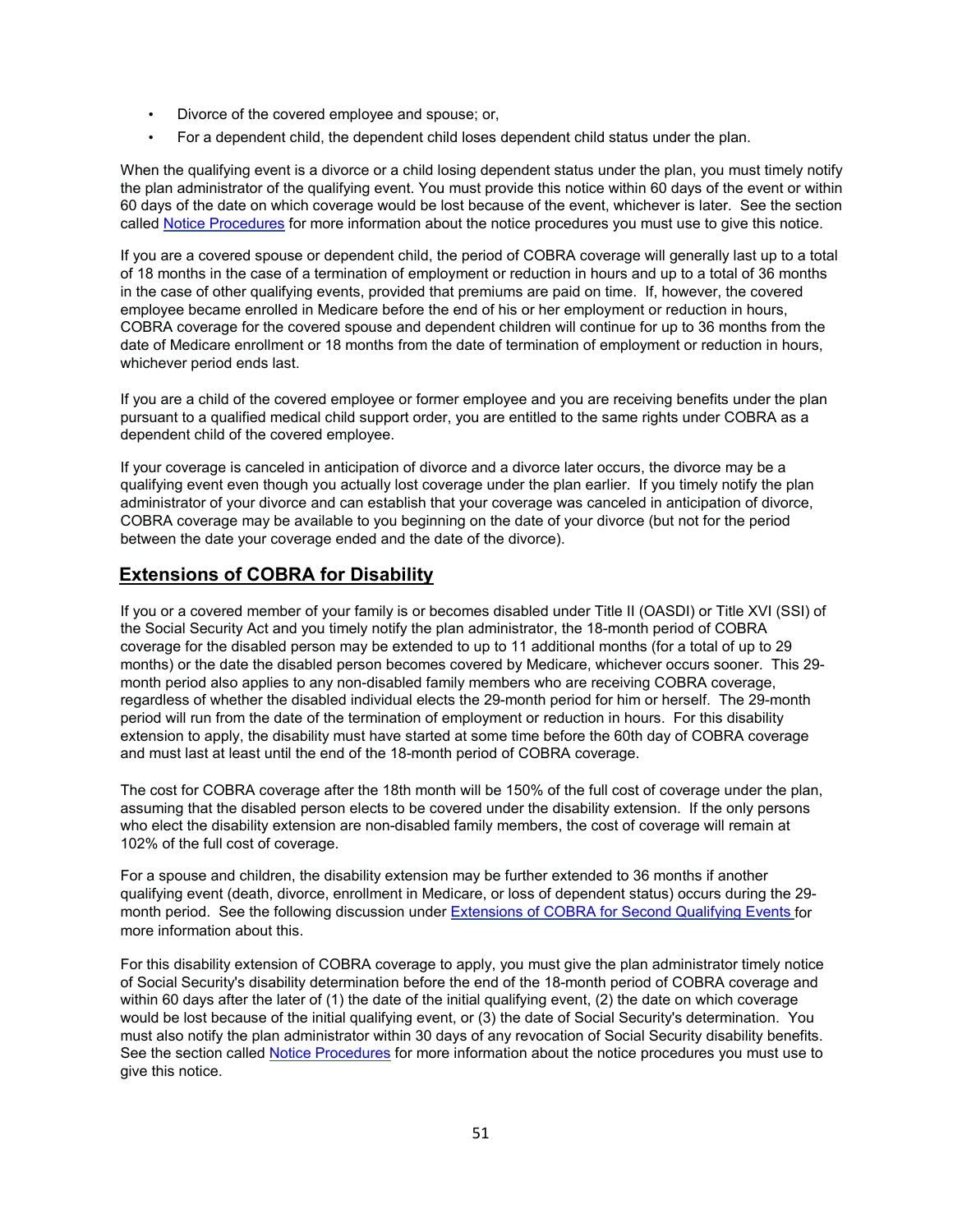## <span id="page-56-0"></span>**Extensions of COBRA for Second Qualifying Events**

For a spouse and children receiving COBRA coverage, the 18-month period may be extended to 36 months if another qualifying event occurs during the 18-month period, if you give the plan administrator timely notice of the second qualifying event. The 36-month period will run from the date of the termination of employment or reduction in hours.

This extension is available to a spouse and children receiving COBRA coverage if the covered employee or former employee dies, becomes enrolled in Medicare, or gets divorced, or if the child stops being eligible under the plan as a dependent child, *but only if the event would have caused the spouse or child to lose*  coverage under the plan had the first qualifying event not occurred. For example, if a covered employee is terminated from employment, elects family coverage under COBRA, and then later enrolls in Medicare, this second event will rarely be a second qualifying event that would entitle the spouse and children to extended COBRA coverage. This is so because, for almost all plans that are subject to COBRA, this event would not cause the spouse or dependent children to lose coverage under the plan if the covered employee had not been terminated from employment.

For this 18-month extension to apply, you must give the plan administrator timely notice of the second qualifying event within 60 days after the event occurs or within 60 days after the date on which coverage would be lost because of the event, whichever is later. See the section [Notice Procedures](#page-56-1) for more information about the notice procedures you must use to give this notice.

#### <span id="page-56-1"></span>**Notice Procedures**

*If you do not follow these notice procedures or if you do not give the plan administrator notice within the required 60-day notice period, you will not be entitled to COBRA or an extension of COBRA as a result of an initial qualifying event of divorce or loss of dependent child status, a second qualifying event or Social Security's disability determination.*

Any notices of initial qualifying events of divorce or loss of dependent child status, second qualifying events or Social Security disability determinations that you give must be in writing. Your notice must be received by the plan administrator or its designee no later than the last day of the required 60-day notice period unless you mail it. If mailed, your notice must be postmarked no later than the last day of the required 60-day notice period.

For your notice of an initial qualifying event that is a divorce or a child losing dependent status under the plan and for your notice of a second qualifying event, you must mail or hand-deliver your notice to the plan administrator. If the initial or second qualifying event is a divorce, your notice must include a copy of the divorce decree. For your convenience, you may ask the plan administrator for a free copy of the Notice by Qualified Beneficiaries form that you may use to give your notice.

For your notice of Social Security's disability determination, if you are instructed to send your COBRA premiums to Blue Cross, you must mail or hand-deliver your notice to Blue Cross at the following address: Blue Cross and Blue Shield of Alabama, Attention: Customer Accounts, 450 Riverchase Parkway East, Birmingham, Alabama 35298-0001, or fax your notice to Blue Cross at 1-205-220-6884 or 1-888-810-6884 (toll-free). If you do not send your COBRA premiums to Blue Cross, you must mail or hand-deliver your notice to the plan administrator. Your notice must also include a copy of Social Security's disability determination. For your convenience, you may ask the plan administrator for a free copy of the Notice by Qualified Beneficiaries form that you may use to give your notice.

## <span id="page-56-2"></span>**Adding New Dependents to COBRA**

You may add new dependents to your COBRA coverage under the circumstances permitted under the plan. Except as explained below, any new dependents that you add to your COBRA coverage will not have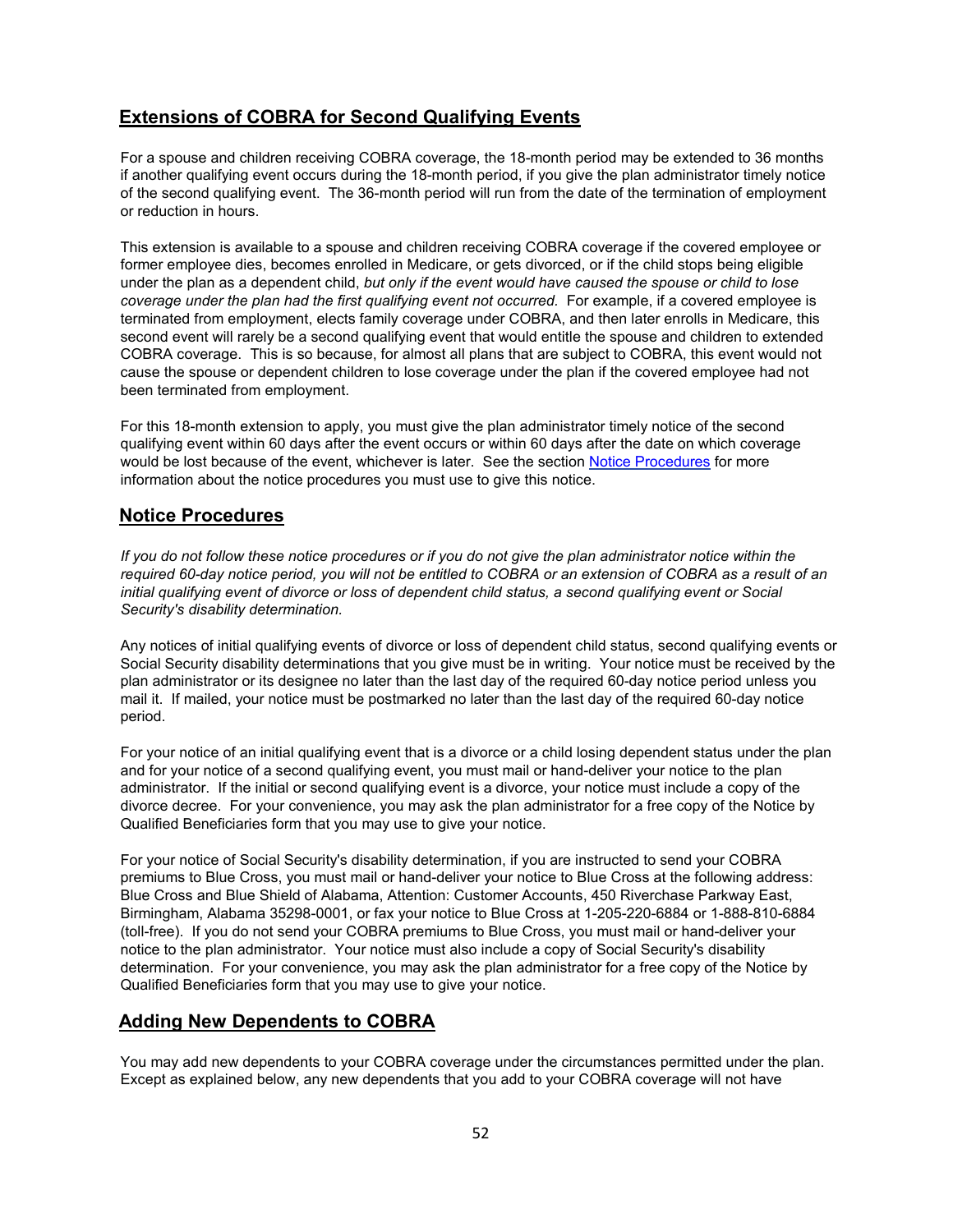independent COBRA rights. This means, for example, that if you die, they will not be able to continue coverage.

If you are the covered employee and you acquire a child by birth or placement for adoption while you are receiving COBRA coverage, then your new child will have independent COBRA rights. This means that if you die, for example, your child may elect to continue receiving COBRA benefits for up to 36 months from the date on which your COBRA benefits began.

If your new child is disabled within the 60-day period beginning on the date of birth or placement of adoption, the child may elect coverage under the disability extension if you timely notify the plan administrator of Social Security's disability determination as explained above.

### <span id="page-57-0"></span>**Medicare and COBRA Coverage**

You should consider whether it is beneficial to purchase COBRA coverage. After you retire or otherwise have a qualifying event under COBRA, your COBRA coverage will be secondary to Medicare with respect to services or supplies that are covered under Medicare. This means that your COBRA coverage after Medicare enrollment will not cover most of your hospital, medical and prescription drug expenses. Call the benefits coordinator at your group for more information about this.

If you think you will need both Medicare and COBRA after your retirement or other qualifying event under COBRA, you should enroll in Medicare on or before the date on which you make your election to buy COBRA coverage. If you do this, COBRA coverage for your dependents will continue for a period of 18 months from the date of your retirement or 36 months from the date of your Medicare enrollment, whichever period ends last. Your COBRA coverage will continue for a period of 18 months from the date of your retirement or other qualifying event under COBRA. If you do not enroll in Medicare on or before the date on which you make your election to buy COBRA coverage, your COBRA benefits will end when your Medicare coverage begins. Your covered dependents will have the opportunity to continue their own COBRA coverage.

If you do not want both Medicare and COBRA for yourself, your covered family members will still have the option to buy COBRA when you retire or have another qualifying event under COBRA. However, if your covered family members become enrolled in Medicare after electing COBRA, their COBRA coverage will end. See the [Early Termination of](#page-58-1) COBRA section of this booklet for more information about this.

### <span id="page-57-1"></span>**Electing COBRA**

After the plan administrator receives timely notice that a qualifying event has occurred, the plan administrator is responsible for (1) notifying you that you have the option to buy COBRA, and (2), sending you an application to buy COBRA coverage.

You have 60 days within which to elect to buy COBRA coverage. The 60-day period begins to run from the later of (1) the date you would lose coverage under the plan, or (2), the date on which the group notifies you that you have the option to buy COBRA coverage. Each qualified beneficiary has an independent right to elect COBRA coverage. You may elect COBRA coverage on behalf of your spouse, and parents may elect COBRA coverage on behalf of their children. An election to buy COBRA coverage will be considered made on the date sent back to the group.

Once the group has notified us that your coverage under the plan has ceased, we will retroactively terminate your coverage and rescind payment of all claims incurred after the date coverage ceased. If you elect to buy COBRA during the 60-day election period, and if your premiums are paid on time, we will retroactively reinstate your coverage and process claims incurred during the 60-day election period.

Because there may be a lag between the time your coverage under the plan ends and the time we learn of your loss of coverage, it is possible that we may pay claims incurred during the 60-day election period. If this happens, you should not assume that you have coverage under the plan. The only way your coverage will continue is if you elect to buy COBRA and pay your premiums on time.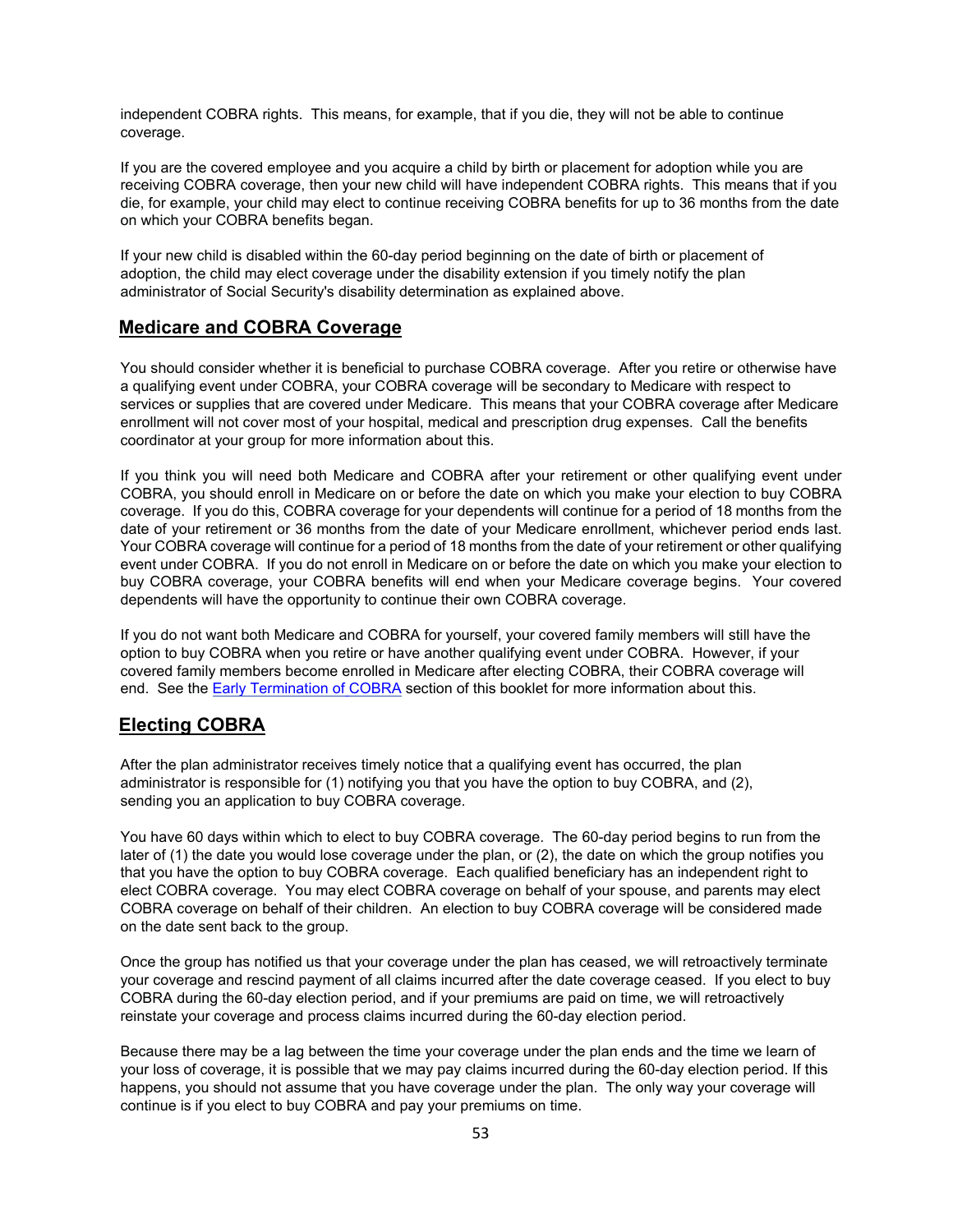## <span id="page-58-0"></span>**COBRA Premiums**

Your first COBRA premium payment must be made no later than 45 days after you elect COBRA coverage. That payment must include all premiums owed from the date on which COBRA coverage began. This means that your first premium could be larger than the monthly premium that you will be required to pay going forward. You are responsible for making sure the amount of your first payment is correct. You may contact the plan administrator to confirm the correct amount of your first payment.

After you make your first payment for COBRA coverage, you must make periodic payments for each subsequent coverage period. Each of these periodic payments is due on the first day of the month for that coverage period. There is a grace period of 30 days for all premium payments after the first payment. However, if you pay a periodic payment later than the first day of the coverage period to which it applies, but before the end of the grace period for the coverage period, any claim you submit for benefits will be suspended as of the first day of the coverage period and then processed by the plan only when the periodic payment is received. If you fail to make a periodic payment before the end of the grace period for that coverage period, you will lose all rights to COBRA coverage under the plan.

Payment of your COBRA premiums is deemed made on the day sent.

## <span id="page-58-1"></span>**Early Termination of COBRA**

Your COBRA coverage will terminate early if any of the following events occurs:

- The group no longer provides group health coverage to any of its employees;
- You do not pay the premium for your continuation coverage on time;
- After electing COBRA coverage, you become covered under another group health plan;
- After electing COBRA coverage, you become enrolled in Medicare; or,
- You are covered under the additional 11-month disability extension and there has been a final determination that the disabled person is no longer disabled for Social Security purposes.

In addition, COBRA coverage can be terminated if otherwise permitted under the terms of the plan. For example, if you submit fraudulent claims, your coverage will terminate. If your group stops providing healthcare through Blue Cross, you will cease to receive any benefits through us for any and all claims incurred after the effective date of termination of our contract with the group. This is true even if we have been billing your COBRA premiums prior to the date of termination. It is the responsibility of your group, not Blue Cross, to notify you of this termination. You must contact your group directly to determine what arrangements, if any, your group has made for the continuation of your COBRA benefits.

If you have any further questions about COBRA or if you change marital status, or you or your spouse or child changes address, please contact your plan administrator. Additional information about COBRA can also be found at the website of the Employee Benefits Security Administration of the United States Department of Labor.

# <span id="page-58-2"></span>**GENERAL INFORMATION**

## <span id="page-58-3"></span>**Delegation of Discretionary Authority to Blue Cross**

The group has delegated to us the discretionary responsibility and authority to determine claims under the plan, to construe, interpret, and administer the plan, and to perform every other act necessary or appropriate in connection with our provision of benefits and/or administrative services under the plan. Whenever we make reasonable determinations that are neither arbitrary nor capricious in our administration of the plan, those determinations will be determinative, subject only to your right of review under the plan and thereafter to judicial review to determine whether our determination was arbitrary or capricious.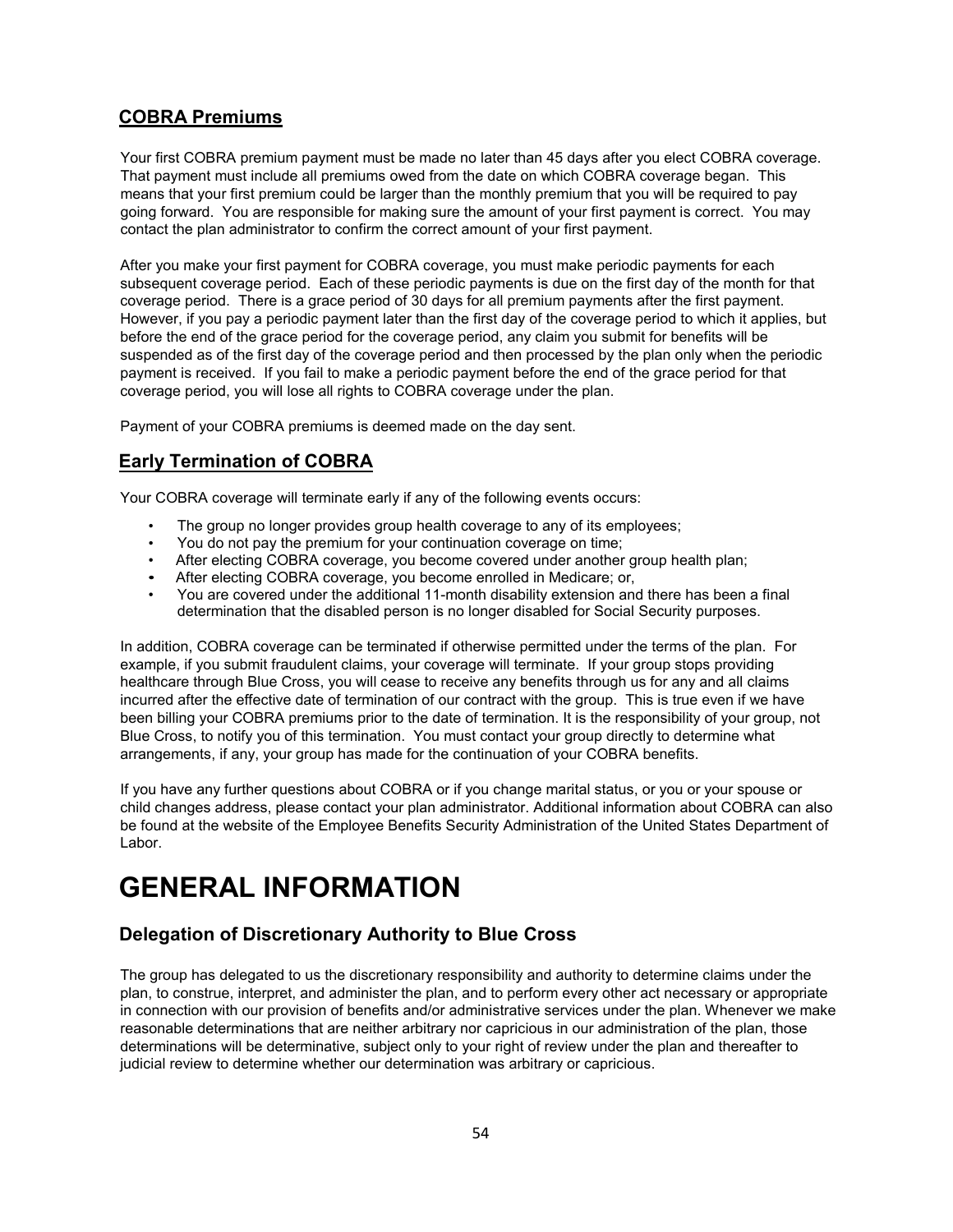## <span id="page-59-0"></span>**Notice**

We give you notice when we mail it or send it electronically to you or your group at the latest address we have. You and your group are assumed to receive notice three days after we mail it. Your group is your agent to receive notices from us about the plan. The group is responsible for giving you all notices from us. We are not responsible if your group fails to do so.

Unless otherwise specified in this booklet, if you are required to provide notice to us, you should do so in writing, including your full name and contract number, and mail the notice to us at 450 Riverchase Parkway East, P.O. Box 995, Birmingham, Alabama 35298-0001.

## <span id="page-59-1"></span>**Correcting Payments**

While we try to pay all claims quickly and correctly, we do make mistakes. If we pay you or a provider in error, the payee must repay us. If he does not, we may deduct the amount paid in error from any future amount paid to you or the provider. If we deduct it from an amount paid to you, it will be reflected in your claim report.

## <span id="page-59-2"></span>**Responsibility for Providers**

We are not responsible for what providers do or fail to do. If they refuse to treat you or give you poor or dangerous care, we are not responsible. We need not do anything to enable them to treat you.

## <span id="page-59-3"></span>**Misrepresentation**

If you commit fraud or make an intentional material misrepresentation in applying for coverage, when we learn of this we may terminate your coverage back to the effective date on which your coverage began as listed in our records. We need not refund any payment for your coverage. If your group commits fraud or makes an intentional material misrepresentation in its application, it will be as though the plan never took effect, and we need not refund any payment for any member.

## <span id="page-59-4"></span>**Governing Law**

The law governing the plan and all rights and obligations related to the plan shall be ERISA, to the extent applicable. To the extent ERISA is not applicable, the plan and all rights and obligations related to the plan shall be governed by, and construed in accordance with, the laws of the state of Alabama, without regard to any conflicts of law principles or other laws that would result in the applicability of other state laws to the plan.

## <span id="page-59-5"></span>**Termination of Benefits and Termination of the Plan**

Our obligation to provide or administer benefits under the plan may be terminated by us at any time by giving 90 days written notice to the group, so long as we are discontinuing the sale of this health benefit plan to all small employer groups within the meaning of applicable Alabama law, and the following requirements are satisfied: (a) If the group is a small employer within the meaning of applicable Alabama law, we will offer the group the option to purchase any other group health plan that we offer at the time to small employers in the state of Alabama; and, (b) We will act uniformly without regard to the particular claims experience of the group or the health status of any current or future members of the plan.

Our obligation to provide or administer benefits under the plan may be terminated by us at any time by giving 180 days written notice to the group, so long as we are similarly terminating all group health plans delivered or issued for delivery to small employers within the meaning of applicable Alabama law.

If the group fails to pay us the amounts due under the contract within the time period specified therein, our obligation to provide or administer benefits under the plan will terminate automatically and without notice to you or the group as of the date due for payment. The fiduciary obligation, if any, to notify you of this termination belongs to the group, not to us.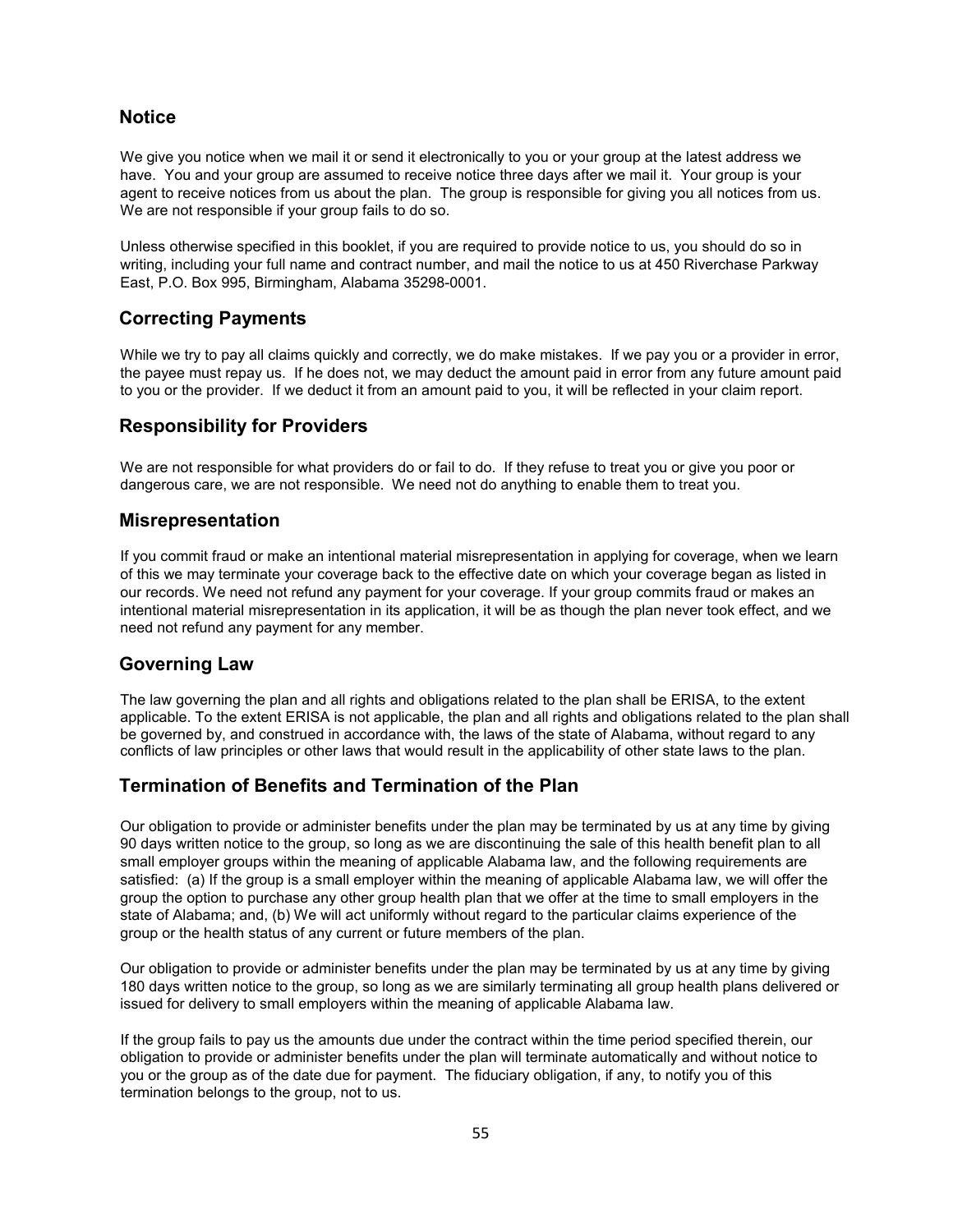Subject to any conditions or restrictions in our contract with the group, the group may terminate the plan at any time through action by its authorized officers by giving us written notice as provided for in the contract. In the event of termination of the plan, all benefit payments by us will cease as of the effective date of termination, regardless of whether notice of the termination has been provided to you by the group or us. The fiduciary obligation, if any, to notify you of this termination belongs to the group, not to us.

If for any reason our services are terminated under the contract, you will cease to receive any benefits by us for any and all claims incurred after the effective date of termination. In some cases, this may mean retroactive cancellation by us of your plan benefits. This is true for active subscribers, retirees, COBRA beneficiaries and dependents of either. Any fiduciary obligation to notify you of our termination belongs to the group, not to us.

## <span id="page-60-0"></span>**Changes in the Plan**

By giving a 30-day notice to the group before the plan year, we may amend any and all provisions of the plan or the amount of fees that you or your group must pay for coverage under the plan. (If the change is a material modification in any of the terms of the plan that would affect the content of the Summary of Benefits and Coverage for the plan that is not reflected in the most recently provided Summary of Benefits and Coverage, and the change occurs other than in connection with a renewal or reissuance of coverage, the plan will give you written notice at least 60 days before the effective date of the change). The fiduciary obligation to notify you of these changes belongs to the group, not us. The plan amendment will be effective whether or not the group has notified you of the amendment. Payment of premiums by the group after the effective date of the amendment will constitute acceptance by you and the group of the changes. Any changes that we make to coverage under the plan will apply uniformly to all groups that are covered under this type of plan. Notwithstanding the foregoing any change in premiums must comply with the requirements of 45 C.F.R. § 156.80 and the rest of Title XXVII of the Public Health Service Act, including implementing regulations.

Except as otherwise provided in the contract, no representative or employee of Blue Cross is authorized to amend or vary the terms and conditions of the plan or to make any agreement or promise not specifically contained in the plan documents or to waive any provision of the plan documents. This means, in part, that no representative, employee, or agent of Blue Cross may make any changes to the plan over the telephone or verbally.

## <span id="page-60-1"></span>**No Assignment**

As discussed in more detail in the [Claims and Appeals](#page-48-0) section of this booklet, most providers are aware of our claim filing requirements and will file claims for you. If your provider does not file your claim for you, you should call our Customer Service Department and ask for a claim form. However, regardless of who files a claim for benefits under the plan, we will not honor an assignment by you of payment of your claim to anyone. What this means is that we will pay covered benefits to you or your in-network provider (as required by our contract with your in-network provider) – even if you have assigned payment of your claim to someone else. With out-of-network providers, we may choose whether to pay you or the provider– even if you have assigned payment of your claim to someone else. When we pay you or your provider, this completes our obligation to you under the plan. Upon your death or incompetence, or if you are a minor, we may pay your estate, your guardian or any relative we believe is due to be paid. This, too, completes our plan obligation to you.

## <span id="page-60-2"></span>**Alabama Insurance Fraud Investigation Unit and Criminal Prevention Act**

Any person who knowingly presents a false or fraudulent claim for payment of a loss or benefit or who knowingly presents false information in an application for insurance is guilty of a crime and may be subject to restitution, fines or confinement in prison, or any combination thereof.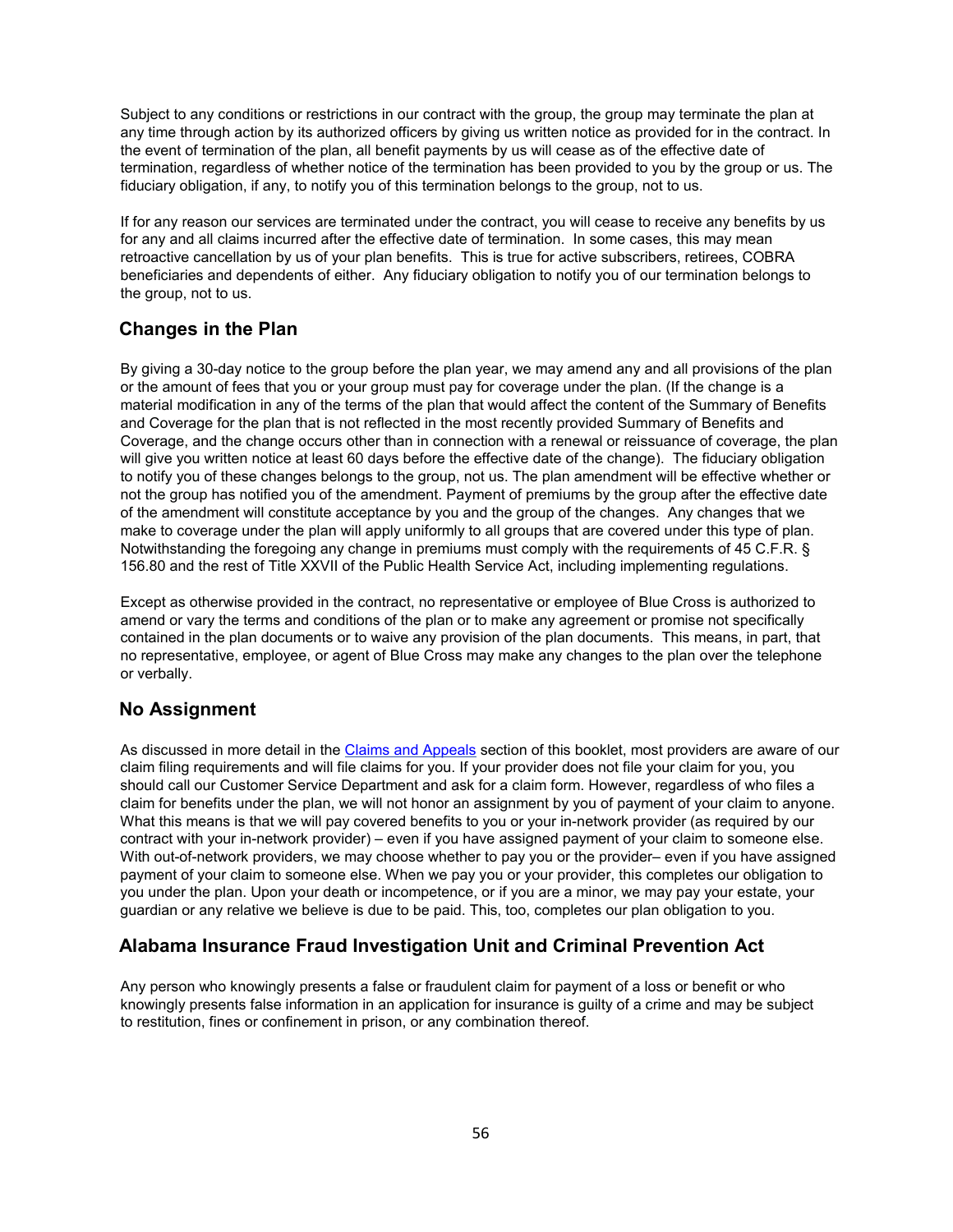# <span id="page-61-0"></span>**DEFINITIONS**

**Accidental Injury:** A traumatic injury to you caused solely by an accident.

**Affordable Care Act:** The Patient Protection and Affordable Care Act of 2010, as amended by the Health Care and Education Reconciliation Act, and its implementing rules and regulations.

**Allowed Amount:** Benefit payments for covered services are based on the amount of the provider's charge that we recognize for payment of benefits. This amount is limited to the lesser of the provider's charge for care or the amount of that charge that is determined by us to be allowable depending on the type of provider utilized and the state in which services are rendered, as described below:

**1. In-Network Providers:** Blue Cross and/or Blue Shield plans also contract with providers to furnish care for a negotiated price. This negotiated price is often a discounted rate, and the in-network provider normally accepts this rate (subject to any applicable copayments, coinsurance, or deductibles that are the responsibility of the member) as payment in full for covered care. The negotiated price applies only to services that are covered under the plan and also covered under the contract that has been signed with the in-network provider.

Each local Blue Cross and/or Blue Shield plan determines (1) which of the providers in its service area will be considered in-network providers, (2), which subset of those providers will be considered BlueCard PPO providers, and (3), the services or supplies that are covered under the contract between the local Blue Cross and/or Blue Shield plan and the provider.

See [Out-of-Area Services,](#page-16-1) earlier in this booklet, for a description of the contracting arrangements that exist outside the state of Alabama.

- **2. Out-of-Network Providers:** In accordance with Blue Cross and Blue Shield of Alabama's applicable provider payment policies in effect at the time the service is rendered, the allowed amount for care rendered by out-of-network providers may be based on the negotiated rate payable to in-network providers for the care in the area, may be based on the average charge for the care in the area,may be based on a percentage of what Medicare would typically pay for the care in the area (or, if no Medicare rates are available, an approximation of what Medicare would pay for care using various sources), or in accordance with applicable Federal law. In other cases, Blue Cross and Blue Shield of Alabama determines the allowed amount using historical data and information from various sources such as, but not limited to:
	- The charge or average charge for the same or a similar service;
	- The relative complexity of the service;
	- The in-network allowance in Alabama for the same or a similar service;
	- Applicable state healthcare factors;
	- The rate of inflation using a recognized measure; and,
	- Other reasonable limits, as may be required with respect to outpatient prescription drug costs.

For out-of-network emergency services for medical emergencies or for air ambulance services, the allowed amount will be determined in accordance with the requirements of the applicable Federal law.

For services provided by certain out-of-network providers, the provider may bill the member for charges in excess of the allowed amount. The allowed amount will not exceed the amount of the provider's charge.

**Ambulatory Surgical Center:** A facility that provides surgical services on an outpatient basis for patients who do not need to occupy an inpatient, acute care hospital bed. In order to be considered an ambulatory surgical facility under the plan, the facility must meet the conditions for participation in Medicare.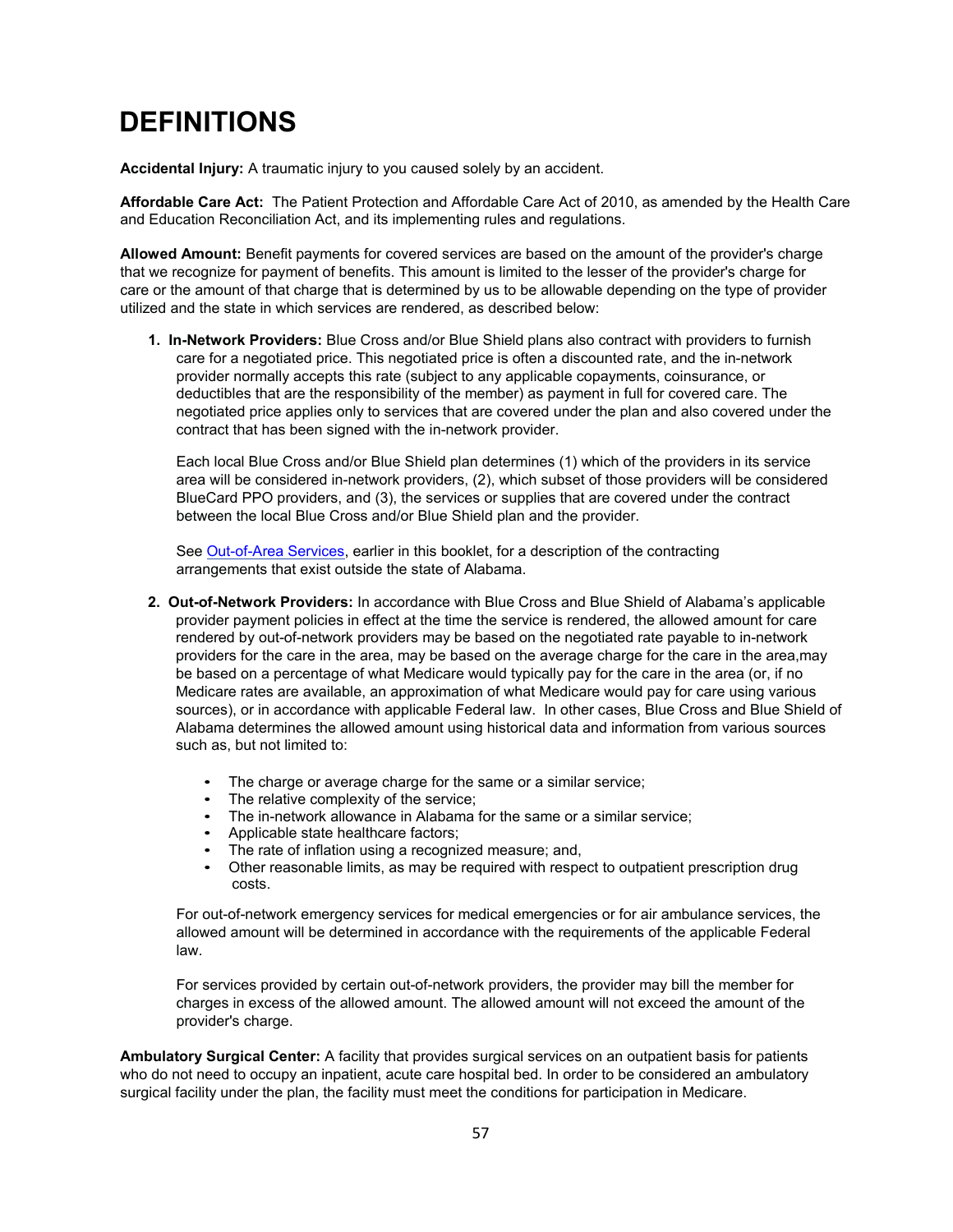**Assisted Reproductive Technology (ART):** Any combination of chemical and/or mechanical means of obtaining gametes and placing them into a medium (whether internal or external to the human body) to enhance the chance that reproduction will occur. Examples of ART include, but are not limited to, in vitro fertilization, gamete intrafallopian transfer, zygote intrafallopian transfer and pronuclear stage tubal transfer.

**Bariatrics:** Services, conditions, or expenses which are based upon weight reduction or dietary control or services or expenses of any kind to treat obesity, weight reduction, or dietary control. This includes bariatric surgery and gastric restrictive procedures and complications arising from bariatric surgery and gastric restrictive procedures.

**Blue Cross:** Blue Cross and Blue Shield of Alabama, except where the context designates otherwise.

**BlueCard® Program:** A national program among the Blue Cross and/or Blue Shield plans by which a member of one Blue Cross and/or Blue Shield plan receives benefits available through another Blue Cross and/or Blue Shield plan located in the area where services occur. The BlueCard® program is explained in more detail in other sections of this booklet, such as [In-Network Benefits](#page-7-0) and [Out-of-Area Services](#page-16-1).

**Contract:** The contract generally consists of your group's application for coverage (once accepted by us), this booklet, and any amendments or changes to this booklet. The terms "contract" and "plan" are used interchangeably unless the context requires otherwise.

**Cosmetic Surgery:** Any surgery done primarily to improve or change the way one appears, cosmetic surgery does not primarily improve the way the body works or correct deformities resulting from disease, trauma, or birth defect. For important information on cosmetic surgery, see the exclusion under Health [Benefit Exclusions](#page-42-2) for cosmetic surgery.

**Custodial Care:** Care primarily to provide room and board for a person who is mentally or physically disabled.

**Dentally Necessary or Dental Necessity:** Services or supplies which are necessary to treat your illness, injury, or symptom. To be dentally necessary, services or supplies must be determined by Blue Cross to be:

- Appropriate and necessary for the symptoms, diagnosis, or treatment of your dental condition;
- Provided for the diagnosis or direct care and treatment of your dental condition;
- In accordance with standards of good dental practice accepted by the organized dental community;
- Not primarily for the convenience and/or comfort of you, your family, your dentist, or another provider of services; and,
- Not "investigational."

**Diagnostic:** Services performed in response to signs or symptoms of illness, condition, or disease or in some cases where there is family history of illness, condition, or disease.

**Durable Medical Equipment (DME):** Equipment we approve as medically necessary to diagnose or treat an illness or injury or to prevent a condition from becoming worse. To be durable medical equipment an item must be made to withstand repeated use, be for a medical purpose rather than for comfort or convenience, be useful only if you are sick or injured, and be related to your condition and prescribed by your physician to use in your home.

**General Hospital:** Any institution that is classified by us as a "general" hospital using, as we deem applicable, generally available sources of information.

**Group:** The employer or other organization that has contracted with us to provide or administer group health benefits pursuant to the plan.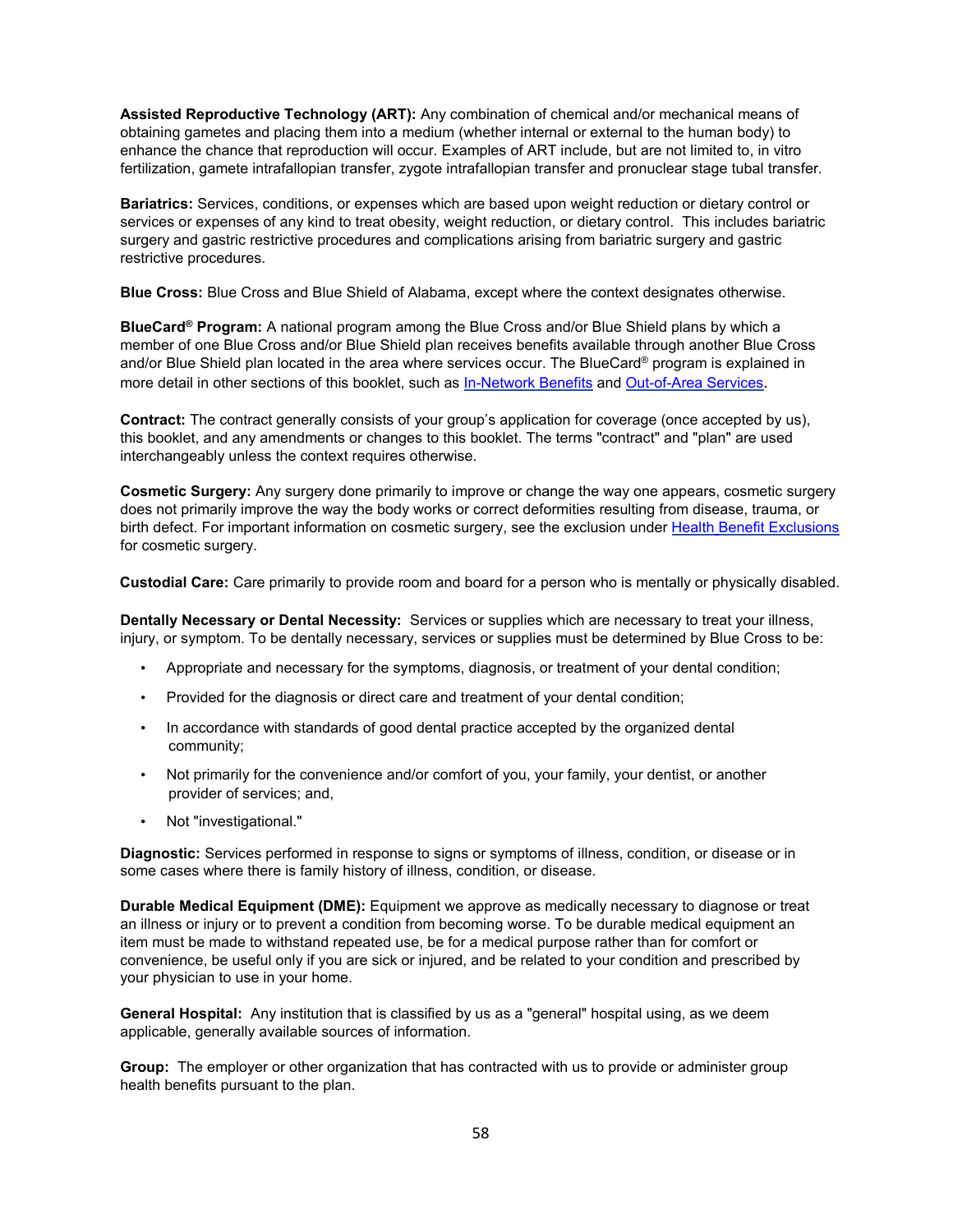**Habilitative services:** Healthcare services and devices that help a person keep, learn, or improve skills and functioning for daily living.

**Health Insurance Marketplace:** The exchange established by the Affordable Care Act in the state of Alabama in which individuals and their families may purchase individual health plans.

**Home Healthcare Agency:** An organization that provides care at home for homebound patients who need skilled nursing or skilled therapy. In order to be considered a home healthcare agency under the terms of the plan, the organization must meet the conditions for participation in Medicare.

**Home Infusion Service Provider:** A home infusion service provider is a state-licensed pharmacy that specializes in provision of infusion therapies to patients in their home or other alternate sites associated with the home infusion provider such as a home infusion suite.

**Hospice:** An organization whose primary purpose is the provision of palliative care. Palliative care means the care of patients whose disease is not responsive to curative treatments or interventions. Palliative care consists of relief of pain and nausea and psychological, social, and spiritual support services. In order for an organization to be considered a hospice under this plan it must meet the conditions for participation in Medicare.

**Implantables:** An implantable device is a biocompatible mechanical device, biomedical material, or therapeutic agent that is implanted in whole or in part and serves to support or replace a biological structure, support and/or enhance the command and control of a biological process, or provide a therapeutic effect. Examples include, but are not limited to, cochlear implants, neurostimulators, indwelling orthopedic devices, cultured tissues, tissue markers, radioactive seeds, and infusion pumps.

**In-Network Provider:** See the [In-Network Benefits](#page-7-0) subsection of the [Overview of the Plan](#page-4-0) section of the booklet.

**Inpatient:** A registered bed patient in a hospital; provided that we reserve the right in appropriate cases to reclassify inpatient stays as outpatient services, as explained above in [Inpatient Hospital Benefits](#page-21-1) and [Outpatient Hospital Benefits.](#page-23-0)

**Intensive Outpatient:** Mental health disorders and substance abuse services provided in a licensed facility by a licensed provider for a minimum of three hours per day at least three days per week with active psychosocial treatment and medication management as needed.

**Investigational:** Any treatment, procedure, facility, equipment, drugs, drug usage, or supplies that either we have not recognized as having scientifically established medical value, or that does not meet generally accepted standards of medical practice. When possible, we develop written criteria (called medical criteria) concerning services or supplies that we consider to be investigational. We base these criteria on peerreviewed literature, recognized standards of medical practice, and technology assessments. We put these medical criteria in policies that we make available to the medical community and our members. We do this so that you and your providers will know in advance, when possible, what we will pay for. If a service or supply is considered investigational according to one of our published medical criteria policies, we will not pay for it. If the investigational nature of a service or supply is not addressed by one of our published medical criteria policies, we will consider it to be non-investigational only if the following requirements are met:

- The technology must have final approval from the appropriate government regulatory bodies;
- The scientific evidence must permit conclusions concerning the effect of the technology on health outcomes;
- The technology must improve the net health outcome;
- The technology must be as beneficial as any established alternatives; and,
- The improvement must be attainable outside the investigational setting.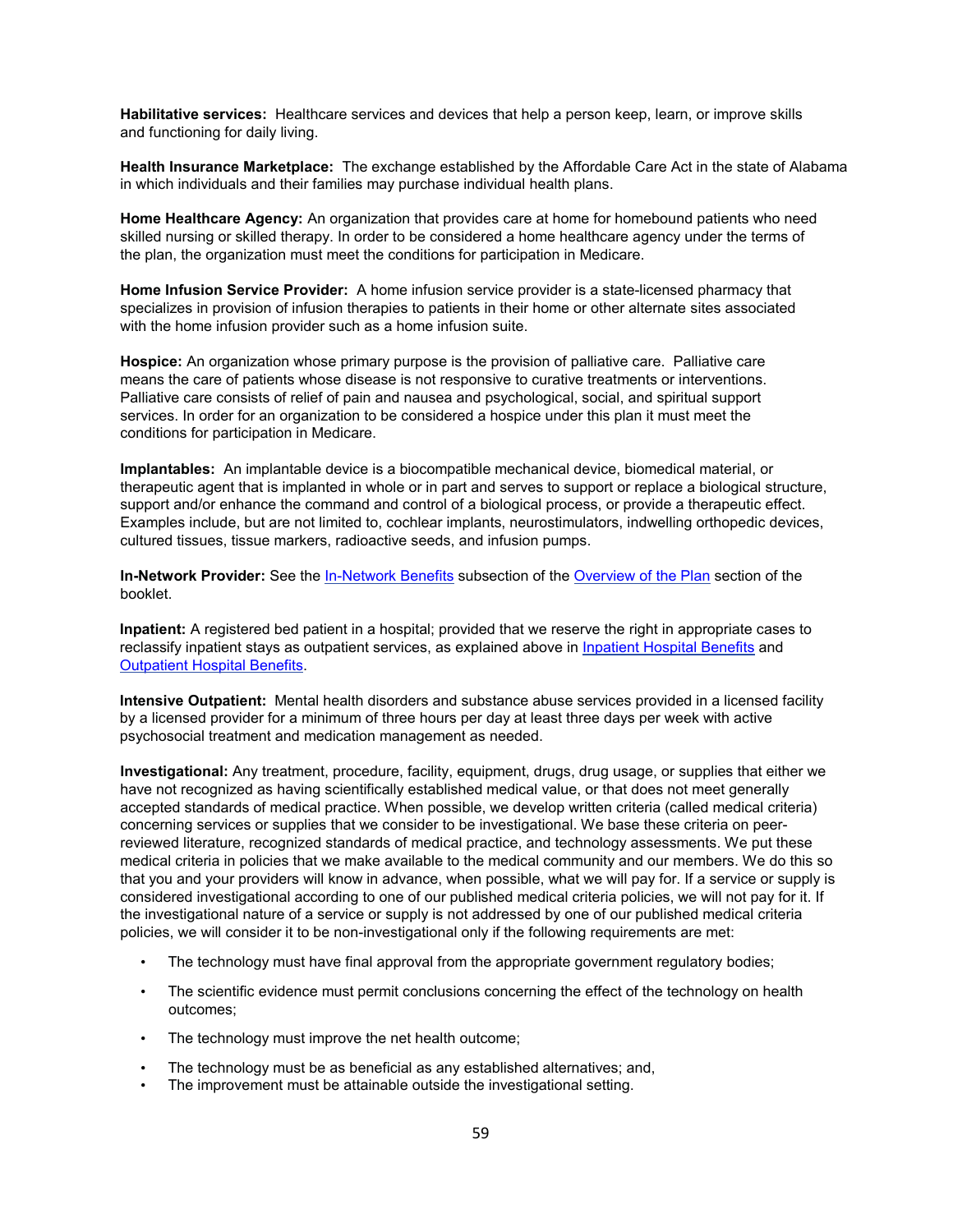It is important for you to remember that when we make determinations about the investigational nature of a service or supply we are making them solely for the purpose of determining whether to pay for the service or supply. All decisions concerning your treatment must be made solely by your attending physician and other medical providers.

**Medical Emergency:** A medical condition that manifests itself by acute symptoms of sufficient severity (including severe pain) so that a prudent layperson, with an average knowledge of health and medicine, could reasonably expect the absence of immediate medical attention to result in (i) placing the health of the person (or, with respect to a pregnant woman, the health of the woman or her unborn child) in serious jeopardy; (ii) serious impairment to bodily functions; or, (iii) serious dysfunction of any bodily organ or part.

**Medically Necessary or Medical Necessity:** We use these terms to help us determine whether a particular service or supply will be covered. When possible, we develop written criteria (called medical criteria) that we use to determine medical necessity. We base these criteria on peer-reviewed literature, recognized standards of medical practice, and technology assessments. We put these medical criteria in policies that we make available to the medical community and our members. We do this so that you and your providers will know in advance, when possible, what we will pay for. If a service or supply is not medically necessary according to one of our published medical criteria policies, we will not pay for it. If a service or supply is not addressed by one of our published medical criteria policies, we will consider it to be medically necessary only if we determine that it is:

- Appropriate and necessary for the symptoms, diagnosis, or treatment of your medical condition;
- Provided for the diagnosis or direct care and treatment of your medical condition;
- In accordance with standards of good medical practice accepted by the organized medical community;
- Not primarily for the convenience and/or comfort of you, your family, your physician, or another provider of services;
- Not "investigational"; and,
- Performed in the least costly setting, method, or manner, or with the least costly supplies, required by your medical condition. A "setting" may be your home, a physician's office, an ambulatory surgical facility, a hospital's outpatient department, a hospital when you are an inpatient, or another type of facility providing a lesser level of care. Only your medical condition is considered in deciding which setting is medically necessary. Your financial or family situation, the distance you live from a hospital or other facility, or any other non-medical factor is not considered. As your medical condition changes, the setting you need may also change. Ask your physician if any of your services can be performed on an outpatient basis or in a less costly setting.

It is important for you to remember that when we make medical necessity determinations, we are making them solely for the purpose of determining whether to pay for a medical service or supply. All decisions concerning your treatment must be made solely by your attending physician and other medical providers.

**Member:** You or your eligible dependent who has coverage under the plan.

**Mental Health Disorders:** These are mental disorders, mental illness, psychiatric illness, mental conditions, and psychiatric conditions. These disorders, illnesses, and conditions are considered mental health disorders whether they are of organic, biological, chemical, or genetic origin. They are considered mental health disorders regardless of how they are caused, based, or brought on. Mental health disorders include, but are not limited to, psychoses, neuroses, schizophrenic-affective disorders, personality disorders, and psychological or behavioral abnormalities associated with temporary or permanent dysfunction of the brain or related system of hormones controlled by nerves. They are generally intended to include disorders, conditions, and illnesses listed in the current Diagnostic and Statistical Manual of Mental Disorders.

**Out-of-Network Provider:** A provider who is not an in-network provider.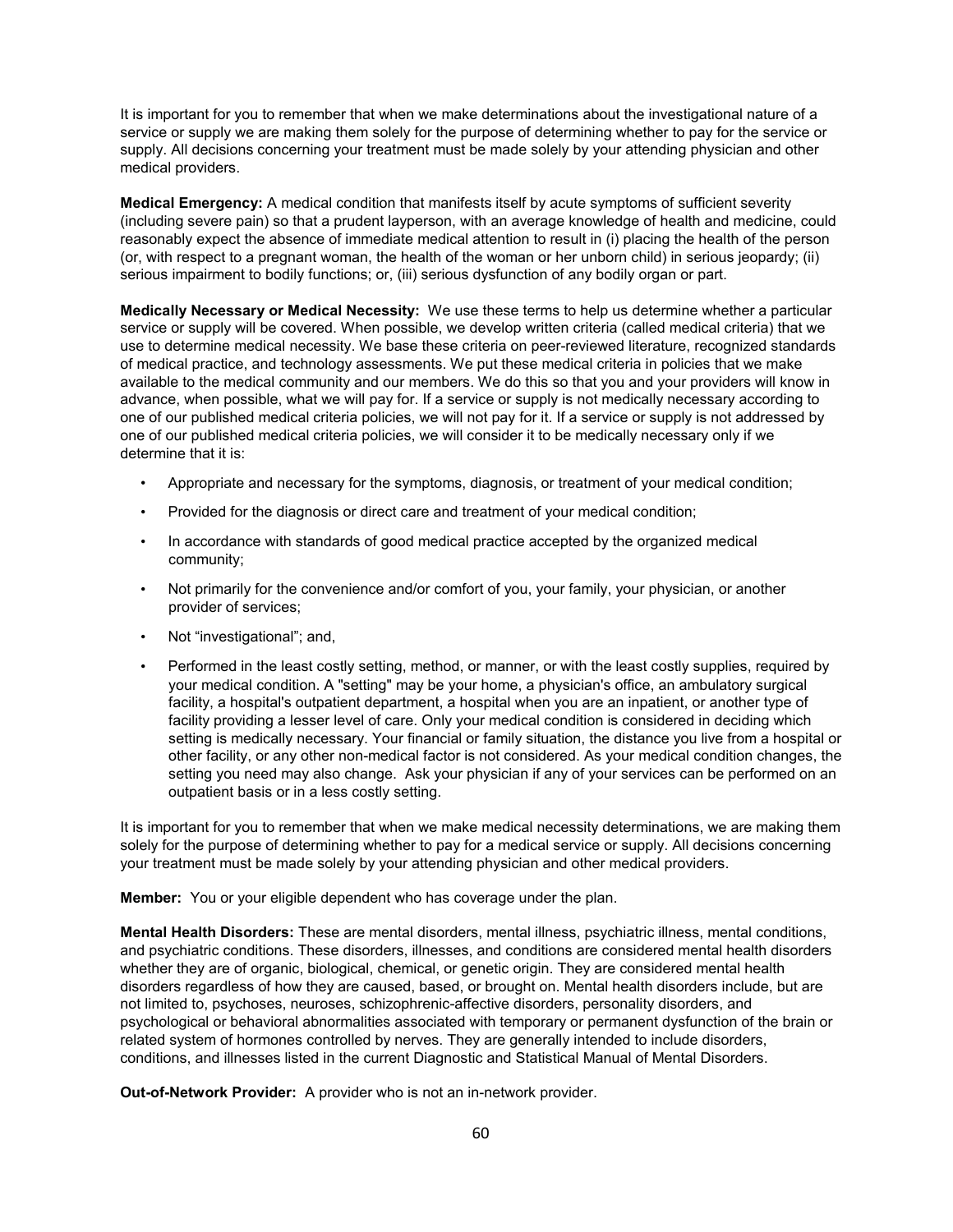**Outpatient:** A patient who is not a registered bed patient of a hospital. For example, a patient receiving services in the outpatient department of a hospital or in a physician's office is an outpatient; provided that we reserve the right in appropriate cases to reclassify outpatient services as inpatient stays, as explained above in [Inpatient Hospital Benefits](#page-21-1) and [Outpatient Hospital Benefits.](#page-23-0)

**Partial Hospitalization:** Mental health disorders and substance abuse services provided in a licensed facility by a licensed provider for a minimum of six hours per day, five days per week with active psychosocial treatment and medication management as needed.

**Physician:** Any healthcare provider when licensed and acting within the scope of that license or certification at the time and place you are treated or receive services.

**Plan:** The plan is the group health benefit plan of the group, as amended from time to time. The plan documents consist of the following:

- This benefit booklet, as amended;
- Our contract with the group, as amended;
- Any benefit matrices upon which we have relied with respect to the administration of the plan; and,
- Any draft benefit booklets that we are treating as operative. By "operative," we mean that we have provided a draft of the booklet to the group that will serve as the primary, but not the sole, instrument upon which we base our administration of the plan, without regard to whether the group finalizes the booklet or distributes it to the plan's members.

If there is any conflict between any of the foregoing documents, we will resolve that conflict in a manner that best reflects the intent of the group and us as of the date on which claims were incurred. Unless the context requires otherwise, the terms "plan" and "contract" have the same meaning.

**Plan Administrator:** The group that sponsors the plan and is responsible for its overall administration. If the plan is covered under ERISA, the group referred to in this definition is the "administrator" and "sponsor" of the plan within the meaning of section 3(16) of ERISA.

**Precertification:** The procedures used to determine the medial necessity of the treatment prior to the service.

**Pregnancy:** The condition of and complications arising from a woman having a fertilized ovum, embryo or fetus in her body – usually, but not always, in the uterus – and lasting from the time of conception to the time of childbirth, abortion, miscarriage or other termination.

**Preventive or Routine:** Services performed prior to the onset of signs or symptoms of illness, condition or disease or services which are not diagnostic.

**Private Duty Nursing:** A session of four or more hours during which continuous skilled nursing care is furnished to you alone.

**Psychiatric Specialty Hospital:** An institution that is classified as a psychiatric specialty facility by such relevant credentialing organizations as we or any Blue Cross and/or Blue Shield plan (or its affiliates) determines. A psychiatric specialty hospital does not include a substance abuse facility.

**Rehabilitative services:** Healthcare services that help a person keep, get back, or improve skills and functioning for daily living that have been lost or impaired because a person was sick, hurt, or disabled.

**Residential treatment:** Continuous 24 hour per day care provided at a live-in facility for mental health or substance abuse disorders.

**Small Business Health Options Program (SHOP):** The exchange established by the Affordable Care Act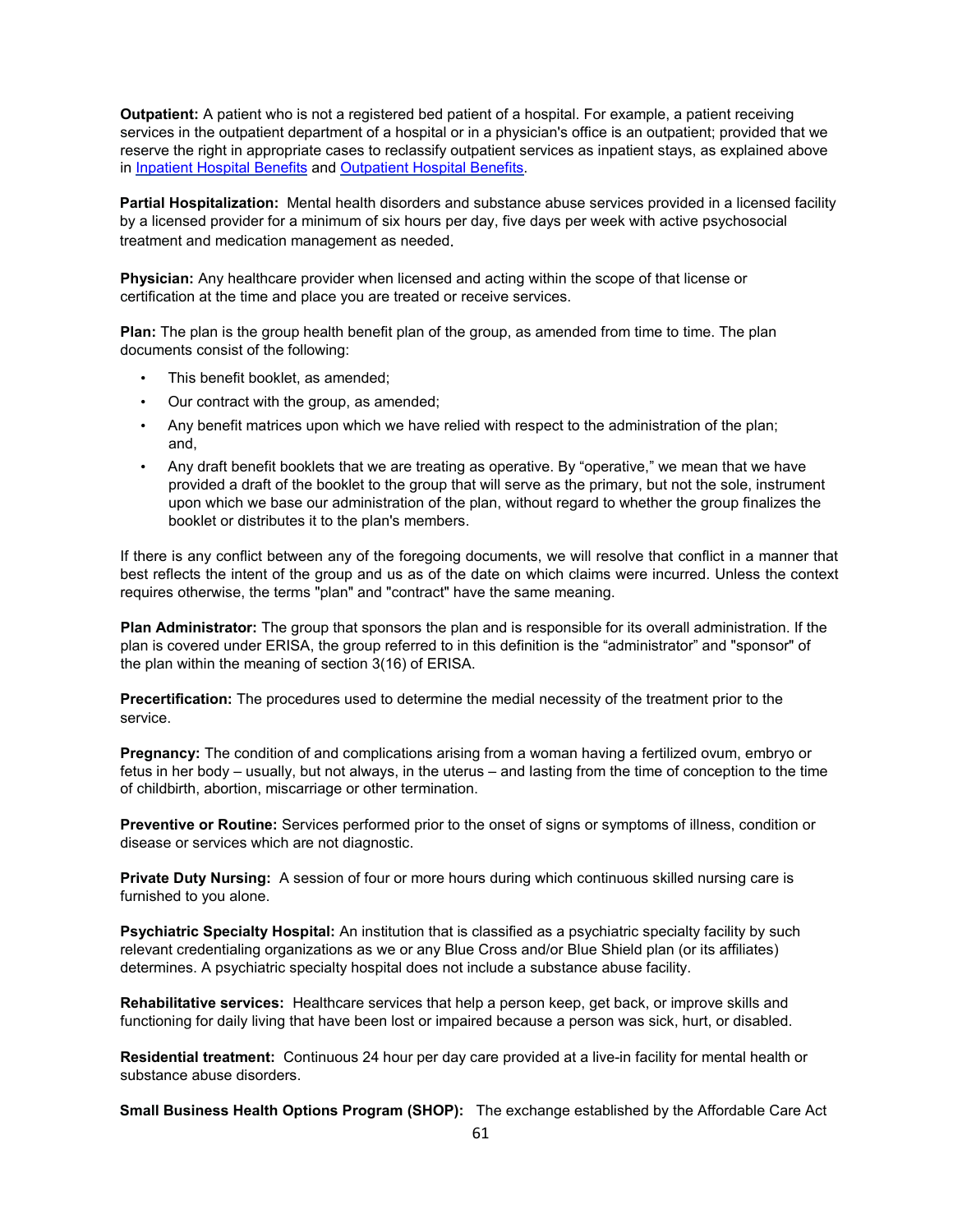in the state of Alabama in which qualified small employers, qualified employees and their families may view small group health plans and obtain determination of eligibility approval.

**Substance Abuse:** The uncontrollable or excessive abuse of addictive substances, such as (but not limited to) alcohol, drugs, or other chemicals and the resultant physiological and/or psychological dependency that develops with continued use.

**Substance Abuse Facility:** Any institution that is classified as a substance abuse facility by such relevant credentialing organizations as we or any Blue Cross and/or Blue Shield plan (or its affiliates) determine and that provides outpatient substance abuse services.

**Teleconsultation:** Consultation, evaluation, and management services provided to patients via telecommunication systems without personal face-to-face interaction between the patient and healthcare provider. Teleconsultations include consultations by e-mail or other electronic means.

**We, Us, Our:** Blue Cross and Blue Shield of Alabama.

<span id="page-66-0"></span>**You, Your:** The contract holder or member as shown by the context.

# **STATEMENT OF ERISA RIGHTS**

The following statement is required by federal law and regulation, to the extent applicable to the plan. As a participant in the plan you are entitled to certain rights and protections under the Employee Retirement Income Security Act of 1974 (ERISA). ERISA provides that all plan participants shall be entitled to:

#### <span id="page-66-1"></span>**Receive Information About Your Plan and Benefits**

Examine, without charge, at the plan administrator's office and at other specified locations, such as worksites and union halls, all documents governing the plan, including insurance contracts and collective bargaining agreements, and a copy of the latest annual report (Form 5500 Series) filed by the plan with the U.S. Department of Labor and available at the Public Disclosure Room of the Employee Benefits Security Administration. Obtain, upon written request to the plan administrator, copies of documents governing the operation of the plan, including insurance contracts and collective bargaining agreements, and copies of the latest annual report (Form 5500 Series) and updated summary plan description. The administrator may make a reasonable charge for the copies. You are entitled to receive a summary of the plan's annual financial report. The plan administrator is required by law to furnish each participant with a copy of this summary annual report.

#### <span id="page-66-2"></span>**Continue Group Health Plan Coverage**

Continue healthcare coverage for yourself, spouse or dependents if there is a loss of coverage under the plan as a result of a qualifying event. You or your dependents may have to pay for such coverage. Review this booklet plan description and the documents governing the plan on the rules governing your COBRA continuation coverage rights.

#### <span id="page-66-3"></span>**Prudent Actions By Plan Fiduciaries**

In addition to creating rights for plan participants ERISA imposes duties upon the people who are responsible for the operation of the employee benefit plan. The people who operate your plan, called "fiduciaries" of the plan, have a duty to do so prudently and in the interest of you and other plan participants and beneficiaries. No one, including your group, your union, or any other person, may fire you or otherwise discriminate against you in any way to prevent you from obtaining a (pension, welfare) benefit or exercising your rights under ERISA.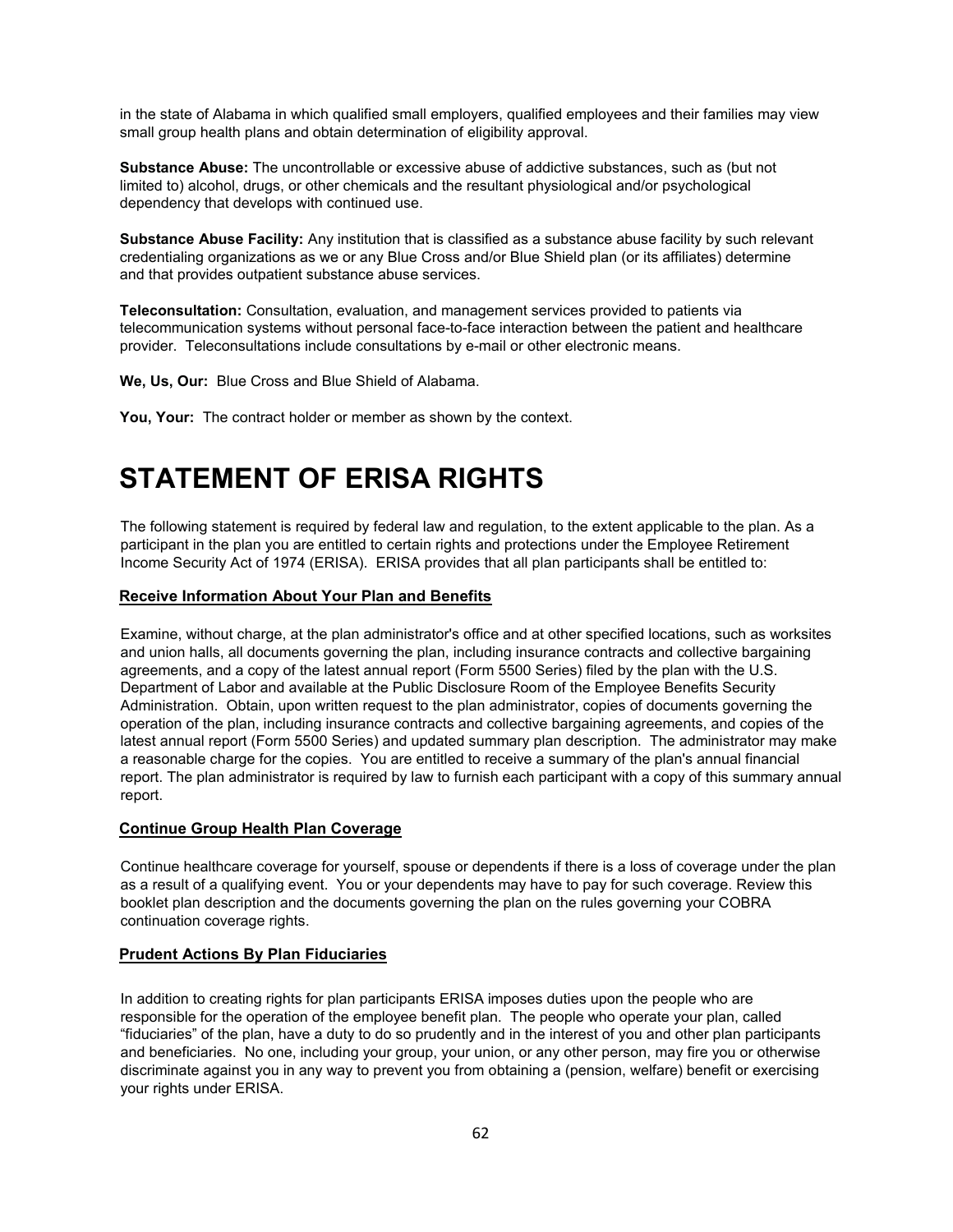#### <span id="page-67-0"></span>**Enforce Your Rights**

If your claim for a welfare benefit is denied or ignored, in whole or in part, you have a right to know why this was done, to obtain copies of documents relating to the decision without charge, and to appeal any denial, all within certain time schedules. Under ERISA, there are steps you can take to enforce the above rights. For instance, if you request a copy of plan documents or the latest annual report from the plan administrator and do not receive them within 30 days, you may file suit in a Federal court (unless your plan has a binding arbitration clause). In such a case, the court may require the plan administrator, which is not Blue Cross, to provide the materials and pay you up to \$110 a day until you receive the materials, unless the materials were not sent because of reasons beyond the control of the administrator. If you have a claim for benefits which is denied or ignored, in whole or in part, you may file suit in a state or Federal court after you have exhausted your administrative remedies under the plan.

In addition, if you disagree with the plan administrator's decision or lack thereof concerning the qualified status of a domestic relations order or a medical child support order, you may file suit in Federal court. If it should happen that plan fiduciaries misuse the plan's money, or if you are discriminated against for asserting your rights, you may seek assistance from the U.S. Department of Labor, or you may file suit in a Federal court. The court will decide who should pay court costs and legal fees. If you are successful the court may order the person you have sued to pay these costs and fees. If you lose, the court may order you to pay these costs and fees, for example, if it finds your claim is frivolous.

#### <span id="page-67-1"></span>**Assistance With Your Questions**

If you have any questions about your plan, you should contact the plan administrator. If you have any questions about this statement or about your rights under ERISA, or if you need assistance in obtaining documents from the plan administrator, you should contact the nearest office of the Employee Benefits Security Administration, U.S. Department of Labor, listed in your telephone directory or the Division of Technical Assistance and Inquiries, Employee Benefits Security Administration, U.S. Department of Labor, 200 Constitution Avenue N.W., Washington, D.C. 20210. You may also obtain certain publications about your rights and responsibilities under ERISA by calling the publications hotline of the Employee Benefits Security Administration.

#### <span id="page-67-2"></span>**Administrative Information**

To comply with ERISA's technical requirements for a summary plan description, your group must furnish the following information: name of the plan; name and address of the group; name, address and telephone number of the plan sponsor and the plan administrator; employer identification number (EIN) from the IRS; and name and address of the plan's agent for legal purposes.

Blue Cross provides you with the following information:

- The plan year begins on the effective date of the contract and ends twelve (12) months thereafter (renewal date). After the first plan year, the plan year ends twelve (12) months after the renewal date.
- The plan sponsor and plan administrator is the group. The group is responsible for discharging all obligations that ERISA and its regulations impose upon plan sponsors and plan administrators, such as delivering summary plan descriptions, annual reports, and COBRA notices when required by law.
- The plan provides hospital and medical benefits as administered under the contract between Blue Cross and Blue Shield of Alabama and the group. Blue Cross has complete discretion to interpret and administer the provisions of the plan. The administrative functions performed by Blue Cross include paying claims, determining medical necessity, etc. The plan benefits are underwritten.
- The group currently intends to continue the plan as described herein, but reserves the right, in its discretion, to amend, reduce or terminate the plan and coverage at any time for active employees, retirees, former employees, and all dependents.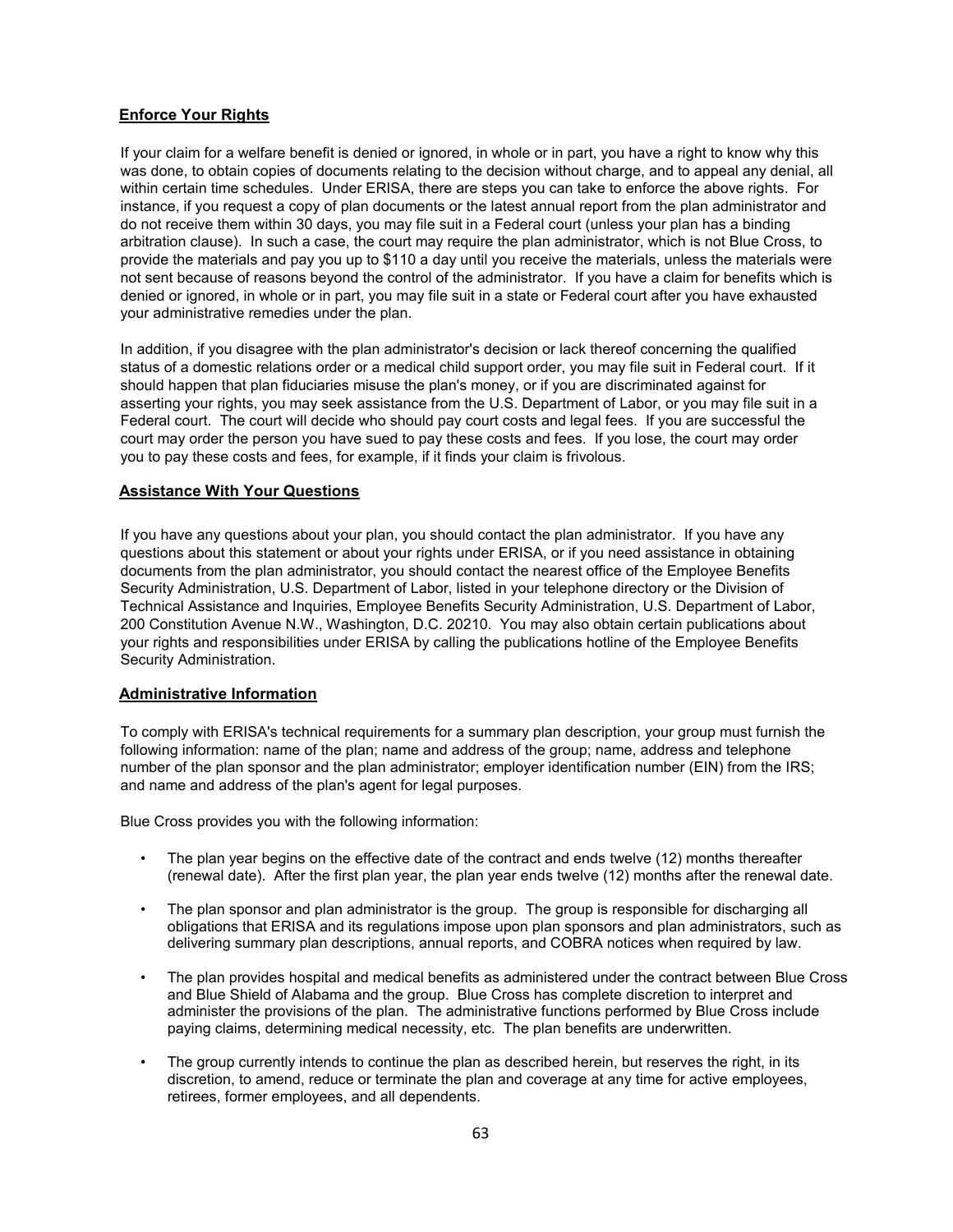This is an employer-employee shared cost plan. The sources of the contributions to this plan are currently the group and the employee in relative amounts as determined by the group from time to time. Any information concerning what is to be paid by the employee in the future will be furnished by the group in writing and will constitute a part of this plan. Your contribution is determined by the group based on the plan's experience and other factors.

# <span id="page-68-0"></span>**NOTICE OF NONDISCRIMINATION**

Blue Cross and Blue Shield of Alabama, an independent licensee of the Blue Cross and Blue Shield Association, complies with applicable Federal civil rights laws and does not discriminate on the basis of race, color, national origin, age, disability, or sex. We do not exclude people or treat them differently because of race, color, national origin, age, disability, or sex.

Blue Cross and Blue Shield of Alabama:

- Provides free aids and services to people with disabilities to communicate effectively with us, such as qualified sign language interpreters and written information in other formats (large print, audio, accessible electronic formats, other formats)
- Provides free language services to people whose primary language is not English, such as qualified interpreters and information written in other languages

If you need these services, contact our 1557 Compliance Coordinator. If you believe that we have failed to provide these services or discriminated in another way on the basis of race, color, national origin, age, disability, or sex, you can file a grievance in person or by mail, fax, or email at: Blue Cross and Blue Shield of Alabama, Compliance Office, 450 Riverchase Parkway East, Birmingham, Alabama 35244, Attn: 1557 Compliance Coordinator, 1-855-216-3144, 711 (TTY), 1-205-220-2984 (fax), [1557Grievance@bcbsal.org](mailto:1557Grievance@bcbsal.org) (email). If you need help filing a grievance, our 1557 Compliance Coordinator is available to help you.

You can also file a civil rights complaint with the U.S. Department of Health and Human Services, Office for Civil Rights, electronically through the Office for Civil Rights Complaint Portal, available at [https://ocrportal.hhs.gov/ocr/portal/lobby.jsf,](https://ocrportal.hhs.gov/ocr/portal/lobby.jsf) or by mail or phone at: U.S. Department of Health and Human Services, 200 Independence Avenue, SW, Room 509F, HHH Building, Washington, D.C. 20201, 1-800-368-1019, 1-800-537-7697 (TDD). Complaint forms are available at [http://www.hhs.gov/ocr/office/file/index.html.](http://www.hhs.gov/ocr/office/file/index.html)

## <span id="page-68-1"></span>**FOREIGN LANGUAGE ASSISTANCE**

**Spanish:** ATENCIÓN: si habla español, tiene a su disposición servicios gratuitos de asistencia lingüística. Llame al 1-855-216-3144 (TTY: 711)

**Korean:** 주의: 한국어를 사용하시는 경우, 언어 지원 서비스를 무료로 이용하실 수 있습니다. 1-855-216-3144 (TTY: 711)번으로 전화해 주십시오.

**Chinese:** 注意:如果您使用繁體中文,您可以免費獲得語言援助服務。請致電1-855-216-3144(TTY: 711)。

**Vietnamese:** CHÚ Ý: Nếu bạn nói Tiếng Việt, có các dịch vụ hỗ trợ ngôn ngữ miễn phí dành cho bạn. Gọi số 1-855-216-3144 (TTY: 711).

انتباه: اذإ تتحد كنتث العربیة، خدما توجدت مساعدة باللغة یتعلق فیما، بدنو تكلفة، لك متاحة. اتصل **:Arabic** بـ 1-855-216-3144 (الهاتف النصي: 711).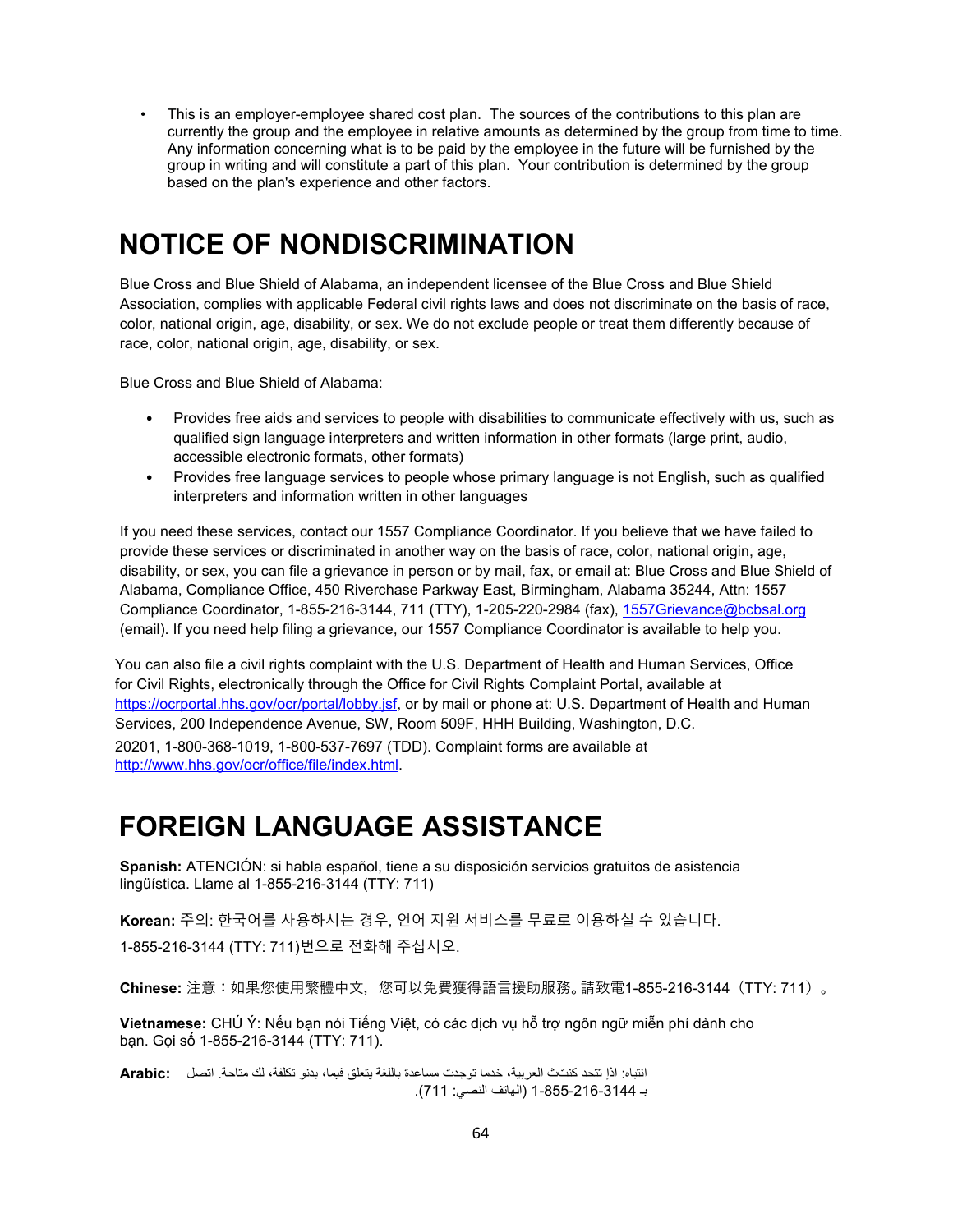**German:** ACHTUNG: Wenn Sie Deutsch sprechen, stehen Ihnen kostenlos sprachliche Hilfsdienstleistungen zur Verfügung. Rufnummer: 1-855-216-3144 (TTY: 711).

**French:** ATTENTION : Si vous parlez français, des services d'aide linguistique vous sont proposés gratuitement. Appelez le 1-855-216-3144 (ATS: 711).

**French Creole:** ATANSYON: Si w pale Kreyòl Ayisyen, gen sèvis èd pou lang ki disponib gratis pou ou. Rele 1-855-216-3144 (TTY: 711).

**Gujarati**: ધ્યાન આપો: જો તમે ગુજરાતી બોલતા હોય, તો ભાષા સહાયતા સેવા, તમારા માટે નિઃશુલ્ક ઉપલબ્ધ છે. 1-855-216-3144 પર કૉલ કરો (TTY: 711).

**Tagalog:** PAUNAWA: Kung nagsasalita ka ng Tagalog, maaari kang gumamit ng mga serbisyo ng tulong sa wika nang walang bayad. Tumawag sa 1-855-216-3144 (TTY: 711).

**Hindi:** ध्यान दे: अगर आपकी भाषा हिंदी है, तो आपके लिए भाषा सहाय ता सेवाएँ निःशुल्क उपलब्ध है। 1-855-216-3144 (TTY: 711) पर कॉल करें।

**Laotian:** ໂປດຊາບ: ຖ້າວ່າ ທ່ານເວົ້າພາສາ ລາວ, ການບໍລິການຊ່ວຍເຫຼືອດ້ານພາສາ, ໂດຍບໍ່ເສັງຄ່າ, ແມ່ນມີພ້ອມໃຫ້ທ່ານ. ໂທຣ 1-855-216-3144 (TTY: 711).

**Russian:** ВНИМАНИЕ: Если вы говорите на русском языке, то вам доступны бесплатные

услуги перевода. Звоните 1-855-216-3144 (телетайп: 711).

**Portuguese:** ATENÇÃO: Se fala português, encontram-se disponíveis serviços linguísticos, grátis. Ligue para 1-855-216-3144 (TTY: 711).

**Polish:** UWAGA: Jeżeli mówisz po polsku, możesz skorzystać z bezpłatnej pomocy językowej. Zadzwoń pod numer 1-855-216-3144 (TTY: 711).

**Turkish:** DİKKAT: Eğer Türkçe konuşuyor iseniz, dil yardımı hizmetlerinden ücretsiz olarak yararlanabilirsiniz. 1-855-216-3144 (TTY: 711) irtibat numaralarını arayın.

**Italian:** ATTENZIONE: In caso la lingua parlata sia l'italiano, sono disponibili servizi di assistenza linguistica gratuiti. Chiamare il numero 1-855-216-3144 (TTY: 711).

**Japanese:** 注意事項:日本語を話される場合、無料の言語支援をご利用いただけます。 1-855-216-3144(TTY: 711)まで、お電話にてご連絡ください。